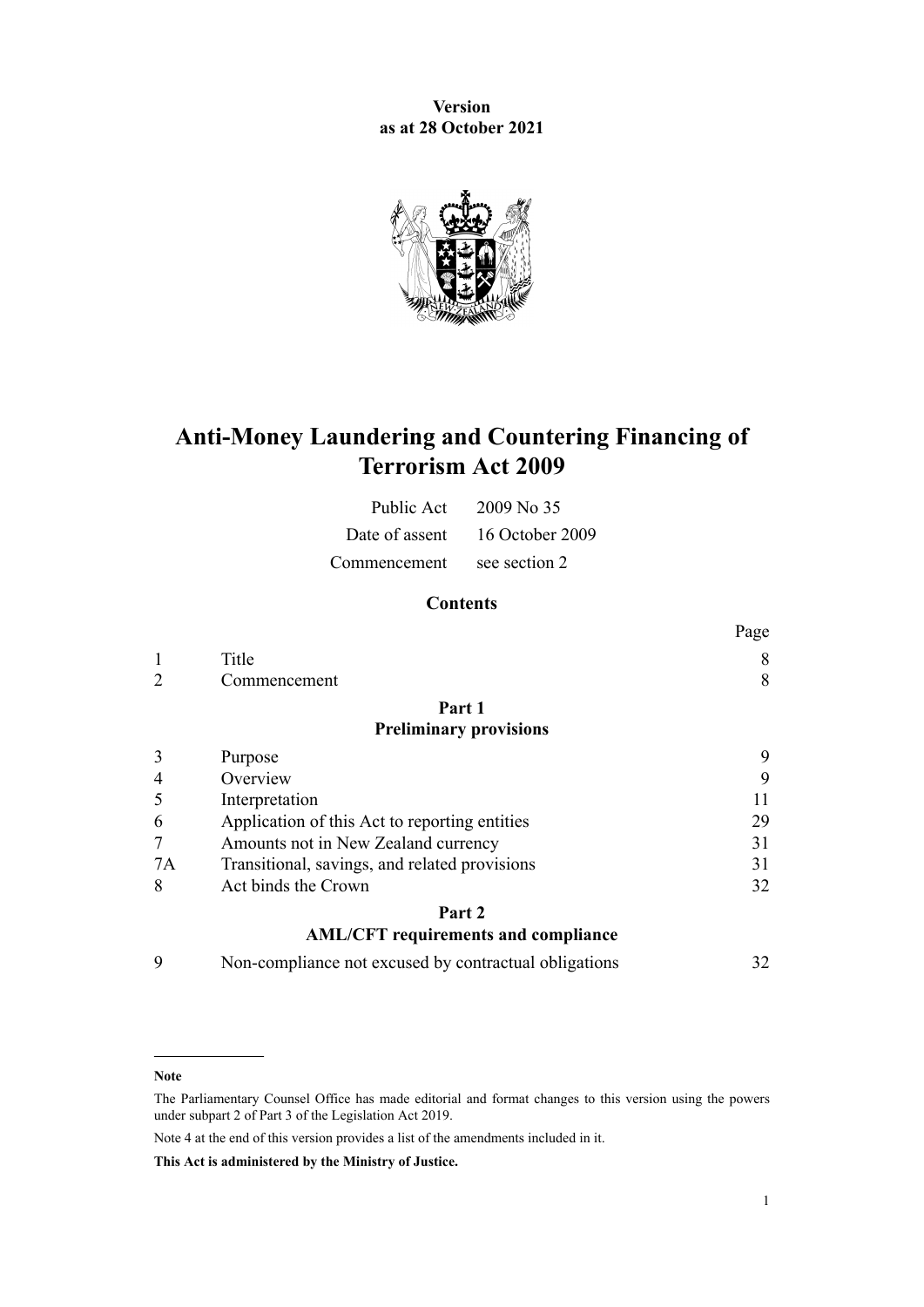| Anti-Money Laundering and Countering Financing of | Version as at   |
|---------------------------------------------------|-----------------|
| <b>Terrorism Act 2009</b>                         | 28 October 2021 |
|                                                   |                 |

| 10  | Definitions                                                                       | 32 |
|-----|-----------------------------------------------------------------------------------|----|
| 11  | Customer due diligence                                                            | 32 |
| 12  | Reliance on risk assessment when establishing level of risk                       | 33 |
| 13  | Basis for verifying identity                                                      | 33 |
|     | Standard customer due diligence                                                   |    |
| 14  | Circumstances when standard customer due diligence applies                        | 33 |
| 15  | Standard customer due diligence: identity requirements                            | 34 |
| 16  | Standard customer due diligence: verification of identity<br>requirements         | 34 |
| 17  | Standard customer due diligence: other requirements                               | 35 |
|     | Simplified customer due diligence                                                 |    |
| 18  | Circumstances when simplified customer due diligence applies                      | 35 |
| 19  | Simplified customer due diligence: identity requirements                          | 37 |
| 20  | Simplified customer due diligence: verification of identity<br>requirements       | 37 |
| 21  | Simplified customer due diligence: other requirements                             | 38 |
|     | Enhanced customer due diligence                                                   |    |
| 22  | Circumstances when enhanced customer due diligence applies                        | 38 |
| 22A | Enhanced customer due diligence required for certain activities                   | 39 |
|     | requiring suspicious activities report                                            |    |
| 23  | Enhanced customer due diligence: identity requirements                            | 40 |
| 24  | Enhanced customer due diligence: verification of identity                         | 40 |
|     | requirements                                                                      |    |
| 25  | Enhanced customer due diligence: other requirements                               | 41 |
| 26  | Politically exposed person                                                        | 41 |
| 27  | Wire transfers: identity requirements                                             | 42 |
| 27A | Other identifying information prescribed in relation to wire<br>transfers         | 43 |
| 28  | Wire transfers: verification of identity requirements                             | 43 |
| 29  | Correspondent banking relationships                                               | 43 |
| 30  | New or developing technologies, or products, that might favour<br>anonymity       | 44 |
|     | Ongoing customer due diligence and account monitoring                             |    |
| 31  | Ongoing customer due diligence and account monitoring                             | 45 |
|     | Reliance on third parties                                                         |    |
| 32  | Reliance on member of designated business group                                   | 45 |
| 33  | Reliance on other reporting entities or persons in another country                | 47 |
| 34  | Reliance on agents                                                                | 48 |
| 35  | Use of information obtained from third party conducting customer<br>due diligence | 48 |

[Subpart 1—Customer due diligence](#page-31-0)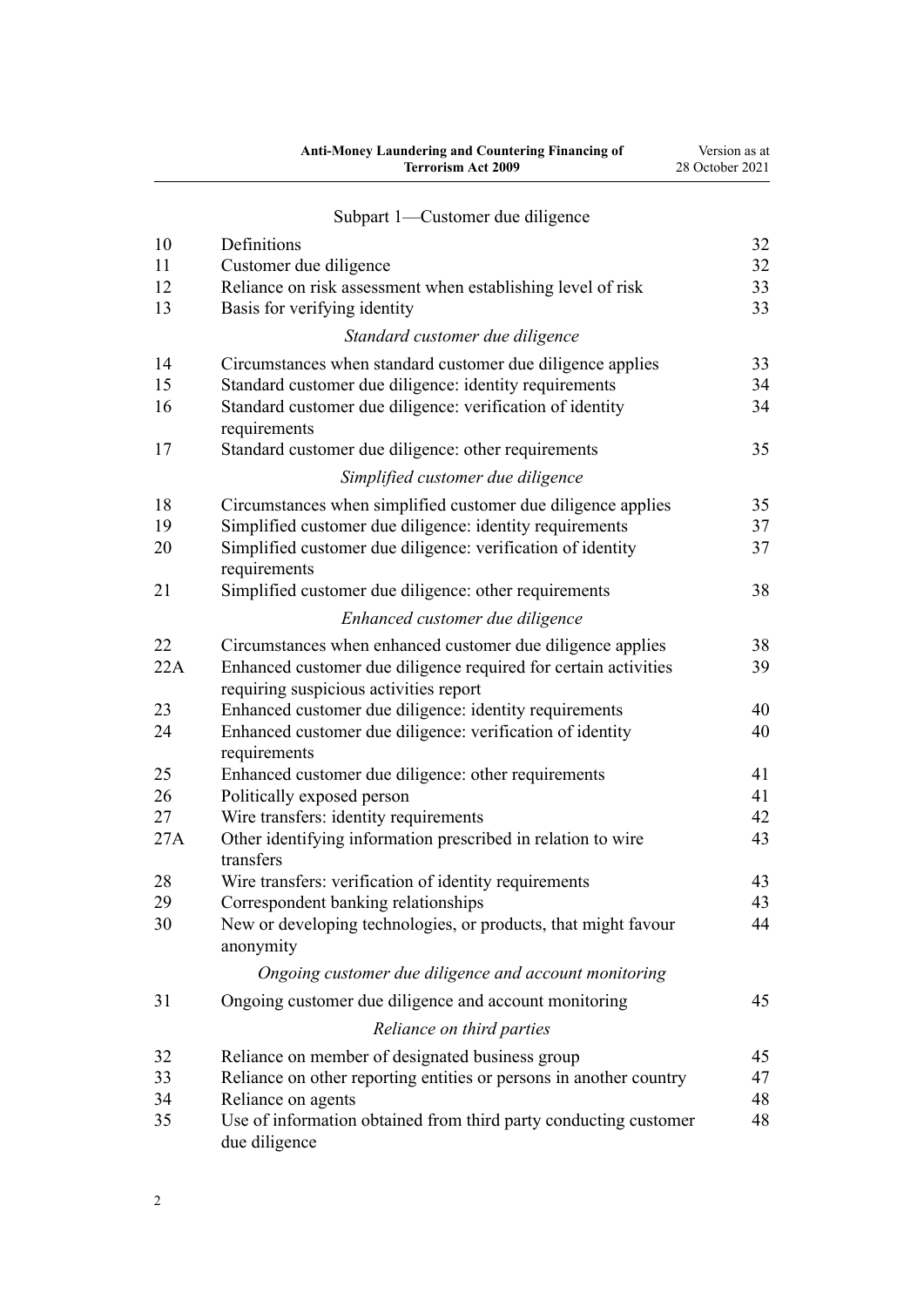| Version as at<br>Anti-Money Laundering and Countering Financing of<br>28 October 2021<br><b>Terrorism Act 2009</b> |                                                                                                    |    |
|--------------------------------------------------------------------------------------------------------------------|----------------------------------------------------------------------------------------------------|----|
| 36                                                                                                                 | Protection of personal information and designated business groups                                  | 48 |
|                                                                                                                    | Prohibitions                                                                                       |    |
| 37                                                                                                                 | Prohibitions if customer due diligence not conducted                                               | 49 |
| 38                                                                                                                 | Prohibition on false customer names and customer anonymity                                         | 49 |
| 39                                                                                                                 | Prohibition on establishing or continuing business relationship<br>involving shell bank            | 50 |
|                                                                                                                    | Subpart 2—Suspicious activity reports                                                              |    |
| 39A                                                                                                                | Interpretation                                                                                     | 51 |
| 40                                                                                                                 | Reporting entities to report suspicious activities                                                 | 51 |
| 41                                                                                                                 | Nature of suspicious activity report                                                               | 52 |
| 42                                                                                                                 | Privileged communication defined                                                                   | 53 |
| 43                                                                                                                 | Auditors may report suspicious activities                                                          | 53 |
| 44                                                                                                                 | Protection of persons reporting suspicious activities                                              | 54 |
| 45                                                                                                                 | Immunity from liability for disclosure of information relating to<br>money laundering transactions | 55 |
| 46                                                                                                                 | Disclosure of information relating to suspicious activity reports                                  | 55 |
| 47                                                                                                                 | Disclosure of information in proceedings                                                           | 57 |
| 48                                                                                                                 | Disclosure of personal information relating to employees or senior<br>managers                     | 57 |
|                                                                                                                    | Subpart 2A-Prescribed transaction reports                                                          |    |
| 48A                                                                                                                | Reporting entities to report certain prescribed transactions                                       | 57 |
| 48B                                                                                                                | Prescribed transaction reports                                                                     | 58 |
| 48C                                                                                                                | Sections 43 to 48 apply to prescribed transactions                                                 | 59 |
|                                                                                                                    | Subpart 3—Record keeping                                                                           |    |
| 49                                                                                                                 | Obligation to keep transaction records                                                             | 59 |
| 49A                                                                                                                | Obligation to keep reports of suspicious activities                                                | 60 |
| 50                                                                                                                 | Obligation to keep identity and verification records                                               | 60 |
| 51                                                                                                                 | Obligation to keep other records                                                                   | 61 |
| 52                                                                                                                 | How records to be kept                                                                             | 61 |
| 53                                                                                                                 | When records need not be kept                                                                      | 61 |
| 54                                                                                                                 | Destruction of records                                                                             | 62 |
| 55                                                                                                                 | Other laws not affected                                                                            | 62 |
|                                                                                                                    | Subpart 4—Compliance with AML/CFT requirements                                                     |    |
| 56                                                                                                                 | Reporting entity must have AML/CFT programme and AML/CFT<br>compliance officer                     | 62 |
| 57                                                                                                                 | Minimum requirements for AML/CFT programmes                                                        | 63 |
| 58                                                                                                                 | Risk assessment                                                                                    | 64 |
| 59                                                                                                                 | Review and audit of risk assessment and AML/CFT programmes                                         | 65 |
| 59A                                                                                                                | Audit of compliance with AML/CFT obligations                                                       | 65 |
| 59B                                                                                                                | Who carries out audit                                                                              | 65 |
| 60                                                                                                                 | Annual AML/CFT report                                                                              | 66 |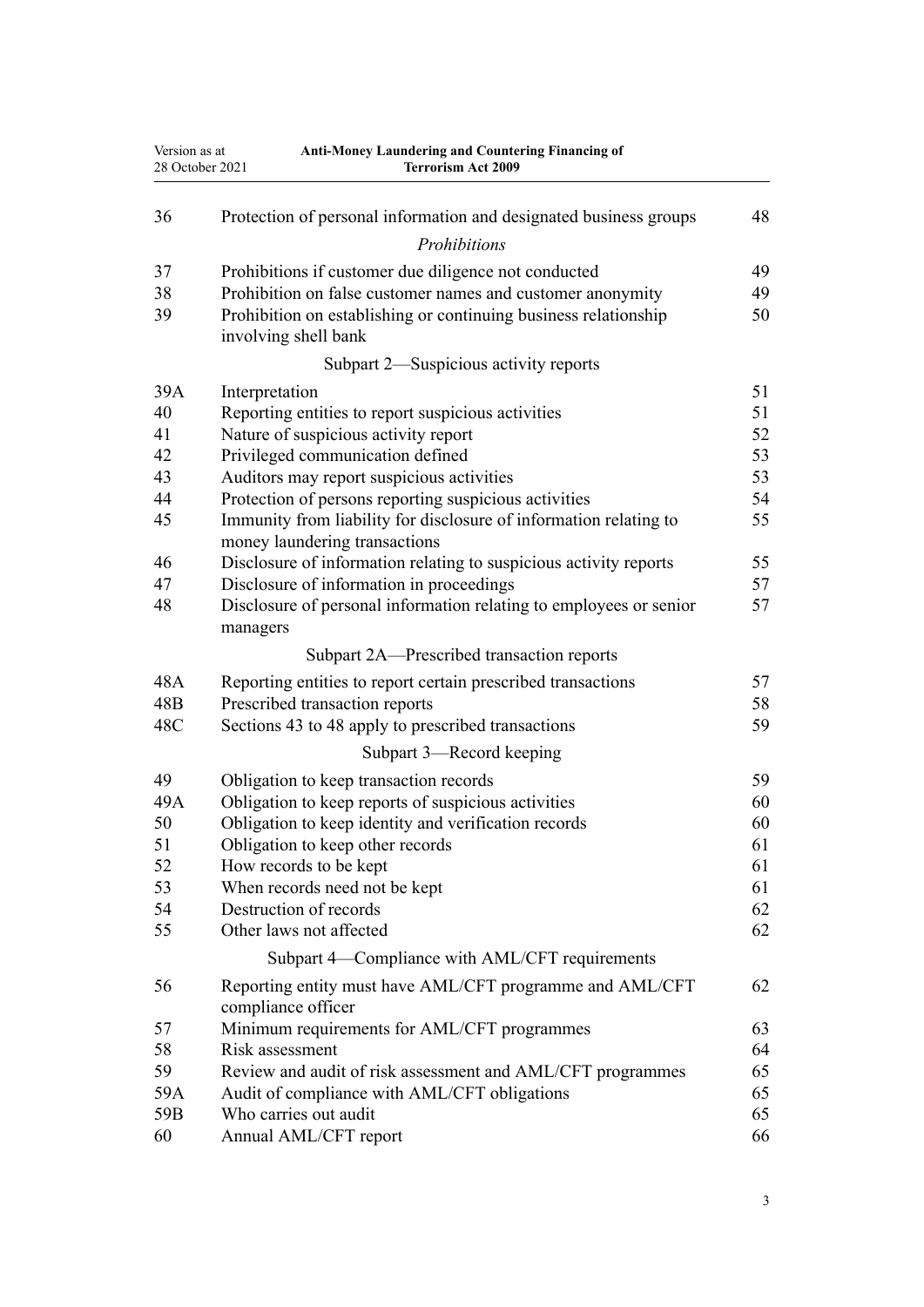|    | <b>Anti-Money Laundering and Countering Financing of</b><br><b>Terrorism Act 2009</b>           | Version as at<br>28 October 2021 |
|----|-------------------------------------------------------------------------------------------------|----------------------------------|
| 61 | Reporting entities to ensure that branches and subsidiaries comply<br>with AML/CFT requirements | 66                               |
|    | Subpart 5-Codes of practice                                                                     |                                  |
| 62 | Interpretation                                                                                  | 67                               |
| 63 | AML/CFT supervisors to prepare codes of practice for relevant<br>sectors                        | 67                               |
| 64 | Procedure for approval and publication of codes of practice                                     | 67                               |
| 65 | Amendment and revocation of codes of practice                                                   | 69                               |
| 66 | Proof of codes of practice                                                                      | 69                               |
| 67 | Legal effect of codes of practice                                                               | 69                               |
|    | Subpart 6—Cross-border transportation of cash                                                   |                                  |
| 68 | Reports about movement of cash into or out of New Zealand                                       | 70                               |
| 69 | Reports about receipt of cash from outside New Zealand                                          | 70                               |
| 70 | Reporting requirements                                                                          | 70                               |
| 71 | Information to be forwarded to Commissioner                                                     | 71                               |
|    | Part 3<br><b>Enforcement</b>                                                                    |                                  |
|    | Subpart 1—General provisions relating to Part                                                   |                                  |
|    | Proceedings for civil penalties                                                                 |                                  |
| 72 | When and how civil penalty proceedings brought                                                  | 72                               |
|    | Relationship between civil penalty and criminal proceedings                                     |                                  |
| 73 | Relationship between concurrent civil penalty proceedings and                                   | 72                               |
|    | criminal proceedings                                                                            |                                  |
| 74 | One penalty only rule                                                                           | 72                               |
| 75 | Restriction on use of evidence given in civil penalty proceedings                               | 73                               |
|    | <i>Immunities</i>                                                                               |                                  |
| 76 | Protection for AML/CFT supervisors                                                              | 73                               |
| 77 | Protection for reporting entities, officers, etc, acting in compliance<br>with this Act         | 73                               |
|    | Subpart 2—Civil liability                                                                       |                                  |
| 78 | Meaning of civil liability act                                                                  | 73                               |
| 79 | Possible responses to civil liability act                                                       | 74                               |
|    | Formal warnings                                                                                 |                                  |
| 80 | Formal warnings                                                                                 | 74                               |
|    | Enforceable undertakings                                                                        |                                  |
| 81 | Enforceable undertakings                                                                        | 74                               |
| 82 | Enforcement of undertakings                                                                     | 75                               |
| 83 | Assessment of compensation for breach of undertakings                                           | 75                               |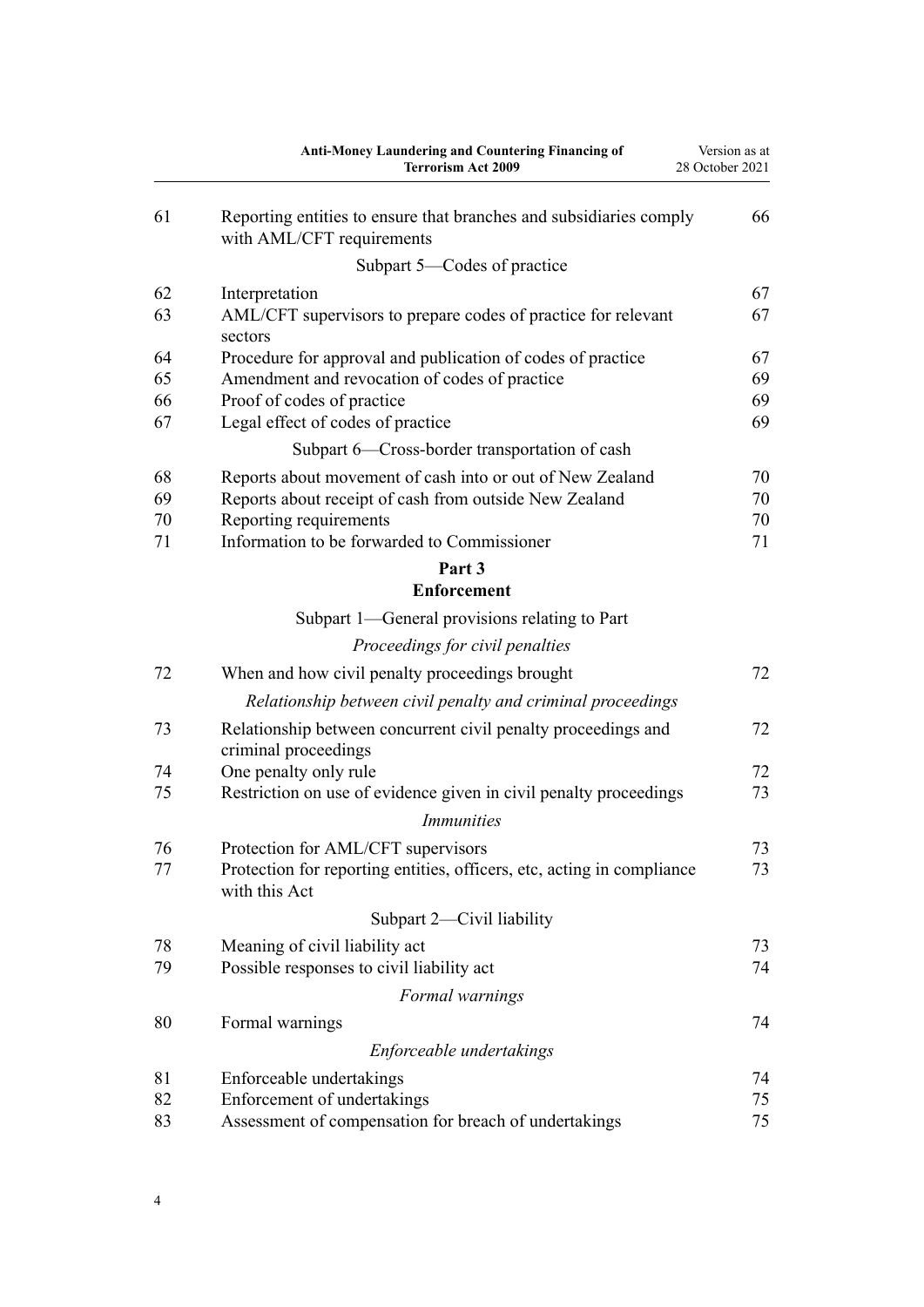| Version as at | Anti-Money Laundering and Countering Financing of<br><b>Terrorism Act 2009</b><br>28 October 2021                                           |    |
|---------------|---------------------------------------------------------------------------------------------------------------------------------------------|----|
|               | Injunctions                                                                                                                                 |    |
| 84            | Powers of High Court not affected                                                                                                           | 75 |
| 85            | Performance injunctions                                                                                                                     | 76 |
| 86            | When High Court may grant performance injunctions                                                                                           | 76 |
| 87            | Restraining injunctions                                                                                                                     | 76 |
| 88            | When High Court may grant restraining injunctions and interim<br>injunctions                                                                | 76 |
| 89            | Undertaking as to damages not required by AML/CFT supervisor                                                                                | 77 |
|               | Pecuniary penalties                                                                                                                         |    |
| 90            | Pecuniary penalties for civil liability act                                                                                                 | 77 |
|               | Subpart 3-Offences                                                                                                                          |    |
|               | Offence and penalties relating to civil liability act                                                                                       |    |
| 91            | Offence and penalties for civil liability act                                                                                               | 78 |
|               | Offences relating to suspicious activity reports and prescribed<br>transaction reports                                                      |    |
| 92            | Failing to report suspicious activity                                                                                                       | 78 |
| 93            | Providing false or misleading information in connection with<br>suspicious activity reports or prescribed transaction reports               | 79 |
| 94            | Unlawful disclosure of suspicious activity reports or prescribed<br>transaction reports                                                     | 79 |
| 95            | Failure to keep or retain adequate records relating to suspicious<br>activities or prescribed transactions                                  | 80 |
| 96            | Obstruction of investigation relating to suspicious activity reports<br>or prescribed transaction reports                                   | 81 |
| 97            | Contravention of section $47(1)$ or $48A(1)$                                                                                                | 81 |
| 98            | Defence                                                                                                                                     | 81 |
| 99            | Time limit for prosecution of offences relating to civil liability act<br>and suspicious activity reports or prescribed transaction reports | 82 |
| 100           | Penalties                                                                                                                                   | 82 |
|               | Other offences relating to non-compliance with AML/CFT<br>requirements                                                                      |    |
| 101           | Structuring transaction to avoid application of AML/CFT<br>requirements                                                                     | 83 |
| 102           | Offence to obstruct AML/CFT supervisor                                                                                                      | 83 |
| 103           | Offence to provide false or misleading information to AML/CFT<br>supervisor                                                                 | 83 |
| 104           | Time limit for prosecution of offences relating to non-compliance<br>with AML/CFT requirements                                              | 83 |
| 105           | Penalties                                                                                                                                   | 83 |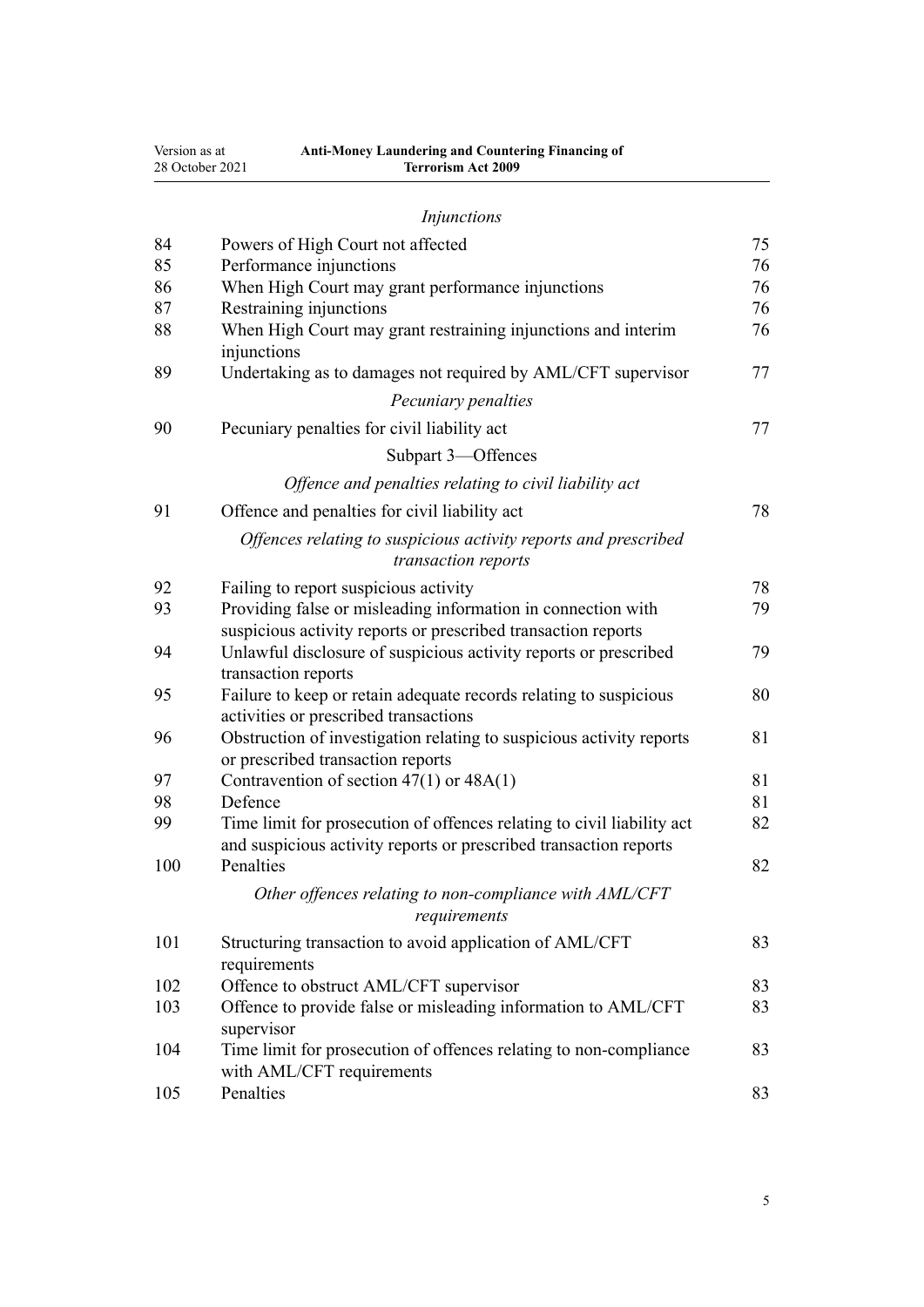|     | <b>Anti-Money Laundering and Countering Financing of</b><br><b>Terrorism Act 2009</b>                                  | Version as at<br>28 October 2021 |
|-----|------------------------------------------------------------------------------------------------------------------------|----------------------------------|
|     | Offences relating to cross-border transportation of cash                                                               |                                  |
| 106 | Failure to report cash equal to or above applicable threshold value<br>moved into or out of New Zealand                | 84                               |
| 107 | Failure to report cash equal to or above applicable threshold value<br>received by person in New Zealand from overseas | 84                               |
| 108 | Structuring cross-border transportation to avoid application of<br>AML/CFT requirements                                | 84                               |
| 109 | Defence                                                                                                                | 84                               |
| 110 | Providing false or misleading information in connection with cash<br>report                                            | 85                               |
| 111 | Offence to obstruct or not to answer questions from Customs<br>officer                                                 | 85                               |
| 112 | Penalties                                                                                                              | 85                               |
| 113 | Chief executive of New Zealand Customs Service may deal with<br>cash reporting offences                                | 85                               |
|     | Relationship with Customs and Excise Act 2018                                                                          |                                  |
| 114 | Relationship with Customs and Excise Act 2018                                                                          | 86                               |
|     | Stored value instrument searches by Customs officer                                                                    |                                  |
| 115 | Duty to assist Customs officer to access stored value instruments                                                      | 87                               |
|     | Subpart 4—Search and seizure                                                                                           |                                  |
| 116 | Definitions                                                                                                            | 87                               |
|     | Search warrants                                                                                                        |                                  |
| 117 | Search warrant                                                                                                         | 88                               |
| 118 | Powers under search warrant                                                                                            | 89                               |
|     | Conduct of entry, search, and seizure                                                                                  |                                  |
| 119 | Assistance with searches [Repealed]                                                                                    | 90                               |
| 120 | Enforcement officers to show identity card on request [Repealed]                                                       | 90                               |
| 121 | Announcement before entry [Repealed]                                                                                   | 90                               |
| 122 | Details of warrant to be given to occupier [Repealed]                                                                  | 90                               |
| 123 | Occupier entitled to be present during search                                                                          | 90                               |
| 124 | Use of electronic equipment                                                                                            | 90                               |
| 125 | Copies of documents seized to be provided [Repealed]                                                                   | 91                               |
| 126 | Receipts for things seized [Repealed]                                                                                  | 91                               |
| 127 | Application of sections 198A and 198B of Summary Proceedings<br>Act 1957 [Repealed]                                    | 91                               |
|     | Return and retention of things seized                                                                                  |                                  |
|     | [Repealed]                                                                                                             |                                  |
| 128 | Return and retention of things seized [Repealed]                                                                       | 91                               |
| 129 | Order to retain things seized [Repealed]                                                                               | 91                               |
|     |                                                                                                                        |                                  |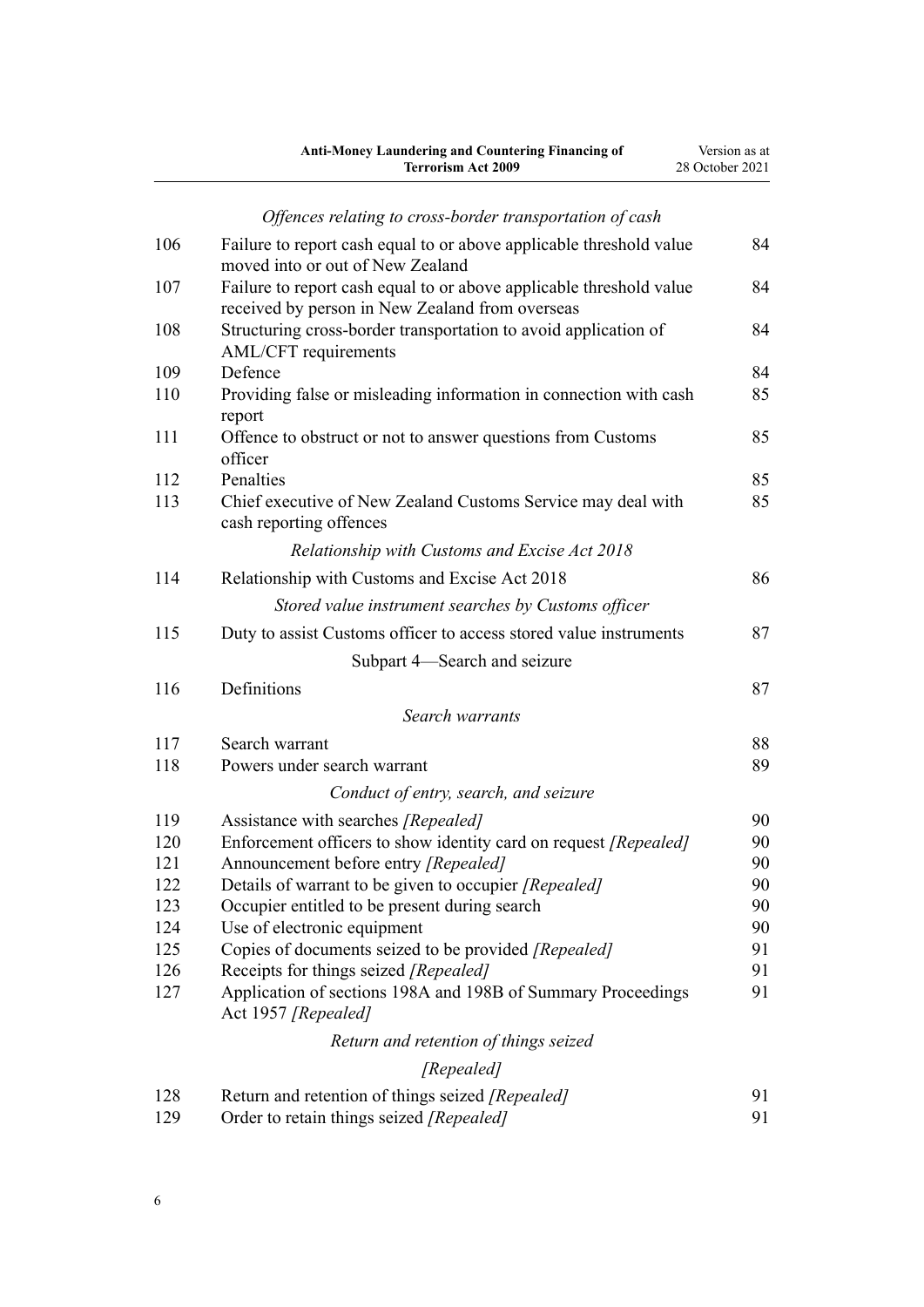## **[Part 4](#page-90-0)**

## **[Institutional arrangements and miscellaneous provisions](#page-90-0)**

[Subpart 1—Institutional arrangements](#page-90-0)

## *[AML/CFT supervisors](#page-90-0)*

| 130  | AML/CFT supervisors                                                                                       | 91  |
|------|-----------------------------------------------------------------------------------------------------------|-----|
| 131  | Functions                                                                                                 | 93  |
| 132  | Powers                                                                                                    | 93  |
| 133  | Matters relating to conduct of on-site inspections                                                        | 94  |
| 134  | Delegation of supervisory function and powers                                                             | 95  |
| 135  | Authority to act as delegate                                                                              | 95  |
| 136  | Effect of delegation                                                                                      | 96  |
|      | Use and disclosure of information                                                                         |     |
| 137  | Power to use information obtained as AML/CFT supervisor in<br>other capacity and vice versa               | 96  |
| 138  | Restriction on power to use information under section 137                                                 | 98  |
| 139  | Power to disclose information                                                                             | 98  |
| 139A | Regulations relating to information sharing                                                               | 98  |
| 140  | Power to use and disclose information supplied or obtained under<br>other enactments for AML/CFT purposes | 99  |
| 141  | <b>Enforcement officers</b>                                                                               | 100 |
|      | Financial intelligence functions of Commissioner                                                          |     |
| 142  | Financial intelligence functions of Commissioner                                                          | 101 |
| 143  | Powers relating to financial intelligence functions of                                                    | 102 |
|      | Commissioner                                                                                              |     |
| 144  | Delegation of powers of Commissioner                                                                      | 103 |
| 145  | Guidelines relating to reporting of suspicious activities                                                 | 103 |
| 146  | Consultation on proposed guidelines                                                                       | 104 |
| 147  | Availability of guidelines                                                                                | 105 |
| 148  | Review of guidelines                                                                                      | 106 |
|      | Co-ordination                                                                                             |     |
| 149  | Role of Ministry                                                                                          | 106 |
| 150  | AML/CFT co-ordination committee                                                                           | 106 |
| 151  | Role of AML/CFT co-ordination committee                                                                   | 107 |
| 152  | Functions                                                                                                 | 107 |
|      | Subpart 2-Miscellaneous provisions                                                                        |     |
|      | Regulations                                                                                               |     |
| 153  | Regulations                                                                                               | 107 |
| 154  | Regulations relating to application of Act                                                                | 109 |
| 155  | Regulations relating to countermeasures                                                                   | 112 |
| 156  | Consultation not required for consolidation of certain regulations<br>and minor amendments                | 112 |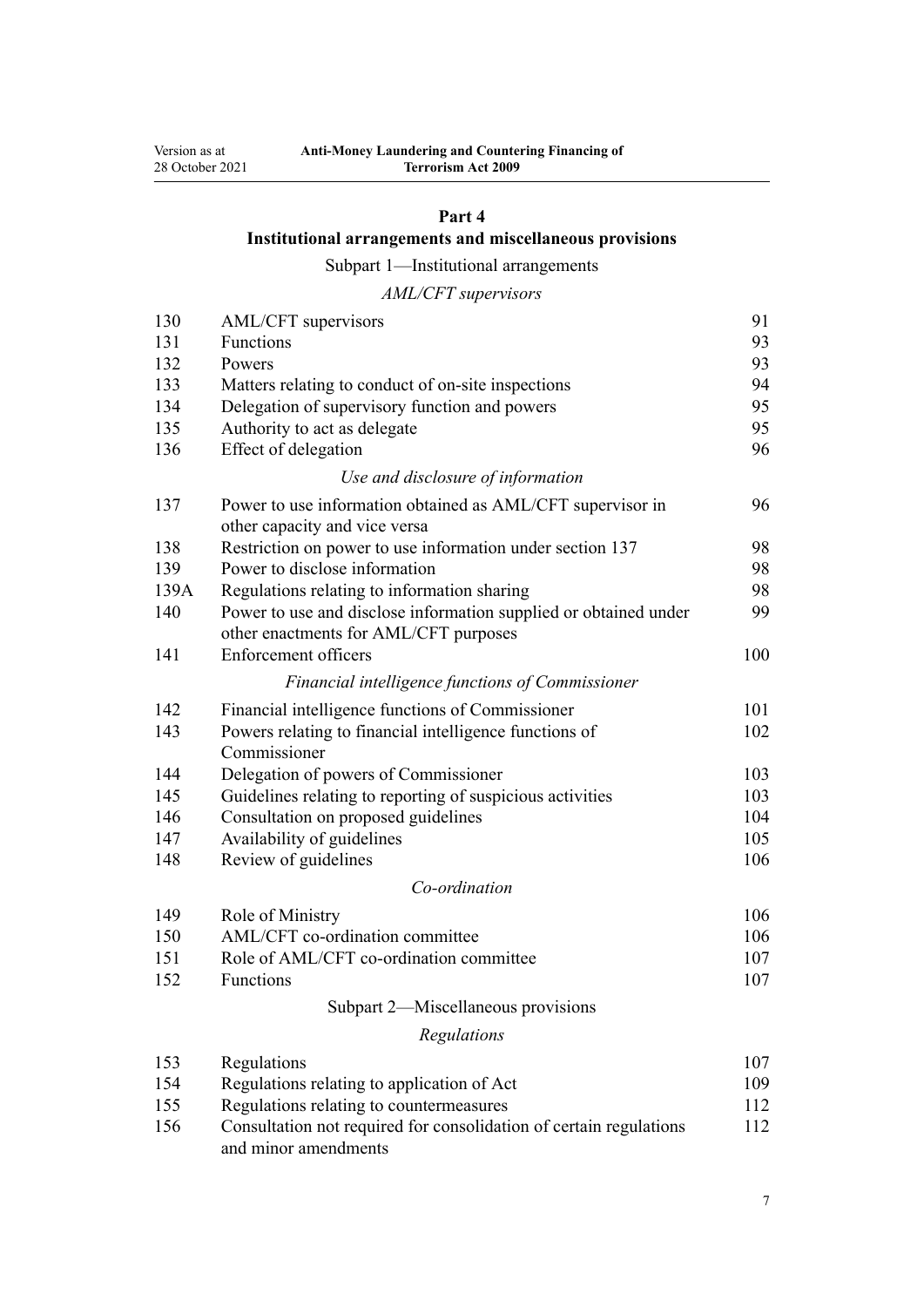<span id="page-7-0"></span>

| s <sub>1</sub> | <b>Anti-Money Laundering and Countering Financing of</b><br><b>Terrorism Act 2009</b>                                | Version as at<br>28 October 2021 |
|----------------|----------------------------------------------------------------------------------------------------------------------|----------------------------------|
|                | Review provision                                                                                                     |                                  |
| 156A           | Review of operation of Act                                                                                           | 113                              |
|                | Ministerial exemptions                                                                                               |                                  |
| 157            | Minister may grant exemptions                                                                                        | 113                              |
| 158            | Minister must consult before granting exemption                                                                      | 115                              |
| 159            | Requirements relating to exemptions                                                                                  | 115                              |
|                | Resolution of disputes about privilege                                                                               |                                  |
| 159A           | Procedure for testing assertions that document privileged                                                            | 115                              |
|                | Transitional and savings provisions                                                                                  |                                  |
|                | [Repealed]                                                                                                           |                                  |
| 160            | Transitional and savings provisions [Repealed]                                                                       | 116                              |
|                | Consequential amendments, repeals, and revocation                                                                    |                                  |
| 161            | Amendments to other enactments                                                                                       | 116                              |
| 162            | Amendment to Financial Transactions Reporting Act 1996<br>consequential on bringing into force of Part 2 [Repealed]  | 116                              |
| 163            | Amendment to Financial Transactions Reporting Act 1996 relating<br>to cross-border transportation of cash [Repealed] | 116                              |
|                | <b>Schedule 1</b>                                                                                                    | 117                              |
|                | <b>Transitional savings, and related provisions</b>                                                                  |                                  |
|                | <b>Schedule 2</b>                                                                                                    | 120                              |
|                | <b>Consequential amendments</b>                                                                                      |                                  |

## **The Parliament of New Zealand enacts as follows:**

## **1 Title**

This Act is the Anti-Money Laundering and Countering Financing of Terrorism Act 2009.

## **2 Commencement**

- (1) [Parts 1](#page-8-0) and [4](#page-90-0) (except [section 162](#page-115-0)) come into force on the day after the date that this Act receives the Royal assent.
- (2) [Sections 68 to 71,](#page-69-0) [106 to 115,](#page-83-0) and [163](#page-115-0) come into force 12 months after the date on which this Act receives the Royal assent.
- (3) Except as provided in subsection (5), the rest of this Act comes into force on a date to be appointed by the Governor-General by Order in Council.
- (4) One or more Orders in Council may be made appointing different dates for the commencement of different provisions.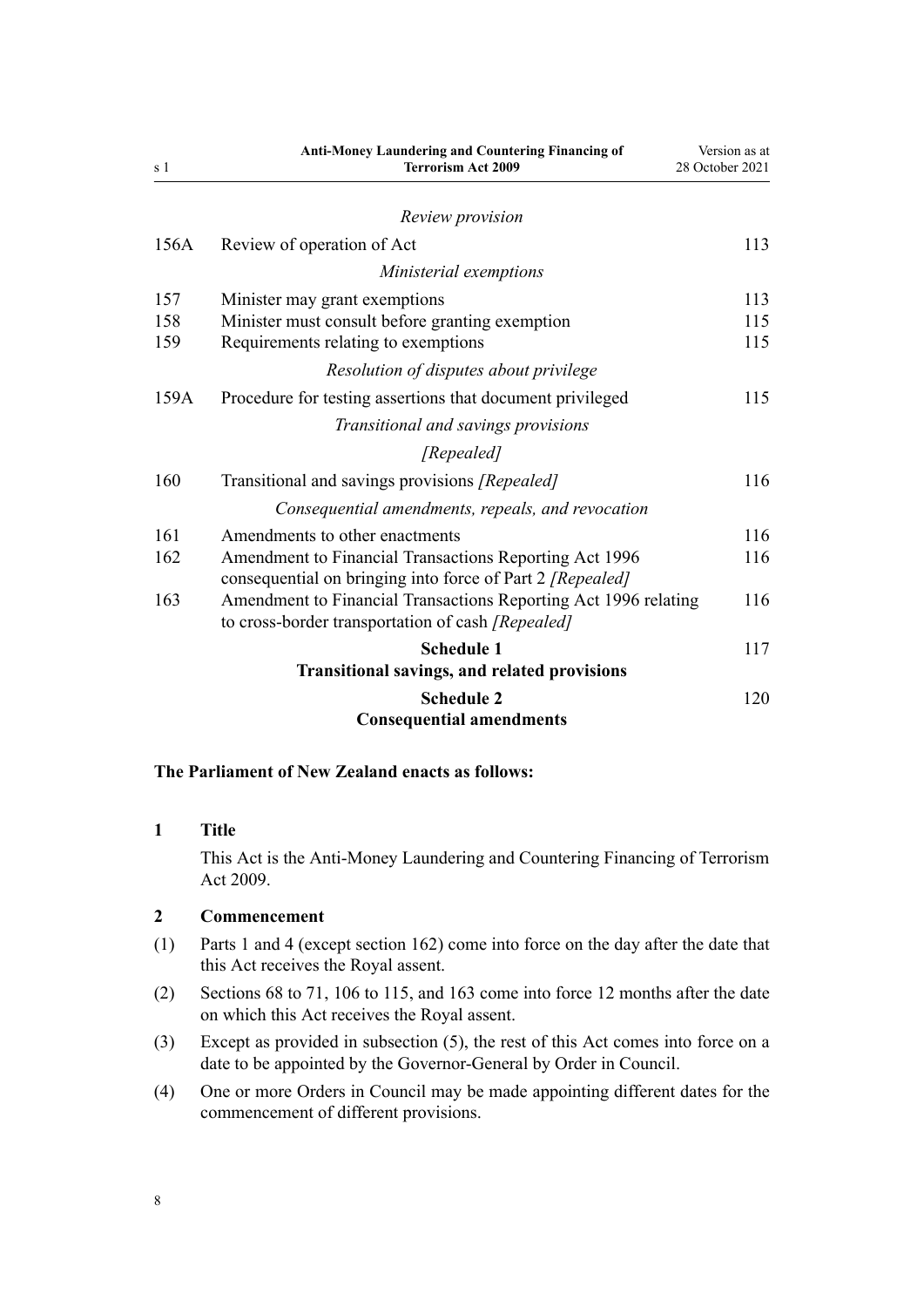- <span id="page-8-0"></span>(5) However, [section 162](#page-115-0) may not be brought into force unless every provision of [Part 2](#page-31-0) has been brought into force.
- (6) An order under this section is secondary legislation (*see* [Part 3](http://legislation.govt.nz/pdflink.aspx?id=DLM7298343) of the Legis‐ lation Act 2019 for publication requirements).

| Legislation Act 2019 requirements for secondary legislation made under this section |                                                                                                  |                                    |  |
|-------------------------------------------------------------------------------------|--------------------------------------------------------------------------------------------------|------------------------------------|--|
| <b>Publication</b>                                                                  | PCO must publish it on the legislation website and notify LA19 s $69(1)(c)$<br>it in the Gazette |                                    |  |
| <b>Presentation</b>                                                                 | The Minister must present it to the House of<br>Representatives                                  | LA19 s 114, Sch 1<br>cl $32(1)(a)$ |  |
| <b>Disallowance</b>                                                                 | It may be disallowed by the House of Representatives                                             | LA19 ss 115, 116                   |  |
| This note is not part of the Act.                                                   |                                                                                                  |                                    |  |

Section 2: subpart 5 of Part 2 brought into force, on 30 June 2011, by [clause 2\(1\)](http://legislation.govt.nz/pdflink.aspx?id=DLM3831005) of the Anti-Money Laundering and Countering Financing of Terrorism Act Commencement Order 2011 (SR 2011/221).

Section 2: the rest of this Act (except section 162) not in force immediately after the commencement of subpart 5 of Part 2 brought into force, on 30 June 2013, by [clause 2\(2\)](http://legislation.govt.nz/pdflink.aspx?id=DLM3831005) of the Anti-Money Laundering and Countering Financing of Terrorism Act Commencement Order 2011 (SR 2011/221).

Section 2: section 162 brought into force, on 30 June 2013 (immediately after the rest of this Act commenced by clause 2(2) of the order), by [clause 2\(3\)](http://legislation.govt.nz/pdflink.aspx?id=DLM3831005) of the Anti-Money Laundering and Counter‐ ing Financing of Terrorism Act Commencement Order 2011 (SR 2011/221).

Section 2(6): inserted, on 28 October 2021, by [section 3](http://legislation.govt.nz/pdflink.aspx?id=LMS268932) of the Secondary Legislation Act 2021 (2021 No 7).

## **Part 1 Preliminary provisions**

## **3 Purpose**

- (1) The purposes of this Act are—
	- (a) to detect and deter money laundering and the financing of terrorism; and
	- (b) to maintain and enhance New Zealand's international reputation by adopting, where appropriate in the New Zealand context, recommenda‐ tions issued by the Financial Action Task Force; and
	- (c) to contribute to public confidence in the financial system.
- (2) Accordingly, this Act facilitates co-operation amongst reporting entities, AML/CFT supervisors, and various government agencies, in particular law enforcement and regulatory agencies.

## **4 Overview**

- (1) This section is a guide to the general scheme and effect of this Act, but does not affect the interpretation or application of the other provisions of the Act.
- (2) Part 1 deals with preliminary matters such as definitions of terms used in the Act. It sets out the purpose of the Act and the extent to which it applies to reporting entities.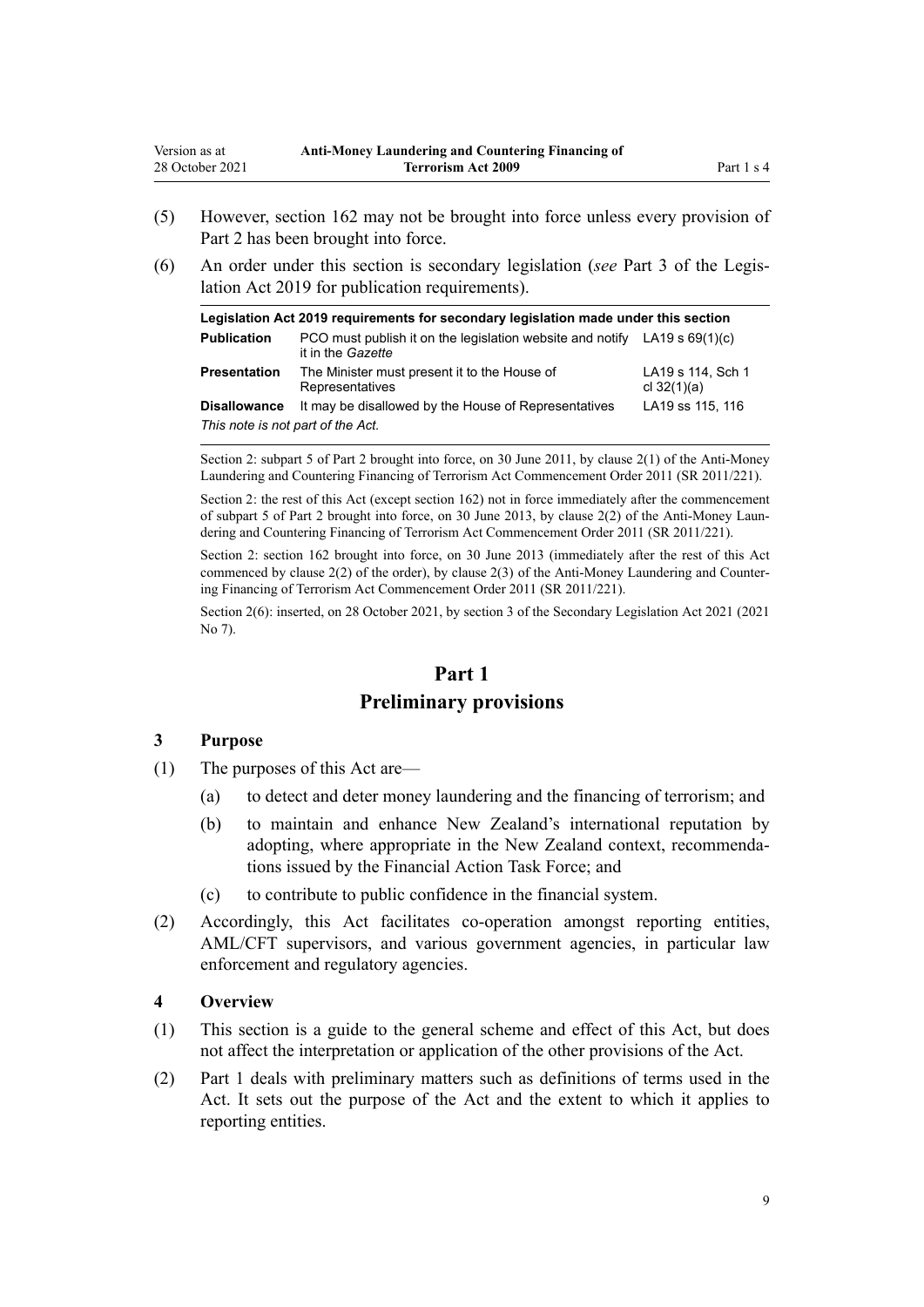- (3) [Part 2](#page-31-0) deals with AML/CFT requirements and compliance and has 7 subparts, as follows:
	- (a) [subpart 1](#page-31-0) includes provisions dealing with requirements on reporting entities to conduct due diligence on customers and certain other persons, the ability of reporting entities to rely on third parties to carry out cus‐ tomer due diligence and other AML/CFT functions, and prohibitions on establishing or continuing business relationships and setting up facilities in certain circumstances:
	- (b) [subpart 2](#page-50-0) includes provisions dealing with requirements on reporting entities to report suspicious activities and protection of persons making suspicious activity reports:
	- (ba) [subpart 2A](#page-56-0) sets out requirements on reporting entities to report certain prescribed transactions:
	- (c) [subpart 3](#page-58-0) sets out requirements on reporting entities to keep records and includes provisions concerning the storage and destruction of records:
	- (d) [subpart 4](#page-61-0) deals with reporting entities' internal policies and procedures relating to the prevention of money laundering and the financing of ter‐ rorism, including provisions setting out requirements for reporting entities to have an AML/CFT programme for detecting and managing the risk of money laundering and the financing of terrorism, to carry out a risk assessment before conducting customer due diligence or establish‐ ing an AML/CFT programme, and to review, audit, and report on their risk assessment and AML/CFT programmes:
	- (e) [subpart 5](#page-66-0) deals with codes of practice and includes provisions relating to the preparation of codes by AML/CFT supervisors, approval of codes of practice, and their legal effect:
	- (f) [subpart 6](#page-69-0) contains provisions relating to the reporting of certain move‐ ments of cash into and out of New Zealand.
- (4) [Part 3](#page-71-0) deals with enforcement and contains provisions relating to civil liability acts, offences, search and seizure, penalties, and immunity of certain persons from civil and criminal proceedings.
- (5) [Part 4](#page-90-0) deals with institutional arrangements and miscellaneous matters and has 2 subparts, as follows:
	- (a) [subpart 1](#page-90-0) includes provisions that identify the AML/CFT supervisors and their functions, powers, and ability to delegate supervisory func‐ tions; the financial intelligence functions of the Commissioner of Police and a requirement on that person to issue guidelines relating to the reporting of suspicious activities and prescribed transactions; the roles and responsibilities of the Ministry, the AML/CFT co-ordination com‐ mittee required to be established by the chief executive of the Ministry, and other agencies concerning monitoring, evaluating, and advising on the operation of the AML/CFT regulatory system: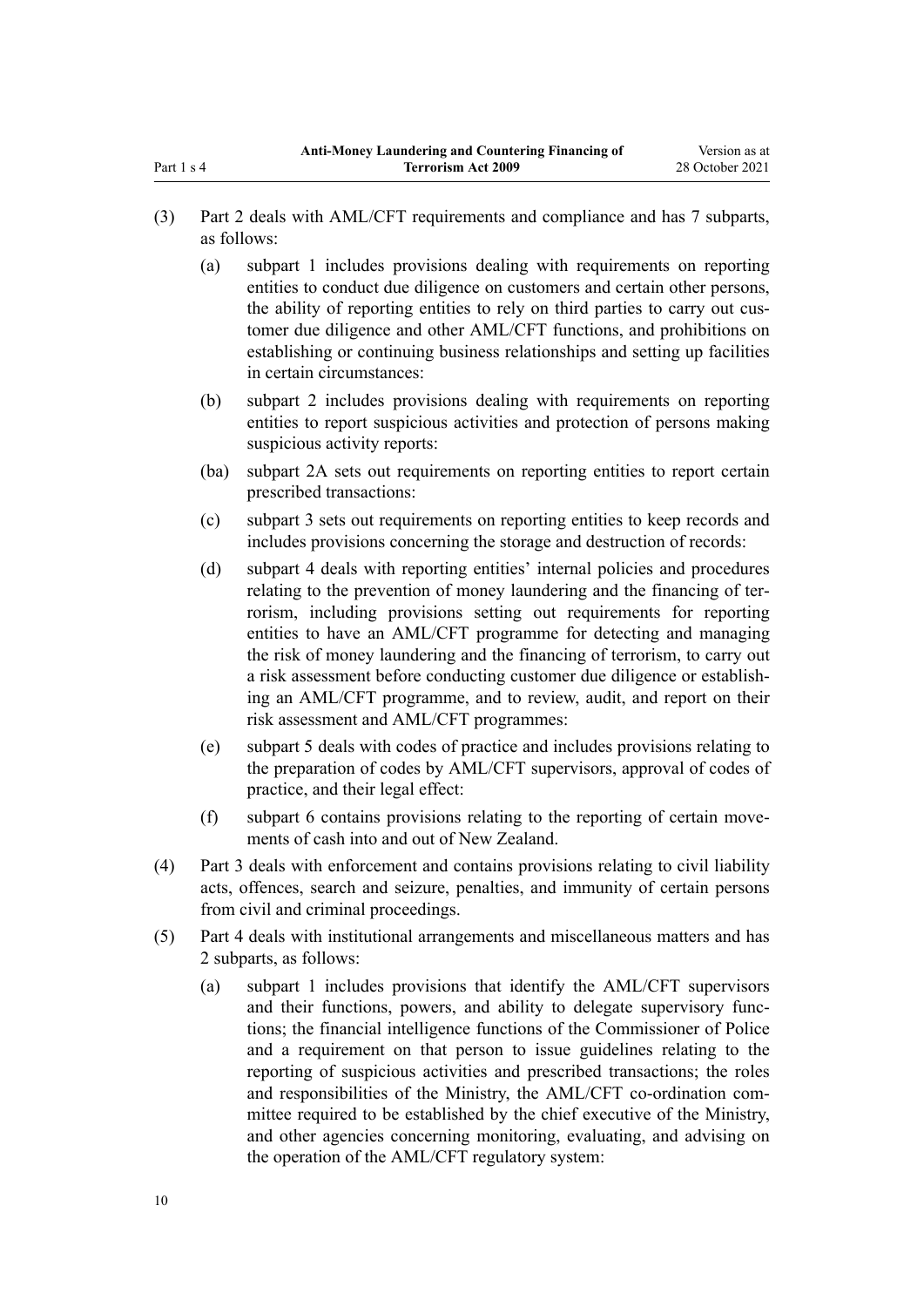<span id="page-10-0"></span>(b) [subpart 2](#page-106-0) includes regulation-making powers and provisions relating to the Minister's power to grant exemptions from the requirements of the Act.

Section 4(3): amended, on 1 July 2017, by [section 4\(1\)](http://legislation.govt.nz/pdflink.aspx?id=DLM6602208) of the Anti-Money Laundering and Countering Financing of Terrorism Amendment Act 2015 (2015 No 96).

Section 4(3)(b): replaced, on 11 August 2017, by [section 4\(1\)](http://legislation.govt.nz/pdflink.aspx?id=DLM7161215) of the Anti-Money Laundering and Countering Financing of Terrorism Amendment Act 2017 (2017 No 35).

Section  $4(3)(ba)$ : inserted, on 1 July 2017, by section  $4(2)$  of the Anti-Money Laundering and Countering Financing of Terrorism Amendment Act 2015 (2015 No 96).

Section  $4(5)(a)$ : amended, on 11 August 2017, by section  $4(2)$  of the Anti-Money Laundering and Countering Financing of Terrorism Amendment Act 2017 (2017 No 35).

## **5 Interpretation**

(1) In this Act, unless the context otherwise requires,—

#### **accounting practice** means—

- (a) an accountant in public practice on his or her own account in sole prac‐ tice:
- (b) in relation to 2 or more accountants in public practice, and practising in partnership, the partnership:
- (c) an incorporated accounting practice

**AML/CFT** means anti-money laundering and countering the financing of ter‐ rorism

**AML/CFT programme** means a compliance programme established under section  $56(1)$ 

**AML/CFT requirements** means the requirements set out in [Part 2](#page-31-0)

**AML/CFT supervisor**, in relation to a reporting entity, means the person referred to in [section 130\(1\)](#page-90-0) that is responsible for supervising the reporting entity under [Parts 3](#page-71-0) and [4](#page-90-0)

**applicable threshold value** means the threshold value that—

- (a) is prescribed in regulations; and
- (b) applies to a particular person, class of persons, transaction, class of transactions, financial activity, or class of financial activities prescribed in regulations

**approved entity** means an entity—

- (a) that is prescribed by regulations as an approved entity; or
- (b) that comes within a class of entities prescribed by regulations as a class of approved entities

#### **bearer-negotiable instrument** means—

- (a) a bill of exchange; or
- (b) a cheque; or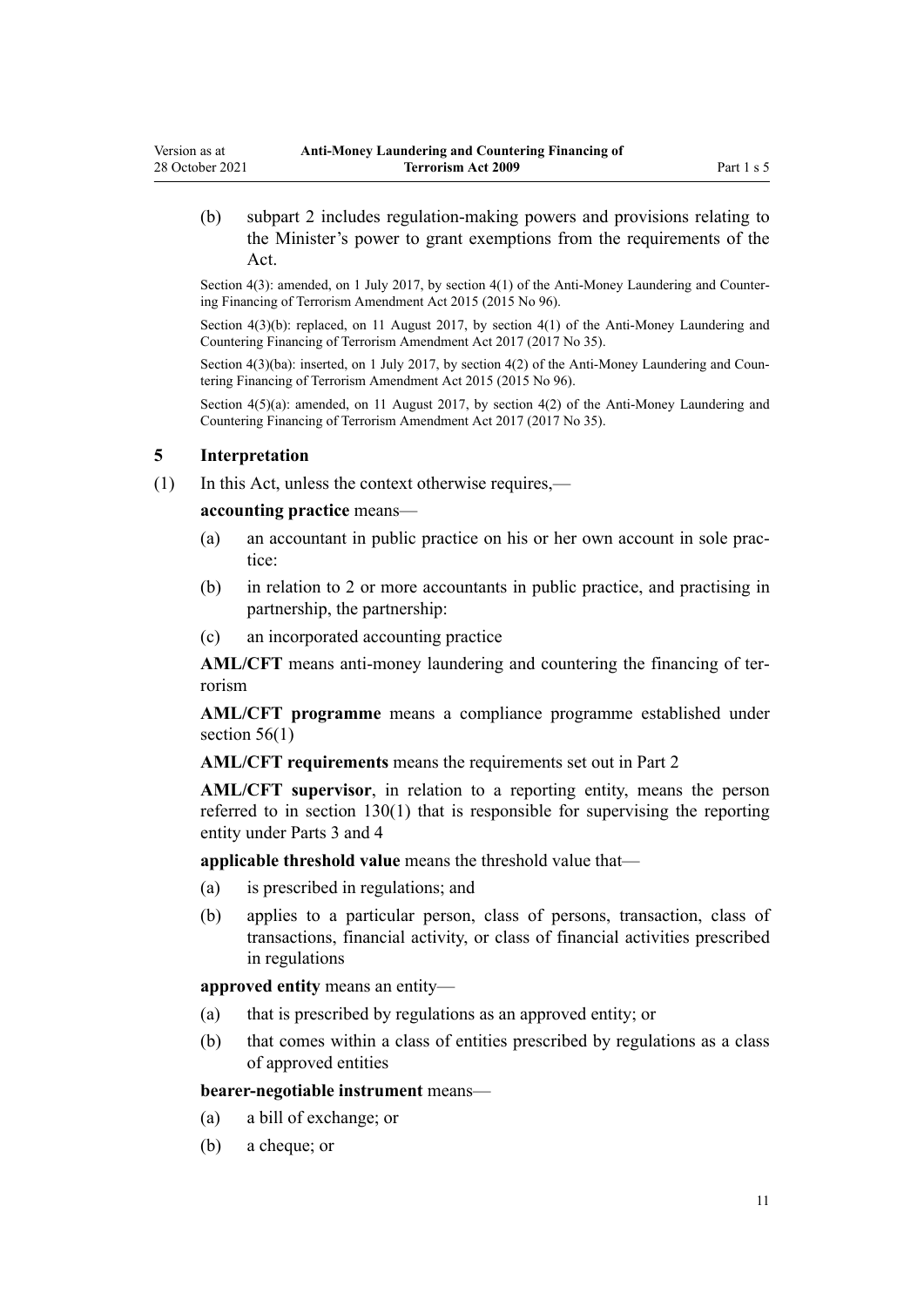- (c) a promissory note; or
- (d) a bearer bond; or
- (e) a traveller's cheque; or
- (f) a money order, postal order, or similar order; or
- (g) any other instrument prescribed by regulations

**beneficial owner** means the individual who—

- (a) has effective control of a customer or person on whose behalf a transaction is conducted; or
- (b) owns a prescribed threshold of the customer or person on whose behalf a transaction is conducted

**beneficiary institution**, in relation to a wire transfer from an ordering institution, means any person who receives those funds and then makes those funds available to a person (the **payee**) by—

- (a) crediting it to an account held by the payee; or
- (b) paying it to the payee

**business relationship** means a business, professional, or commercial relation‐ ship between a reporting entity and a customer that has an element of duration or that is expected by the reporting entity, at the time when contact is established, to have an element of duration

**cash** means—

- (a) physical currency:
- (b) bearer-negotiable instruments

**cash report** means a report made under [subpart 6](#page-69-0) of Part 2

**casino** means the holder of a casino operator's licence under the [Gambling Act](http://legislation.govt.nz/pdflink.aspx?id=DLM207496) [2003](http://legislation.govt.nz/pdflink.aspx?id=DLM207496)

**chief executive** means the chief executive of the Ministry

**civil liability act** has the meaning set out in [section 78](#page-72-0)

**code of practice** and **proposed code of practice** have the meanings set out in [section 62](#page-66-0)

**Commissioner** means the Commissioner of Police

**constable** has the same meaning as in [section 4](http://legislation.govt.nz/pdflink.aspx?id=DLM1102132) of the Policing Act 2008

**conveyancing practitioner** has the meaning given to it by [section 6](http://legislation.govt.nz/pdflink.aspx?id=DLM364948) of the Lawyers and Conveyancers Act 2006

**correspondent banking relationship** has the meaning set out in [section 29\(3\)](#page-42-0) **country** includes any State, territory, province, or other part of a country **customer**—

(a) means a new customer or an existing customer; and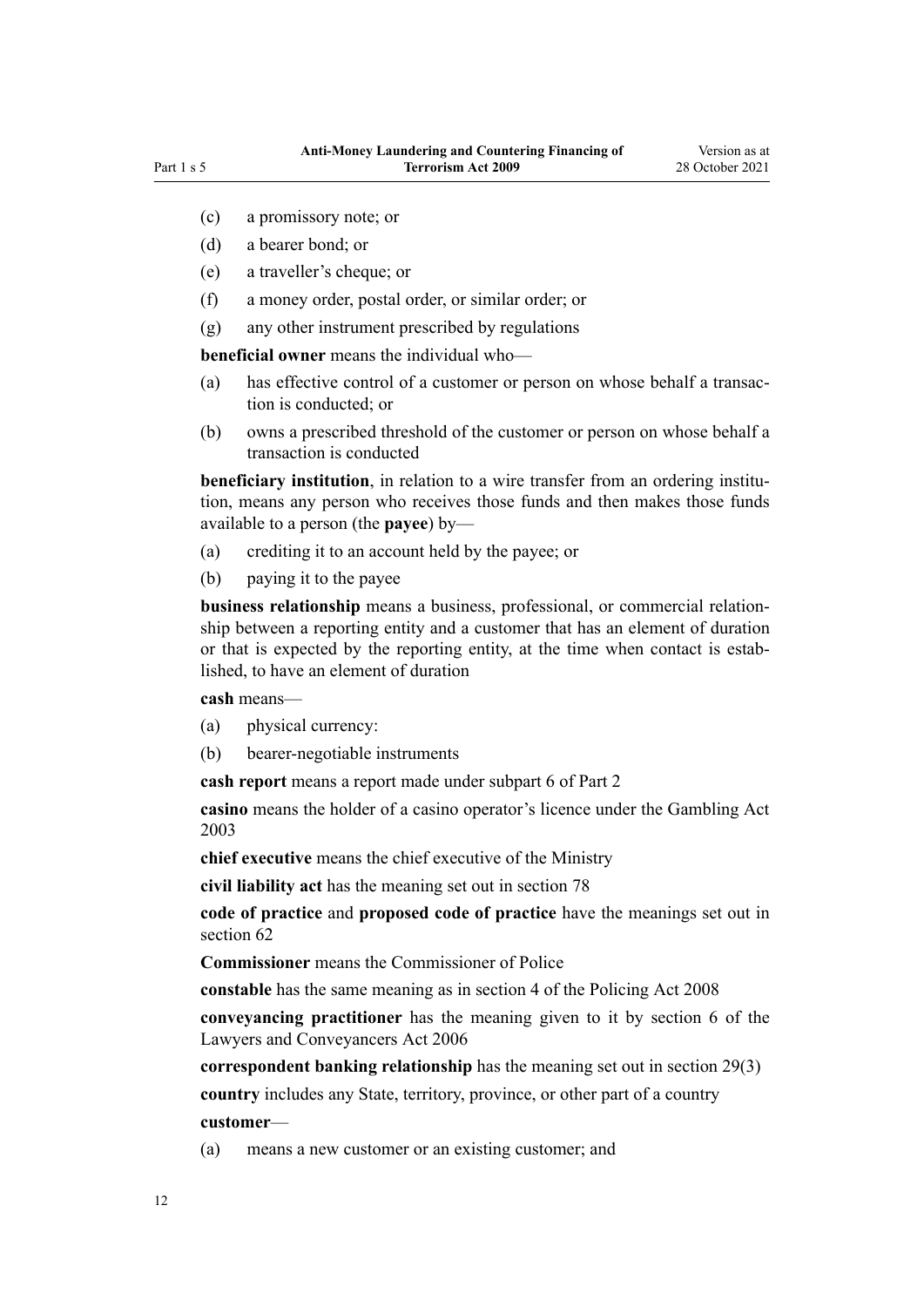(b) includes—

Version as at

- (i) a facility holder:
- (ii) a person conducting or seeking to conduct an occasional transaction or activity through a reporting entity:
- (iii) a junket organiser as defined in [section 4\(1\)](http://legislation.govt.nz/pdflink.aspx?id=DLM207804) of the Gambling Act 2003:
- (iv) a person or class of persons declared by regulations to be a cus‐ tomer for the purposes of this Act; but
- (c) excludes a person or class of persons that is declared by regulations not to be a customer for the purposes of this Act

**Customs officer** has the same meaning as in [section 5\(1\)](http://legislation.govt.nz/pdflink.aspx?id=DLM7038971) of the Customs and Excise Act 2018

**designated business group** means a group of 2 or more persons in which—

- (a) each member of the group has elected, in writing, to be a member of the group and the election is in force; and
- (b) each election was made in accordance with regulations (if any); and
- (c) no member of the group is a member of another designated business group; and
- (d) each member of the group is—
	- (i) related to each other member of the group within the meaning of [section 2\(3\)](http://legislation.govt.nz/pdflink.aspx?id=DLM319576) of the Companies Act 1993 and is—
		- (A) a reporting entity resident in New Zealand; or
		- (B) a person that is resident in a country that has sufficient AML/CFT systems and is supervised or regulated for AML/CFT purposes; or
	- (ii) providing a service under a joint venture agreement to which each member of the group is a party; or
	- (iii) a public service agency as defined in [section 5](http://legislation.govt.nz/pdflink.aspx?id=LMS356868) of the Public Ser‐ vice Act 2020, a State enterprise under the [State-Owned Enterpri‐](http://legislation.govt.nz/pdflink.aspx?id=DLM97376) [ses Act 1986,](http://legislation.govt.nz/pdflink.aspx?id=DLM97376) or a Crown entity under [section 7](http://legislation.govt.nz/pdflink.aspx?id=DLM329641) of the Crown Entities Act 2004; or
	- (iv) related to 1 or more of the entities referred to in subparagraph (iii) through the provision of common products or services; or
	- (v) a body corporate that is—
		- (A) either a company (within the meaning of [section 2\(1\)](http://legislation.govt.nz/pdflink.aspx?id=DLM319576) of the Companies Act 1993) or an overseas company within the meaning of that section; and
		- (B) related (within the meaning of section  $12(2)$  of the Financial Markets Conduct Act 2013) to every body corporate in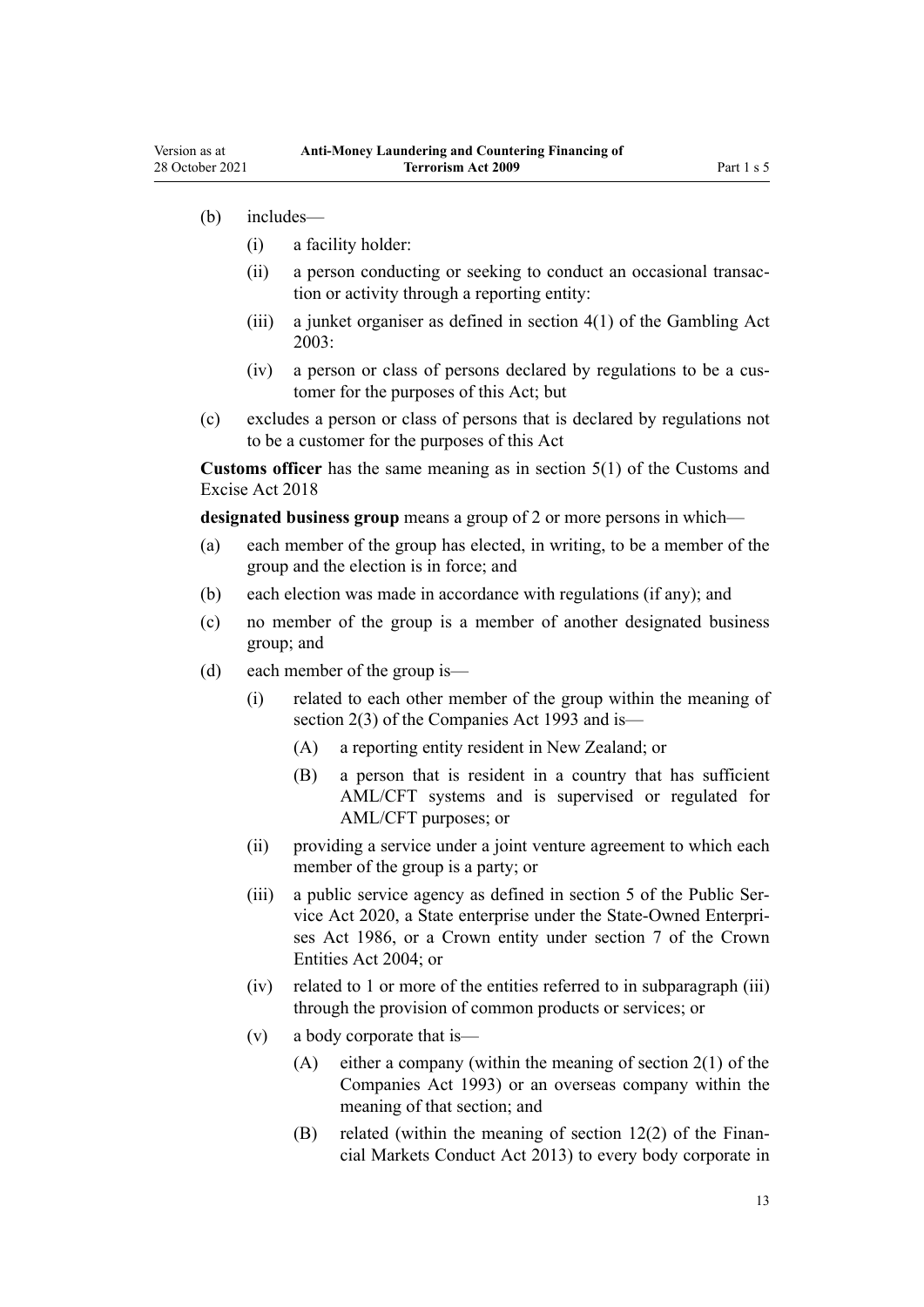ness group; and (C) either a reporting entity resident in New Zealand or a per‐ son who is resident in a country that has sufficient AML/CFT systems and that is supervised or regulated for AML/CFT purposes; or (vi) a related law firm, or a subsidiary of a law firm, that is a reporting entity in New Zealand (or the equivalent body in another country that has sufficient AML/CFT systems and that is supervised or regulated for AML/CFT purposes); or (vii) a related conveyancer, or a subsidiary of a conveyancer, that is a reporting entity in New Zealand (or the equivalent body in another country that has sufficient AML/CFT systems and that is super‐ vised or regulated for AML/CFT purposes); or

the designated business group or proposed designated busi-

- (viii) a related accounting practice, or a subsidiary of an accounting practice, that is a reporting entity in New Zealand (or the equivalent body in another country that has sufficient AML/CFT systems and that is supervised or regulated for AML/CFT purposes); or
- (ix) a related trust and company service provider, or a subsidiary of a trust and company service provider, that is a reporting entity in New Zealand (or the equivalent body in another country that has sufficient AML/CFT systems and that is supervised or regulated for AML/CFT purposes); or
- (x) a related real estate agent, or a subsidiary of a real estate agent, that is a reporting entity in New Zealand (or the equivalent in another country that has sufficient AML/CFT systems and that is supervised or regulated for AML/CFT purposes); or
- (xi) a related high-value dealer, or a subsidiary of a high-value dealer, that is a reporting entity in New Zealand (or an equivalent person resident outside New Zealand in a country that has sufficient AML/CFT systems and that is supervised or regulated for AML/CFT purposes); or
- (xii) a group of reporting entities, if the entities are each money trans‐ fer agents or sub-agents and each entity is related to every other entity in the designated business group or proposed designated business group in either of the following ways:
	- (A) one of those entities is a money transfer agent and the other entities are the sub-agents of those agents:
	- (B) those entities are each sub-agents of the same money transfer agent; or
- (xiii) an entity or a class of entities prescribed by regulations; and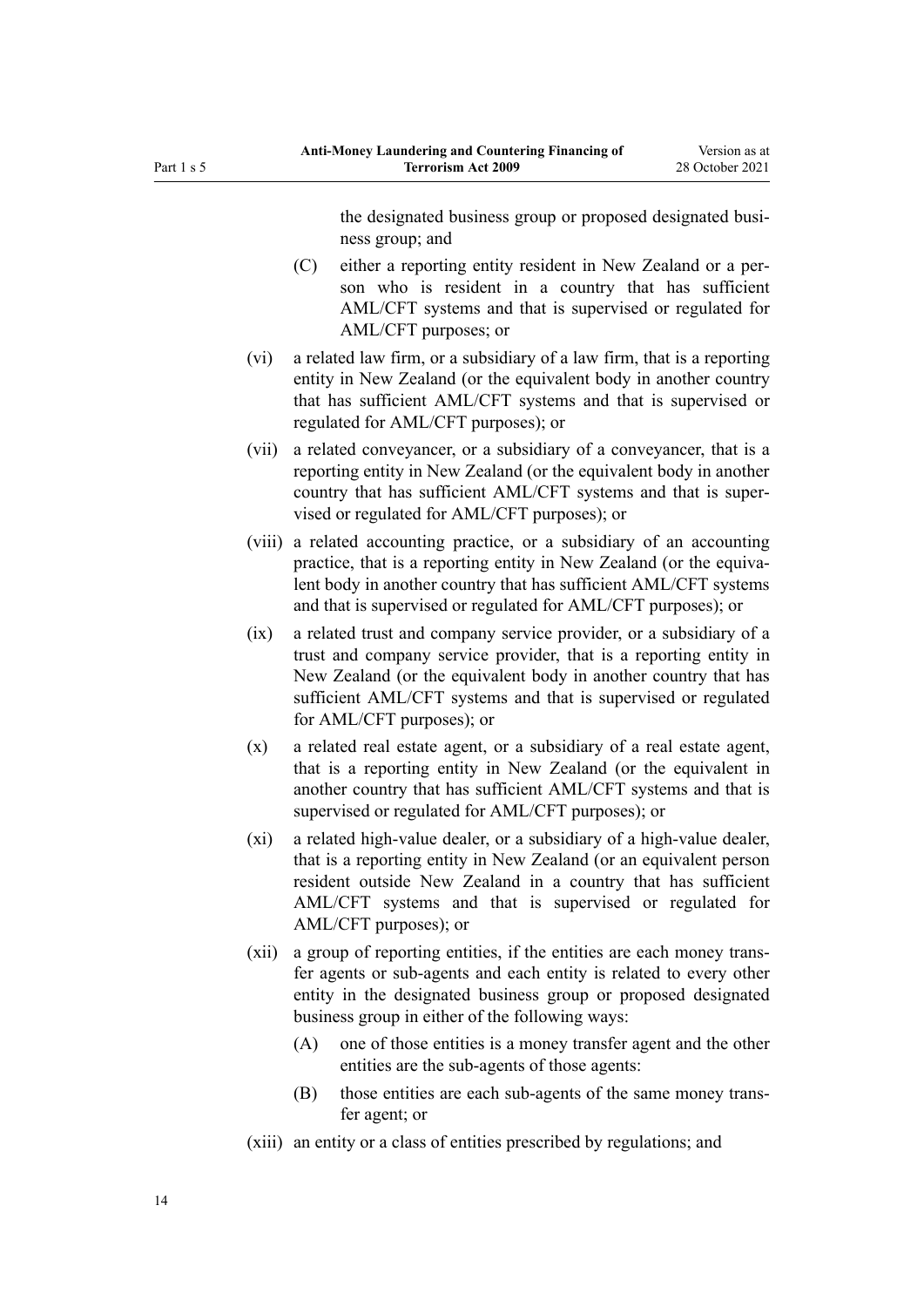(e) each member of the group satisfies any conditions in subsection (3) that apply to that member

**designated non-financial business or profession** means—

Version as at 28 October 2021

- (a) a law firm, a conveyancing practitioner, an incorporated conveyancing firm, an accounting practice, a real estate agent, or a trust and company service provider, who, in the ordinary course of business, carries out 1 or more of the following activities:
	- (i) acting as a formation agent of legal persons or legal arrangements:
	- (ii) acting as, or arranging for a person to act as, a nominee director or nominee shareholder or trustee in relation to legal persons or legal arrangements:
	- (iii) providing a registered office or a business address, a correspond‐ ence address, or an administrative address for a company, or a partnership, or for any other legal person or arrangement, unless the office or address is provided solely as an ancillary service to the provision of other services (being services that do not constitute an activity listed in this subparagraph or subparagraphs (i),  $(ii)$ , and  $(iv)$  to  $(vi)$ :
	- (iv) managing client funds (other than sums paid as fees for professio‐ nal services), accounts, securities, or other assets:
	- (v) providing real estate agency work (within the meaning of [section](http://legislation.govt.nz/pdflink.aspx?id=DLM1151928) [4\(1\)](http://legislation.govt.nz/pdflink.aspx?id=DLM1151928) of the Real Estate Agents Act 2008) to effect a transaction (within the meaning of section 4(1) of the Real Estate Agents Act 2008):
	- (vi) engaging in or giving instructions on behalf of a customer to another person for—
		- (A) any conveyancing (within the meaning of [section 6](http://legislation.govt.nz/pdflink.aspx?id=DLM364948) of the Lawyers and Conveyancers Act 2006) to effect a transac‐ tion (within the meaning of [section 4\(1\)](http://legislation.govt.nz/pdflink.aspx?id=DLM1151928) of the Real Estate Agents Act 2008), namely,
			- the sale, the purchase, or any other disposal or acquisition of a freehold estate or interest in land:
			- the grant, sale, or purchase or any other disposal or acquisition of a leasehold estate or interest in land (other than a tenancy to which the [Residential Tenan‐](http://legislation.govt.nz/pdflink.aspx?id=DLM94277) [cies Act 1986](http://legislation.govt.nz/pdflink.aspx?id=DLM94277) applies):
			- the grant, sale, or purchase or any other disposal or acquisition of a licence that is registrable under the [Land Transfer Act 1952:](http://legislation.govt.nz/pdflink.aspx?id=DLM269031)
			- the grant, sale, or purchase or any other disposal or acquisition of an occupation right agreement within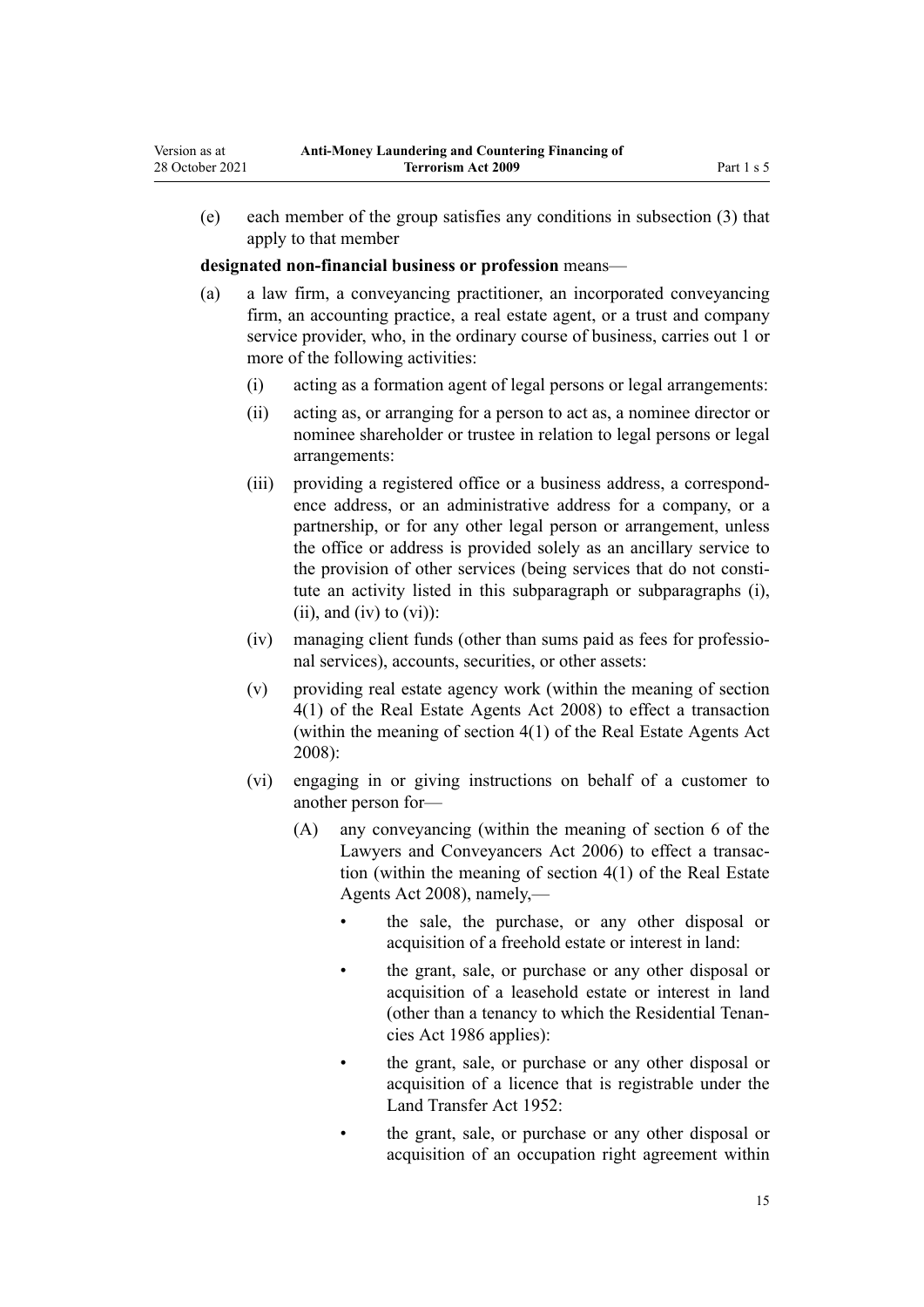the meaning of [section 5](http://legislation.govt.nz/pdflink.aspx?id=DLM220373) of the Retirement Villages Act 2003:

- (B) a transaction (within the meaning of [section 4\(1\)](http://legislation.govt.nz/pdflink.aspx?id=DLM1151928) of the Real Estate Agents Act 2008); or
- (C) the transfer of a beneficial interest in land or other real property; or
- (D) a transaction on behalf of any person in relation to the buy‐ ing, transferring, or selling of a business or legal person (for example, a company) and any other legal arrangement; or
- (E) a transaction on behalf of a customer in relation to creating, operating, and managing a legal person (for example, a company) and any other legal arrangement; and
- (b) includes a person or class of persons declared by regulations to be a des‐ ignated non-financial business or profession for the purposes of this Act; but
- (c) excludes a person or class of persons declared by regulations not to be a designated non-financial business or profession for the purposes of this Act

**domestic physical cash transaction** means a transaction in New Zealand involving the use of physical currency

**domestic wire transfer** has the meaning set out in [section 27\(7\)](#page-41-0)

**existing customer**, in relation to a reporting entity, means a person who was in a business relationship with the reporting entity immediately before any provisions of this Act began to apply to the reporting entity

## **facility**—

- (a) means any account or arrangement—
	- (i) that is provided by a reporting entity; and
	- (ii) through which a facility holder may conduct 2 or more transactions; and
- (b) without limiting paragraph (a), includes—
	- (i) a life insurance policy:
	- (ii) membership of a superannuation scheme, workplace savings scheme, or KiwiSaver scheme:
	- (iii) the provision, by a reporting entity, of facilities for safe custody, including (without limitation) a safety deposit box:
	- (iv) an account or arrangement declared by regulations to be a facility for the purposes of this Act; but
- (c) excludes an account or arrangement declared by regulations not to be a facility for the purposes of this Act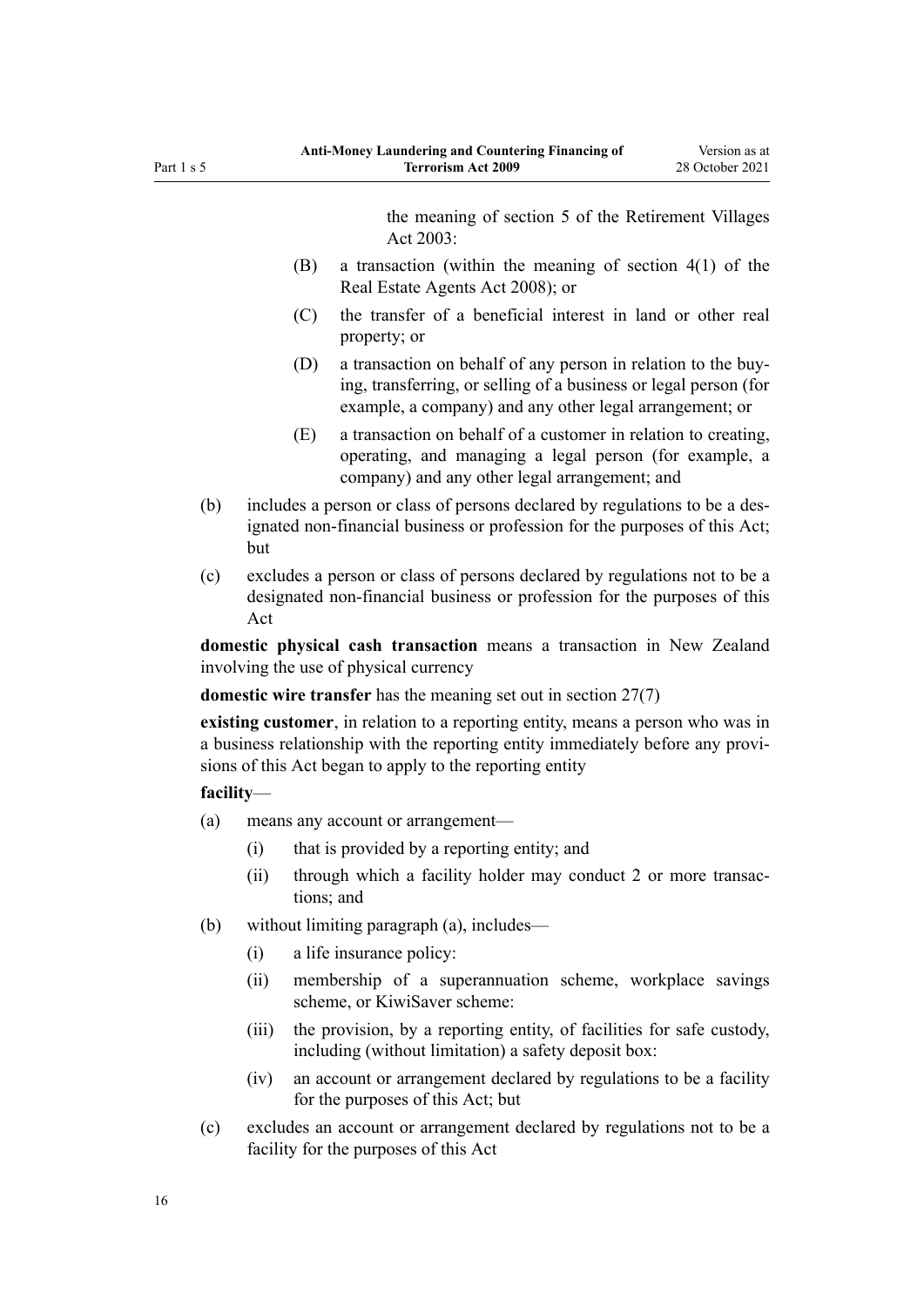**facility holder**, in relation to a facility,—

- (a) means the person in whose name the facility is established; or
- (b) if that facility is a life insurance policy, means any person who for the time being is the legal holder of that policy; or
- (c) if that facility consists of membership of a superannuation scheme, workplace savings scheme, or KiwiSaver scheme, means the product holder of the managed investment product in the scheme (within the meanings of product holder and managed investment product in [section](http://legislation.govt.nz/pdflink.aspx?id=DLM4090590) [6\(1\)](http://legislation.govt.nz/pdflink.aspx?id=DLM4090590) of the Financial Markets Conduct Act 2013)

### **financial institution**—

Version as at

- (a) means a person who, in the ordinary course of business, carries on 1 or more of the following financial activities:
	- (i) accepting deposits or other repayable funds from the public:
	- (ii) lending to or for a customer, including consumer credit, mortgage credit, factoring (with or without recourse), and financing of commercial transactions (including forfeiting):
	- (iii) financial leasing (excluding financial leasing arrangements in relation to consumer products):
	- (iv) transferring money or value for, or on behalf of, a customer:
	- (v) issuing or managing the means of payment (for example, credit or debit cards, cheques, traveller's cheques, money orders, bankers' drafts, or electronic money):
	- (vi) undertaking financial guarantees and commitments:
	- (vii) trading for, or on behalf of, a customer in any of the following using the person's account or the customer's account:
		- (A) money market instruments (for example, cheques, bills, certificates of deposit, or derivatives):
		- (B) foreign exchange:
		- (C) exchange, interest rate, or index instruments:
		- (D) transferable securities:
		- (E) commodity futures trading:
	- (viii) participating in securities issues and the provision of financial services related to those issues:
	- (ix) managing individual or collective portfolios:
	- (x) safe keeping or administering of cash or liquid securities on behalf of other persons:
	- (xi) investing, administering, or managing funds or money on behalf of other persons: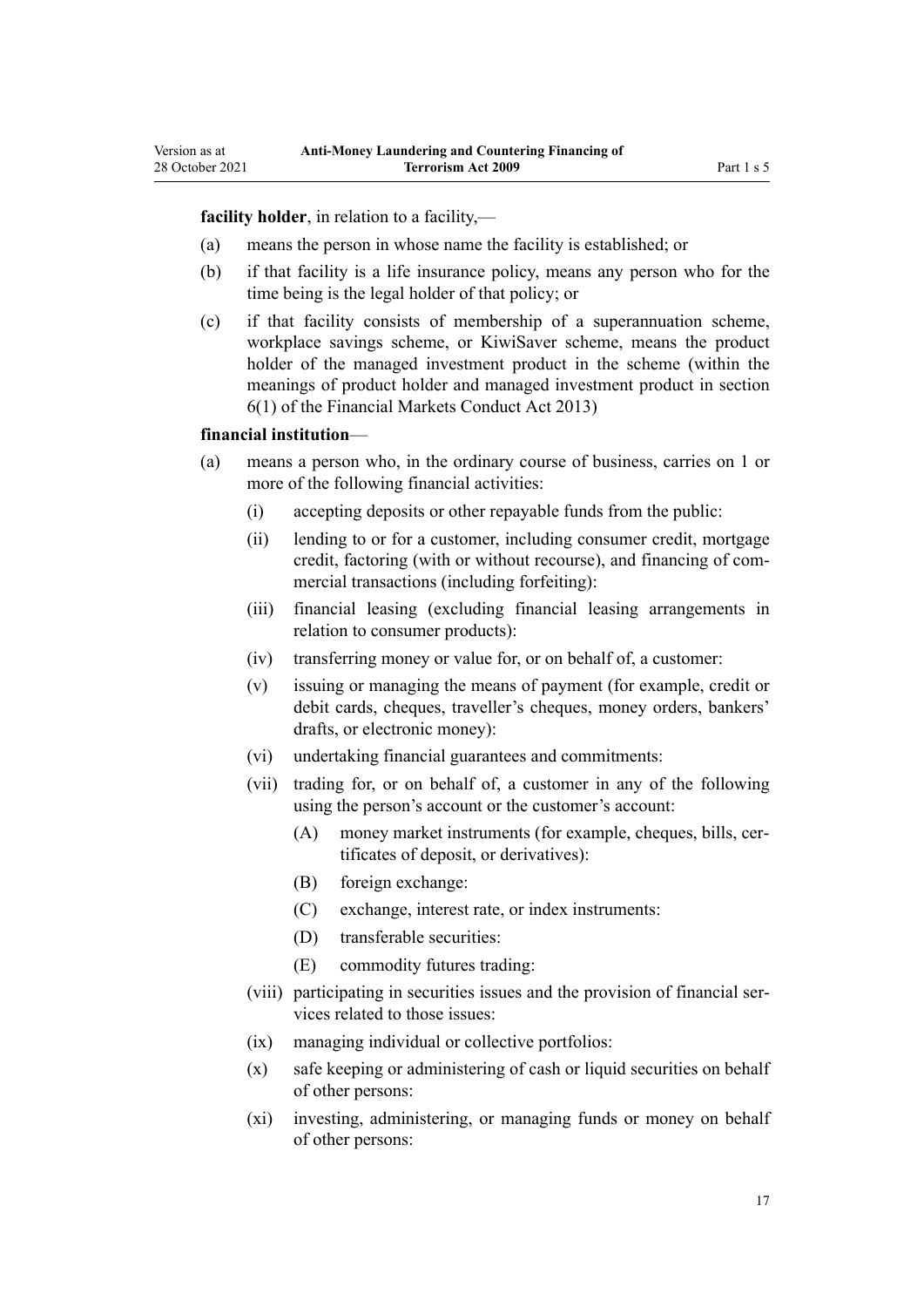- (xii) issuing, or undertaking liability under, life insurance policies as an insurer:
- (xiii) money or currency changing; and
- (b) includes a person or class of persons declared by regulations to be a financial institution for the purposes of this Act; but
- (c) excludes a person or class of persons declared by regulations not to be a financial institution for the purposes of this Act

**financing of terrorism** has the same meaning as in [section 4\(1\)](http://legislation.govt.nz/pdflink.aspx?id=DLM152400) of the Terrorism Suppression Act 2002

**gambling inspector** has the same meaning as in [section 4\(1\)](http://legislation.govt.nz/pdflink.aspx?id=DLM207804) of the Gambling Act 2003

**government agency** means—

- (a) a public service agency as defined in [section 5](http://legislation.govt.nz/pdflink.aspx?id=LMS356868) of the Public Service Act 2020; or
- (b) a Crown entity under [section 7](http://legislation.govt.nz/pdflink.aspx?id=DLM329641) of the Crown Entities Act 2004; or
- (c) the Reserve Bank, the Parliamentary Counsel Office, and the New Zealand Police; or
- (d) any overseas country's counterpart of any of the entities in paragraphs  $(a)$  to  $(c)$

## **high-value dealer**—

- (a) means a person who is in trade and in the ordinary course of business, buys or sells all or any of the following articles by way of a cash transaction or a series of related cash transactions, if the total value of that transaction or those transactions is equal to or above the applicable threshold value:
	- (i) jewellery:
	- (ii) watches:
	- (iii) gold, silver, or other precious metals:
	- (iv) diamonds, sapphires, or other precious stones:
	- (v) paintings:
	- (vi) prints:
	- (vii) protected foreign objects (within the meaning of [section 2\(1\)](http://legislation.govt.nz/pdflink.aspx?id=DLM432125) of the Protected Objects Act 1975):
	- (viii) protected New Zealand objects (within the meaning of [section](http://legislation.govt.nz/pdflink.aspx?id=DLM432125) [2\(1\)](http://legislation.govt.nz/pdflink.aspx?id=DLM432125) of the Protected Objects Act 1975):
	- (ix) sculptures:
	- (x) photographs:
	- (xi) carvings in any medium: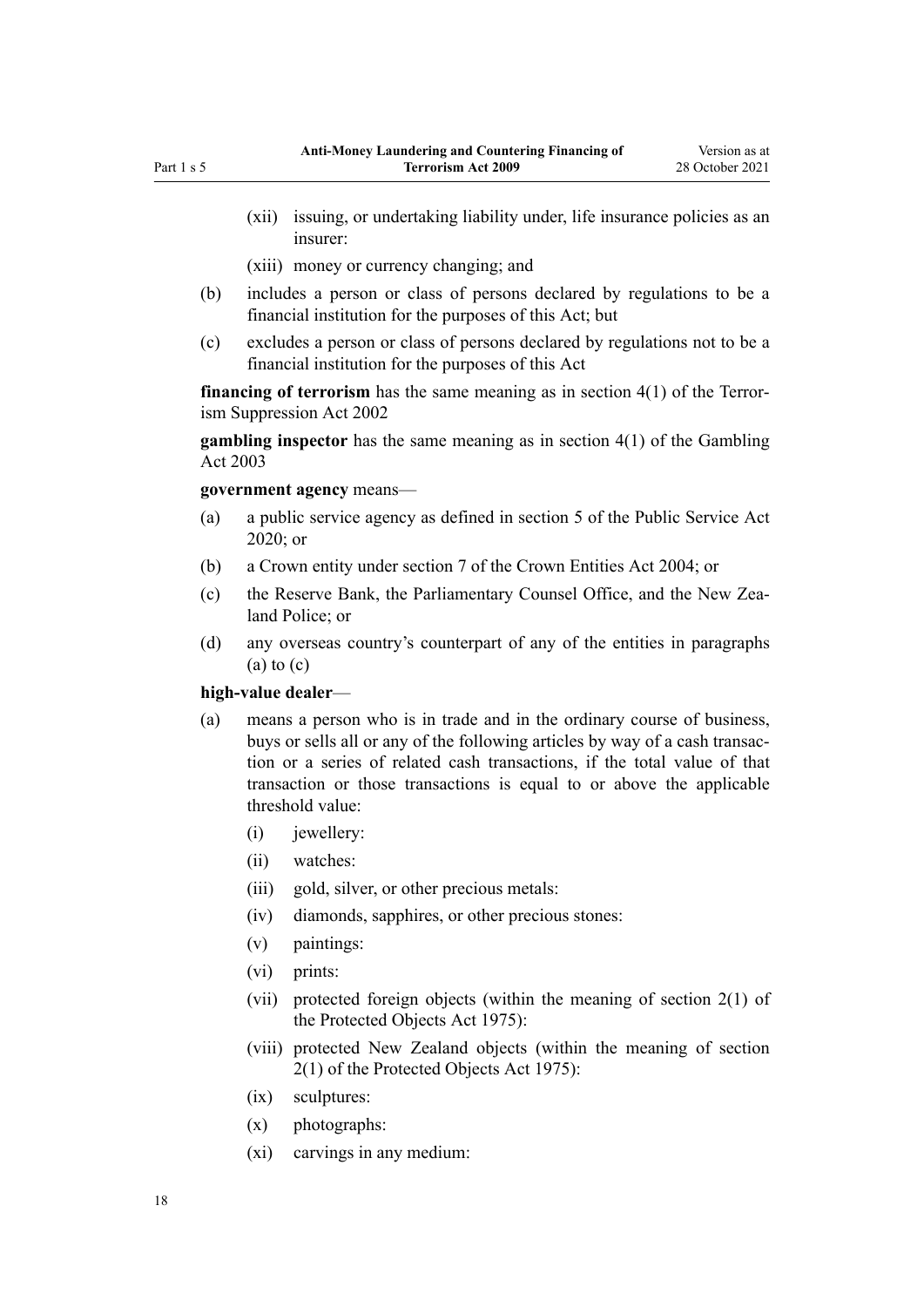(xii) other artistic or cultural artefacts:

Version as at 28 October 2021

- (xiii) motor vehicles (within the meaning of section  $6(1)$  of the Motor Vehicle Sales Act 2003):
- (xiv) ships (within the meaning of section  $2(1)$  of the Maritime Transport Act 1994); and
- (b) includes any person who carries out the activities referred to in paragraph (a) as a registered auctioneer (within the meaning of [section 4\(1\)](http://legislation.govt.nz/pdflink.aspx?id=DLM5788508) of the Auctioneers Act 2013); but
- (c) does not include any person, to the extent that the person is engaged in providing services other than the buying or selling of articles referred to in paragraph (a), including the following services:
	- (i) mining precious metals or precious stones:
	- (ii) manufacturing jewellery:
	- (iii) crafting or polishing precious stones; and
- (d) does not include any person to the extent that the person is engaged in the buying or selling of precious metals or precious stones for industrial purposes

**identity information** means information obtained under [sections 15](#page-33-0), [19](#page-36-0), [23](#page-39-0), and [27\(1\) and \(2\)](#page-41-0) and any other information relating to identity prescribed by sections  $29(2)(g)$  and  $30(b)$ 

**incorporated conveyancing firm** has the meaning given to it by [section 6](http://legislation.govt.nz/pdflink.aspx?id=DLM364948) of the Lawyers and Conveyancers Act 2006

**incorporated law firm** has the meaning given to it by [section 6](http://legislation.govt.nz/pdflink.aspx?id=DLM364948) of the Lawyers and Conveyancers Act 2006

**individual** means a natural person, other than a deceased natural person

**intermediary institution**, in relation to a wire transfer, is a person that participates in a transfer of funds that takes place through more than 1 institution but is not an ordering institution or a beneficiary institution

**international wire transfer** means a wire transfer where—

- (a) at least 1 of the following institutions is in New Zealand:
	- (i) the ordering institution:
	- (ii) the intermediary institution:
	- (iii) the beneficiary institution; and
- (b) at least 1 of the following institutions is outside New Zealand:
	- (i) the ordering institution:
	- (ii) the intermediary institution:
	- (iii) the beneficiary institution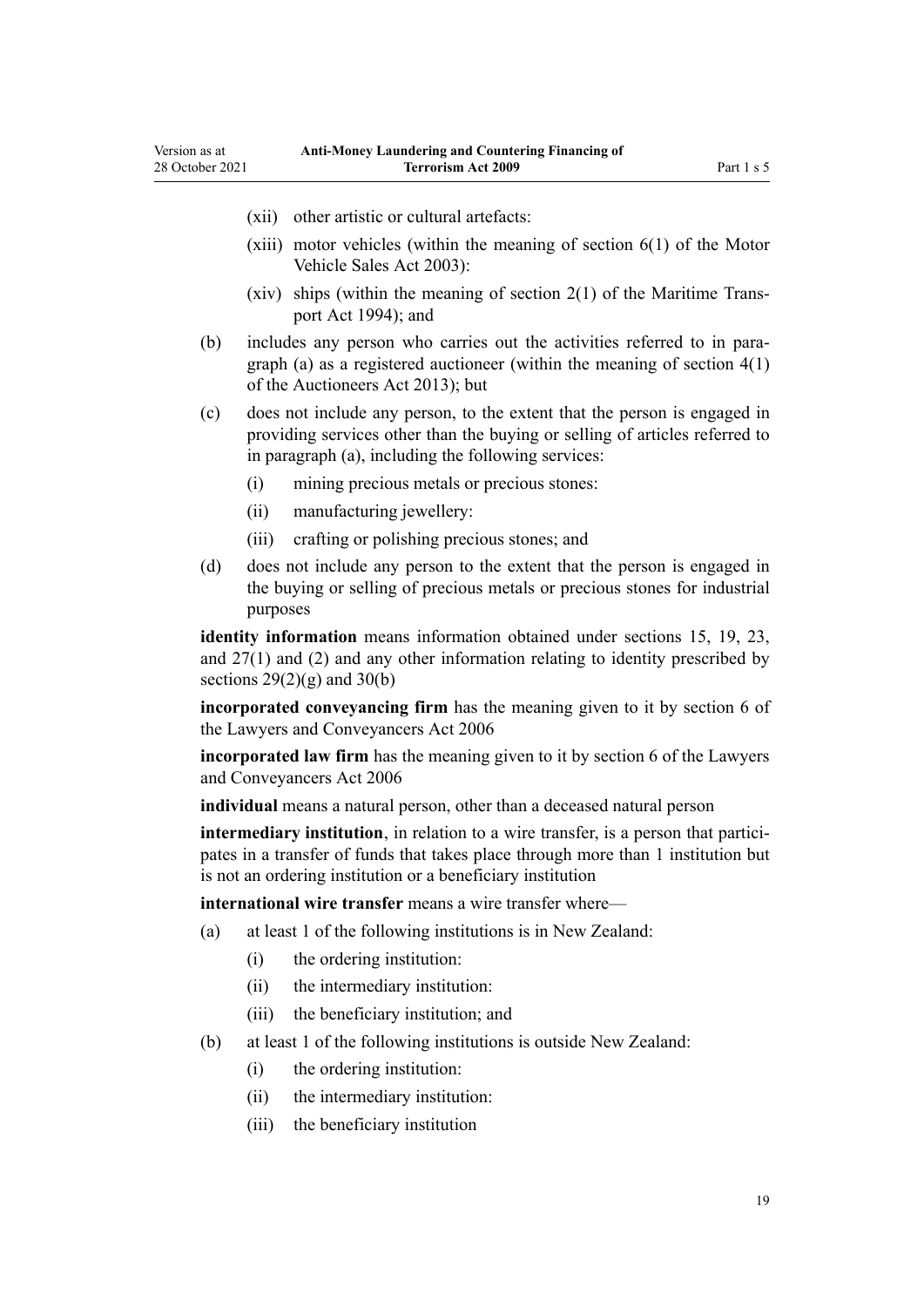**KiwiSaver scheme** has the same meaning as in [section 6\(1\)](http://legislation.govt.nz/pdflink.aspx?id=DLM4090590) of the Financial Markets Conduct Act 2013

**law enforcement purposes** means—

- (a) the prevention, disruption, detection, investigation, and prosecution of—
	- (i) any offence under this Act; or
	- (ii) a money laundering offence; or
	- (iii) any offence within the meaning of that term in [section 243\(1\)](http://legislation.govt.nz/pdflink.aspx?id=DLM330289) of the Crimes Act 1961; or
	- (iv) an offence under the [Terrorism Suppression Act 2002:](http://legislation.govt.nz/pdflink.aspx?id=DLM151490)
- (b) the enforcement and administration of—
	- (i) this Act:
	- (ii) the [Criminal Proceeds \(Recovery\) Act 2009](http://legislation.govt.nz/pdflink.aspx?id=BILL-SCDRAFT-7242):
	- (iii) the [Misuse of Drugs Act 1975](http://legislation.govt.nz/pdflink.aspx?id=DLM436100):
	- (iv) the [Terrorism Suppression Act 2002:](http://legislation.govt.nz/pdflink.aspx?id=DLM151490)
	- (v) the [Mutual Assistance in Criminal Matters Act 1992](http://legislation.govt.nz/pdflink.aspx?id=DLM273056):
	- (vi) the [Customs and Excise Act 1996:](http://legislation.govt.nz/pdflink.aspx?id=DLM377336)
- (c) the performance by the New Zealand Security Intelligence Service or the Government Communications Security Bureau of its functions under the [Intelligence and Security Act 2017:](http://legislation.govt.nz/pdflink.aspx?id=DLM6920802)
- (d) the detection and prevention of the harms specified in [section 58\(2\)](http://legislation.govt.nz/pdflink.aspx?id=DLM7118931) of the Intelligence and Security Act 2017:
- (e) any purpose or action referred to in paragraphs (a) to (d) relating to, or taken in respect of, legislation of an overseas jurisdiction that is broadly equivalent to the enactments referred to in those paragraphs

**law firm** means—

- (a) a barrister or a barrister and solicitor who is practising on the barrister's or barrister and solicitor's own account in sole practice:
- (b) in relation to 2 or more barristers and solicitors practising law in partner‐ ship, the partnership:
- (c) an incorporated law firm

lawyer has the meaning given to it by [section 6](http://legislation.govt.nz/pdflink.aspx?id=DLM364948) of the Lawyers and Conveyancers Act 2006

**legal arrangement** means—

- (a) a trust:
- (b) a partnership:
- (c) a charitable entity (within the meaning of section  $4(1)$  of the Charities Act 2005):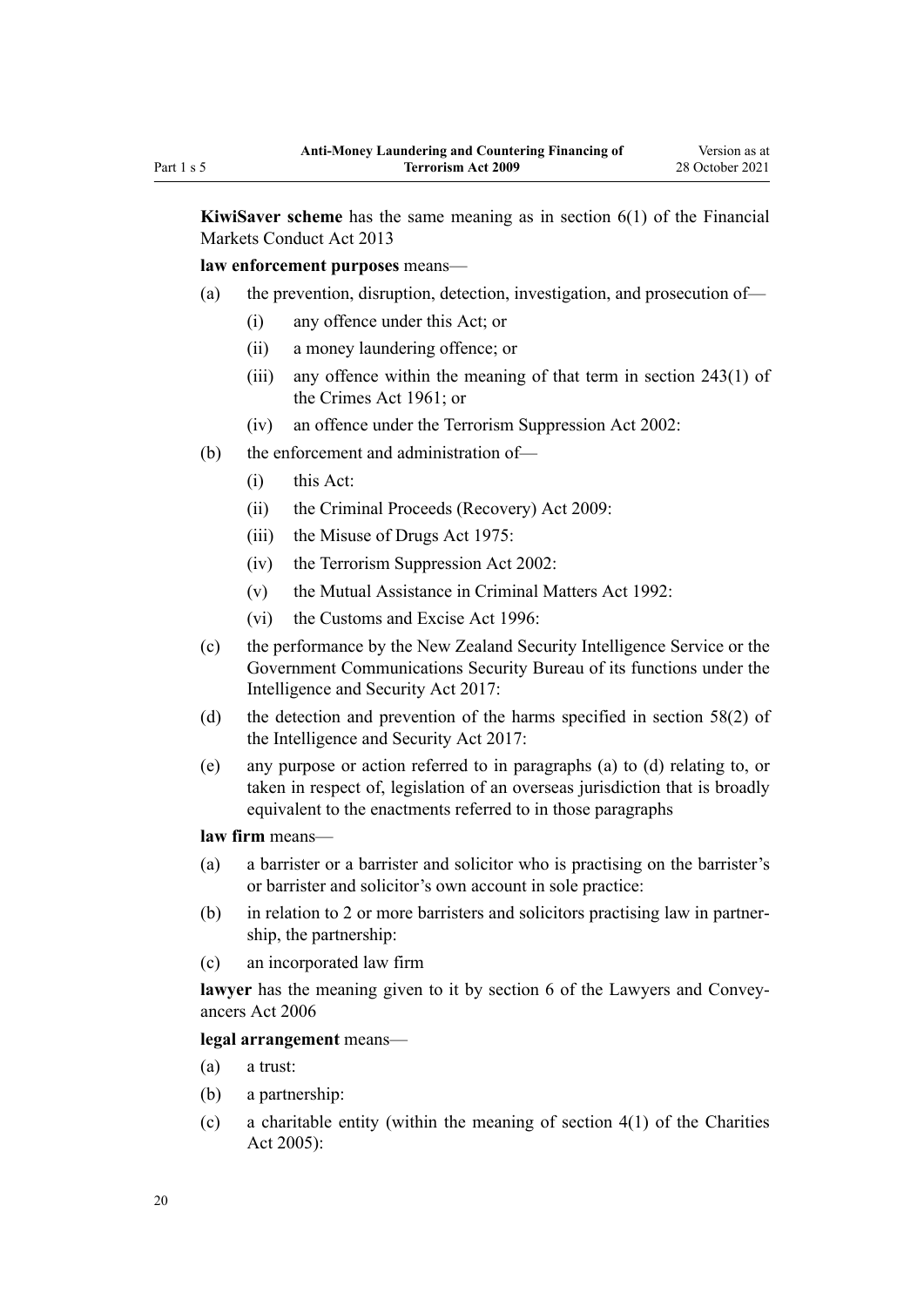(d) any other prescribed arrangement (being an arrangement that involves a risk of money laundering or the financing of terrorism)

**life insurance policy** means a life policy within the meaning of [section 6\(1\)](http://legislation.govt.nz/pdflink.aspx?id=DLM2478128) of the Insurance (Prudential Supervision) Act 2010

**Minister** means the Minister who is, with the authority of the Prime Minister, for the time being responsible for the administration of this Act

**Ministry** means the department of State that, with the authority of the Prime Minister, is for the time being responsible for the administration of this Act

**money laundering offence** means an offence against [section 243](http://legislation.govt.nz/pdflink.aspx?id=DLM330289) of the Crimes Act 1961 or [section 12B](http://legislation.govt.nz/pdflink.aspx?id=DLM436285) of the Misuse of Drugs Act 1975 or any act committed overseas that, if committed in New Zealand, would be an offence under those sections of those Acts

**non-bank deposit taker** has the meaning given to NBDT by [section 5](http://legislation.govt.nz/pdflink.aspx?id=DLM3918989) of the Non-bank Deposit Takers Act 2013

## **occasional activity**—

- (a) means an activity—
	- (i) that is specified in [section 6\(4\)](#page-28-0) in relation to a reporting entity (other than an occasional transaction); and
	- (ii) that does not involve a business relationship between the reporting entity and the reporting entity's customer; and
- (b) includes an activity or a class of activities declared by regulations to be an occasional activity for the purposes of this Act; but
- (c) excludes an activity or a class of activities declared by regulations not to be an occasional activity for the purposes of this Act

#### **occasional transaction**—

- (a) means a cash transaction that occurs outside of a business relationship and is equal to or above the applicable threshold value (whether the transaction is carried out in a single operation or several operations that appear to be linked); and
- (b) includes a transaction or class of transactions declared by regulations to be an occasional transaction for the purposes of this Act; but
- (c) excludes—
	- (i) cheque deposits; and
	- (ii) a transaction or class of transactions declared by regulations not to be an occasional transaction for the purposes of this Act

#### **occasional transaction or activity** means—

- (a) an occasional transaction:
- (b) an occasional activity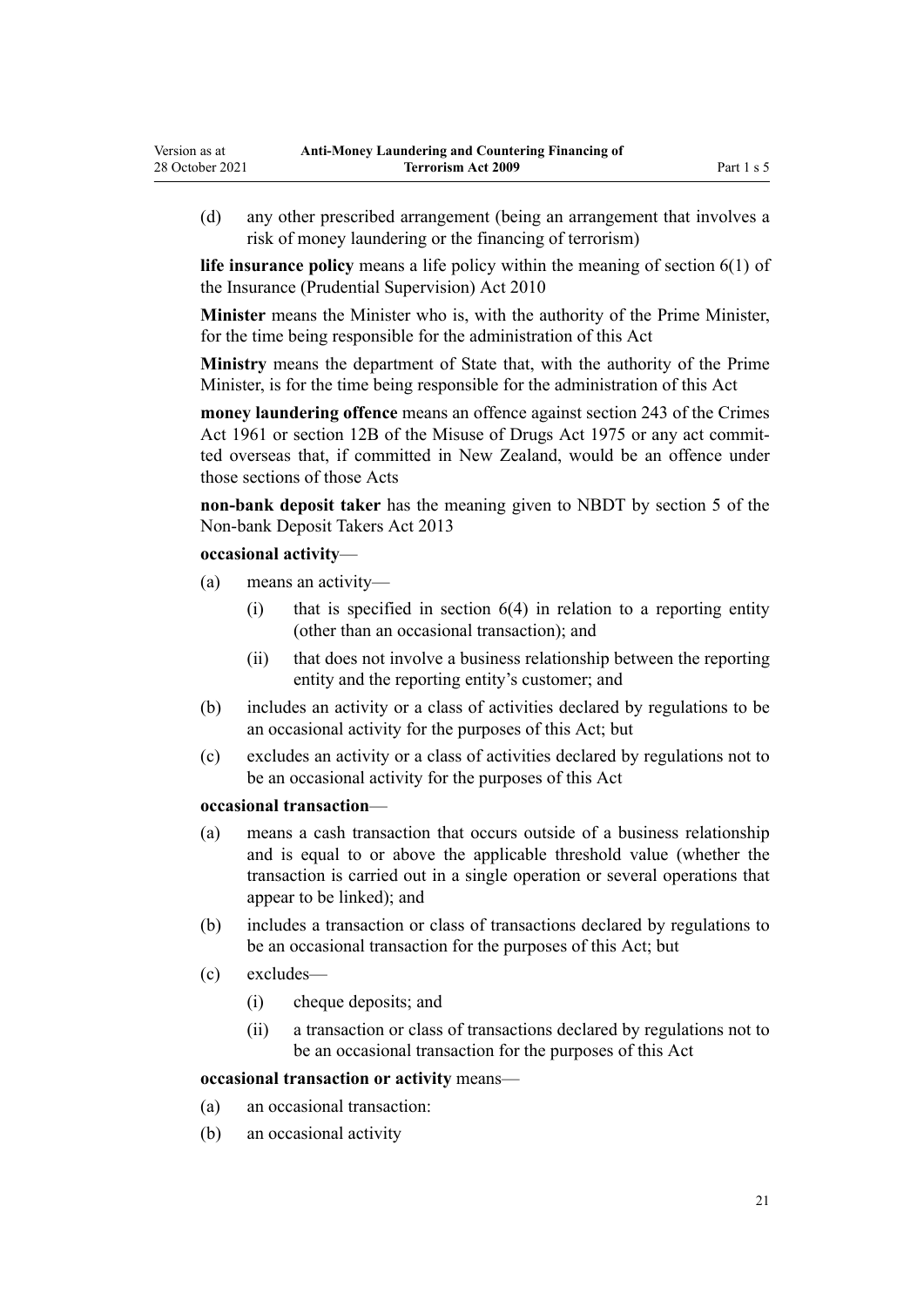#### **ordering institution**—

- (a) means any person who has been instructed by a person (the **payer**) to electronically transfer funds controlled by the payer to a person (the **payee**) who may or may not be the payer on the basis that the transferred funds will be made available to the payee by a beneficiary institution; and
- (b) includes a person declared by regulations to be an ordering institution for the purposes of this Act; but
- (c) excludes a person or class of persons declared by regulations not to be an ordering institution for the purposes of this Act

**physical currency** means the coin and printed money (whether of New Zealand or of a foreign country) that—

- (a) is designated as legal tender; and
- (b) circulates as, and is customarily used and accepted as, a medium of exchange in the country of issue

**Police employee** has the same meaning as in [section 4](http://legislation.govt.nz/pdflink.aspx?id=DLM1102132) of the Policing Act 2008 **politically exposed person** means—

- (a) an individual who holds, or has held at any time in the preceding 12 months, in any overseas country the prominent public function of—
	- (i) Head of State or head of a country or government; or
	- (ii) government minister or equivalent senior politician; or
	- (iii) Supreme Court Judge or equivalent senior Judge; or
	- (iv) governor of a central bank or any other position that has compar‐ able influence to the Governor of the Reserve Bank of New Zealand; or
	- (v) senior foreign representative, ambassador, or high commissioner; or
	- (vi) high-ranking member of the armed forces; or
	- (vii) board chair, chief executive, or chief financial officer of, or any other position that has comparable influence in, any State enter‐ prise; and
- (b) an immediate family member of a person referred to in paragraph (a), including—
	- (i) a spouse; or
	- (ii) a partner, being a person who is considered by the relevant national law as equivalent to a spouse; or
	- (iii) a child and a child's spouse or partner; or
	- (iv) a parent; and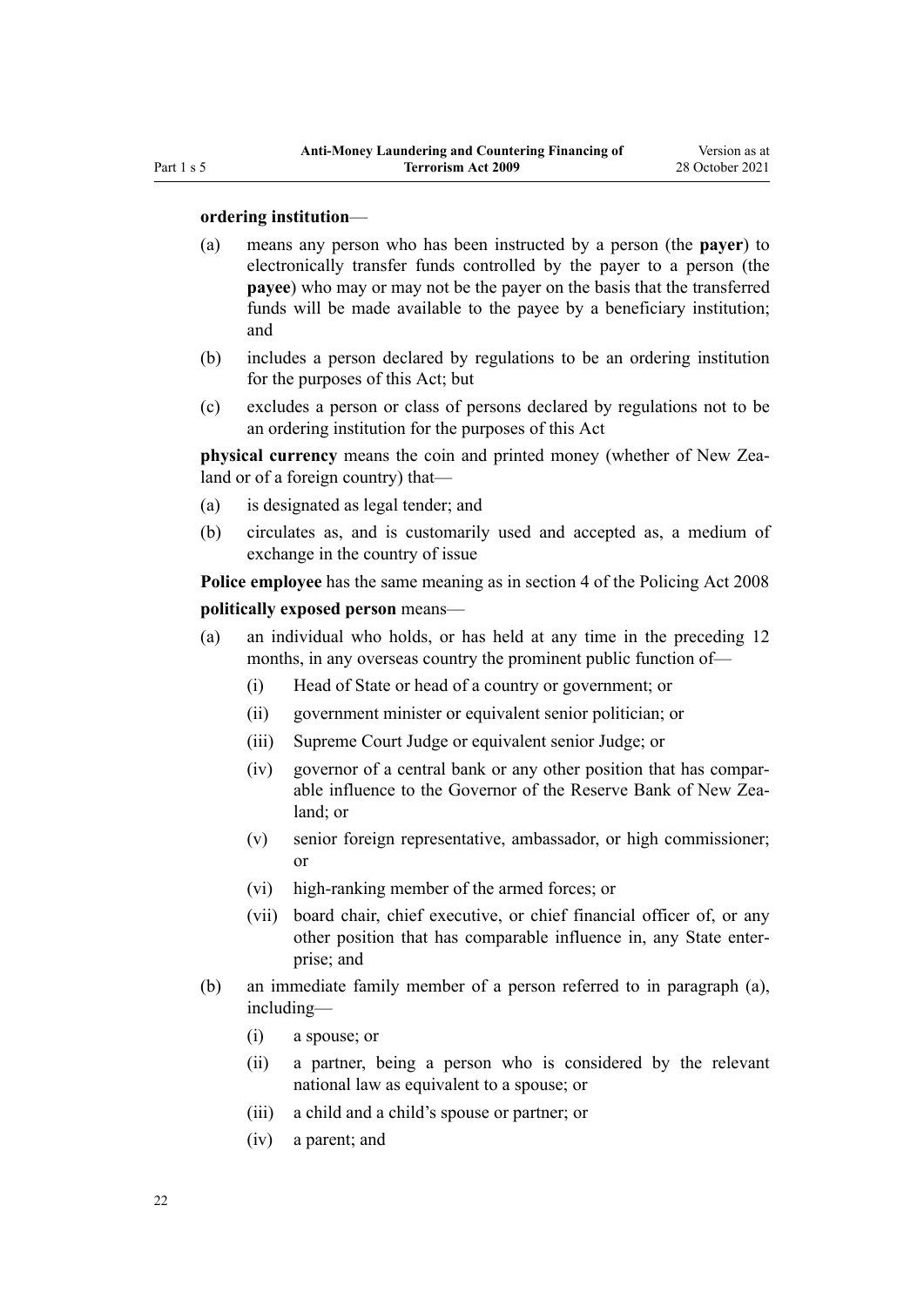- (c) having regard to information that is public or readily available,—
	- (i) any individual who is known to have joint beneficial ownership of a legal entity or legal arrangement, or any other close relationship, with a person referred to in paragraph (a); or
	- (ii) any individual who has sole beneficial ownership of a legal entity or legal arrangement that is known to exist for the benefit of a per‐ son described in paragraph (a)

**prescribed transaction**, in relation to a reporting entity, means a transaction conducted through the reporting entity in respect of—

- (a) an international wire transfer of a value equal to or above the applicable threshold value; or
- (b) a domestic physical cash transaction of a value equal to or above the applicable threshold value

**prescribed transaction report** means a report made under [section 48A](#page-56-0)

**privileged communication** has the meaning set out in [section 42](#page-52-0)

**real estate agency work** has the same meaning as in the definition of that term in [section 4\(1\)](http://legislation.govt.nz/pdflink.aspx?id=DLM1151928) of the Real Estate Agents Act 2008

**real estate agent** has the same meaning as the definition of agent in [section](http://legislation.govt.nz/pdflink.aspx?id=DLM1151928) [4\(1\)](http://legislation.govt.nz/pdflink.aspx?id=DLM1151928) of the Real Estate Agents Act 2008

**registered bank** has the same meaning as in [section 2\(1\)](http://legislation.govt.nz/pdflink.aspx?id=DLM199370) of the Reserve Bank of New Zealand Act 1989

**regulations** means regulations made under this Act

## **regulator**—

- (a) means a professional body responsible under any New Zealand enactment for enforcing the regulatory obligations of a particular industry or profession whose members are subject to this Act; and
- (b) includes any other body prescribed in regulations

## **reporting entity**—

- (a) means—
	- (i) a casino:
	- (ii) a designated non-financial business or profession:
	- (iii) a financial institution:
	- (iv) a high-value dealer:
	- (v) TAB NZ; and
- (b) includes—
	- (i) a person or class of persons declared by regulations to be a report‐ ing entity for the purposes of this Act; and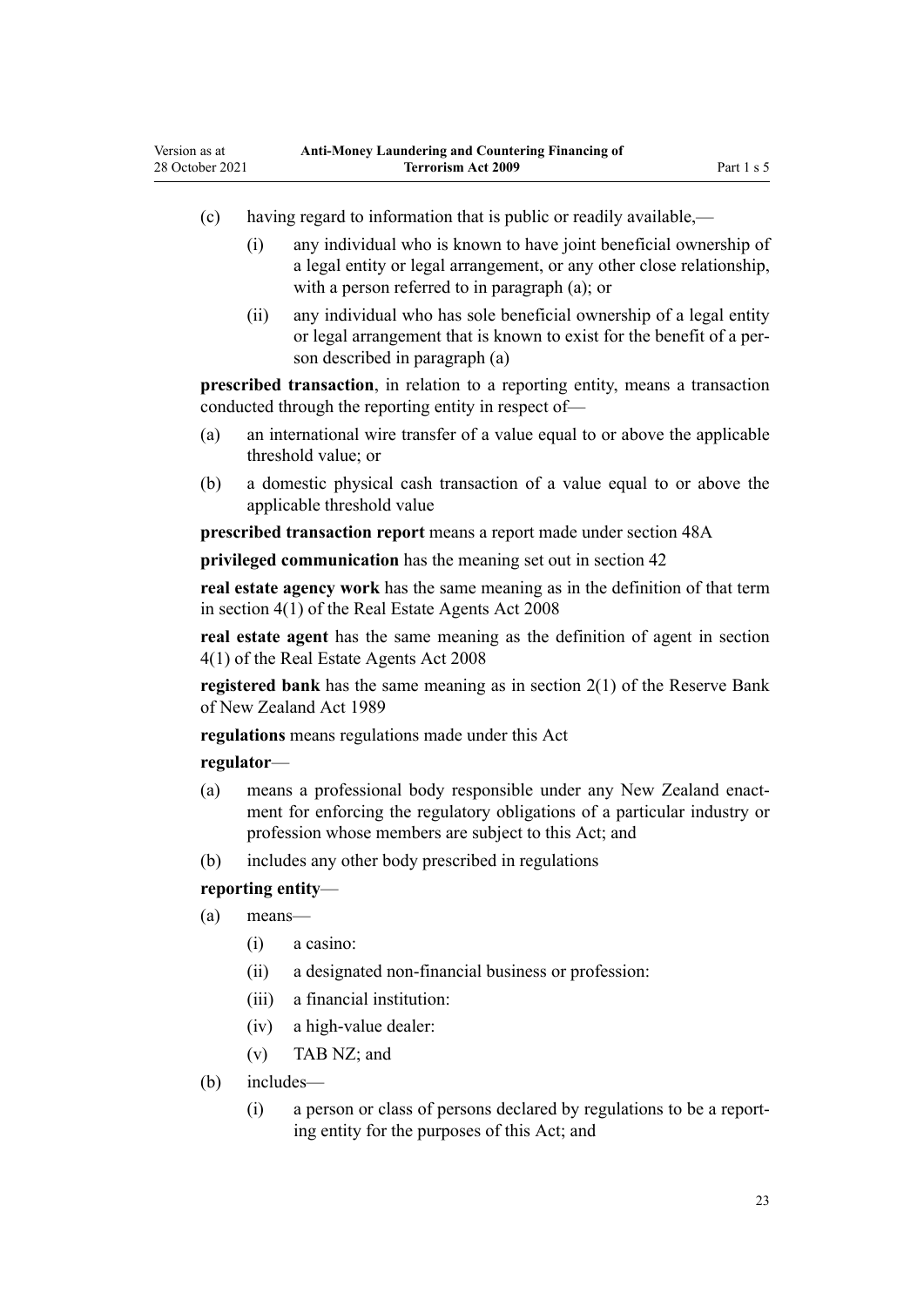(c) excludes a person or class of persons declared by regulations not to be a reporting entity for the purposes of this Act

**search warrant** means a warrant issued under [section 117](#page-87-0)

**senior manager** (and **senior management** correspondingly) means,—

- (a) in relation to a reporting entity that is a company, a director within the meaning of [section 126](http://legislation.govt.nz/pdflink.aspx?id=DLM320630) of the Companies Act 1993; and
- $(b)$  in relation to a reporting entity that is not a company, a person who occupies a position comparable to that of a director (for example, a trustee or partner); and
- (c) any other person who occupies a position within a reporting entity that allows that person to exercise an influence over the management or administration of the reporting entity (for example, a chief executive or a chief financial officer)

**shell bank** has the meaning set out in [section 39\(2\)](#page-49-0)

**superannuation scheme** has the same meaning as in [section 6\(1\)](http://legislation.govt.nz/pdflink.aspx?id=DLM4090590) of the Financial Markets Conduct Act 2013

## **suspicious activity report**—

- (a) means a report made under [section 40:](#page-50-0)
- (b) includes—
	- (i) a suspicious transaction report made under this Act; and
	- (ii) a suspicious transaction report made under the [Financial Transac‐](http://legislation.govt.nz/pdflink.aspx?id=DLM373803) [tions Reporting Act 1996](http://legislation.govt.nz/pdflink.aspx?id=DLM373803)

**suspicious property report** has the same meaning as in [section 4\(1\)](http://legislation.govt.nz/pdflink.aspx?id=DLM152400) of the Terrorism Suppression Act 2002

#### **transaction**—

- (a) means any deposit, withdrawal, exchange, or transfer of funds (in any denominated currency), whether—
	- (i) in cash; or
	- (ii) by cheque, payment order, or other instrument; or
	- (iii) by electronic or other non-physical means; and
- (b) without limiting paragraph (a), includes—
	- (i) any payment made in satisfaction, in whole or in part, of any con‐ tractual or other legal obligation; and
	- (ii) a transaction or class of transactions declared by regulations to be a transaction for the purposes of this Act; but
- (c) excludes the following: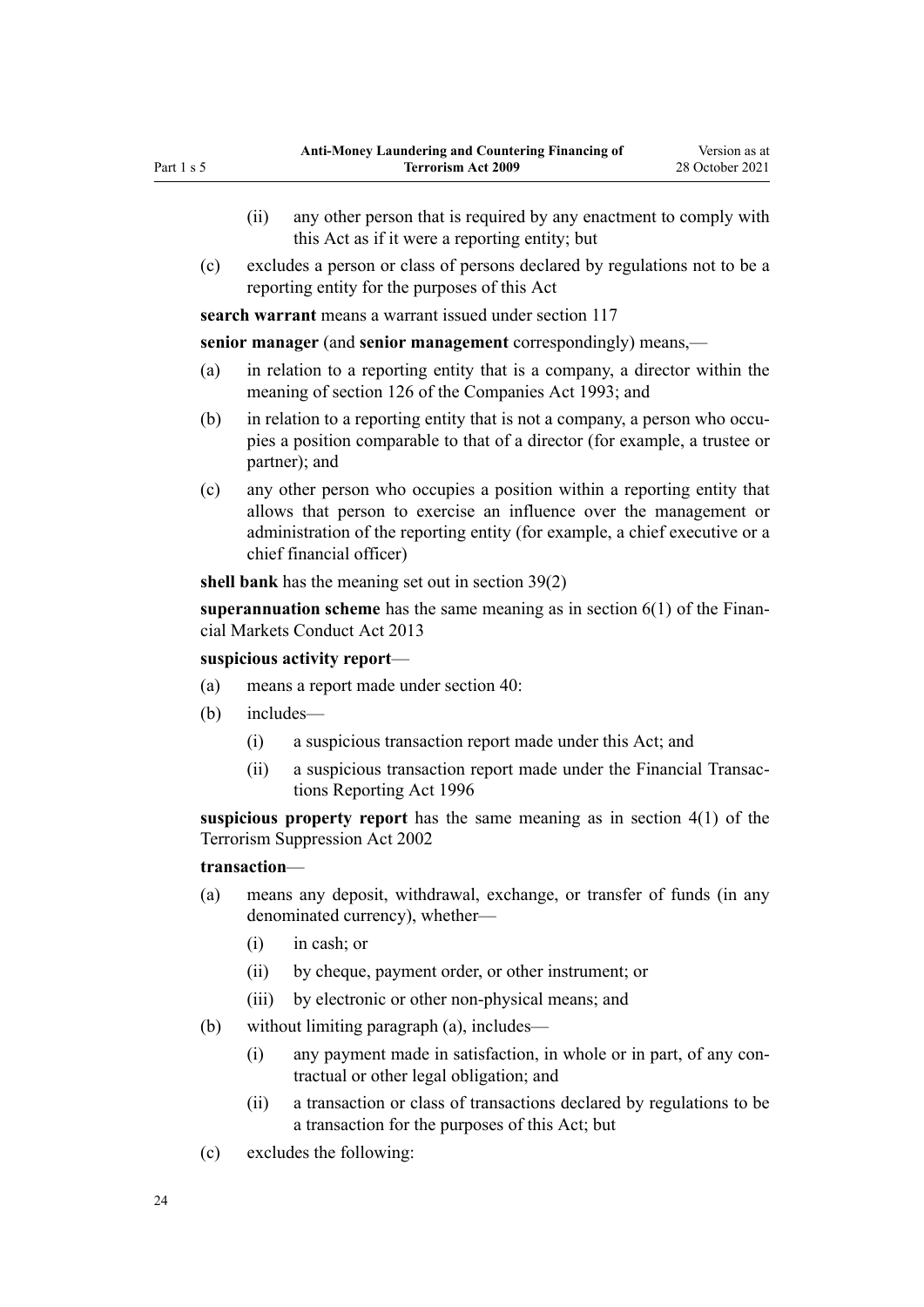- (i) the placing of any bet unless authorised under the [Racing Industry](http://legislation.govt.nz/pdflink.aspx?id=LMS291909) [Act 2020:](http://legislation.govt.nz/pdflink.aspx?id=LMS291909)
- (ii) participation in gambling (as defined in section  $4(1)$  of the Gambling Act 2003) unless authorised under the [Racing Industry Act](http://legislation.govt.nz/pdflink.aspx?id=LMS291909) [2020](http://legislation.govt.nz/pdflink.aspx?id=LMS291909):
- (iii) a transaction or class of transactions declared by regulations not to be a transaction for the purposes of this Act

**trust and company service provider** means a person (other than a law firm, a conveyancing practitioner, an incorporated conveyancing firm, an accounting practice, or a real estate agent) who carries out any of the activities described in paragraphs (a)(i) to (vi) of the definition of designated non-financial business or profession

**trustee** has the same meaning as in [section 9](http://legislation.govt.nz/pdflink.aspx?id=DLM7382827) of the Trusts Act 2019

**verification information** means information obtained under [sections 16](#page-33-0), [20](#page-36-0), [24,](#page-39-0) and [28](#page-42-0)

#### **wire transfer**—

- (a) means a transaction carried out on behalf of a person (the **originator**) through a reporting entity by electronic means with a view to making an amount of money available to a beneficiary (who may also be the origin‐ ator) at another reporting entity; and
- (b) includes a transfer or transaction, or class of transfers or transactions, declared by regulations to be a wire transfer for the purposes of this Act; but
- (c) excludes—
	- (i) transfers and settlements between financial institutions or other reporting entities if both the originator and the beneficiary are financial institutions or other reporting entities acting on their own behalf; and
	- (ii) credit and debit card transactions if the credit or debit card num‐ ber accompanies the transaction; and
	- (iii) any other transfer or transaction or class of transfers or transactions declared by regulations not to be a wire transfer for the pur‐ poses of this Act.

**workplace savings scheme** has the same meaning as in [section 6\(1\)](http://legislation.govt.nz/pdflink.aspx?id=DLM4090590) of the Financial Markets Conduct Act 2013

(2) For the purposes of paragraph (d)(xii) of the definition of **designated business group** in subsection (1),—

**money transfer agent**, in relation to a money transfer provider, means a reporting entity that has a representation agreement with a money transfer provider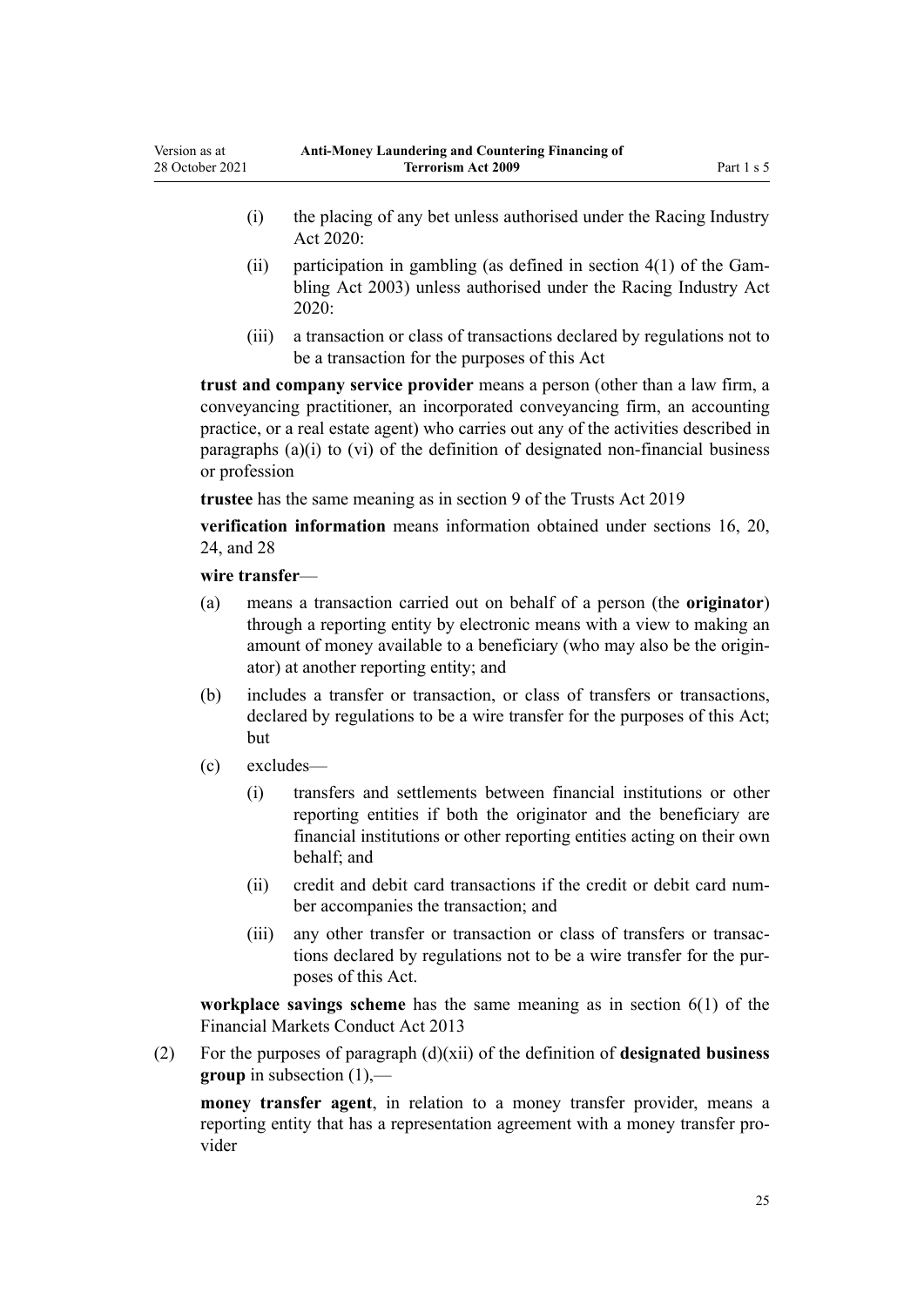**money transfer provider** means a person who, under a representation agreement, authorises a money transfer agent to carry on money transfer services on behalf of the money transfer provider and to engage sub-agents for the purpose of carrying on those services in New Zealand

**money transfer services** means the provision of remittance services that are carried on, otherwise than by a bank, under a single brand, trade mark, or business name

**representation agreement** means a written agreement between a money trans‐ fer provider and a money transfer agent, or between a money transfer agent and a sub-agent, that states the terms on which the money transfer agent, or the subagent, carries on money transactions for customers relating to creating, operating, and managing companies

**sub-agent** means a reporting entity that has a representation agreement with a money transfer agent.

- (3) For the purposes of paragraph (e) of the definition of **designated business group** in subsection (1), a condition of membership is that the contact person of a designated business group must notify the relevant AML/CFT supervisor, in writing within 30 days, of any of the following:
	- (a) the withdrawal of a member from the designated business group:
	- (b) the termination of the designated business group:
	- (c) any other change in the details previously notified to any AML/CFT supervisor in respect of the designated business group.
- (4) For the purpose of applying the definitions of **designated non-financial busi‐ ness or profession** and **designated business group**, a reporting entity must take into account guidance (if any) on the application of those definitions issued by the relevant AML/CFT supervisor.

Section 5(1) **accounting practice**: inserted, on 11 August 2017, by [section 5\(1\)](http://legislation.govt.nz/pdflink.aspx?id=DLM7161216) of the Anti-Money Laundering and Countering Financing of Terrorism Amendment Act 2017 (2017 No 35).

Section 5(1) **approved entity**: inserted, on 11 August 2017, by [section 5\(1\)](http://legislation.govt.nz/pdflink.aspx?id=DLM7161216) of the Anti-Money Laundering and Countering Financing of Terrorism Amendment Act 2017 (2017 No 35).

Section 5(1) **conveyancing practitioner**: inserted, on 11 August 2017, by [section 5\(1\)](http://legislation.govt.nz/pdflink.aspx?id=DLM7161216) of the Anti-Money Laundering and Countering Financing of Terrorism Amendment Act 2017 (2017 No 35).

Section 5(1) **customer** paragraph (b)(ii): amended, on 11 August 2017, by [section 68](http://legislation.govt.nz/pdflink.aspx?id=DLM7340644) of the Anti-Money Laundering and Countering Financing of Terrorism Amendment Act 2017 (2017 No 35).

Section 5(1) **Customs officer**: amended, on 1 October 2018, by [section 443\(3\)](http://legislation.govt.nz/pdflink.aspx?id=DLM7039957) of the Customs and Excise Act 2018 (2018 No 4).

Section 5(1) **designated business group**: replaced, on 11 August 2017, by [section 5\(2\)](http://legislation.govt.nz/pdflink.aspx?id=DLM7161216) of the Anti-Money Laundering and Countering Financing of Terrorism Amendment Act 2017 (2017 No 35).

Section 5(1) **designated business group** paragraph (d)(iii): amended, on 7 August 2020, by [section](http://legislation.govt.nz/pdflink.aspx?id=LMS176959) [135](http://legislation.govt.nz/pdflink.aspx?id=LMS176959) of the Public Service Act 2020 (2020 No 40).

Section 5(1) **designated non-financial business or profession**: inserted, on 11 August 2017, by sec[tion 5\(1\)](http://legislation.govt.nz/pdflink.aspx?id=DLM7161216) of the Anti-Money Laundering and Countering Financing of Terrorism Amendment Act 2017 (2017 No 35).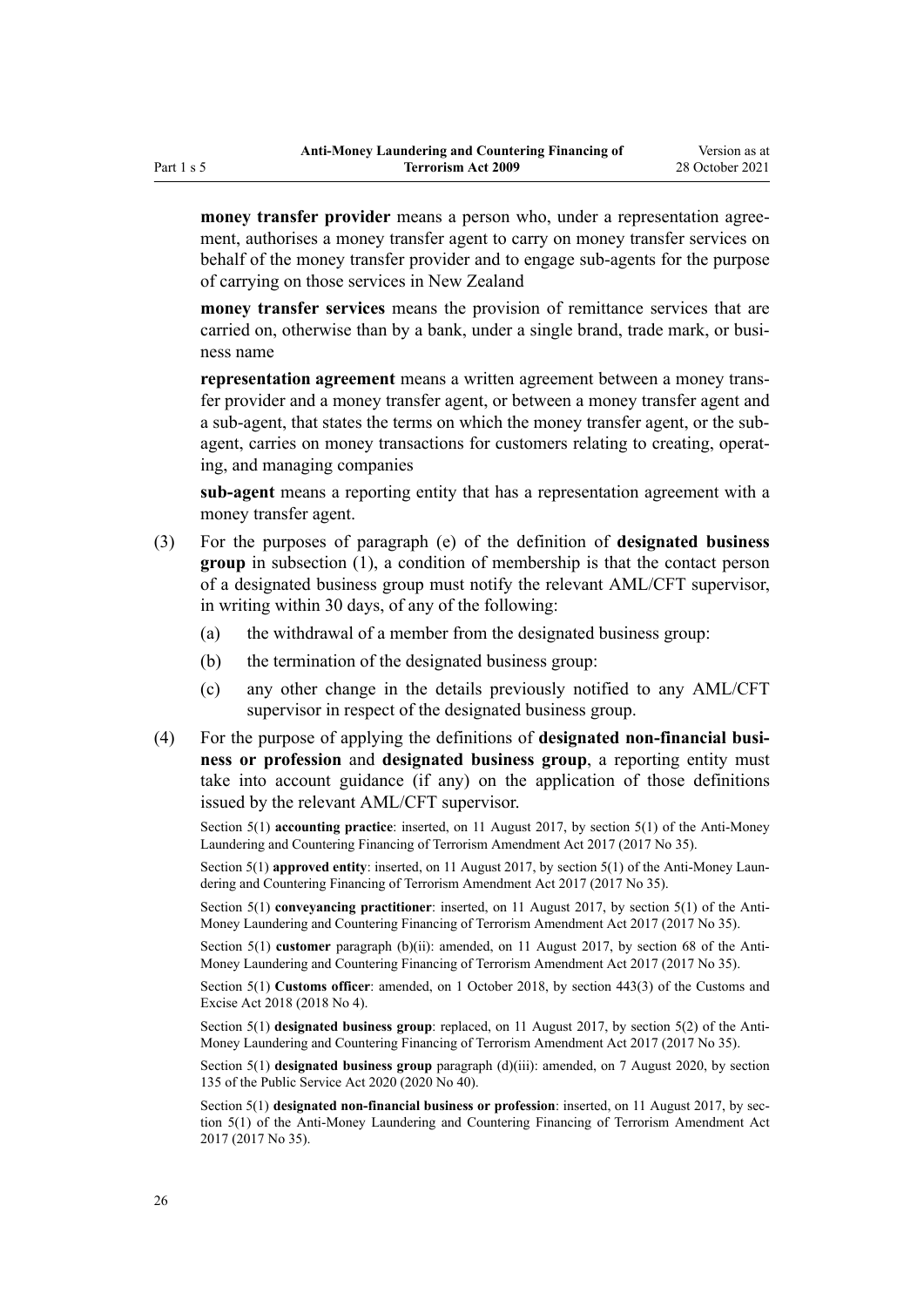Section 5(1) **domestic physical cash transaction**: inserted, on 1 July 2017, by [section 5\(1\)](http://legislation.govt.nz/pdflink.aspx?id=DLM6602209) of the Anti-Money Laundering and Countering Financing of Terrorism Amendment Act 2015 (2015 No 96).

Section 5(1) **existing customer**: replaced, on 11 August 2017, by [section 5\(3\)](http://legislation.govt.nz/pdflink.aspx?id=DLM7161216) of the Anti-Money Laundering and Countering Financing of Terrorism Amendment Act 2017 (2017 No 35).

Section 5(1) **facility** paragraph (b)(ii): replaced, on 1 December 2014, by [section 150](http://legislation.govt.nz/pdflink.aspx?id=DLM5561603) of the Financial Markets (Repeals and Amendments) Act 2013 (2013 No 70).

Section 5(1) **facility holder** paragraph (c): replaced, on 1 December 2014, by [section 150](http://legislation.govt.nz/pdflink.aspx?id=DLM5561603) of the Financial Markets (Repeals and Amendments) Act 2013 (2013 No 70).

Section 5(1) **financial institution** paragraph (a)(vii): amended, on 11 August 2017, by [section 5\(4\)](http://legislation.govt.nz/pdflink.aspx?id=DLM7161216) of the Anti-Money Laundering and Countering Financing of Terrorism Amendment Act 2017 (2017 No 35).

Section 5(1) **financial institution** paragraph (a)(xii): substituted, on 1 February 2011, by [section](http://legislation.govt.nz/pdflink.aspx?id=DLM2478612) [241\(2\)](http://legislation.govt.nz/pdflink.aspx?id=DLM2478612) of the Insurance (Prudential Supervision) Act 2010 (2010 No 111).

Section 5(1) **government agency** paragraph (a): replaced, on 7 August 2020, by [section 135](http://legislation.govt.nz/pdflink.aspx?id=LMS176959) of the Public Service Act 2020 (2020 No 40).

Section 5(1) **government agency** paragraph (c): replaced, on 28 September 2017, by [section 335](http://legislation.govt.nz/pdflink.aspx?id=DLM6921475) of the Intelligence and Security Act 2017 (2017 No 10).

Section 5(1) **government agency** paragraph (d): replaced, on 5 December 2013, by [section 4](http://legislation.govt.nz/pdflink.aspx?id=DLM5621507) of the Anti-Money Laundering and Countering Financing of Terrorism Amendment Act 2013 (2013 No 106).

Section 5(1) **high-value dealer**: inserted, on 11 August 2017, by [section 5\(1\)](http://legislation.govt.nz/pdflink.aspx?id=DLM7161216) of the Anti-Money Laundering and Countering Financing of Terrorism Amendment Act 2017 (2017 No 35).

Section 5(1) **incorporated conveyancing firm**: inserted, on 11 August 2017, by [section 5\(1\)](http://legislation.govt.nz/pdflink.aspx?id=DLM7161216) of the Anti-Money Laundering and Countering Financing of Terrorism Amendment Act 2017 (2017 No 35).

Section 5(1) **incorporated law firm**: inserted, on 11 August 2017, by [section 5\(1\)](http://legislation.govt.nz/pdflink.aspx?id=DLM7161216) of the Anti-Money Laundering and Countering Financing of Terrorism Amendment Act 2017 (2017 No 35).

Section 5(1) **international wire transfer**: inserted, on 1 July 2017, by [section 5\(1\)](http://legislation.govt.nz/pdflink.aspx?id=DLM6602209) of the Anti-Money Laundering and Countering Financing of Terrorism Amendment Act 2015 (2015 No 96).

Section 5(1) **KiwiSaver scheme**: inserted, on 1 December 2014, by [section 150](http://legislation.govt.nz/pdflink.aspx?id=DLM5561603) of the Financial Markets (Repeals and Amendments) Act 2013 (2013 No 70).

Section 5(1) **law enforcement purposes**: replaced, on 11 August 2017, by [section 5\(5\)](http://legislation.govt.nz/pdflink.aspx?id=DLM7161216) of the Anti-Money Laundering and Countering Financing of Terrorism Amendment Act 2017 (2017 No 35).

Section 5(1) **law firm**: inserted, on 11 August 2017, by [section 5\(1\)](http://legislation.govt.nz/pdflink.aspx?id=DLM7161216) of the Anti-Money Laundering and Countering Financing of Terrorism Amendment Act 2017 (2017 No 35).

Section 5(1) **lawyer**: inserted, on 11 August 2017, by [section 5\(1\)](http://legislation.govt.nz/pdflink.aspx?id=DLM7161216) of the Anti-Money Laundering and Countering Financing of Terrorism Amendment Act 2017 (2017 No 35).

Section 5(1) **legal arrangement**: inserted, on 11 August 2017, by [section 5\(1\)](http://legislation.govt.nz/pdflink.aspx?id=DLM7161216) of the Anti-Money Laundering and Countering Financing of Terrorism Amendment Act 2017 (2017 No 35).

Section 5(1) **life insurance policy**: inserted, on 1 February 2011, by [section 241\(2\)](http://legislation.govt.nz/pdflink.aspx?id=DLM2478612) of the Insurance (Prudential Supervision) Act 2010 (2010 No 111).

Section 5(1) **non-bank deposit taker**: inserted, on 11 August 2017, by [section 5\(1\)](http://legislation.govt.nz/pdflink.aspx?id=DLM7161216) of the Anti-Money Laundering and Countering Financing of Terrorism Amendment Act 2017 (2017 No 35).

Section 5(1) **occasional activity**: inserted, on 11 August 2017, by [section 5\(1\)](http://legislation.govt.nz/pdflink.aspx?id=DLM7161216) of the Anti-Money Laundering and Countering Financing of Terrorism Amendment Act 2017 (2017 No 35).

Section 5(1) **occasional transaction** paragraph (a): amended, on 11 August 2017, by [section 5\(6\)](http://legislation.govt.nz/pdflink.aspx?id=DLM7161216) of the Anti-Money Laundering and Countering Financing of Terrorism Amendment Act 2017 (2017 No 35).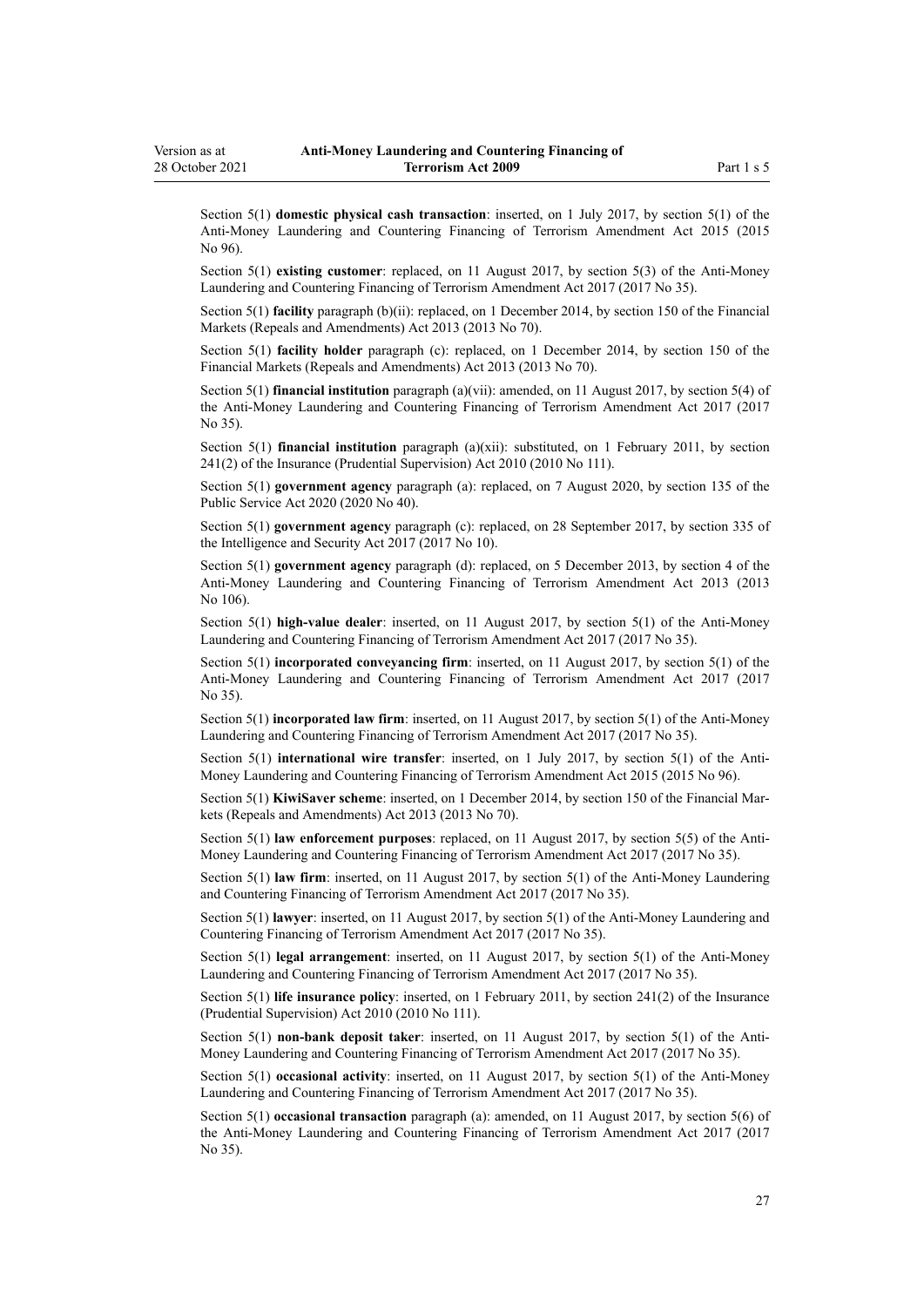Section 5(1) **occasional transaction or activity**: inserted, on 11 August 2017, by [section 5\(1\)](http://legislation.govt.nz/pdflink.aspx?id=DLM7161216) of the Anti-Money Laundering and Countering Financing of Terrorism Amendment Act 2017 (2017 No 35).

Section 5(1) **prescribed transaction**: inserted, on 1 July 2017, by [section 5\(1\)](http://legislation.govt.nz/pdflink.aspx?id=DLM6602209) of the Anti-Money Laundering and Countering Financing of Terrorism Amendment Act 2015 (2015 No 96).

Section 5(1) **prescribed transaction** paragraph (a): amended, on 11 August 2017, by [section 5\(7\)](http://legislation.govt.nz/pdflink.aspx?id=DLM7161216) of the Anti-Money Laundering and Countering Financing of Terrorism Amendment Act 2017 (2017 No 35).

Section 5(1) **prescribed transaction** paragraph (b): amended, on 11 August 2017, by [section 5\(7\)](http://legislation.govt.nz/pdflink.aspx?id=DLM7161216) of the Anti-Money Laundering and Countering Financing of Terrorism Amendment Act 2017 (2017 No 35).

Section 5(1) **prescribed transaction report**: inserted, on 1 July 2017, by [section 5\(1\)](http://legislation.govt.nz/pdflink.aspx?id=DLM6602209) of the Anti-Money Laundering and Countering Financing of Terrorism Amendment Act 2015 (2015 No 96).

Section 5(1) **privileged communication**: inserted, on 11 August 2017, by [section 5\(1\)](http://legislation.govt.nz/pdflink.aspx?id=DLM7161216) of the Anti-Money Laundering and Countering Financing of Terrorism Amendment Act 2017 (2017 No 35).

Section 5(1) **real estate agency work**: inserted, on 11 August 2017, by [section 5\(1\)](http://legislation.govt.nz/pdflink.aspx?id=DLM7161216) of the Anti-Money Laundering and Countering Financing of Terrorism Amendment Act 2017 (2017 No 35).

Section 5(1) **real estate agent**: inserted, on 11 August 2017, by [section 5\(1\)](http://legislation.govt.nz/pdflink.aspx?id=DLM7161216) of the Anti-Money Laundering and Countering Financing of Terrorism Amendment Act 2017 (2017 No 35).

Section 5(1) **regulator**: inserted, on 11 August 2017, by [section 5\(1\)](http://legislation.govt.nz/pdflink.aspx?id=DLM7161216) of the Anti-Money Laundering and Countering Financing of Terrorism Amendment Act 2017 (2017 No 35).

Section 5(1) **reporting entity** paragraph (a): replaced, on 11 August 2017, by [section 5\(8\)](http://legislation.govt.nz/pdflink.aspx?id=DLM7161216) of the Anti-Money Laundering and Countering Financing of Terrorism Amendment Act 2017 (2017 No 35).

Section 5(1) **reporting entity** paragraph (a)(v): amended, on 1 August 2020, by [section 129](http://legislation.govt.nz/pdflink.aspx?id=LMS292230) of the Racing Industry Act 2020 (2020 No 28).

Section 5(1) **search warrant**: inserted, on 11 August 2017, by [section 5\(1\)](http://legislation.govt.nz/pdflink.aspx?id=DLM7161216) of the Anti-Money Laundering and Countering Financing of Terrorism Amendment Act 2017 (2017 No 35).

Section 5(1) **security**: repealed, on 28 September 2017, by [section 335](http://legislation.govt.nz/pdflink.aspx?id=DLM6921475) of the Intelligence and Security Act 2017 (2017 No 10).

Section 5(1) **superannuation scheme**: inserted, on 1 December 2014, by [section 150](http://legislation.govt.nz/pdflink.aspx?id=DLM5561603) of the Financial Markets (Repeals and Amendments) Act 2013 (2013 No 70).

Section 5(1) **suspicious activity report**: inserted, on 11 August 2017, by [section 5\(1\)](http://legislation.govt.nz/pdflink.aspx?id=DLM7161216) of the Anti-Money Laundering and Countering Financing of Terrorism Amendment Act 2017 (2017 No 35).

Section 5(1) **suspicious transaction report**: repealed, on 11 August 2017, by [section 5\(9\)](http://legislation.govt.nz/pdflink.aspx?id=DLM7161216) of the Anti-Money Laundering and Countering Financing of Terrorism Amendment Act 2017 (2017 No 35).

Section 5(1) **transaction** paragraph (c): replaced, on 11 August 2017, by [section 5\(10\)](http://legislation.govt.nz/pdflink.aspx?id=DLM7161216) of the Anti-Money Laundering and Countering Financing of Terrorism Amendment Act 2017 (2017 No 35).

Section 5(1) **transaction** paragraph (c)(i): amended, on 1 August 2020, by [section 129](http://legislation.govt.nz/pdflink.aspx?id=LMS292230) of the Racing Industry Act 2020 (2020 No 28).

Section 5(1) **transaction** paragraph (c)(ii): amended, on 1 August 2020, by [section 129](http://legislation.govt.nz/pdflink.aspx?id=LMS292230) of the Racing Industry Act 2020 (2020 No 28).

Section 5(1) **trust and company service provider**: inserted, on 11 August 2017, by [section 5\(1\)](http://legislation.govt.nz/pdflink.aspx?id=DLM7161216) of the Anti-Money Laundering and Countering Financing of Terrorism Amendment Act 2017 (2017 No 35).

Section 5(1) **trustee**: amended, on 30 January 2021, by [section 161](http://legislation.govt.nz/pdflink.aspx?id=DLM7383110) of the Trusts Act 2019 (2019 No 38).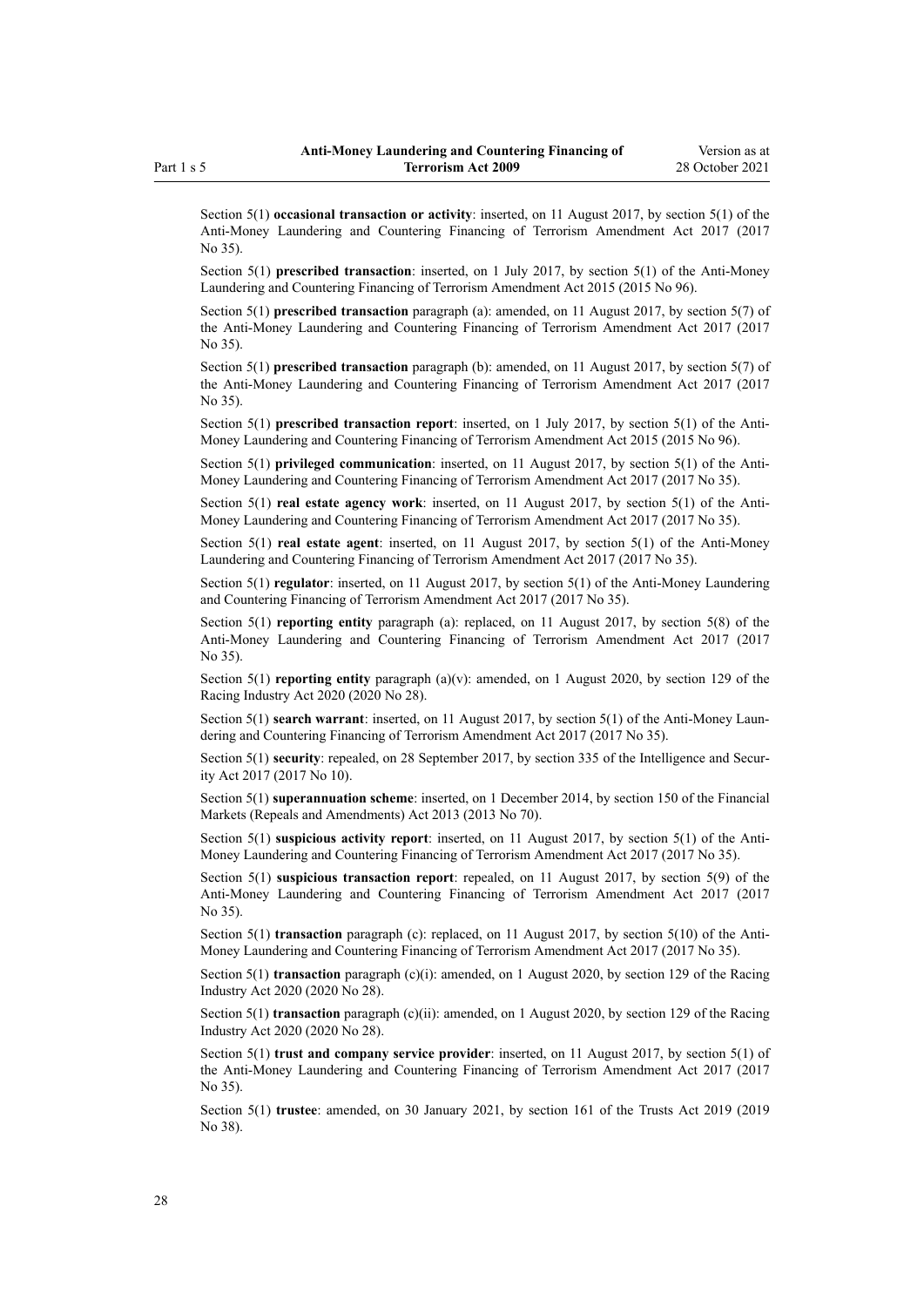<span id="page-28-0"></span>Section 5(1) wire transfer: replaced, on 11 August 2017, by [section 5\(11\)](http://legislation.govt.nz/pdflink.aspx?id=DLM7161216) of the Anti-Money Laundering and Countering Financing of Terrorism Amendment Act 2017 (2017 No 35).

Section 5(1) **workplace savings scheme**: inserted, on 1 December 2014, by [section 150](http://legislation.govt.nz/pdflink.aspx?id=DLM5561603) of the Financial Markets (Repeals and Amendments) Act 2013 (2013 No 70).

Section 5(2): inserted, on 11 August 2017, by [section 5\(12\)](http://legislation.govt.nz/pdflink.aspx?id=DLM7161216) of the Anti-Money Laundering and Countering Financing of Terrorism Amendment Act 2017 (2017 No 35).

Section 5(3): inserted, on 11 August 2017, by [section 5\(12\)](http://legislation.govt.nz/pdflink.aspx?id=DLM7161216) of the Anti-Money Laundering and Countering Financing of Terrorism Amendment Act 2017 (2017 No 35).

Section 5(4): inserted, on 11 August 2017, by [section 5\(12\)](http://legislation.govt.nz/pdflink.aspx?id=DLM7161216) of the Anti-Money Laundering and Countering Financing of Terrorism Amendment Act 2017 (2017 No 35).

#### **6 Application of this Act to reporting entities**

- (1) Subject to subsections (2) and (3) and to [Schedule 1](#page-116-0), this Act (as amended by the [Anti-Money Laundering and Countering Financing of Terrorism Amend‐](http://legislation.govt.nz/pdflink.aspx?id=DLM7161200) [ment Act 2017](http://legislation.govt.nz/pdflink.aspx?id=DLM7161200)) applies to any reporting entity that is in existence at the commencement of this section or that comes into existence on or after the commencement of this section.
- (2) [Sections 39A to 41](#page-50-0) and [43 to 47](#page-52-0) (as inserted by [section 25](http://legislation.govt.nz/pdflink.aspx?id=DLM7161289) of the Anti-Money Laundering and Countering Financing of Terrorism Amendment Act 2017) do not apply until 1 July 2018 or an earlier date appointed by the Governor-General by Order in Council.
- (3) This Act—
	- (a) does not apply to a law firm, a conveyancing practitioner, or an incorpor‐ ated conveyancing firm until 1 July 2018 or an earlier date set by the Governor-General by Order in Council:
	- (b) does not apply to an accounting practice until 1 October 2018 or an earlier date set by the Governor-General by Order in Council:
	- (c) does not apply to a real estate agent until 1 January 2019 or an earlier date set by the Governor-General by Order in Council:
	- (d) does not apply to TAB NZ or a high-value dealer until 1 August 2019 or an earlier date set by the Governor-General by Order in Council:
	- (e) in the case of a trust and company service provider that immediately before the commencement of this section was a reporting entity under [regulation 17](http://legislation.govt.nz/pdflink.aspx?id=DLM3845869) of the Anti-Money Laundering and Countering Financing of Terrorism (Definitions) Regulations 2011, applies on and after the date on which this section comes into force:
	- (f) in the case of a trust or company service provider to which paragraph (e) does not apply, applies on 1 July 2018 or an earlier date set by the Governor-General by Order in Council.
- (4) This Act applies to a reporting entity only to the extent that,—
	- (a) in the case of a reporting entity that is a financial institution, the finan‐ cial activities undertaken by that entity fall within the activities described in the definition of financial institution in [section 5\(1\):](#page-10-0)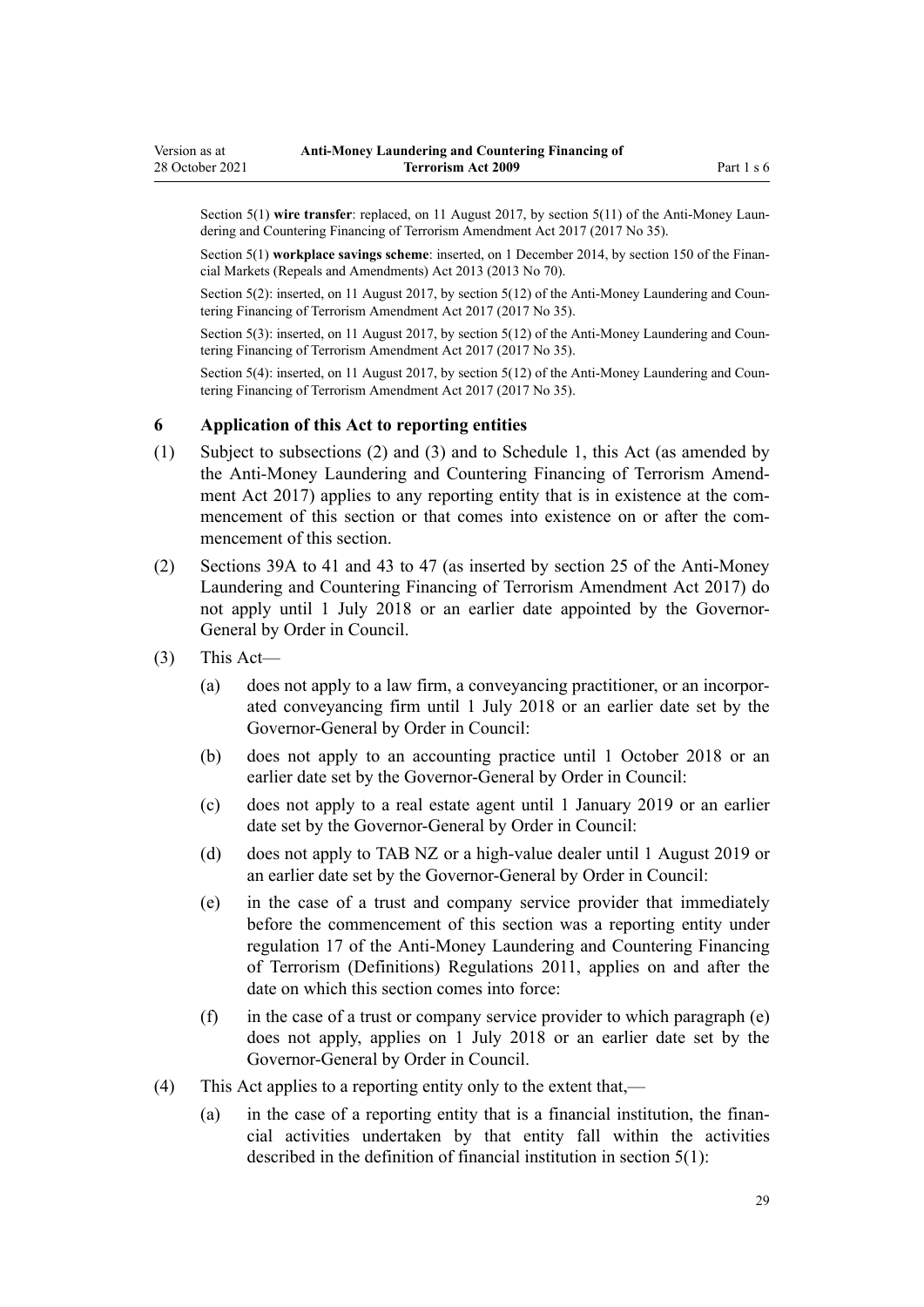- (b) in the case of TAB NZ, it carries out the following:
	- (i) the conduct of betting under [section 74](http://legislation.govt.nz/pdflink.aspx?id=LMS292132) of the Racing Industry Act 2020:
	- (ii) the operation of accounts or provision of vouchers:
- (c) in the case of a law firm, conveyancer, incorporated conveyancing firm, accounting practice, real estate agent, or other designated non-financial business or profession, the activities carried out by that reporting entity are activities described in the definition of designated non-financial business or profession in [section 5\(1\):](#page-10-0)

(d) in the case of a high-value dealer,—

- (i) the high-value dealer carries out activities described in the defin‐ ition of high-value dealer in [section 5\(1\)](#page-10-0); and
- (ii) if subparagraph (i) applies, the high-value dealer—
	- (A) must conduct standard customer due diligence under sec[tions 14\(1\)\(b\),](#page-32-0) [15](#page-33-0), and [16:](#page-33-0)
	- (B) may rely on third parties under [sections 32 to 34:](#page-44-0)
	- (C) must comply with the prohibitions under [section 37](#page-48-0) if the high-value dealer is unable to conduct standard customer due diligence:
	- (D) may report suspicious activities to the Commissioner under [section 40\(5\)](#page-50-0) (in which case [sections 44 to 46](#page-53-0) (which relate to suspicious activities) apply to the high-value dealer):
	- (E) must report prescribed transactions equal to or above the applicable cash threshold under [sections 48A](#page-56-0) and [48B:](#page-57-0)
	- (F) must keep records of any suspicious activity reports under [section 49A](#page-59-0):
	- (G) must keep identity and verification records under [section 50](#page-59-0) when standard customer due diligence is conducted:
	- (H) must keep records of any audits under section  $51(1)(b)$ , (2), [and \(3\)](#page-60-0):
	- (I) must audit its AML/CFT compliance obligations under [sec‐](#page-64-0) [tion 59A](#page-64-0) if requested by an AML/CFT supervisor:
- (e) in the case of a casino, the casino carries out activities that may give rise to a risk of money laundering or financing of terrorism.
- (5) An order under this section is secondary legislation (*see* Part 3 of the Legis‐ lation Act 2019 for publication requirements).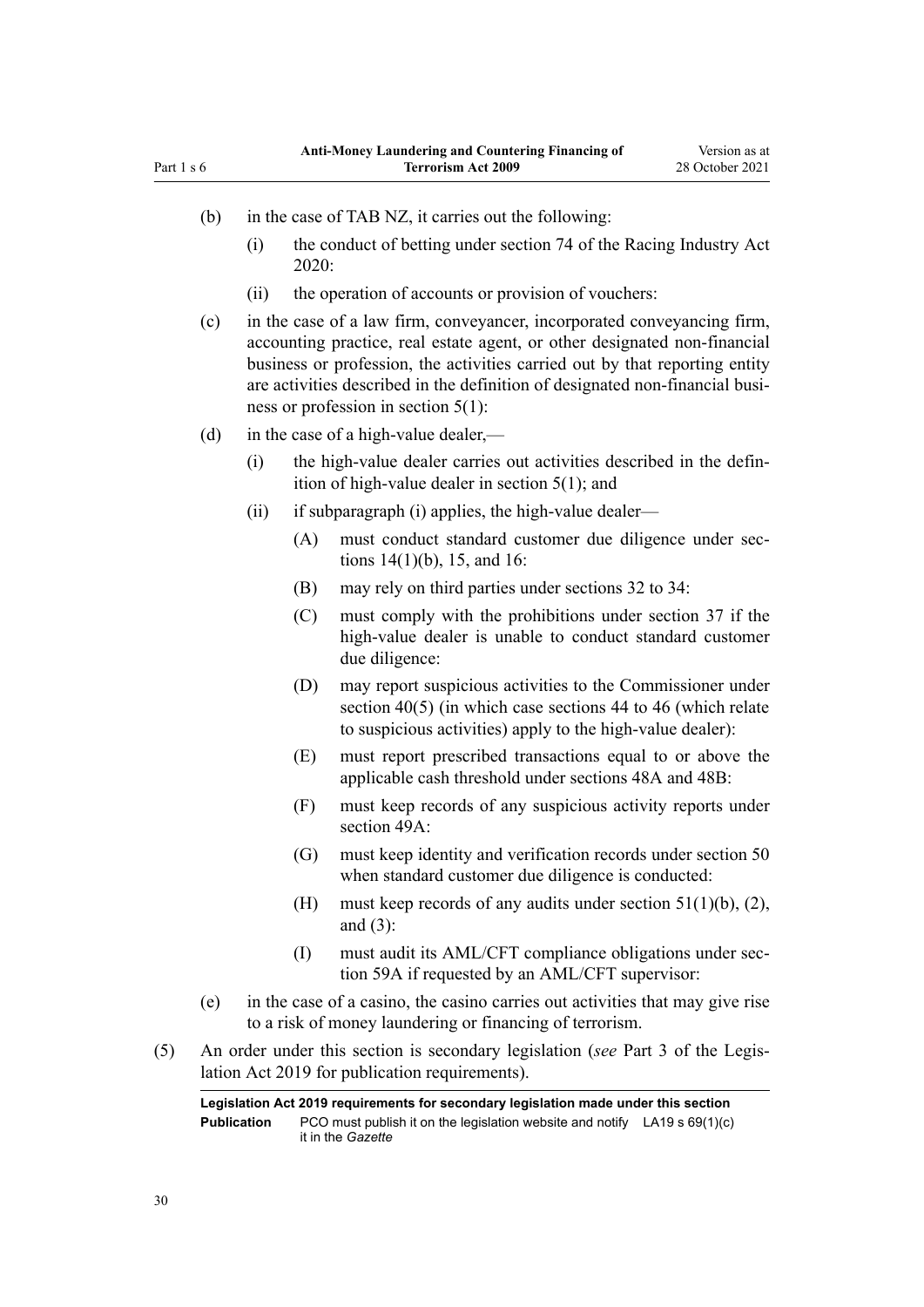<span id="page-30-0"></span>

| <b>Presentation</b>               | The Minister must present it to the House of         | LA19 s 114, Sch 1 |  |
|-----------------------------------|------------------------------------------------------|-------------------|--|
|                                   | Representatives                                      | cl $32(1)(a)$     |  |
| <b>Disallowance</b>               | It may be disallowed by the House of Representatives | LA19 ss 115, 116  |  |
| This note is not part of the Act. |                                                      |                   |  |

Section 6: replaced, on 11 August 2017, by [section 6](http://legislation.govt.nz/pdflink.aspx?id=DLM7161276) of the Anti-Money Laundering and Countering Financing of Terrorism Amendment Act 2017 (2017 No 35).

Section 6(3)(d): amended, on 1 August 2020, by [section 129](http://legislation.govt.nz/pdflink.aspx?id=LMS292230) of the Racing Industry Act 2020 (2020 No 28).

Section 6(4)(b): amended, on 1 August 2020, by [section 129](http://legislation.govt.nz/pdflink.aspx?id=LMS292230) of the Racing Industry Act 2020 (2020 No 28).

Section  $6(4)(b)(i)$ : amended, on 1 August 2020, by [section 129](http://legislation.govt.nz/pdflink.aspx?id=LMS292230) of the Racing Industry Act 2020 (2020 No 28).

Section 6(5): inserted, on 28 October 2021, by [section 3](http://legislation.govt.nz/pdflink.aspx?id=LMS268932) of the Secondary Legislation Act 2021 (2021  $N_0$  7).

## **7 Amounts not in New Zealand currency**

- (1) This section applies if, for the purposes of this Act or regulations, it is neces‐ sary to determine whether the amount of any cash (whether alone or together with any other amount of cash)—
	- (a) is equal to or above the applicable threshold value; and
	- (b) is denominated in a currency other than New Zealand currency.
- (2) If this section applies, the amount of the cash is taken to be the equivalent in New Zealand currency,—
	- (a) calculated at the rate of exchange on the date of the determination; or
	- (b) if there is more than 1 rate of exchange on that date, calculated at the average of those rates.
- (3) For the purposes of this section, a written certificate purporting to be signed by an officer of any bank in New Zealand that a specified rate of exchange pre‐ vailed between currencies on a specified day, and that at such rate a specified sum in a particular currency is equivalent to a specified sum in terms of the currency of New Zealand, is sufficient evidence of the rate of exchange so prevailing and of the equivalent sums in terms of the respective currencies.

#### Compare: 1996 No 9 [s 4](http://legislation.govt.nz/pdflink.aspx?id=DLM373879)

Section 7(1): amended, on 11 August 2017, by [section 7\(1\)](http://legislation.govt.nz/pdflink.aspx?id=DLM7161278) of the Anti-Money Laundering and Countering Financing of Terrorism Amendment Act 2017 (2017 No 35).

Section 7(1)(a): amended, on 11 August 2017, by [section 7\(2\)](http://legislation.govt.nz/pdflink.aspx?id=DLM7161278) of the Anti-Money Laundering and Countering Financing of Terrorism Amendment Act 2017 (2017 No 35).

#### **7A Transitional, savings, and related provisions**

The transitional, savings, and related provisions set out in [Schedule 1](#page-116-0) have effect according to their terms.

Section 7A: inserted, on 11 August 2017, by [section 8](http://legislation.govt.nz/pdflink.aspx?id=DLM7340617) of the Anti-Money Laundering and Countering Financing of Terrorism Amendment Act 2017 (2017 No 35).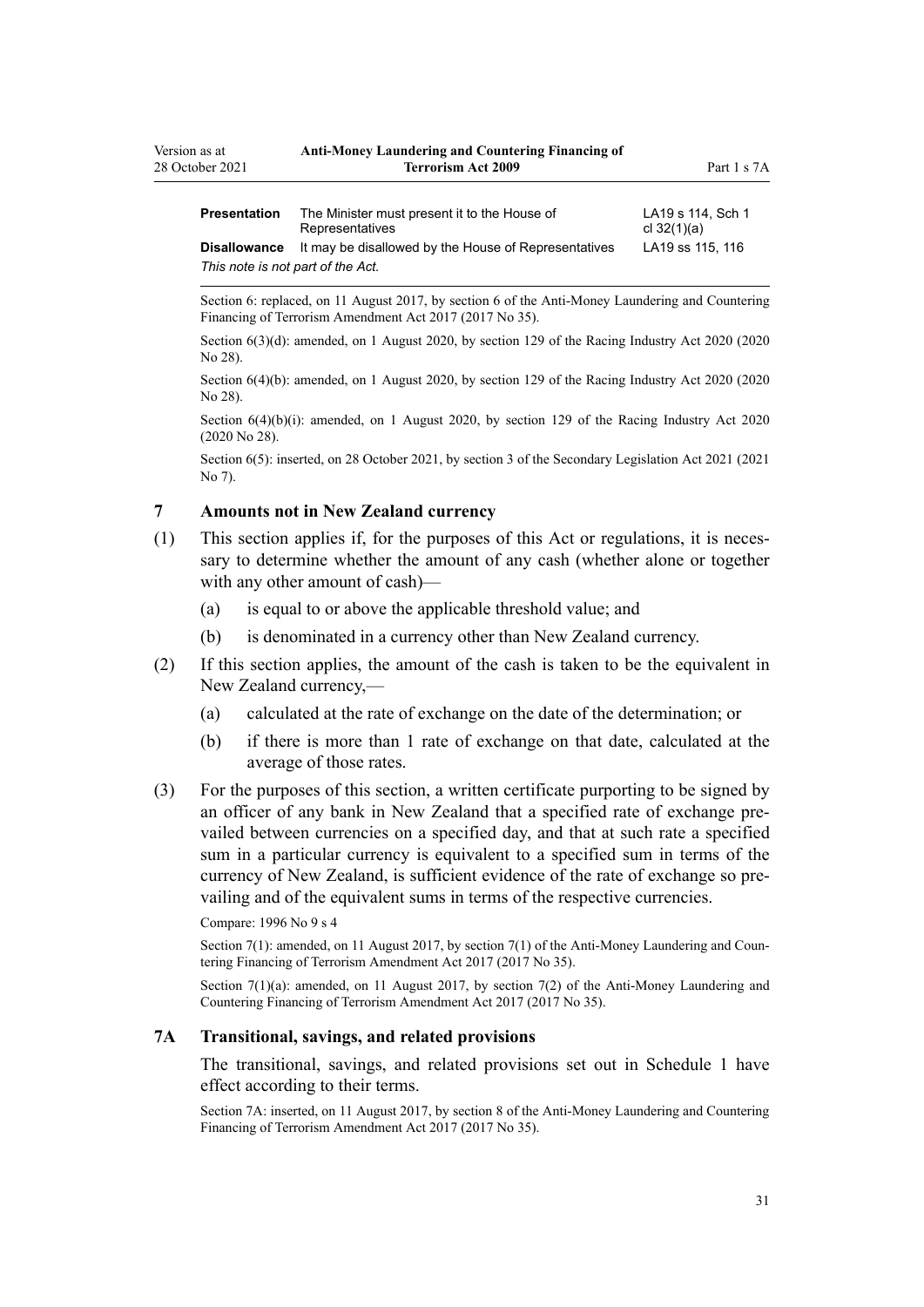## <span id="page-31-0"></span>**8 Act binds the Crown**

This Act binds the Crown.

## **Part 2**

## **AML/CFT requirements and compliance**

#### **9 Non-compliance not excused by contractual obligations**

- (1) This Act has effect despite anything to the contrary in any contract or agree‐ ment.
- (2) No person is excused from compliance with any requirement of this Act or regulations by reason only that compliance with that requirement would constitute breach of any contract or agreement.

## Subpart 1—Customer due diligence

### **10 Definitions**

In this subpart, unless the context otherwise requires,—

**enhanced customer due diligence** means customer due diligence in accord‐ ance with the requirements set out in [sections 23 to 30](#page-39-0) and any other requirements prescribed by regulations

simplified customer due diligence means customer due diligence in accordance with the requirements set out in [sections 19 to 21](#page-36-0) and any other requirements prescribed by regulations

**standard customer due diligence** means customer due diligence in accord‐ ance with the requirements set out in [sections 15 to 17](#page-33-0) and any other requirements prescribed by regulations.

#### **11 Customer due diligence**

- (1) A reporting entity must conduct customer due diligence on—
	- (a) a customer:
	- (b) any beneficial owner of a customer:
	- (c) any person acting on behalf of a customer.
- (2) For the purposes of subsection (1)(b), a customer who is an individual and who the reporting entity believes on reasonable grounds is not acting on behalf of another person is to be treated as if he or she were also the beneficial owner unless the reporting entity has reasonable grounds to suspect that that customer is not the beneficial owner.
- (3) The type of customer due diligence that must be conducted by a reporting entity is,—
	- (a) in the circumstances described in [section 14](#page-32-0), at least standard customer due diligence: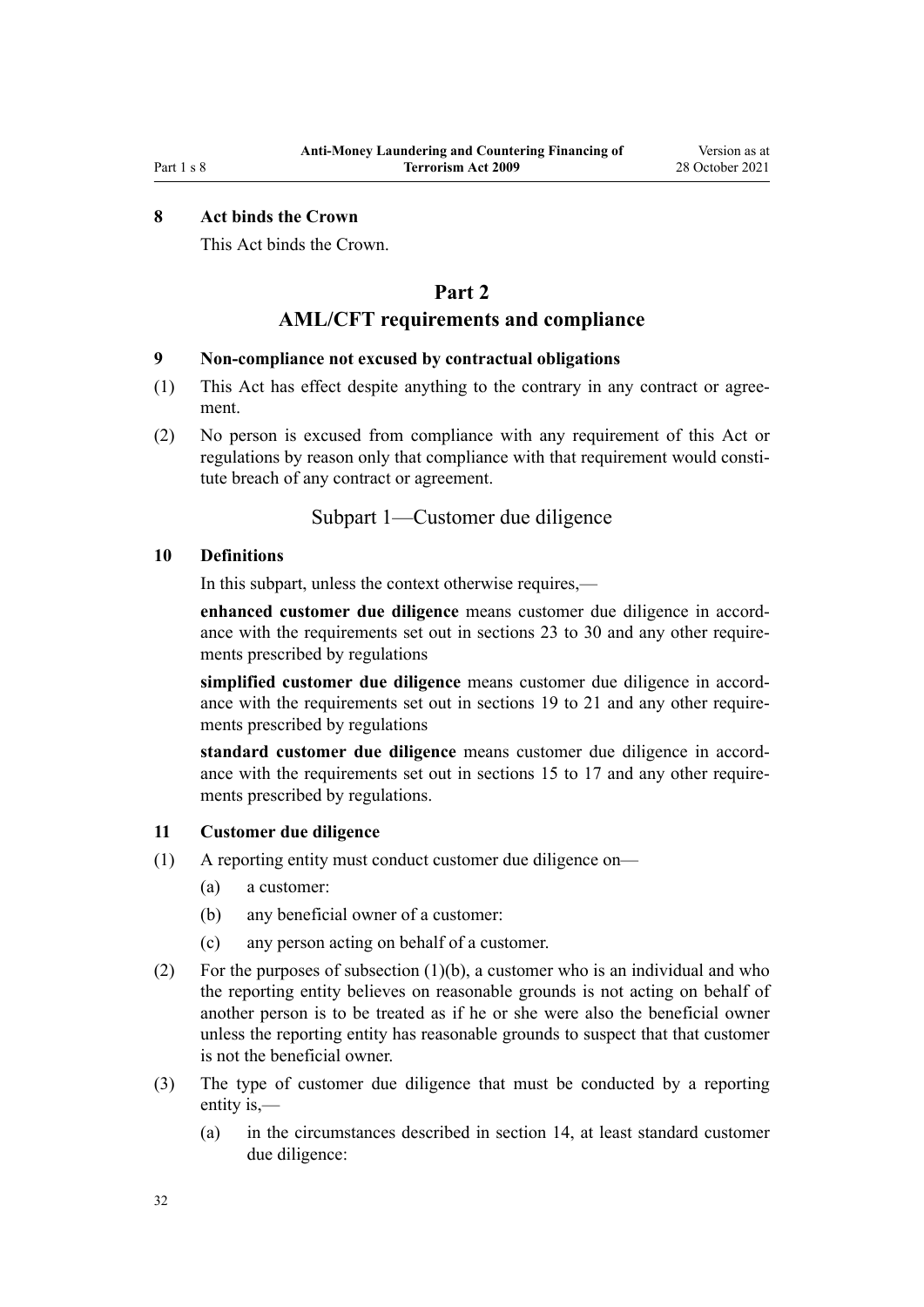- <span id="page-32-0"></span>(b) in the circumstances described in [section 18,](#page-34-0) at least simplified customer due diligence:
- (c) in the circumstances described in [section 22,](#page-37-0) enhanced customer due dil‐ igence.
- $(4)$  A reporting entity that is required to conduct customer due diligence in the cir-cumstances described in sections 14, [18,](#page-34-0) and [22](#page-37-0) is not required to obtain or verify any documents, data, or information that it has previously obtained and verified for the purposes of carrying out customer due diligence in accordance with this Act, unless there are reasonable grounds for the reporting entity to doubt the adequacy or veracity of the documents, data, or information previously obtained.
- (5) Nothing in subsection (4) affects the obligation to conduct ongoing customer due diligence in accordance with [section 31](#page-44-0).
- (6) Subsections (1) and (3) and sections 14 to 31 do not apply in relation to the provision of services by a reporting entity to a customer that, in relation to that reporting entity, are not, under [section 6\(4\)](#page-28-0), activities to which this Act applies. Section 11(6): inserted, on 11 August 2017, by [section 9](http://legislation.govt.nz/pdflink.aspx?id=DLM7340619) of the Anti-Money Laundering and Countering Financing of Terrorism Amendment Act 2017 (2017 No 35).

## **12 Reliance on risk assessment when establishing level of risk**

When establishing the level of risk involved for the purposes of this subpart, a reporting entity must rely on its AML/CFT programme and its risk assessment undertaken in accordance with [section 58.](#page-63-0)

## **13 Basis for verifying identity**

Verification of identity must be done on—

- (a) the basis of documents, data, or information issued by a reliable and independent source; or
- (b) any other basis applying to a specified situation, customer, product, ser‐ vice, business relationship, or transaction prescribed by regulations.

## *Standard customer due diligence*

## **14 Circumstances when standard customer due diligence applies**

- (1) A reporting entity must conduct standard customer due diligence in the follow‐ ing circumstances:
	- (a) if the reporting entity establishes a business relationship with a new customer:
	- (b) if a customer seeks to conduct an occasional transaction or activity through the reporting entity:
	- (c) if, in relation to an existing customer, and according to the level of risk involved,—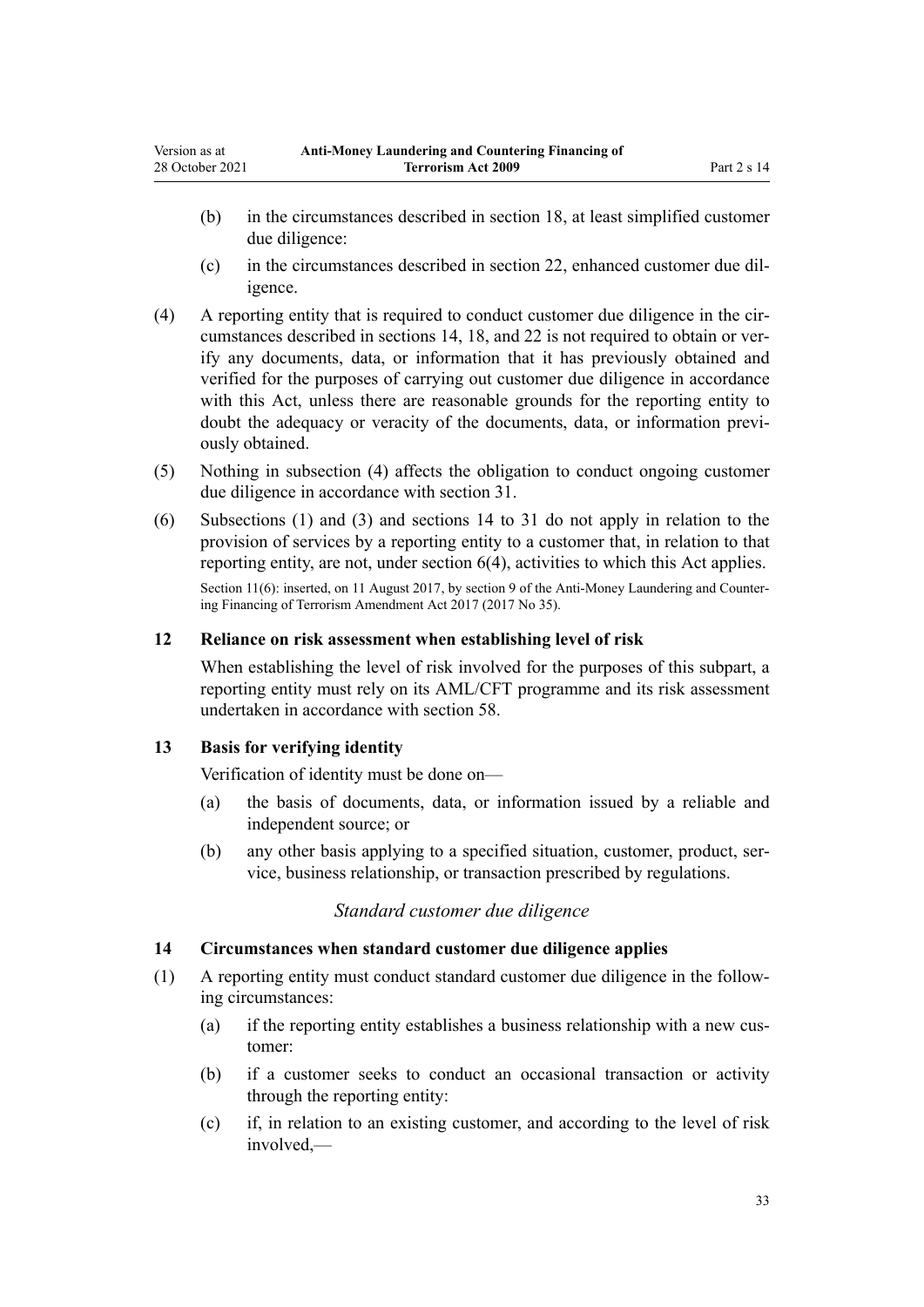- <span id="page-33-0"></span>(i) there has been a material change in the nature or purpose of the business relationship; and
- (ii) the reporting entity considers that it has insufficient information about the customer:
- (d) any other circumstances specified in subsection (2) or in regulations.
- (2) For the purposes of subsection  $(1)(d)$ , as soon as practicable after a reporting entity becomes aware that an existing account is anonymous, the reporting entity must conduct standard customer due diligence in respect of that account.
- (3) Despite subsections (1) and (2), a real estate agent must conduct standard customer due diligence at the times, and with any other modifications, specified in regulations.

Section 14(1)(b): amended, on 11 August 2017, by [section 68](http://legislation.govt.nz/pdflink.aspx?id=DLM7340644) of the Anti-Money Laundering and Countering Financing of Terrorism Amendment Act 2017 (2017 No 35).

Section 14(1)(d): replaced, on 11 August 2017, by [section 10\(1\)](http://legislation.govt.nz/pdflink.aspx?id=DLM7161279) of the Anti-Money Laundering and Countering Financing of Terrorism Amendment Act 2017 (2017 No 35).

Section 14(2): inserted, on 11 August 2017, by [section 10\(2\)](http://legislation.govt.nz/pdflink.aspx?id=DLM7161279) of the Anti-Money Laundering and Countering Financing of Terrorism Amendment Act 2017 (2017 No 35).

Section 14(3): inserted, on 11 August 2017, by [section 10\(2\)](http://legislation.govt.nz/pdflink.aspx?id=DLM7161279) of the Anti-Money Laundering and Countering Financing of Terrorism Amendment Act 2017 (2017 No 35).

### **15 Standard customer due diligence: identity requirements**

A reporting entity must obtain the following identity information in relation to the persons referred to in section  $11(1)$ :

- (a) the person's full name; and
- (b) the person's date of birth; and
- (c) if the person is not the customer, the person's relationship to the customer; and
- (d) the person's address or registered office; and
- (e) the person's company identifier or registration number; and
- (f) any information prescribed by regulations.

#### **16 Standard customer due diligence: verification of identity requirements**

- (1) A reporting entity must—
	- (a) take reasonable steps to satisfy itself that the information obtained under section 15 is correct; and
	- (b) according to the level of risk involved, take reasonable steps to verify any beneficial owner's identity so that the reporting entity is satisfied that it knows who the beneficial owner is; and
	- (c) if a person is acting on behalf of the customer, according to the level of risk involved, take reasonable steps to verify the person's identity and authority to act on behalf of the customer so that the reporting entity is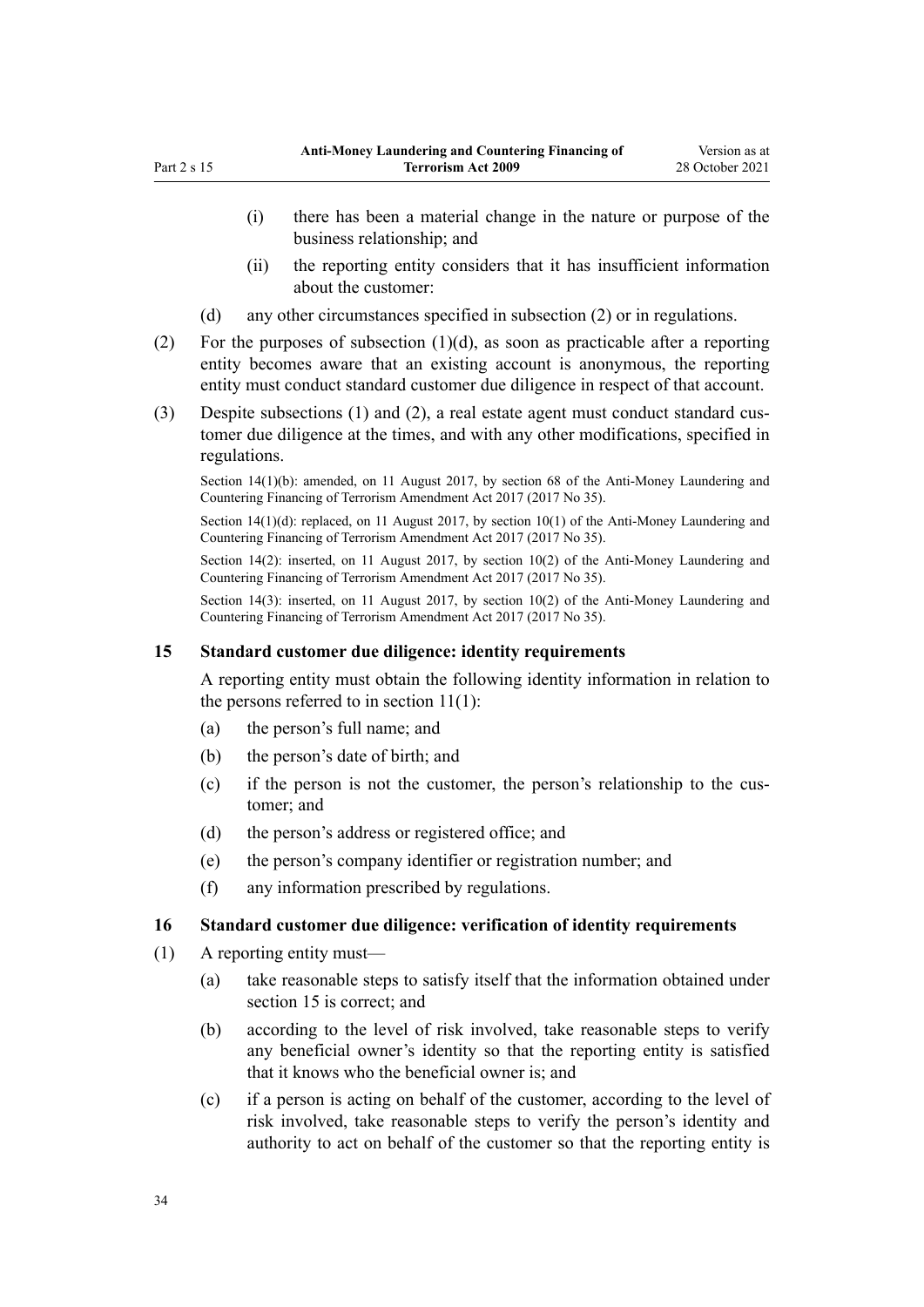<span id="page-34-0"></span>satisfied it knows who the person is and that the person has authority to act on behalf of the customer; and

- (d) verify any other information prescribed by regulations.
- (2) Except as provided in subsection (3), a reporting entity must carry out verifica‐ tion of identity before establishing a business relationship or conducting an occasional transaction or activity.
- (3) Verification of identity may be completed after the business relationship has been established if—
	- (a) it is essential not to interrupt normal business practice; and
	- (b) money laundering and financing of terrorism risks are effectively managed through procedures of transaction limitations and account monitor‐ ing or (if the reporting entity is not a financial institution) through other appropriate risk management procedures; and
	- (c) verification of identity is completed as soon as is practicable once the business relationship has been established.

Section 16(1)(a): amended, on 5 December 2013, by [section 5](http://legislation.govt.nz/pdflink.aspx?id=DLM5621509) of the Anti-Money Laundering and Countering Financing of Terrorism Amendment Act 2013 (2013 No 106).

Section 16(2): amended, on 11 August 2017, by [section 68](http://legislation.govt.nz/pdflink.aspx?id=DLM7340644) of the Anti-Money Laundering and Countering Financing of Terrorism Amendment Act 2017 (2017 No 35).

Section 16(3)(b): amended, on 11 August 2017, by [section 11](http://legislation.govt.nz/pdflink.aspx?id=DLM7340620) of the Anti-Money Laundering and Countering Financing of Terrorism Amendment Act 2017 (2017 No 35).

## **17 Standard customer due diligence: other requirements**

A reporting entity must also obtain—

- (a) information on the nature and purpose of the proposed business relation‐ ship between the customer and the reporting entity; and
- (b) sufficient information to determine whether the customer should be sub‐ ject to enhanced customer due diligence.

### *Simplified customer due diligence*

#### **18 Circumstances when simplified customer due diligence applies**

- (1) A reporting entity may conduct simplified customer due diligence if—
	- (a) it establishes a business relationship with one of the customers specified in subsection (2); or
	- (b) one of the customers specified in subsection (2) conducts an occasional transaction or activity through the reporting entity; or
	- (c) a customer conducts a transaction or obtains a product or service speci‐ fied in regulations through the reporting entity.
- (2) The following are customers for the purposes of subsection (1):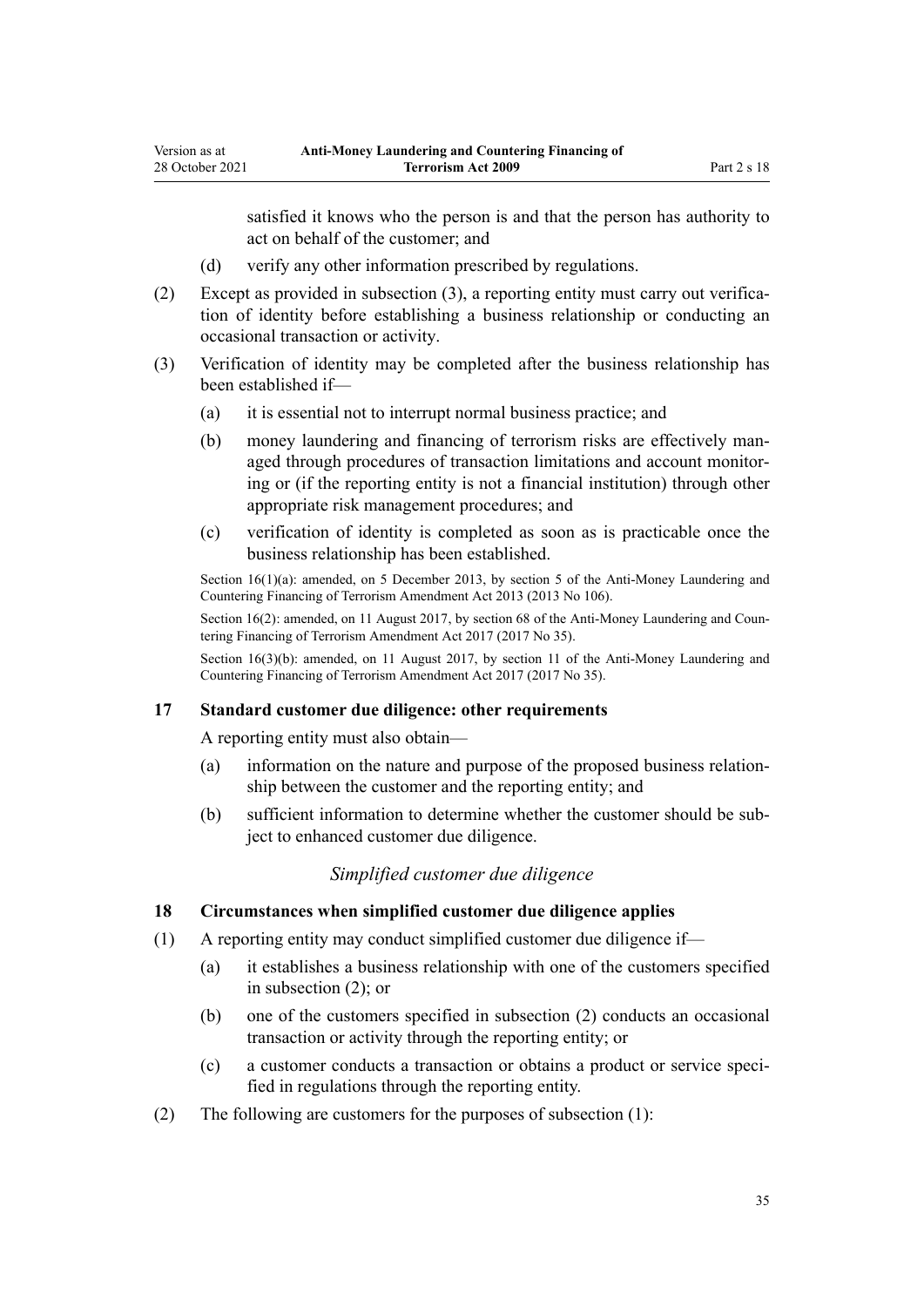| (a)     | a listed issuer (within the meaning of section $6(1)$ of the Financial Mar-<br>kets Conduct Act 2013) that is the issuer of quoted voting products<br>(within the meaning of that Act): |
|---------|-----------------------------------------------------------------------------------------------------------------------------------------------------------------------------------------|
| (b)     | a public service agency as defined in section 5 of the Public Service Act<br>2020:                                                                                                      |
| (c)     | a local authority, as defined in section $5(2)$ of the Local Government Act<br>2002:                                                                                                    |
| (d)     | the New Zealand Police:                                                                                                                                                                 |
| (e)     | a State enterprise (within the meaning of section 2 of the State-Owned<br>Enterprises Act 1986) and a new State enterprise (as listed in Schedule 2<br>of that Act):                    |
| (f)     | a body that—                                                                                                                                                                            |
|         | corresponds to a State enterprise or a new State enterprise (as<br>(i)<br>defined in paragraph (e); and                                                                                 |
|         | is located in a country that has sufficient AML/CFT systems:<br>(ii)                                                                                                                    |
| (g)     | [Repealed]                                                                                                                                                                              |
| (h)     | a person licensed to be a supervisor or statutory supervisor under the<br>Financial Markets Supervisors Act 2011, when the person acts for itself:                                      |
| (i)     | a trustee corporation, within the meaning of section $2(1)$ of the Adminis-<br>tration Act 1969, when the trustee corporation acts for itself:                                          |
| (j)     | a Crown entity, as defined in section $7(1)$ of the Crown Entities Act<br>2004:                                                                                                         |
| (k)     | an organisation named in Schedule 4 of the Public Finance Act 1989:                                                                                                                     |
| (1)     | a company named in Schedule 4A of the Public Finance Act 1989:                                                                                                                          |
| (m)     | a government body that—                                                                                                                                                                 |
|         | corresponds to a public service agency as defined in section 5 of<br>(i)<br>the Public Service Act 2020; and                                                                            |
|         | is located in an overseas jurisdiction that has sufficient AML/CFT<br>(ii)<br>systems:                                                                                                  |
| (n)     | a registered bank within the meaning of section $2(1)$ of the Reserve Bank<br>of New Zealand Act 1989:                                                                                  |
| $\circ$ | a licensed insurer within the meaning of section $6(1)$ of the Insurance<br>(Prudential Supervision) Act 2010:                                                                          |
| (p)     | a company, or a subsidiary (within the meaning of section $5(1)$ of the<br>Companies Act 1993) of that company,—                                                                        |
|         |                                                                                                                                                                                         |

(i) whose equity securities are listed in New Zealand or on an over‐ seas stock exchange that has sufficient disclosure requirements; and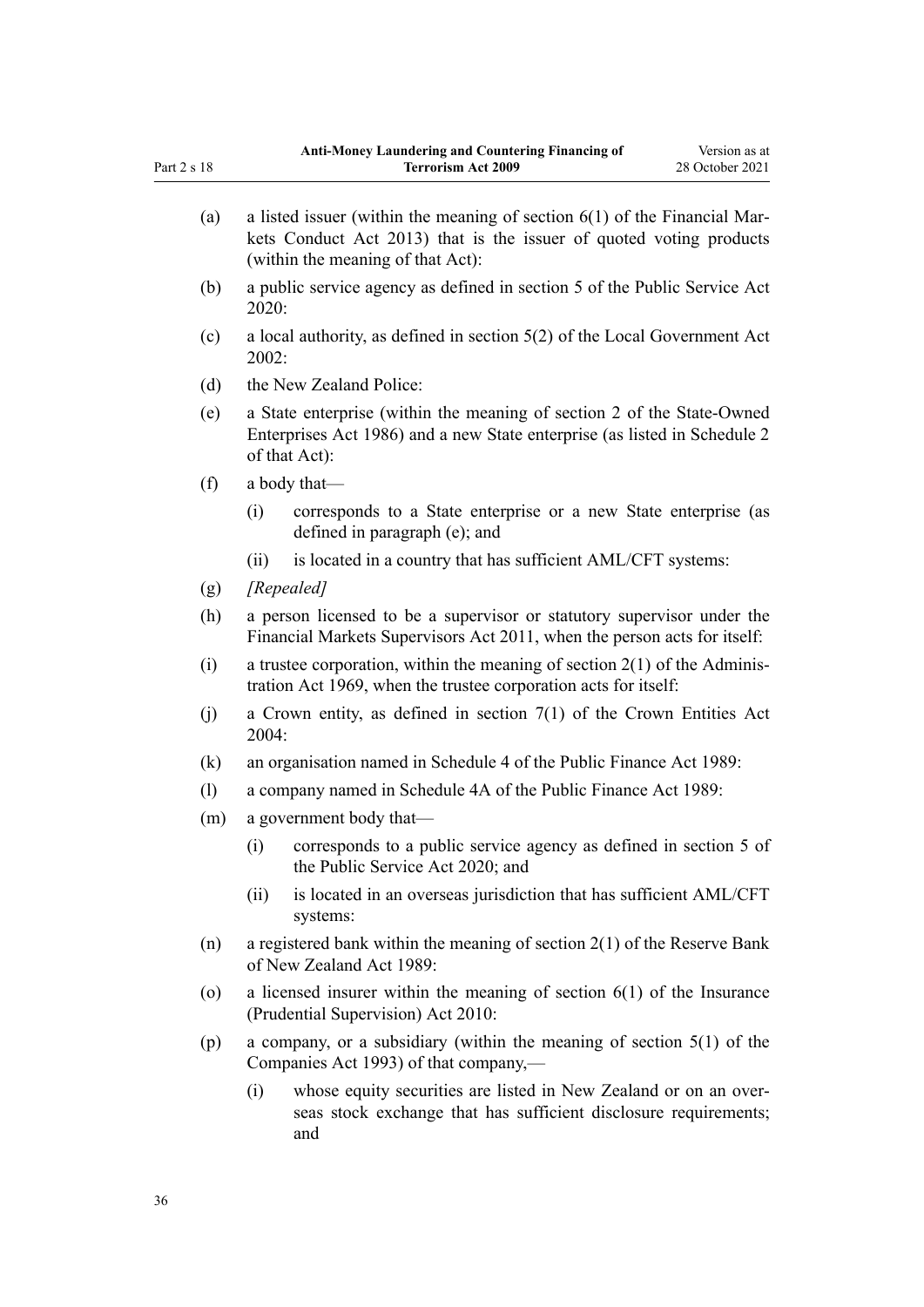- <span id="page-36-0"></span>(ii) that is located in a country that has sufficient AML/CFT systems in place:
- (q) any other entity or class of entities specified in regulations.
- (3) A reporting entity may also conduct simplified customer due diligence on a person who purports to act on behalf of a customer when—
	- (a) the reporting entity already has a business relationship with the customer at the time the person acts on behalf of the customer; and
	- (b) the reporting entity has conducted one of the specified types of customer due diligence on the customer in accordance with this Act and regulations (if any).
- $(3A)$  Despite subsections  $(1)$  to  $(3)$ , a real estate agent must conduct simplified customer due diligence at the times, and with any other modifications, specified in regulations.
- (4) For the avoidance of doubt, nothing in this subpart requires identification or verification of identity of a beneficial owner of a customer in respect of whom a reporting entity may conduct simplified customer due diligence.

Section 18(1)(b): amended, on 11 August 2017, by [section 68](http://legislation.govt.nz/pdflink.aspx?id=DLM7340644) of the Anti-Money Laundering and Countering Financing of Terrorism Amendment Act 2017 (2017 No 35).

Section 18(1)(c): amended, on 5 December 2013, by [section 6](http://legislation.govt.nz/pdflink.aspx?id=DLM5621510) of the Anti-Money Laundering and Countering Financing of Terrorism Amendment Act 2013 (2013 No 106).

Section 18(2): replaced, on 11 August 2017, by [section 12\(1\)](http://legislation.govt.nz/pdflink.aspx?id=DLM7161280) of the Anti-Money Laundering and Countering Financing of Terrorism Amendment Act 2017 (2017 No 35).

Section 18(2)(b): replaced, on 7 August 2020, by [section 135](http://legislation.govt.nz/pdflink.aspx?id=LMS176959) of the Public Service Act 2020 (2020 No 40).

Section  $18(2)(g)$ : repealed, on 28 September 2017, by [section 335](http://legislation.govt.nz/pdflink.aspx?id=DLM6921475) of the Intelligence and Security Act 2017 (2017 No 10).

Section  $18(2)(m)(i)$ : amended, on 7 August 2020, by [section 135](http://legislation.govt.nz/pdflink.aspx?id=LMS176959) of the Public Service Act 2020 (2020 No 40).

Section 18(3A): inserted, on 11 August 2017, by [section 12\(2\)](http://legislation.govt.nz/pdflink.aspx?id=DLM7161280) of the Anti-Money Laundering and Countering Financing of Terrorism Amendment Act 2017 (2017 No 35).

### **19 Simplified customer due diligence: identity requirements**

A reporting entity must obtain the following identity information in relation to a person acting on behalf of the customer:

- (a) the person's full name; and
- (b) the person's date of birth; and
- (c) the person's relationship to the customer; and
- (d) any information prescribed by regulations.

### **20 Simplified customer due diligence: verification of identity requirements**

 $(1)$  A reporting entity must, according to the level of risk involved, verify the identity of a person acting on behalf of a customer and that person's authority to act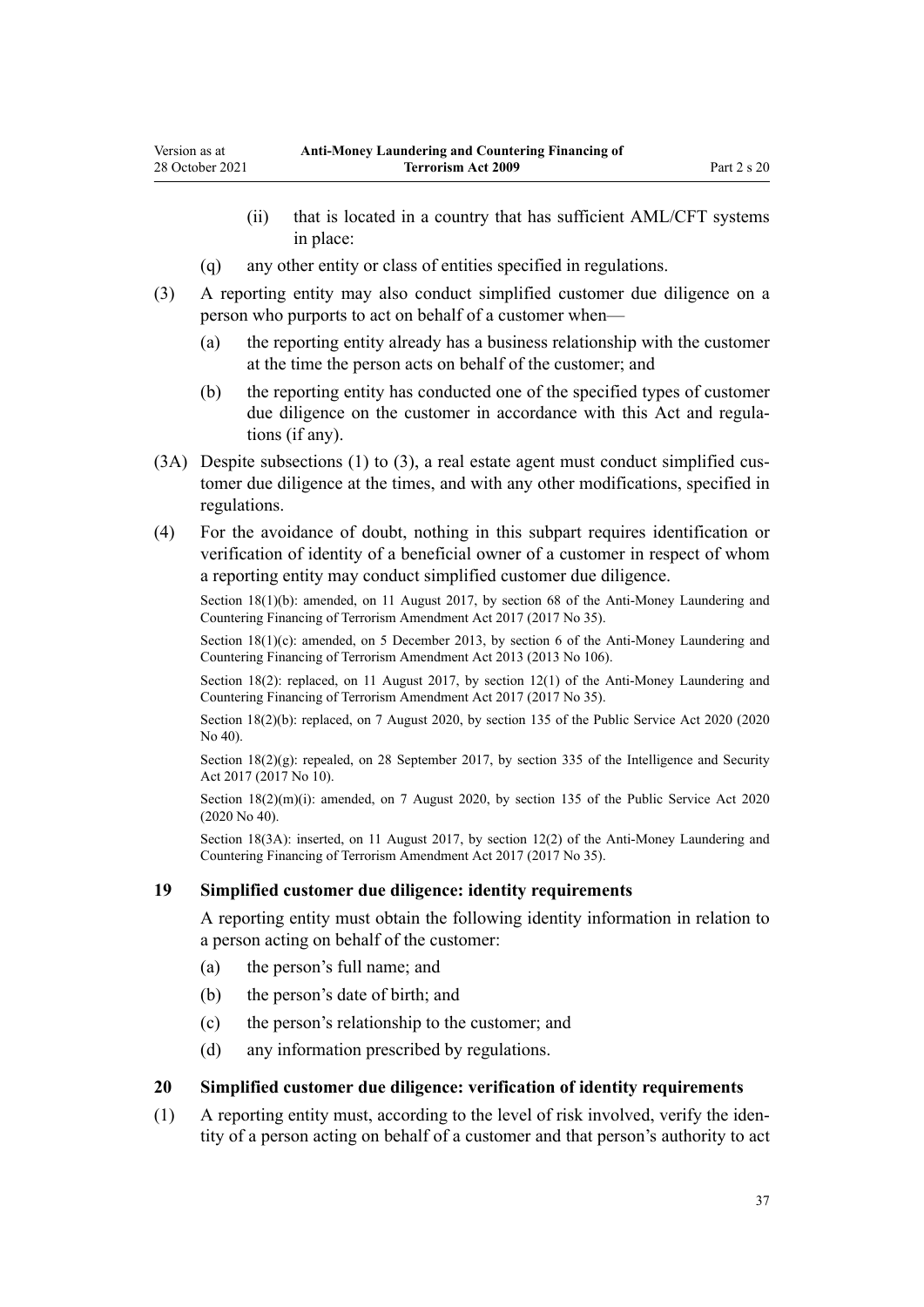<span id="page-37-0"></span>for the customer so that it is satisfied it knows who the person is and that the person has authority to act on behalf of the customer.

- (2) Verification of identity must be carried out before the business relationship is established or the occasional transaction or activity is conducted or the person acts on behalf of the customer.
- (3) For the purposes of verifying a person's authority to act in the circumstances described in [section 18,](#page-34-0) a reporting entity may rely on an authority provided in an application form or other document provided to the reporting entity that shows a person's authority to act or transact on an account.

Section 20(2): amended, on 11 August 2017, by [section 68](http://legislation.govt.nz/pdflink.aspx?id=DLM7340644) of the Anti-Money Laundering and Countering Financing of Terrorism Amendment Act 2017 (2017 No 35).

### **21 Simplified customer due diligence: other requirements**

In the circumstances described in section  $18(1)(a)$ , a reporting entity must also obtain information on the nature and purpose of the proposed business relation‐ ship between the customer and the reporting entity.

## *Enhanced customer due diligence*

### **22 Circumstances when enhanced customer due diligence applies**

- (1) A reporting entity must conduct enhanced customer due diligence in accord‐ ance with [sections 23](#page-39-0) and [24](#page-39-0) in the following circumstances:
	- (a) if the reporting entity establishes a business relationship with a customer that is—
		- (i) a trust or another vehicle for holding personal assets:
		- (ii) a non-resident customer from a country that has insufficient antimoney laundering and countering financing of terrorism systems or measures in place:
		- (iii) a company with nominee shareholders or shares in bearer form:
	- (b) if a customer seeks to conduct an occasional transaction or activity through the reporting entity and that customer is—
		- (i) a trust or another vehicle for holding personal assets:
		- (ii) a non-resident customer from a country that has insufficient antimoney laundering and countering financing of terrorism systems or measures in place:
		- (iii) a company with nominee shareholders or shares in bearer form:
	- (c) if a customer seeks to conduct, through the reporting entity, a complex, unusually large transaction or unusual pattern of transactions that have no apparent or visible economic or lawful purpose:
	- (d) when a reporting entity considers that the level of risk involved is such that enhanced due diligence should apply to a particular situation: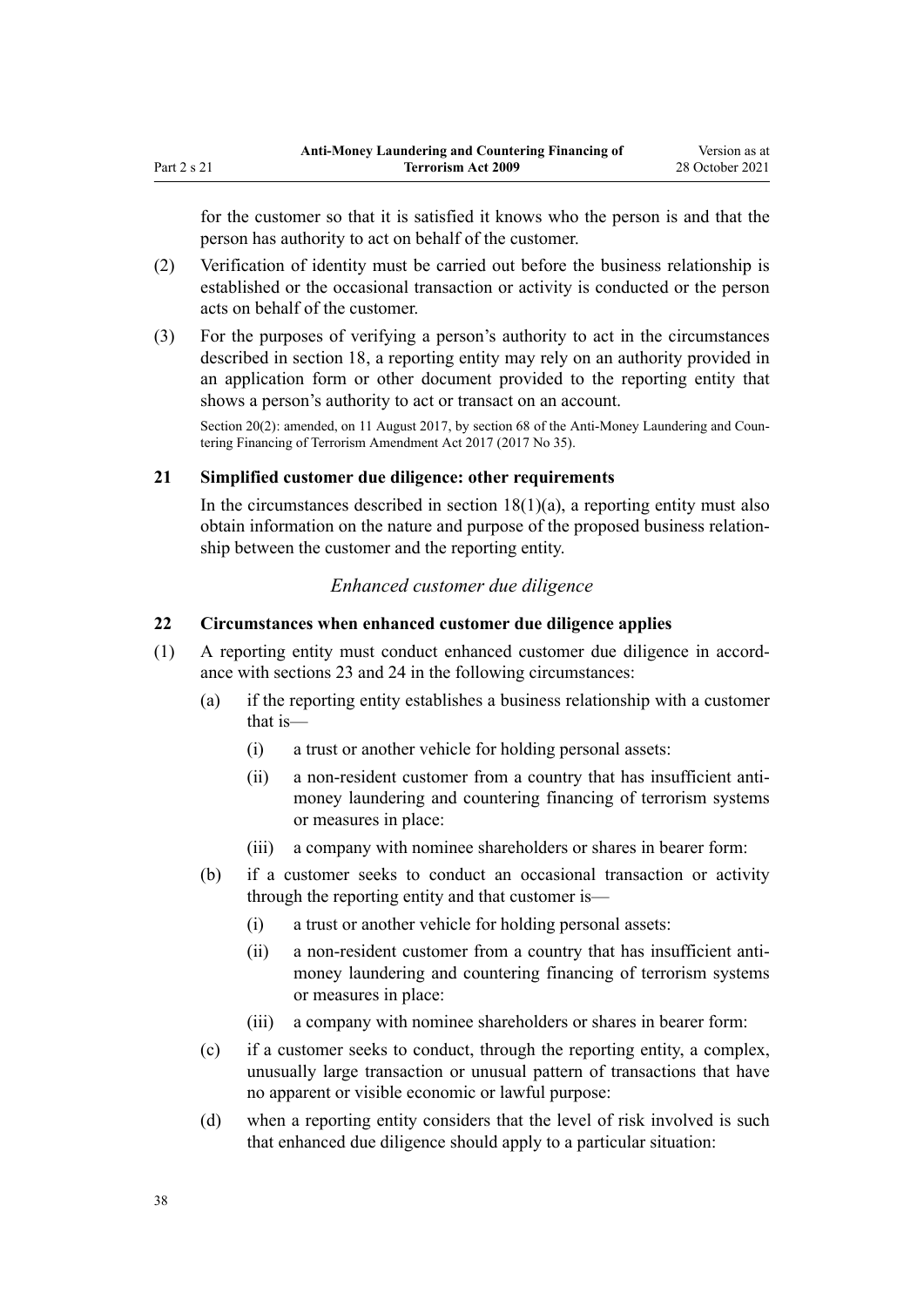- (e) any other circumstances specified in section 22A or regulations.
- (2) A reporting entity must conduct enhanced customer due diligence in accord‐ ance with [section 26](#page-40-0) if—
	- (a) it establishes a business relationship with a customer who it has deter‐ mined is a politically exposed person; or
	- (b) a customer who it has determined is a politically exposed person seeks to conduct an occasional transaction or activity through the reporting entity.
- (3) A reporting entity must conduct enhanced customer due diligence in accord‐ ance with [sections 27](#page-41-0) and [28](#page-42-0) if it is an ordering institution, an intermediary institution, or a beneficiary institution in relation to a wire transfer.
- (4) A reporting entity must conduct enhanced customer due diligence in accord‐ ance with [section 29](#page-42-0) if it has, or proposes to have, a correspondent banking relationship.
- (5) A reporting entity must conduct enhanced due diligence in accordance with [section 30](#page-43-0) if—
	- (a) it establishes a business relationship with a customer that involves new or developing technologies, or new or developing products, that might favour anonymity; or
	- (b) a customer seeks to conduct an occasional transaction or activity through the reporting entity that involves new or developing technologies, or new or developing products, that might favour anonymity.
- (6) Despite subsections (1) to (5), a real estate agent must conduct enhanced customer due diligence at the times, in the circumstances, and with any other modifications specified in regulations.

Section 22(1)(b): amended, on 11 August 2017, by [section 68](http://legislation.govt.nz/pdflink.aspx?id=DLM7340644) of the Anti-Money Laundering and Countering Financing of Terrorism Amendment Act 2017 (2017 No 35).

Section 22(1)(e): amended, on 11 August 2017, by [section 13\(1\)](http://legislation.govt.nz/pdflink.aspx?id=DLM7161281) of the Anti-Money Laundering and Countering Financing of Terrorism Amendment Act 2017 (2017 No 35).

Section 22(2)(b): amended, on 11 August 2017, by [section 68](http://legislation.govt.nz/pdflink.aspx?id=DLM7340644) of the Anti-Money Laundering and Countering Financing of Terrorism Amendment Act 2017 (2017 No 35).

Section 22(5)(b): amended, on 11 August 2017, by [section 68](http://legislation.govt.nz/pdflink.aspx?id=DLM7340644) of the Anti-Money Laundering and Countering Financing of Terrorism Amendment Act 2017 (2017 No 35).

Section 22(6): inserted, on 11 August 2017, by [section 13\(2\)](http://legislation.govt.nz/pdflink.aspx?id=DLM7161281) of the Anti-Money Laundering and Countering Financing of Terrorism Amendment Act 2017 (2017 No 35).

### **22A Enhanced customer due diligence required for certain activities requiring suspicious activities report**

- (1) This section applies to an activity—
	- (a) that the reporting entity concerned (other than a high-value dealer) is required to report to the Commissioner under [section 40](#page-50-0); and
	- (b) that is not otherwise exempt from the customer due diligence requirements or from all the requirements of the Act; and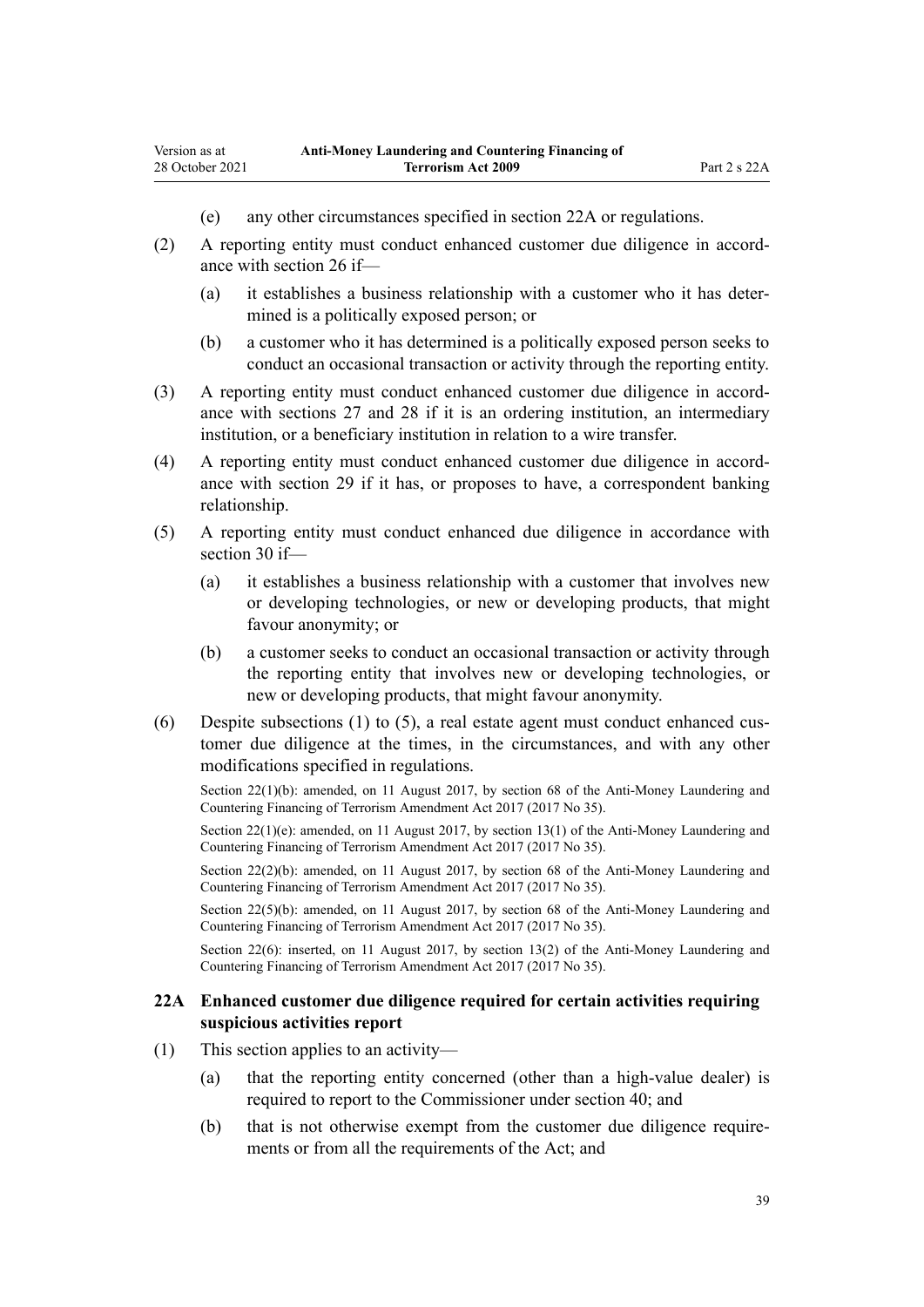- <span id="page-39-0"></span>(c) that is conducted, or sought to be conducted,—
	- (i) by an existing customer; or
	- (ii) by a customer engaging in an occasional transaction or activity.
- (2) For the purposes of [section 22\(1\)\(e\)](#page-37-0), as soon as practicable after a reporting entity becomes aware that the reporting entity must report the suspicious activity under [section 40,](#page-50-0) a circumstance occurs in which the reporting entity must conduct enhanced customer due diligence in respect of that activity.

Section 22A: inserted, on 11 August 2017, by [section 14](http://legislation.govt.nz/pdflink.aspx?id=DLM7340621) of the Anti-Money Laundering and Countering Financing of Terrorism Amendment Act 2017 (2017 No 35).

### **23 Enhanced customer due diligence: identity requirements**

- (1) A reporting entity must, in relation to a person referred to in [section 11\(1\)](#page-31-0), obtain the information required under [section 15](#page-33-0) and the following additional information:
	- (a) information relating to the source of the funds or the wealth of the cus‐ tomer; and
	- (b) the additional information referred to in subsection (2) and any addi‐ tional information prescribed by regulations.
- (2) For the purposes of subsection  $(1)(b)$ , a reporting entity must obtain,—
	- (a) in the case of a trust other than a trust to which paragraph (b) applies, the name and the date of birth of each beneficiary of the trust:
	- (b) in the case of a customer that is a discretionary trust or a charitable trust or a trust that has more than 10 beneficiaries, a description of—
		- (i) each class or type of beneficiary:
		- (ii) if the trust is a charitable trust, the objects of the trust.

Section 23(1)(b): replaced, on 11 August 2017, by [section 15\(1\)](http://legislation.govt.nz/pdflink.aspx?id=DLM7161282) of the Anti-Money Laundering and Countering Financing of Terrorism Amendment Act 2017 (2017 No 35).

Section 23(2): inserted, on 11 August 2017, by [section 15\(2\)](http://legislation.govt.nz/pdflink.aspx?id=DLM7161282) of the Anti-Money Laundering and Countering Financing of Terrorism Amendment Act 2017 (2017 No 35).

### **24 Enhanced customer due diligence: verification of identity requirements**

- (1) A reporting entity must—
	- (a) conduct the verification of identity requirements for standard customer due diligence set out in [section 16;](#page-33-0) and
	- (b) according to the level of risk involved, take reasonable steps to verify the information obtained under section  $23(1)(a)$ ; and
	- (c) verify any other information prescribed by regulations.
- (2) Except as provided in subsection (3), a reporting entity must carry out verifica‐ tion of identity before establishing a business relationship or conducting an occasional transaction or activity.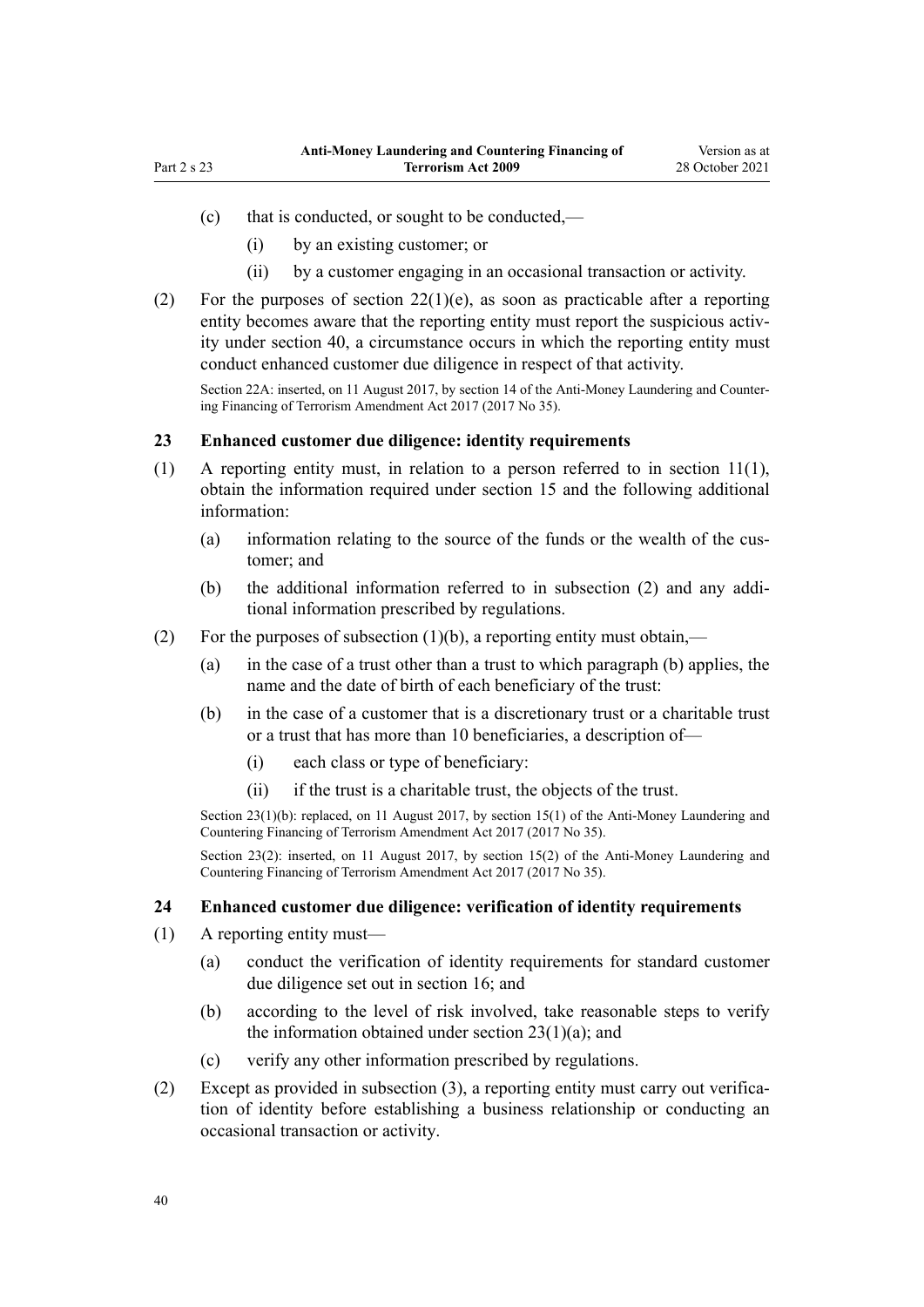- <span id="page-40-0"></span>(3) Verification of identity may be completed after the business relationship has been established if—
	- (a) it is essential not to interrupt normal business practice; and
	- (b) money laundering and financing of terrorism risks are effectively managed through procedures of transaction limitations and account monitor‐ ing or (if the reporting entity is not a financial institution) through other appropriate risk management procedures; and
	- (c) verification of identity is completed as soon as is practicable once the business relationship has been established.

Section 24(2): amended, on 11 August 2017, by [section 68](http://legislation.govt.nz/pdflink.aspx?id=DLM7340644) of the Anti-Money Laundering and Countering Financing of Terrorism Amendment Act 2017 (2017 No 35).

Section 24(3)(b): amended, on 11 August 2017, by [section 16](http://legislation.govt.nz/pdflink.aspx?id=DLM7340623) of the Anti-Money Laundering and Countering Financing of Terrorism Amendment Act 2017 (2017 No 35).

### **25 Enhanced customer due diligence: other requirements**

In the circumstances described in section  $22(1)(a)$ ,  $22(2)(a)$ , and  $22(5)(a)$ , a reporting entity must also obtain information on the nature and purpose of the proposed business relationship between the customer and the reporting entity.

#### **26 Politically exposed person**

- (1) The reporting entity must, as soon as practicable after establishing a business relationship or conducting an occasional transaction or activity, take reasonable steps to determine whether the customer or any beneficial owner is a politically exposed person.
- (2) If a reporting entity determines that a customer or beneficial owner with whom it has established a business relationship is a politically exposed person, then—
	- (a) the reporting entity must have senior management approval for continuing the business relationship; and
	- (b) the reporting entity must obtain information about the source of wealth or funds of the customer or beneficial owner and take reasonable steps to verify the source of that wealth or those funds.
- (3) If a reporting entity determines that a customer or beneficial owner with whom it has conducted an occasional transaction or activity is a politically exposed person, then the reporting entity must, as soon as practicable after conducting that transaction or other activity, take reasonable steps to obtain information about the source of wealth or funds of the customer or beneficial owner and verify the source of that wealth or those funds.

Section 26(1): amended, on 11 August 2017, by [section 68](http://legislation.govt.nz/pdflink.aspx?id=DLM7340644) of the Anti-Money Laundering and Countering Financing of Terrorism Amendment Act 2017 (2017 No 35).

Section 26(3): amended, on 11 August 2017, by [section 68](http://legislation.govt.nz/pdflink.aspx?id=DLM7340644) of the Anti-Money Laundering and Countering Financing of Terrorism Amendment Act 2017 (2017 No 35).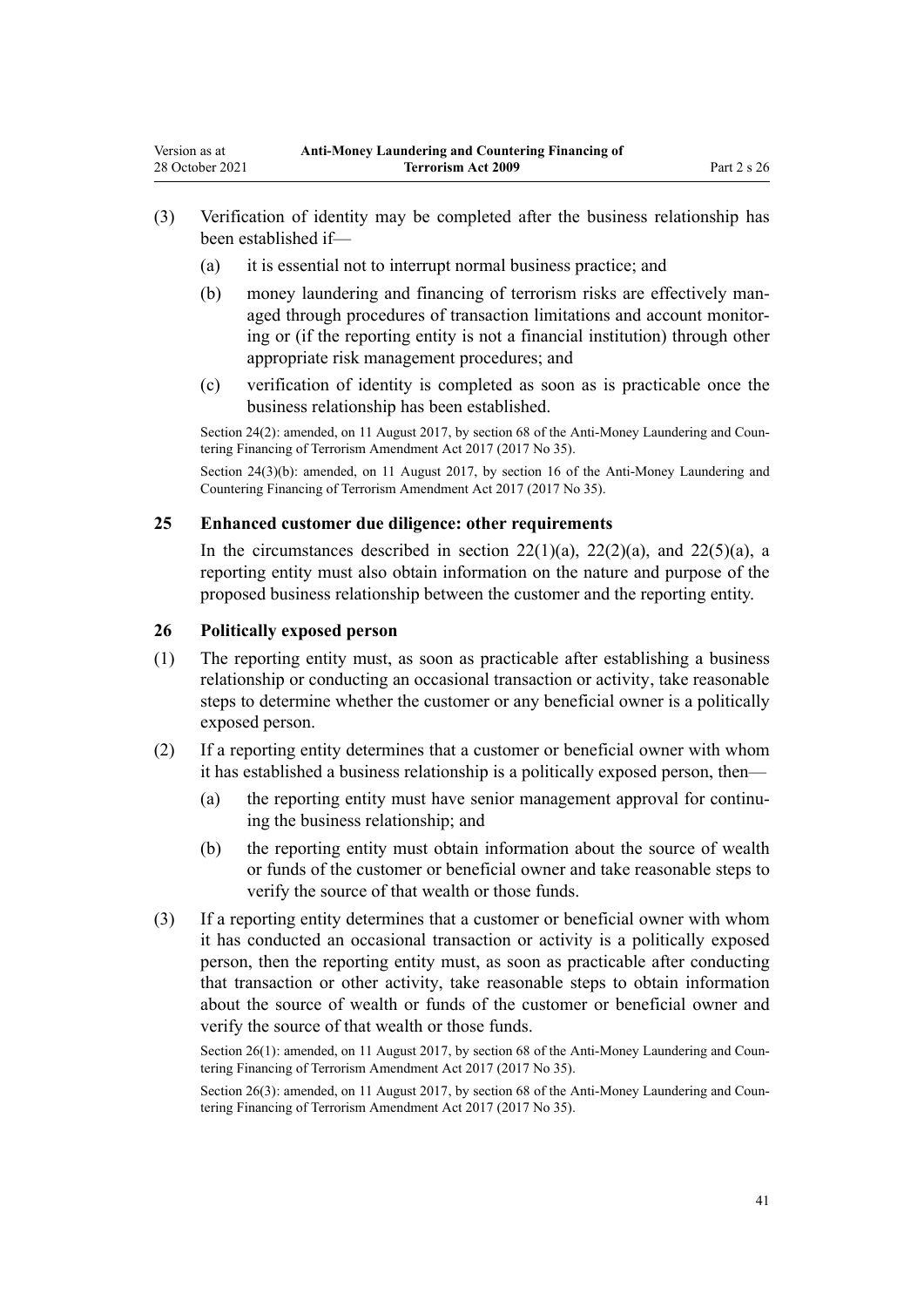# <span id="page-41-0"></span>**27 Wire transfers: identity requirements**

- (1) A reporting entity that is an ordering institution must identify the originator of a wire transfer that is equal to or above the applicable threshold value by obtaining the following information:
	- (a) the originator's full name; and
	- (b) the originator's account number or other identifying information that may be prescribed and allows the transaction to be traced back to the originator; and
	- (c) one of the following:
		- (i) the originator's address:
		- (ii) the originator's national identity number:
		- (iii) the originator's customer identification number:
		- (iv) the originator's place and date of birth; and
	- (d) any information prescribed by [section 27A](#page-42-0) or regulations.
- (2) However, if the wire transfer is a domestic wire transfer, a reporting entity that is an ordering institution may identify the originator by obtaining the originator's account number or other identifying information that may be prescribed and allows the transaction to be traced back to the originator if the reporting entity that is the ordering institution is able to provide the information specified in subsection (1)(a), (c), and (d) within 3 working days of a request being made by the beneficiary institution.
- (3) Regulations may be made under [section 154\(1\)\(c\)](#page-108-0) exempting the reporting entity from the obligation to obtain some or all of the information set out in subsection (1) in relation to a specified transfer or transaction.
- (4) The information obtained by the reporting entity (the ordering institution under subsection (1) or (2), as the case may be) must accompany the wire transfer.
- (5) A reporting entity that is a beneficiary institution must—
	- (a) use effective risk-based procedures for handling wire transfers that are not accompanied by all the information specified in subsection (1); and
	- (b) consider whether the wire transfers constitute a suspicious activity.
- (6) Any information about the originator obtained by a reporting entity that is an intermediary institution must be provided by that reporting entity to the beneficiary institution as soon as practicable.
- (7) For the purposes of this section, a **domestic wire transfer** is a wire transfer where the ordering institution, the intermediary institution, and the beneficiary institution are all in New Zealand.

Section 27(1): amended, on 11 August 2017, by [section 17\(1\)](http://legislation.govt.nz/pdflink.aspx?id=DLM7161283) of the Anti-Money Laundering and Countering Financing of Terrorism Amendment Act 2017 (2017 No 35).

Section 27(1)(d): amended, on 11 August 2017, by [section 17\(2\)](http://legislation.govt.nz/pdflink.aspx?id=DLM7161283) of the Anti-Money Laundering and Countering Financing of Terrorism Amendment Act 2017 (2017 No 35).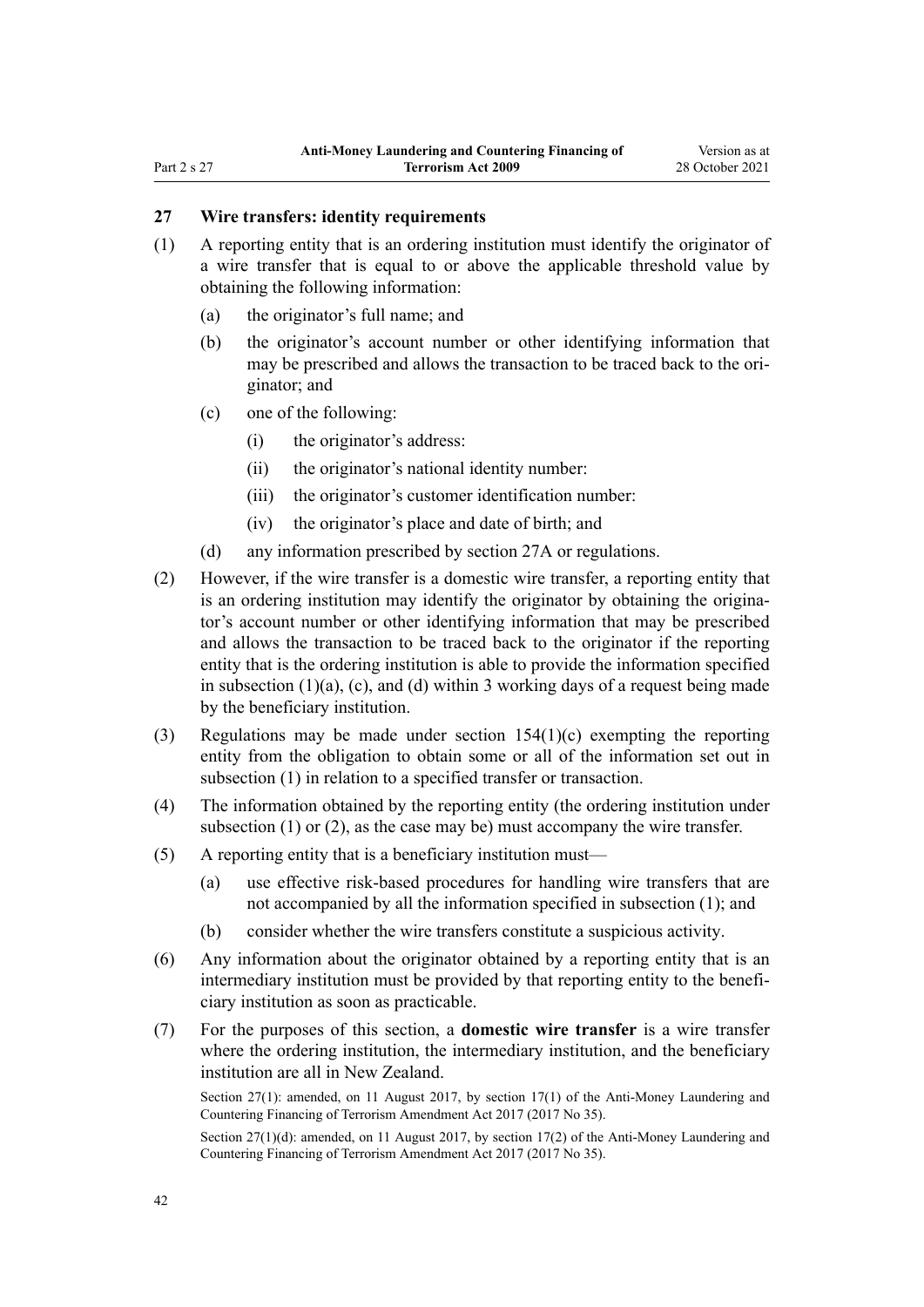<span id="page-42-0"></span>Section 27(5)(b): amended, on 11 August 2017, by [section 17\(3\)](http://legislation.govt.nz/pdflink.aspx?id=DLM7161283) of the Anti-Money Laundering and Countering Financing of Terrorism Amendment Act 2017 (2017 No 35).

Section 27(6): replaced, on 5 December 2013, by [section 7](http://legislation.govt.nz/pdflink.aspx?id=DLM5621511) of the Anti-Money Laundering and Countering Financing of Terrorism Amendment Act 2013 (2013 No 106).

### **27A Other identifying information prescribed in relation to wire transfers**

- (1) Information that gives the name of the beneficiary of a wire transfer and the account number of that beneficiary or any unique transaction reference that allows the transaction to be traced is prescribed for the purposes of [section](#page-41-0)  $27(1)(d)$ .
- (2) In the case of a domestic wire transfer, any information that enables the trans‐ action itself to be identified and traced to the originator is prescribed to be other identifying information for the purposes of [section 27\(2\)](#page-41-0).

Section 27A: inserted, on 11 August 2017, by [section 18](http://legislation.govt.nz/pdflink.aspx?id=DLM7340624) of the Anti-Money Laundering and Countering Financing of Terrorism Amendment Act 2017 (2017 No 35).

#### **28 Wire transfers: verification of identity requirements**

- (1) The ordering institution must, according to the level of risk involved,—
	- (a) verify the originator's identity so that the reporting entity is satisfied that the information obtained under [section 27](#page-41-0) is correct; and
	- (b) verify any other information prescribed by regulations.
- (2) Verification of the originator's identity must be carried out before the wire transfer is ordered.

Section 28(1)(a): replaced, on 5 December 2013, by [section 8](http://legislation.govt.nz/pdflink.aspx?id=DLM5621512) of the Anti-Money Laundering and Countering Financing of Terrorism Amendment Act 2013 (2013 No 106).

### **29 Correspondent banking relationships**

- (1) A financial institution (the **correspondent**) that has, or proposes to have, a cor‐ respondent banking relationship with a respondent financial institution (the **respondent**) must, according to the level of risk involved, conduct enhanced customer due diligence as set out in subsection (2) in relation to correspondent accounts that are used, or are proposed to be used, for payments to, or receipts from, foreign financial institutions.
- (2) The correspondent must—
	- (a) gather enough information about the respondent to understand fully the nature of the respondent's business; and
	- (b) determine from publicly available information the reputation of the respondent and whether and to what extent the respondent is supervised for AML/CFT purposes, including whether the respondent has been subject to a money laundering or financing of terrorism investigation or regulatory action; and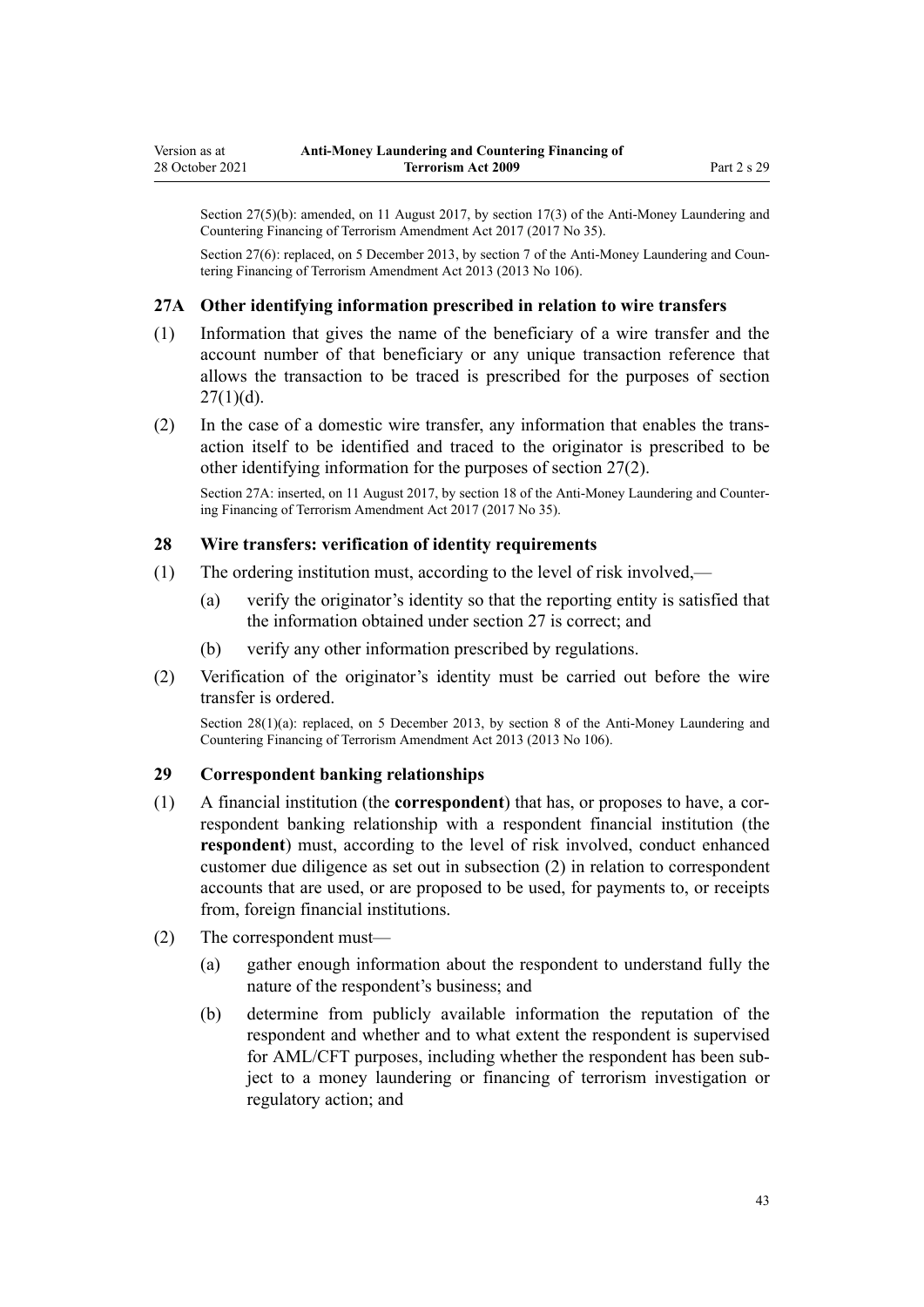|     | (c)                                                                                                                                                               |                                                                                                                                                                                                                                                                                                                       | assess the respondent's anti-money laundering and countering financing<br>of terrorism controls to ascertain that those controls are adequate and<br>effective; and                                                                                                                             |  |  |  |
|-----|-------------------------------------------------------------------------------------------------------------------------------------------------------------------|-----------------------------------------------------------------------------------------------------------------------------------------------------------------------------------------------------------------------------------------------------------------------------------------------------------------------|-------------------------------------------------------------------------------------------------------------------------------------------------------------------------------------------------------------------------------------------------------------------------------------------------|--|--|--|
|     | (d)                                                                                                                                                               | have approval from its senior management before establishing a new<br>correspondent banking relationship; and                                                                                                                                                                                                         |                                                                                                                                                                                                                                                                                                 |  |  |  |
|     | (e)                                                                                                                                                               | document the respective AML/CFT responsibilities of the correspondent<br>and the respondent; and                                                                                                                                                                                                                      |                                                                                                                                                                                                                                                                                                 |  |  |  |
|     | (f)                                                                                                                                                               |                                                                                                                                                                                                                                                                                                                       | be satisfied that, in respect of those of the respondent's customers who<br>have direct access to accounts of the correspondent, the respondent-                                                                                                                                                |  |  |  |
|     |                                                                                                                                                                   | (i)                                                                                                                                                                                                                                                                                                                   | has verified the identity of, and conducts ongoing monitoring in<br>respect of, those customers; and                                                                                                                                                                                            |  |  |  |
|     |                                                                                                                                                                   | (ii)                                                                                                                                                                                                                                                                                                                  | is able to provide to the correspondent, on request, the documents,<br>data, or information obtained when conducting the relevant cus-<br>tomer due diligence and ongoing customer due diligence; and                                                                                           |  |  |  |
|     | (g)                                                                                                                                                               |                                                                                                                                                                                                                                                                                                                       | meet any other requirements prescribed by regulations and that apply to<br>correspondent banking relationships.                                                                                                                                                                                 |  |  |  |
| (3) |                                                                                                                                                                   | For the purposes of this Act or regulations, a correspondent banking rela-<br>tionship means a relationship that involves the provision of banking services<br>by a financial institution (the correspondent) to another financial institution<br>(the respondent) if—                                                |                                                                                                                                                                                                                                                                                                 |  |  |  |
|     | (a)                                                                                                                                                               |                                                                                                                                                                                                                                                                                                                       | the correspondent carries on an activity or business at or through a per-<br>manent establishment of the correspondent in a particular country; and                                                                                                                                             |  |  |  |
|     | (b)                                                                                                                                                               |                                                                                                                                                                                                                                                                                                                       | the respondent carries on an activity or business at or through a perman-<br>ent establishment of the respondent in another country; and                                                                                                                                                        |  |  |  |
|     | (c)                                                                                                                                                               |                                                                                                                                                                                                                                                                                                                       | the correspondent banking relationship relates, in whole or in part, to<br>those permanent establishments; and                                                                                                                                                                                  |  |  |  |
|     | (d)                                                                                                                                                               |                                                                                                                                                                                                                                                                                                                       | the relationship is not of a kind specified in regulations; and                                                                                                                                                                                                                                 |  |  |  |
|     | (e)                                                                                                                                                               |                                                                                                                                                                                                                                                                                                                       | the banking services are not of a kind specified in regulations.                                                                                                                                                                                                                                |  |  |  |
|     | Section 29(3): amended, on 11 August 2017, by section 19 of the Anti-Money Laundering and Coun-<br>tering Financing of Terrorism Amendment Act 2017 (2017 No 35). |                                                                                                                                                                                                                                                                                                                       |                                                                                                                                                                                                                                                                                                 |  |  |  |
| 30  | New or developing technologies, or products, that might favour anonymity                                                                                          |                                                                                                                                                                                                                                                                                                                       |                                                                                                                                                                                                                                                                                                 |  |  |  |
|     |                                                                                                                                                                   | Before a reporting entity establishes a business relationship or conducts an<br>occasional transaction or activity that involves new or developing technologies,<br>or new or developing products, that might favour anonymity, the reporting<br>entity must, in addition to the requirements in sections 15 and 16,— |                                                                                                                                                                                                                                                                                                 |  |  |  |
|     | (a)                                                                                                                                                               |                                                                                                                                                                                                                                                                                                                       | take any additional measures that may be needed to mitigate and manage<br>the risk of new or developing technologies, or new or developing prod-<br>ucts, that might favour anonymity from being used in the commission of<br>a money laundering offence or for the financing of terrorism; and |  |  |  |

<span id="page-43-0"></span>Part 2 s 30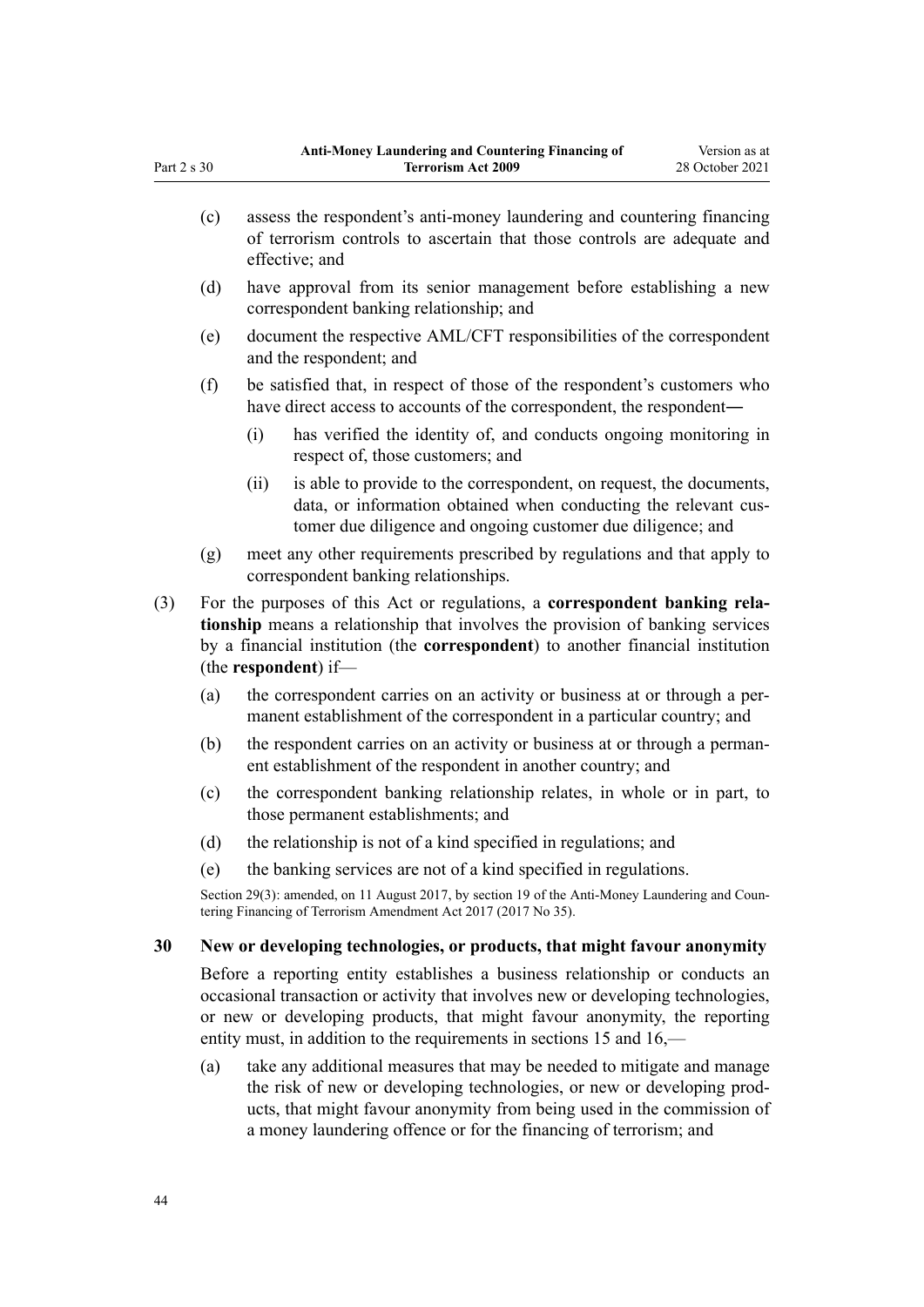<span id="page-44-0"></span>(b) meet any other requirements prescribed by regulations and that apply to the particular technology or product.

Section 30: amended, on 11 August 2017, by [section 68](http://legislation.govt.nz/pdflink.aspx?id=DLM7340644) of the Anti-Money Laundering and Countering Financing of Terrorism Amendment Act 2017 (2017 No 35).

*Ongoing customer due diligence and account monitoring*

### **31 Ongoing customer due diligence and account monitoring**

- (1) This section applies to a business relationship between a reporting entity and a customer.
- (2) A reporting entity must conduct ongoing customer due diligence and undertake account monitoring in order to—
	- (a) ensure that the business relationship and the transactions relating to that business relationship are consistent with the reporting entity's know‐ ledge about the customer and the customer's business and risk profile; and
	- (b) identify any grounds for reporting a suspicious activity under paragraph (b) of the definition of that term in [section 39A](#page-50-0).
- (3) When conducting ongoing customer due diligence and undertaking account monitoring, the reporting entity must have regard to—
	- (a) the type of customer due diligence conducted when the business rela‐ tionship with the customer was established; and
	- (b) the level of risk involved.
- (4) When conducting ongoing customer due diligence and undertaking account monitoring, a reporting entity must do at least the following:
	- (a) regularly review the customer's account activity and transaction behaviour; and
	- (b) regularly review any customer information obtained under [sections 15](#page-33-0), [17,](#page-34-0) [19,](#page-36-0) [21,](#page-37-0) [23,](#page-39-0) [25](#page-40-0), [26](#page-40-0), [27](#page-41-0), [29](#page-42-0), and [30,](#page-43-0) or, in relation to an existing cus‐ tomer, any customer information the reporting entity holds about the customer; and
	- (c) anything prescribed by regulations.

Section 31(2)(b): amended, on 11 August 2017, by [section 20](http://legislation.govt.nz/pdflink.aspx?id=DLM7386133) of the Anti-Money Laundering and Countering Financing of Terrorism Amendment Act 2017 (2017 No 35).

### *Reliance on third parties*

## **32 Reliance on member of designated business group**

(1) A reporting entity (**member A**) that is a member of a designated business group may—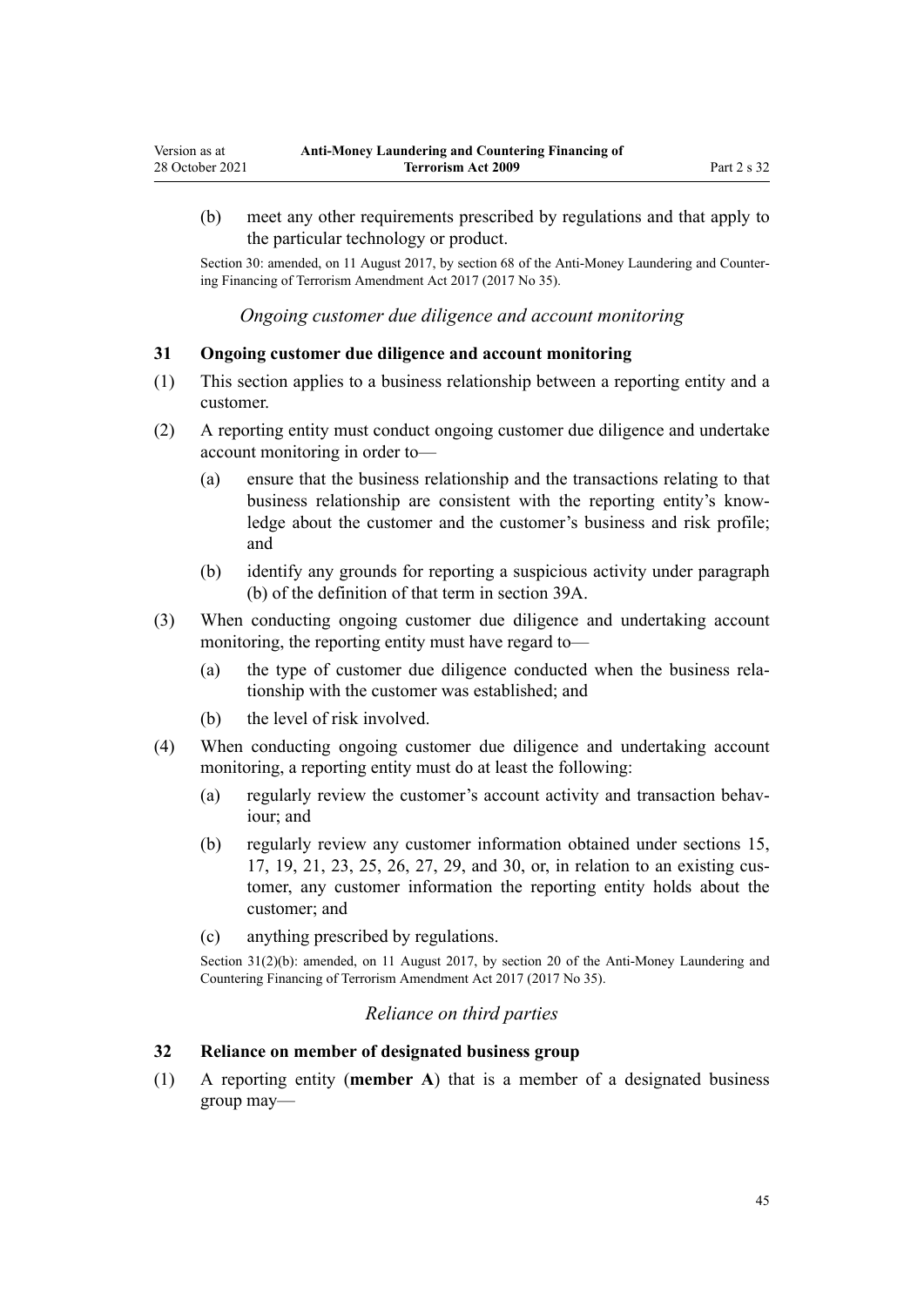- (a) rely on another member of the group (**member B**) to conduct any cus‐ tomer due diligence procedures required for customer due diligence under this Act or regulations as long as—
	- (i) any identity information is given to member A by member B before member A establishes a business relationship or an occasional transaction or activity is conducted; and
	- (ii) any verification information is given to member A by member B as soon as practicable on request by the reporting entity, but within 5 working days of the request, after the business relationship is established or the occasional transaction or activity is conducted:
- (b) adopt that part of an AML/CFT programme of another member of the group that relates to record keeping, account monitoring, ongoing cus‐ tomer due diligence, and annual reporting and share and use the procedures, policies, and controls relating to those parts of the programme sub‐ ject to any conditions prescribed by regulations:
- (c) use another member of the group's risk assessment if that risk assessment is relevant to member A's business:
- (d) make a suspicious activity or prescribed transaction report on behalf of any other member or all members of the designated business group.
- (1A) A reporting entity (**member A**) that is a member of a designated business group may rely on another member of the group (**member B**) to make pre‐ scribed transaction reports under this Act or regulations.
- (2) Despite subsection (1), a reporting entity, and not the member of the designated business group relied on by the reporting entity, is responsible for ensuring that it is complying with this Act and regulations.
- (3) An AML/CFT supervisor for a reporting entity that is part of a designated business group may require the reporting entity to undertake its own risk assessment or develop its own AML/CFT programme if the AML/CFT supervisor is of the view that the risk assessment or AML/CFT programme being, or pro‐ posed to be, relied on by the reporting entity is not appropriate for that entity.
- (4) This section is subject to [section 36,](#page-47-0) which relates to the protection of personal information.

Compare: Anti-Money Laundering and Counter-Terrorism Financing Act 2006 s 36(4) (Aust)

Section  $32(1)(a)(i)$ : amended, on 11 August 2017, by [section 68](http://legislation.govt.nz/pdflink.aspx?id=DLM7340644) of the Anti-Money Laundering and Countering Financing of Terrorism Amendment Act 2017 (2017 No 35).

Section  $32(1)(a)(ii)$ : amended, on 11 August 2017, by section  $21(1)$  of the Anti-Money Laundering and Countering Financing of Terrorism Amendment Act 2017 (2017 No 35).

Section  $32(1)(a)(ii)$ : amended, on 11 August 2017, by [section 68](http://legislation.govt.nz/pdflink.aspx?id=DLM7340644) of the Anti-Money Laundering and Countering Financing of Terrorism Amendment Act 2017 (2017 No 35).

Section 32(1)(d): amended, on 11 August 2017, by [section 21\(2\)](http://legislation.govt.nz/pdflink.aspx?id=DLM7161285) of the Anti-Money Laundering and Countering Financing of Terrorism Amendment Act 2017 (2017 No 35).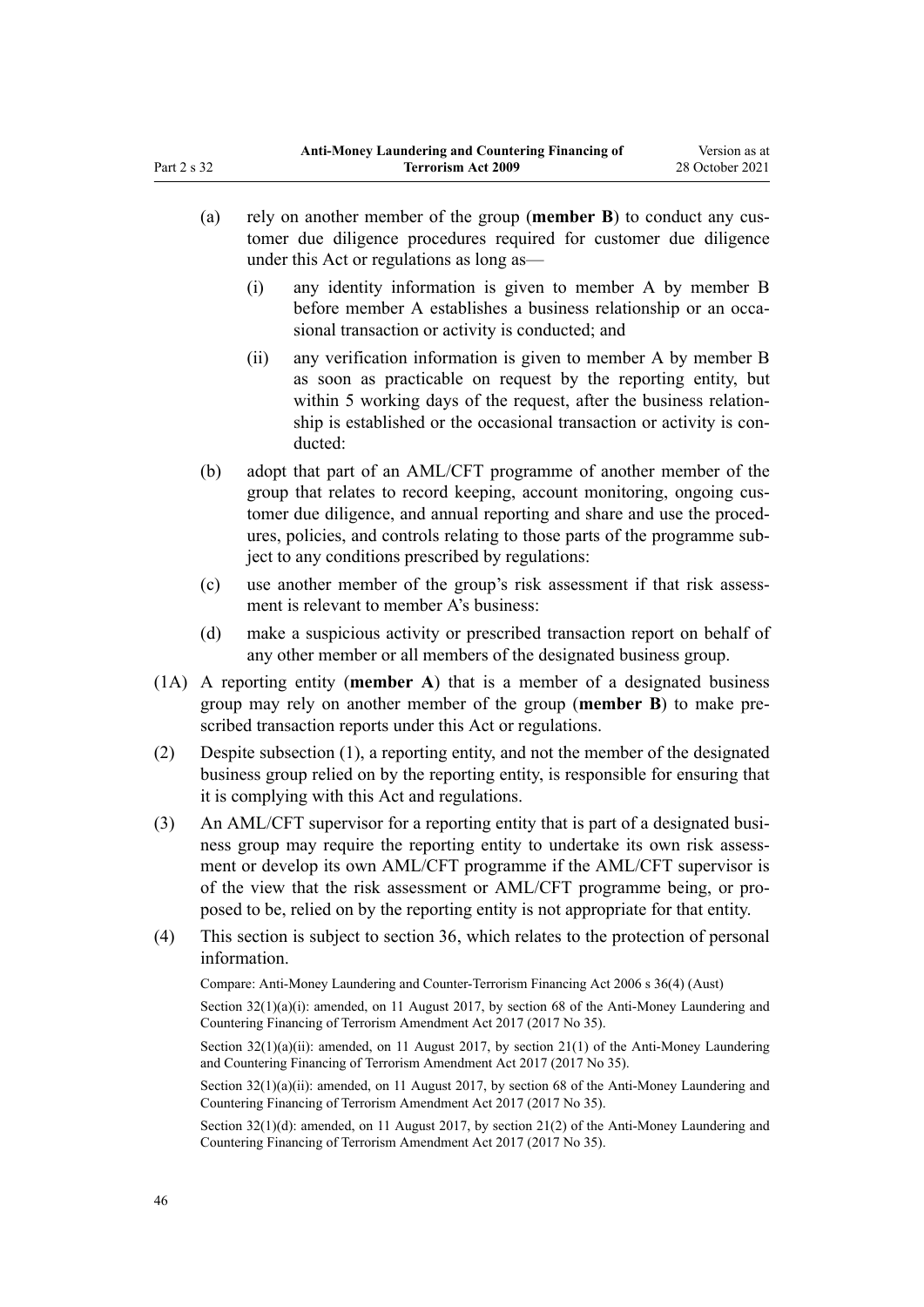Section 32(1A): inserted, on 11 August 2017, by [section 21\(3\)](http://legislation.govt.nz/pdflink.aspx?id=DLM7161285) of the Anti-Money Laundering and Countering Financing of Terrorism Amendment Act 2017 (2017 No 35).

### **33 Reliance on other reporting entities or persons in another country**

- (1) Subject to the conditions in subsection (2), a reporting entity may rely on another person (who is not an agent) to conduct the customer due diligence procedures required for customer due diligence under this Act or regulations.
- (2) The conditions are that—
	- (a) the person being relied on is either—
		- (i) a reporting entity; or
		- (ii) a person who is resident in a country with sufficient anti-money laundering and countering financing of terrorism systems and measures in place and who is supervised or regulated for AML/CFT purposes; and
	- (b) the person has a business relationship with the customer concerned; and
	- (c) the person has conducted relevant customer due diligence procedures to at least the standard required by this Act and regulations and has provi‐ ded to the reporting entity—
		- (i) relevant identity information before the reporting entity estab‐ lishes a business relationship or an occasional transaction or activ‐ ity is conducted; and
		- (ii) relevant verification information as soon as practicable on request by the reporting entity, but within 5 working days of the request; and
	- (d) the person consents to conducting the customer due diligence procedures for the reporting entity and to providing all relevant information to the reporting entity; and
	- (e) any other conditions prescribed by regulations are complied with.
- (3) Despite subsection (1), a reporting entity relying on a third party to conduct the customer due diligence procedure, and not the person carrying out the customer due diligence procedure, is responsible for ensuring that customer due diligence is carried out in accordance with this Act.
- (3A) However, a reporting entity relying on a third party to conduct the customer due diligence procedure is not responsible for ensuring that customer due diligence is carried out in accordance with this Act if the following conditions are met:
	- (a) the reporting entity is acting in good faith when relying on a third party; and
	- (b) the reporting entity has reasonable cause to believe the reporting entity that is relied on has conducted relevant customer due diligence proced‐ ures to at least the standard required by this Act and regulations; and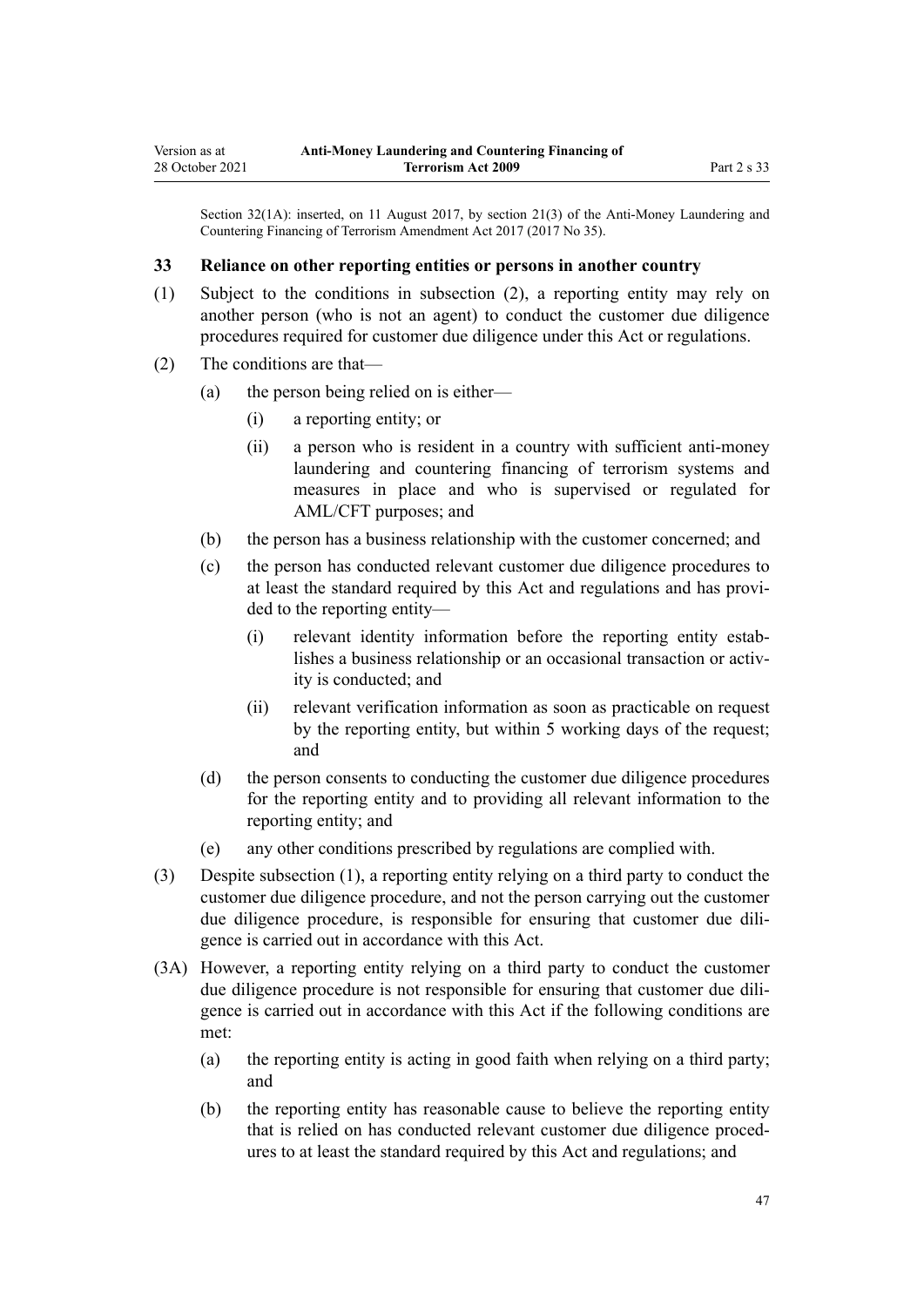- <span id="page-47-0"></span>(c) the reporting entity being relied on is an approved entity or is within an approved class of entities; and
- (d) the conditions (if any) prescribed by regulations are complied with.

Section  $33(2)(c)(i)$ : amended, on 11 August 2017, by [section 68](http://legislation.govt.nz/pdflink.aspx?id=DLM7340644) of the Anti-Money Laundering and Countering Financing of Terrorism Amendment Act 2017 (2017 No 35).

Section  $33(2)(c)(ii)$ : amended, on 11 August 2017, by [section 22\(1\)](http://legislation.govt.nz/pdflink.aspx?id=DLM7161286) of the Anti-Money Laundering and Countering Financing of Terrorism Amendment Act 2017 (2017 No 35).

Section 33(3A): inserted, on 11 August 2017, by [section 22\(2\)](http://legislation.govt.nz/pdflink.aspx?id=DLM7161286) of the Anti-Money Laundering and Countering Financing of Terrorism Amendment Act 2017 (2017 No 35).

#### **34 Reliance on agents**

Subject to any conditions that may be prescribed by regulations, a reporting entity may authorise a person to be its agent and rely on that agent to conduct the customer due diligence procedures and obtain any information required for customer due diligence under this Act or regulations.

## **35 Use of information obtained from third party conducting customer due diligence**

Information obtained by a third party conducting customer due diligence under [sections 32 to 34](#page-44-0) for a reporting entity may only be used by that third party for the purpose of complying with this Act and regulations.

### **36 Protection of personal information and designated business groups**

- (1) This section applies to personal information that is either—
	- (a) identity or verification information received for the purposes of [section](#page-44-0)  $32(1)(a)$ ; or
	- (b) information received for the purposes of section  $32(1)(b)$ .
- (2) Any information supplied by any member of a designated business group to another member of that group must be subject to privacy protections at least equivalent to those set out in information privacy principles 5 to 12 set out in [section 22](http://legislation.govt.nz/pdflink.aspx?id=LMS23342) of the Privacy Act 2020.
- (3) Each member of the designated business group must agree, in writing, to com‐ ply with information privacy principles 5 to 12 set out in [section 22](http://legislation.govt.nz/pdflink.aspx?id=LMS23342) of the Pri‐ vacy Act 2020 or their equivalent if the member is resident overseas.
- (4) The entity that provides information to another member of its designated busi‐ ness group remains responsible for the use or disclosure of that information.
- (5) A reporting entity may use or disclose information to which this section applies only as follows:
	- (a) it may use identity and verification information received for the purposes of [section 32\(1\)\(a\)](#page-44-0) in a suspicious activity report:
	- (b) it may disclose information for the purposes of [section 32\(1\)\(b\)](#page-44-0) to another member of the designated business group unless such disclosure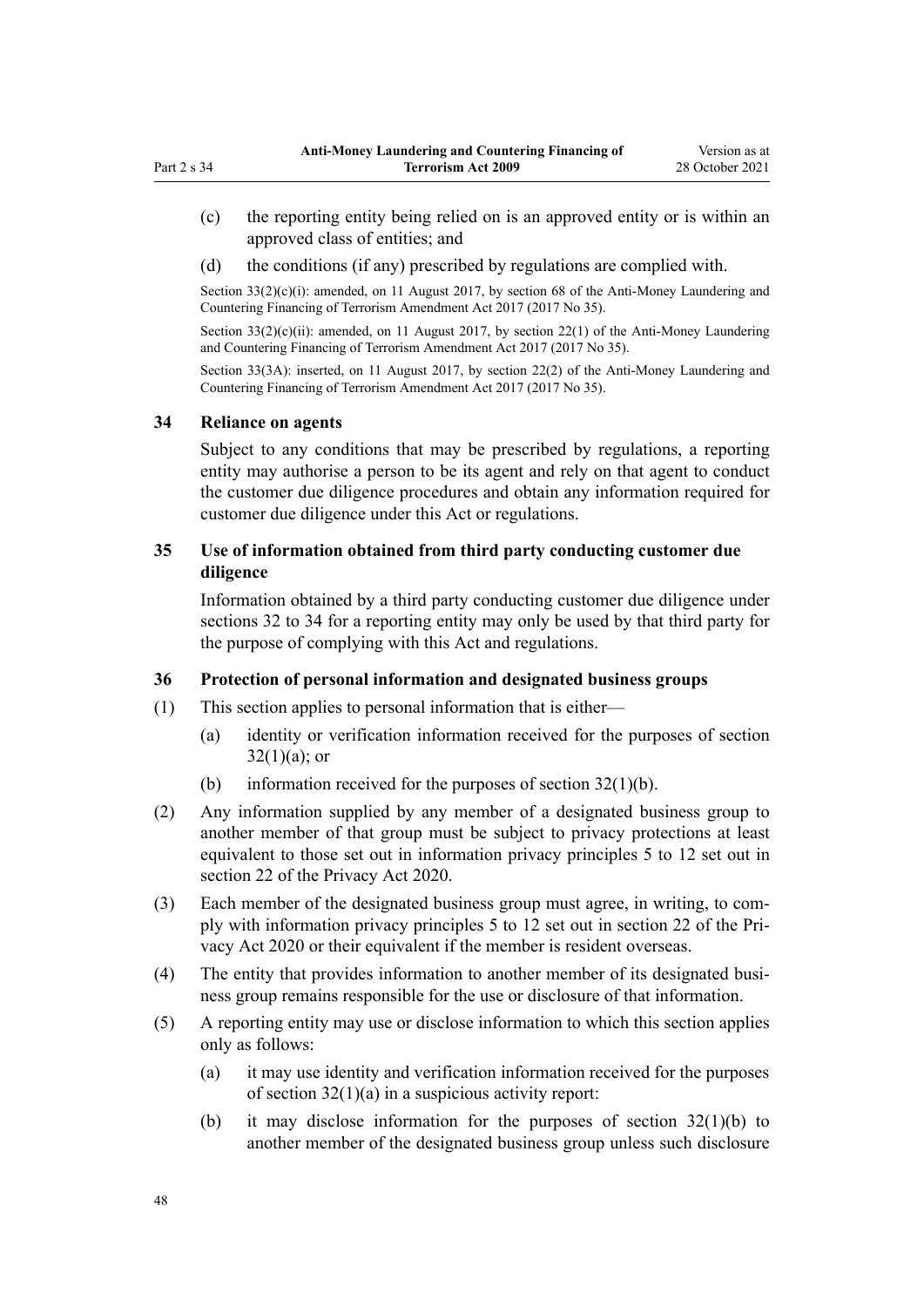is likely to result in a suspicious activity report being filed in an overseas jurisdiction by the member to whom the information is disclosed.

Section 36(2): amended, on 1 December 2020, by [section 217](http://legislation.govt.nz/pdflink.aspx?id=LMS23706) of the Privacy Act 2020 (2020 No 31).

Section 36(3): amended, on 1 December 2020, by [section 217](http://legislation.govt.nz/pdflink.aspx?id=LMS23706) of the Privacy Act 2020 (2020 No 31).

Section 36(5)(a): amended, on 11 August 2017, by [section 23\(1\)](http://legislation.govt.nz/pdflink.aspx?id=DLM7161287) of the Anti-Money Laundering and Countering Financing of Terrorism Amendment Act 2017 (2017 No 35).

Section 36(5)(b): amended, on 11 August 2017, by [section 23\(2\)](http://legislation.govt.nz/pdflink.aspx?id=DLM7161287) of the Anti-Money Laundering and Countering Financing of Terrorism Amendment Act 2017 (2017 No 35).

#### *Prohibitions*

### **37 Prohibitions if customer due diligence not conducted**

- (1) If, in relation to a customer, a reporting entity is unable to conduct customer due diligence in accordance with this subpart, the reporting entity—
	- (a) must not establish a business relationship with the customer; and
	- (b) must terminate any existing business relationship with the customer; and
	- (c) must not carry out an occasional transaction or activity with or for the customer; and
	- (d) must consider whether to make a suspicious activity report; and
	- (e) may disclose the possibility of making a suspicious activity report only to a person referred to in [section 46\(2\).](#page-54-0)
- (2) A reporting entity is not prohibited by subsection  $(1)(a)$  or (b) from establishing or continuing a business relationship with a customer in respect of an activity that is not specified in [section 6\(4\)](#page-28-0) in relation to that reporting entity.

Section  $37(1)(c)$ : amended, on 11 August 2017, by [section 68](http://legislation.govt.nz/pdflink.aspx?id=DLM7340644) of the Anti-Money Laundering and Countering Financing of Terrorism Amendment Act 2017 (2017 No 35).

Section 37(1)(d): amended, on 11 August 2017, by [section 24\(1\)](http://legislation.govt.nz/pdflink.aspx?id=DLM7161288) of the Anti-Money Laundering and Countering Financing of Terrorism Amendment Act 2017 (2017 No 35).

Section  $37(1)(e)$ : amended, on 11 August 2017, by [section 24\(2\)](http://legislation.govt.nz/pdflink.aspx?id=DLM7161288) of the Anti-Money Laundering and Countering Financing of Terrorism Amendment Act 2017 (2017 No 35).

Section 37(2): inserted, on 11 August 2017, by [section 24\(3\)](http://legislation.govt.nz/pdflink.aspx?id=DLM7161288) of the Anti-Money Laundering and Countering Financing of Terrorism Amendment Act 2017 (2017 No 35).

#### **38 Prohibition on false customer names and customer anonymity**

- (1) A reporting entity must not,—
	- (a) knowingly or recklessly, set up a facility for a customer on the basis of customer anonymity:
	- (b) without lawful justification or reasonable excuse, set up a facility for a customer under a false customer name.
- (2) Subsection (1) does not apply to a facility—
	- (a) that has a number or other identifier allocated to it and the customer and any person who is authorised to act on behalf of the customer in respect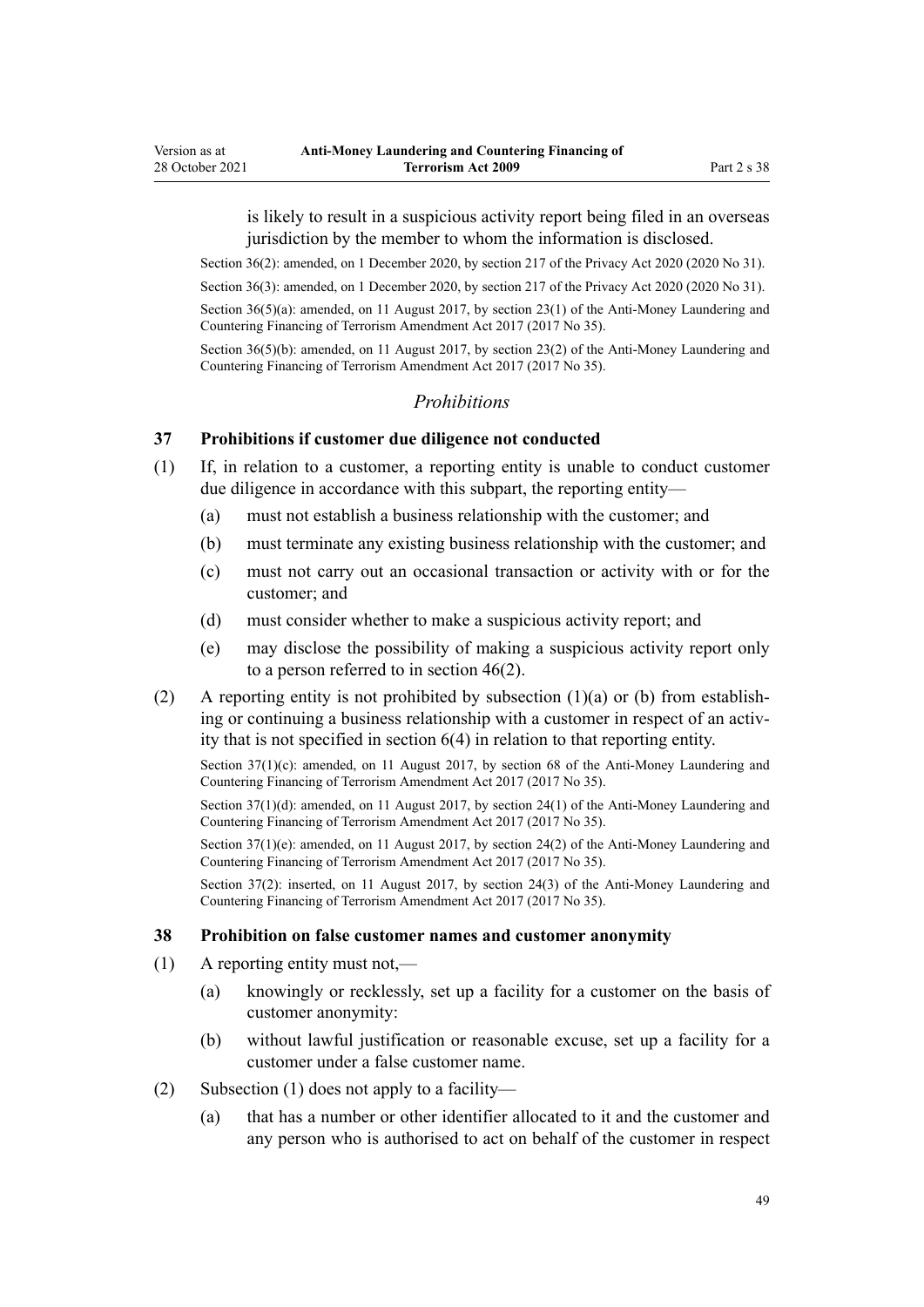of the facility has had their identity verified in accordance with the rele‐ vant customer due diligence requirements; or

(b) that has been set up for the Commissioner or for the New Zealand Security Intelligence Service or for the Government Communications Security Bureau for law enforcement purposes.

Section 38(2)(a): amended, on 12 December 2012, by [section 5](http://legislation.govt.nz/pdflink.aspx?id=DLM4989303) of the Anti-Money Laundering and Countering Financing of Terrorism Amendment Act 2012 (2012 No 98).

Section 38(2)(b): amended, on 24 October 2019, by [section 4](http://legislation.govt.nz/pdflink.aspx?id=LMS58872) of the Statutes Amendment Act 2019 (2019 No 56).

## **39 Prohibition on establishing or continuing business relationship involving shell bank**

- (1) A reporting entity must not establish or continue a business relationship with, or allow an occasional transaction or activity to be conducted through it by,—
	- (a) a shell bank; or
	- (b) a financial institution that has a correspondent banking relationship with a shell bank.
- (2) For the purposes of subsection (1), a **shell bank** is a corporation that—
	- (a) is incorporated in a foreign country; and
	- (b) is authorised to carry on banking business in its country of incorpor‐ ation; and
	- (c) does not have a physical presence in its country of incorporation; and
	- (d) is not an affiliate of another corporation that—
		- (i) is incorporated in a particular country; and
		- (ii) is authorised to carry on banking business in its country of incorp‐ oration; and
		- (iii) is sufficiently supervised and monitored in carrying on its banking business; and
		- (iv) has a physical presence in its country of incorporation.
- (3) For the purposes of paragraph (d) of the definition of **shell bank** in subsection (2), a corporation is affiliated with another corporation only if—
	- (a) the corporation is a subsidiary of the other corporation; or
	- (b) both corporations are under common effective control; or
	- (c) both corporations are declared to be affiliated in accordance with regula‐ tions (if any).
- (4) For the purposes of the definition of **shell bank** in subsection (2), a corporation has a physical presence in a country if, and only if,—
	- (a) the corporation carries on banking business at a place in that country; and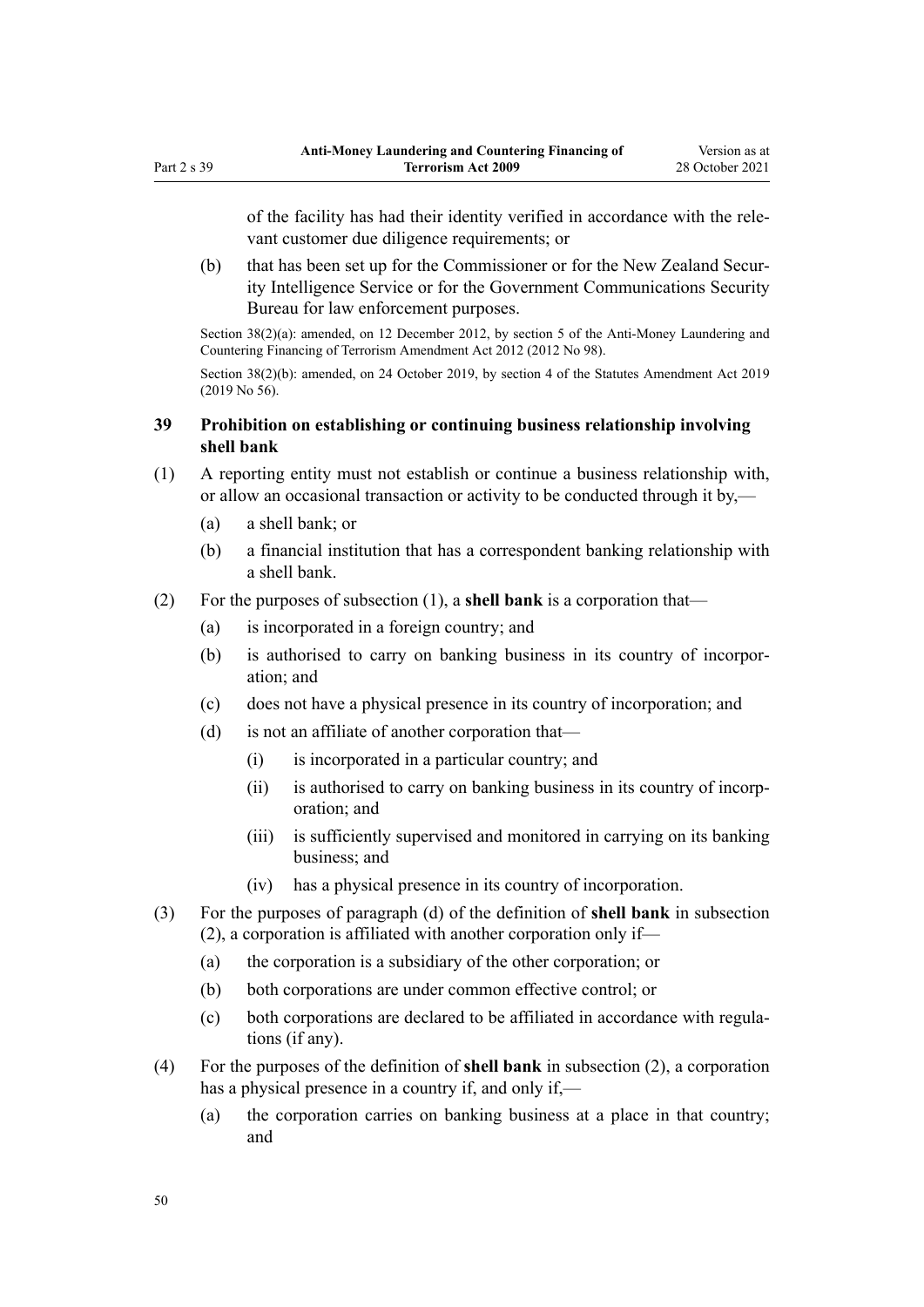<span id="page-50-0"></span>(b) banking operations of the corporation are managed and conducted from that place.

Compare: Anti-Money Laundering and Counter-Terrorism Financing Act 2006 ss 15, 95 (Aust)

Section 39(1): amended, on 11 August 2017, by [section 68](http://legislation.govt.nz/pdflink.aspx?id=DLM7340644) of the Anti-Money Laundering and Countering Financing of Terrorism Amendment Act 2017 (2017 No 35).

### Subpart 2—Suspicious activity reports

Subpart 2: replaced, on 11 August 2017, by [section 25](http://legislation.govt.nz/pdflink.aspx?id=DLM7161289) of the Anti-Money Laundering and Countering Financing of Terrorism Amendment Act 2017 (2017 No 35).

#### **39A Interpretation**

For the purposes of this subpart,—

#### **service**—

- (a) means an activity that is carried out by a reporting entity; but
- (b) does not include an activity unless [section 6\(4\)](#page-28-0) applies this Act to the reporting entity in relation to the activity

**suspicious activity** means an activity undertaken in circumstances—

- (a) in which—
	- (i) a person conducts or seeks to conduct a transaction through a reporting entity; or
	- (ii) a reporting entity provides or proposes to provide a service to a person; or
	- (iii) a person requests a reporting entity to provide a service or makes an inquiry to the reporting entity in relation to a service; and
- (b) where the reporting entity has reasonable grounds to suspect that the transaction or proposed transaction, the service or proposed service, or the inquiry, as the case may be, is or may be relevant to—
	- (i) the investigation or prosecution of any person for a money laun‐ dering offence; or
	- (ii) the enforcement of the [Misuse of Drugs Act 1975;](http://legislation.govt.nz/pdflink.aspx?id=DLM436100) or
	- (iii) the enforcement of the [Terrorism Suppression Act 2002](http://legislation.govt.nz/pdflink.aspx?id=DLM151490); or
	- (iv) the enforcement of the [Proceeds of Crime Act 1991](http://legislation.govt.nz/pdflink.aspx?id=DLM250668) or the [Crim‐](http://legislation.govt.nz/pdflink.aspx?id=BILL-SCDRAFT-7242) [inal Proceeds \(Recovery\) Act 2009;](http://legislation.govt.nz/pdflink.aspx?id=BILL-SCDRAFT-7242) or
	- (v) the investigation or prosecution of an offence (within the meaning of [section 243\(1\)](http://legislation.govt.nz/pdflink.aspx?id=DLM330289) of the Crimes Act 1961).

Section 39A: inserted, on 11 August 2017, by [section 25](http://legislation.govt.nz/pdflink.aspx?id=DLM7161289) of the Anti-Money Laundering and Counter‐ ing Financing of Terrorism Amendment Act 2017 (2017 No 35).

#### **40 Reporting entities to report suspicious activities**

(1) Subsections (3) and (4) apply to reporting entities other than high-value deal‐ ers.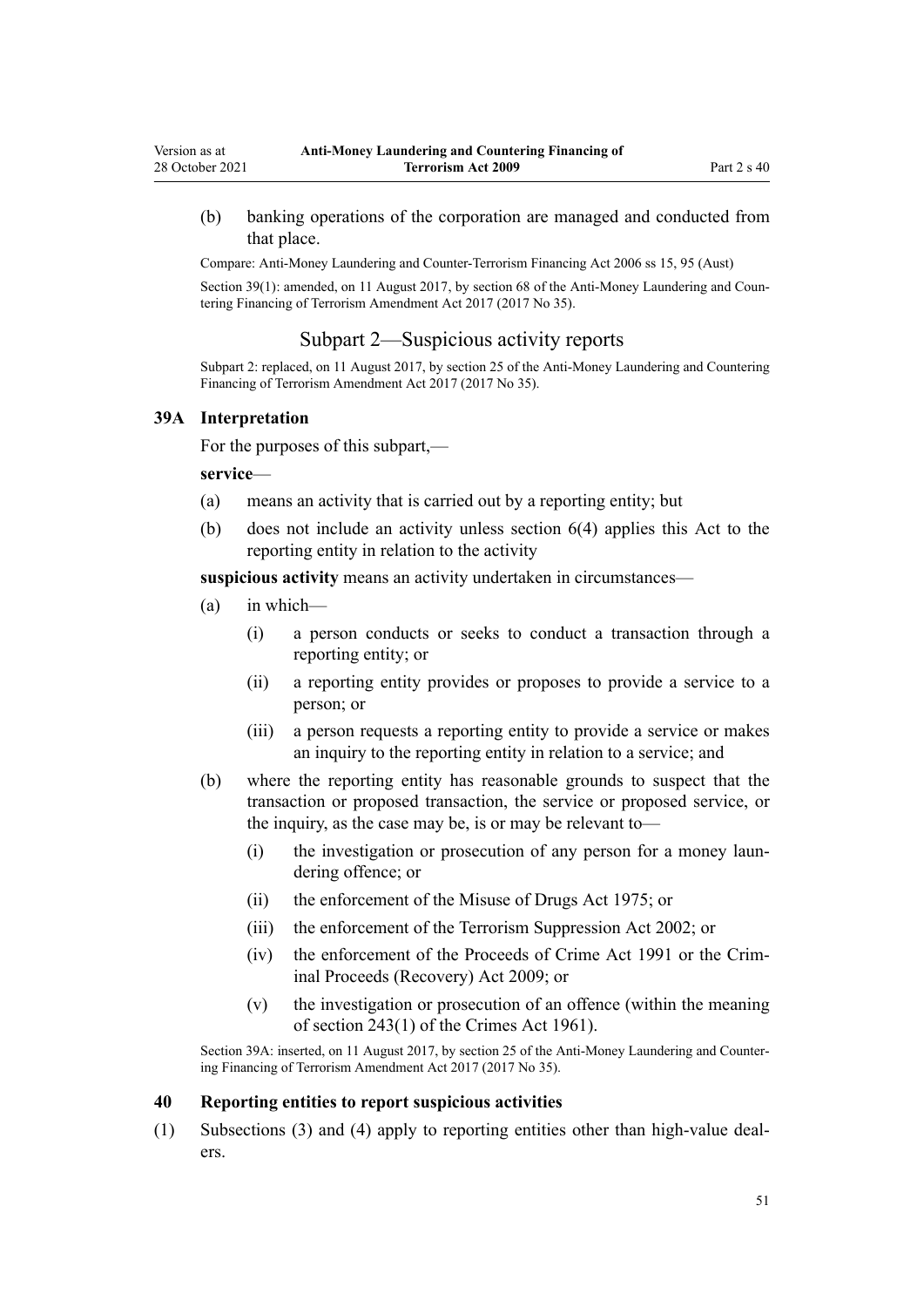(2) Subsection (5) applies to high-value dealers.

Part  $2 s 41$ 

- (3) If this subsection applies, the reporting entity must, as soon as practicable but no later than 3 working days after forming its suspicion, report the activity, or suspicious activity, to the Commissioner in accordance with section 41.
- (4) Nothing in subsection (3) requires any person to disclose any information that the person believes on reasonable grounds is a privileged communication.
- (5) A high-value dealer may report a suspicious activity to the Commissioner. Section 40: replaced, on 11 August 2017, by [section 25](http://legislation.govt.nz/pdflink.aspx?id=DLM7161289) of the Anti-Money Laundering and Countering Financing of Terrorism Amendment Act 2017 (2017 No 35).

### **41 Nature of suspicious activity report**

- (1) Except as provided in subsection (2), a report under [section 40](#page-50-0) must—
	- (a) be in the prescribed form (if any); and
	- (b) contain the details prescribed by regulations; and
	- (c) contain a statement of the grounds on which the reporting entity holds the suspicions referred to in paragraph (b) of the definition of suspicious activity in [section 39A;](#page-50-0) and
	- (d) be signed by a person authorised by the reporting entity to sign suspicious activity reports (unless the report is forwarded by electronic means); and
	- (e) be forwarded, in writing, to the Commissioner—
		- (i) by way of secure electronic transmission by a means specified or provided by the Commissioner for that purpose; or
		- (ii) by another means (including, without limitation, by way of trans‐ mission by fax or email) that may be agreed from time to time between the Commissioner and the reporting entity concerned.
- (2) If the urgency of the situation requires, a suspicious activity report may be made orally to any Police employee authorised for the purpose by the Commissioner, but in any such case the reporting entity must, as soon as practicable but no later than 3 working days after forming its suspicions, forward to the Com‐ missioner a suspicious activity report that complies with the requirements in subsection (1).
- (3) The Commissioner may confer the authority to receive a suspicious activity report under subsection (2) on—
	- (a) any specified Police employee; or
	- (b) Police employees of any specified rank or class; or
	- (c) any Police employee or Police employees for the time being holding any specified office or specified class of offices.

Section 41: replaced, on 11 August 2017, by [section 25](http://legislation.govt.nz/pdflink.aspx?id=DLM7161289) of the Anti-Money Laundering and Countering Financing of Terrorism Amendment Act 2017 (2017 No 35).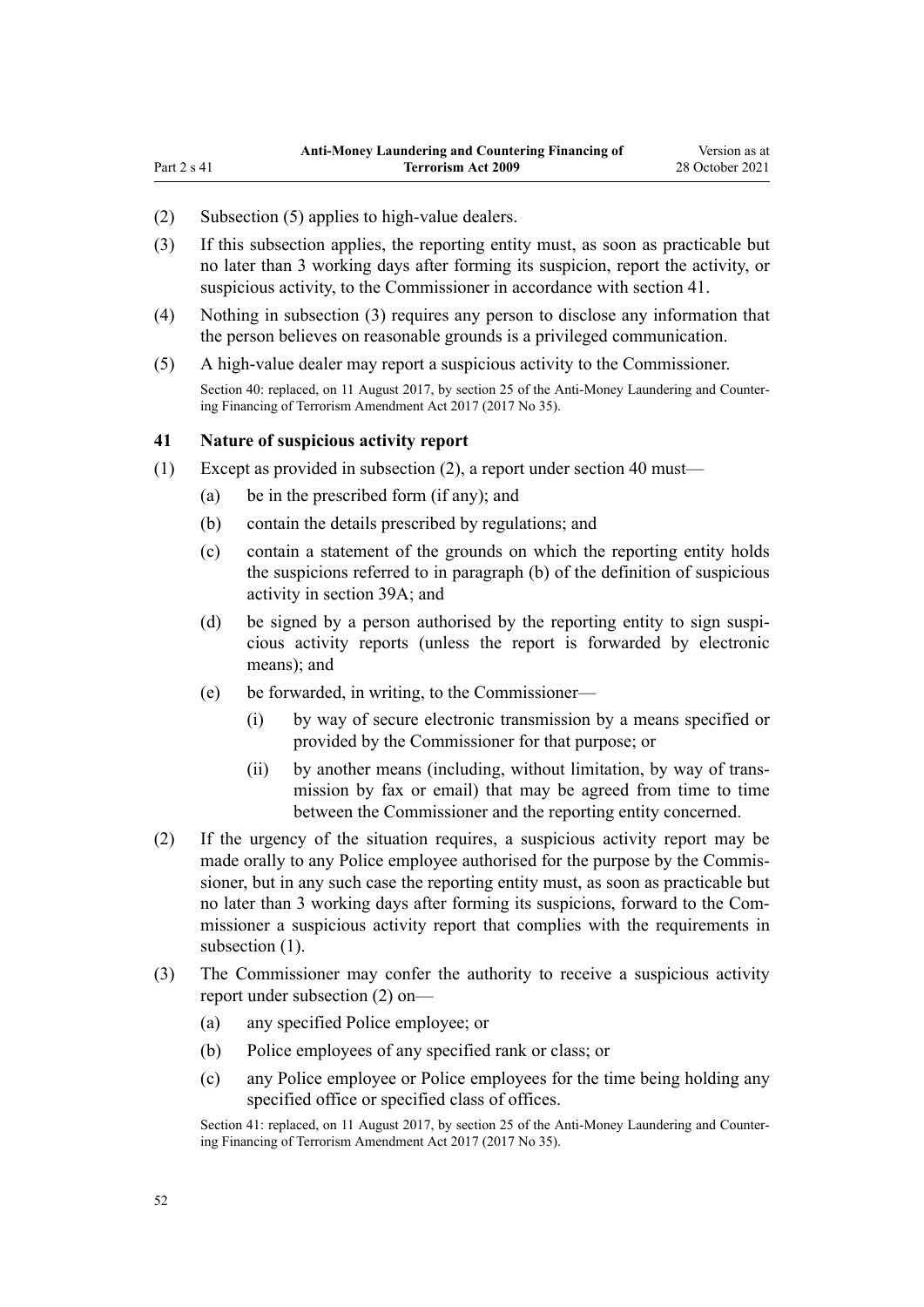### **42 Privileged communication defined**

<span id="page-52-0"></span>Version as at 28 October 2021

- (1) A communication is a **privileged communication** if—
	- (a) it is a confidential communication (oral or written) (including any infor‐ mation or opinion)—
		- (i) that passes between—
			- (A) a lawyer and another lawyer in their professional capacity; or
			- (B) a lawyer in his or her professional capacity and his or her client; or
			- (C) any person described in subsubparagraph (A) or (B) and the agent of the other person described in that subsubparagraph (or between the agents of both the persons described) either directly or indirectly; and
		- (ii) that is made or brought into existence for the purpose of obtaining or giving legal advice or assistance; or
	- (b) it is a communication (including any information or opinion) that—
		- (i) is subject to the general law governing legal professional privil‐ ege; or
		- (ii) is specified in [section 53](http://legislation.govt.nz/pdflink.aspx?id=DLM393658), [54,](http://legislation.govt.nz/pdflink.aspx?id=DLM393659) [55](http://legislation.govt.nz/pdflink.aspx?id=DLM393662), [56,](http://legislation.govt.nz/pdflink.aspx?id=DLM393663) or [57](http://legislation.govt.nz/pdflink.aspx?id=DLM393664) of the Evidence Act 2006.
- (2) However, a communication is not a privileged communication—
	- (a) if there is a prima facie case that the communication or information is made or received, or compiled or prepared,—
		- (i) for a dishonest purpose; or
		- (ii) to enable or aid the commission of an offence; or
	- (b) if, where the information wholly or partly consists of, or relates to, the receipts, payments, income, expenditure, or financial transactions of any specified person, it is contained in (or comprises the whole or a part of) any book, account, statement, or other record prepared or kept by the lawyer in connection with a trust account of the lawyer within the meaning of [section 6](http://legislation.govt.nz/pdflink.aspx?id=DLM364948) of the Lawyers and Conveyancers Act 2006.
- (3) For the purposes of this section, references to a **lawyer** include a firm in which the lawyer is a partner or is held out to be a partner. Section 42: replaced, on 11 August 2017, by [section 25](http://legislation.govt.nz/pdflink.aspx?id=DLM7161289) of the Anti-Money Laundering and Countering Financing of Terrorism Amendment Act 2017 (2017 No 35).

### **43 Auditors may report suspicious activities**

(1) Despite any other enactment or any rule of law, this section applies to a person who, in the course of carrying out the duties of that person's occupation as an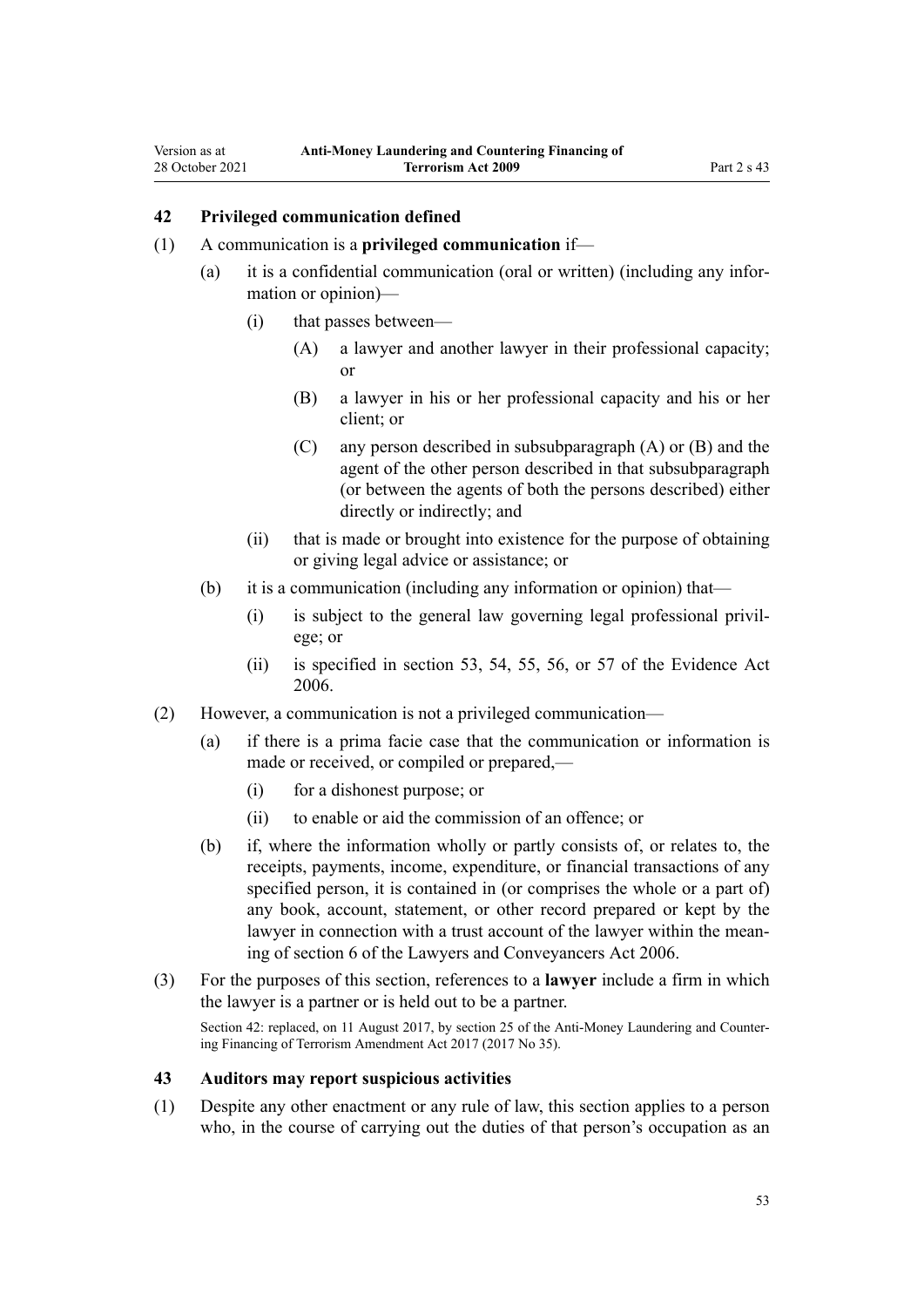<span id="page-53-0"></span>auditor, has reasonable grounds to suspect, in relation to any activity, that the activity is relevant to—

- (a) the investigation or prosecution of any person for a money laundering offence; or
- (b) the enforcement of the [Misuse of Drugs Act 1975;](http://legislation.govt.nz/pdflink.aspx?id=DLM436100) or
- (c) the enforcement of the [Terrorism Suppression Act 2002](http://legislation.govt.nz/pdflink.aspx?id=DLM151490); or
- (d) the enforcement of the [Proceeds of Crime Act 1991](http://legislation.govt.nz/pdflink.aspx?id=DLM250668) or the [Criminal Pro‐](http://legislation.govt.nz/pdflink.aspx?id=BILL-SCDRAFT-7242) [ceeds \(Recovery\) Act 2009;](http://legislation.govt.nz/pdflink.aspx?id=BILL-SCDRAFT-7242) or
- (e) the investigation or prosecution of an offence (within the meaning of [section 243\(1\)](http://legislation.govt.nz/pdflink.aspx?id=DLM330289) of the Crimes Act 1961).
- (2) A person may report an activity referred to in subsection  $(1)$  to the Commissioner.

Section 43: replaced, on 11 August 2017, by [section 25](http://legislation.govt.nz/pdflink.aspx?id=DLM7161289) of the Anti-Money Laundering and Countering Financing of Terrorism Amendment Act 2017 (2017 No 35).

#### **44 Protection of persons reporting suspicious activities**

- (1) Subsection (2) applies to a person who—
	- (a) discloses or supplies any information in any suspicious activity report; or
	- (b) supplies any information in connection with any suspicious activity report, whether at the time the report is made or afterwards.
- (2) No civil, criminal, or disciplinary proceedings lie against a person to whom subsection (1) applies—
	- (a) in respect of the disclosure or supply, or the manner of the disclosure or supply, by that person of the information referred to in that subsection; or
	- (b) for any consequences that follow from the disclosure or supply of that information.
- (3) If any information is reported under [section 43](#page-52-0) to any Police employee by any person, no civil, criminal, or disciplinary proceedings lie against that person—
	- (a) in respect of the disclosure or supply, or the manner of the disclosure or supply, of that information by that person; or
	- (b) for any consequences that follow from the disclosure or supply of that information.
- (4) However, subsections (2) and (3) do not apply—
	- (a) if the information was disclosed or supplied in bad faith; or
	- (b) if, in the case of information disclosed or supplied by a lawyer, there were reasonable grounds to believe that the information was a privileged communication but the lawyer disclosed it or supplied it despite the existence of those grounds.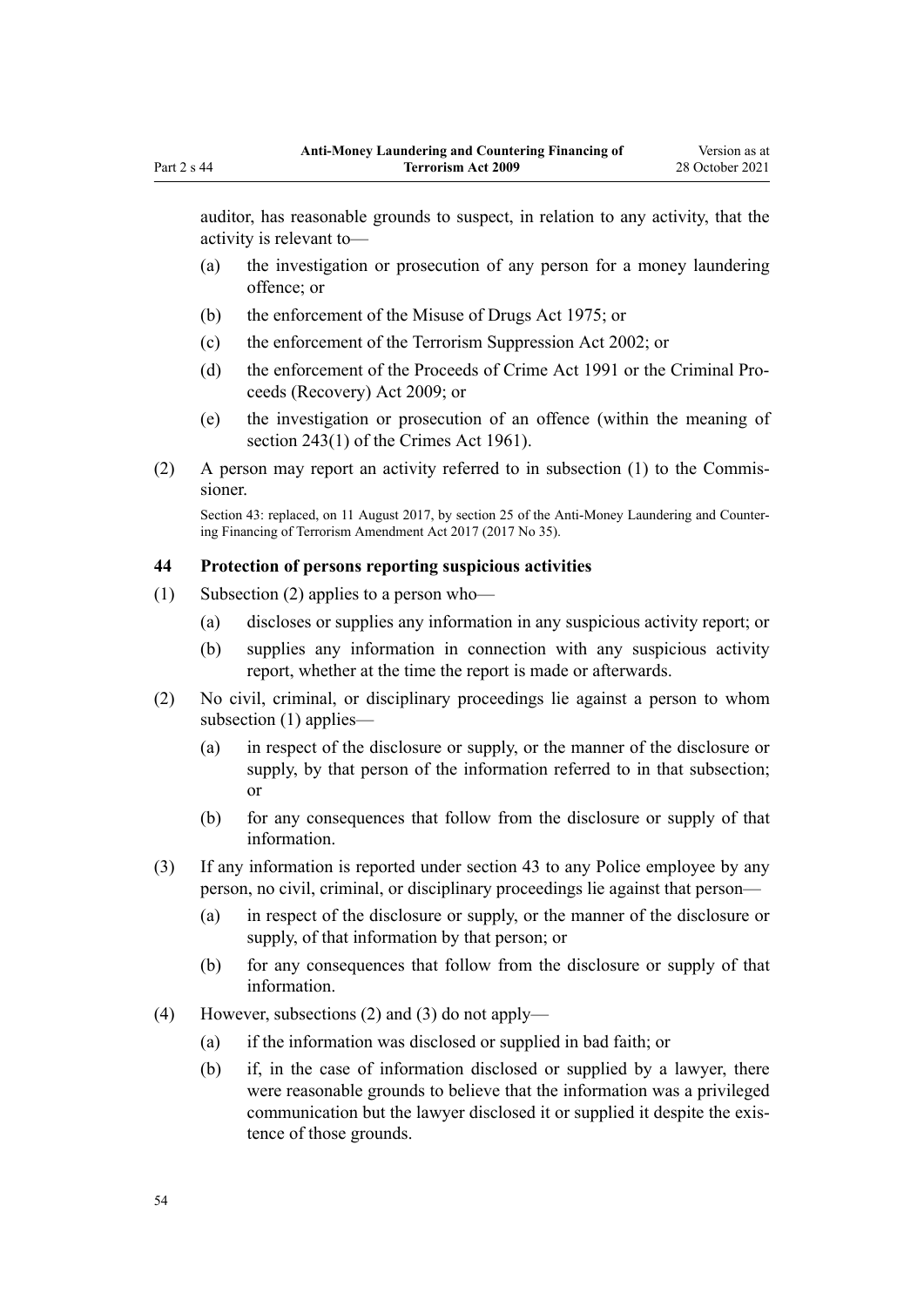<span id="page-54-0"></span>(5) Nothing in this section applies in respect of proceedings for an offence under any of [sections 92 to 97.](#page-77-0)

Section 44: replaced, on 11 August 2017, by [section 25](http://legislation.govt.nz/pdflink.aspx?id=DLM7161289) of the Anti-Money Laundering and Countering Financing of Terrorism Amendment Act 2017 (2017 No 35).

### **45 Immunity from liability for disclosure of information relating to money laundering transactions**

- (1) This section applies if—
	- (a) a person does any act that would constitute, or that the person believes would constitute, an offence against [section 243\(2\) or \(3\)](http://legislation.govt.nz/pdflink.aspx?id=DLM330289) of the Crimes Act 1961; and
	- (b) in respect of the doing of that act, that person would have, by virtue of [section 244](http://legislation.govt.nz/pdflink.aspx?id=DLM330403) of the Crimes Act 1961, a defence to a charge under [section](http://legislation.govt.nz/pdflink.aspx?id=DLM330289) [243\(2\) or \(3\)](http://legislation.govt.nz/pdflink.aspx?id=DLM330289) of that Act; and
	- (c) that person discloses to any Police employee any information relating to a money laundering transaction (within the meaning of [section 243\(4\)](http://legislation.govt.nz/pdflink.aspx?id=DLM330289) of the Crimes Act 1961), being a money laundering transaction that constitutes (in whole or in part), or is connected with or related to, the act referred to in paragraph (a); and
	- (d) that information is so disclosed, in good faith, for the purpose of, or in connection with, the enforcement or intended enforcement of any enactment or provision referred to in [section 244\(a\)](http://legislation.govt.nz/pdflink.aspx?id=DLM330403) of the Crimes Act 1961; and
	- (e) that person is otherwise under any obligation (whether arising by virtue of any enactment or any rule of law or any other instrument) to maintain secrecy in relation to, or not to disclose, that information.
- (2) If this section applies, then, without limiting [section 44](#page-53-0) and despite the fact that the disclosure would otherwise constitute a breach of that obligation of secrecy or non-disclosure, the disclosure by that person, to that Police employee, of that information is not a breach of that obligation of secrecy or non-disclosure or (where applicable) of any enactment by which that obligation is imposed.

Section 45: replaced, on 11 August 2017, by [section 25](http://legislation.govt.nz/pdflink.aspx?id=DLM7161289) of the Anti-Money Laundering and Countering Financing of Terrorism Amendment Act 2017 (2017 No 35).

### **46 Disclosure of information relating to suspicious activity reports**

- (1) This section and [section 47](#page-56-0) apply in respect of the following information:
	- (a) any suspicious activity report:
	- (b) any information the disclosure of which will identify, or is reasonably likely to identify, any person—
		- (i) as a person who, in his or her capacity as an officer or employee of a reporting entity, has handled a transaction in respect of which a suspicious activity report was made; or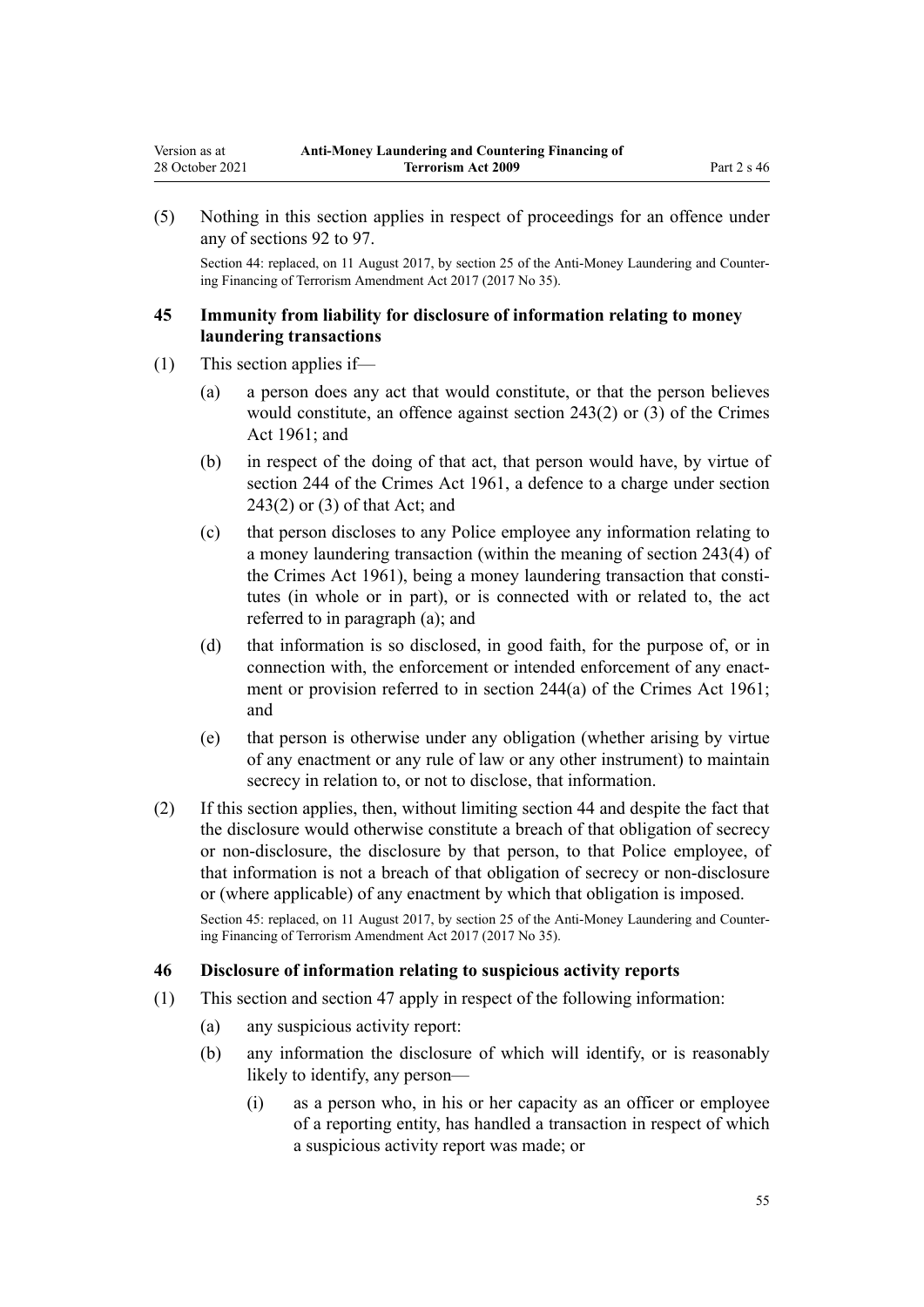Part 2 s 46

- (ii) as a person who has prepared a suspicious activity report; or
- (iii) as a person who has made a suspicious activity report:
- (c) any information that discloses, or is reasonably likely to disclose, the existence of a suspicious activity report.
- (2) A reporting entity must not disclose information to which this section relates to any person except—
	- (a) a Police employee who is authorised by the Commissioner to receive the information; or
	- (b) the reporting entity's AML/CFT supervisor; or
	- (c) an officer or employee of the reporting entity, for any purpose connected with the performance of that person's duties; or
	- (d) a lawyer, for the purpose of obtaining legal advice or representation in relation to the matter; or
	- (e) another member of a designated business group of which the reporting entity is a member, to the extent necessary for the reporting entity to decide whether to make a suspicious activity report.
- (3) A Police employee may disclose information to which this section applies only for law enforcement purposes.
- (4) An AML/CFT supervisor may disclose information to which this section applies only to the Police for law enforcement purposes.
- (5) A person to whom a function or power has been delegated under [section 134](#page-94-0) may disclose information to which this section applies only to the AML/CFT supervisor that made the delegation.
- (6) A person (**person A**) referred to in subsection (2)(c) to whom disclosure of any information to which that subsection applies has been made must not disclose that information except to another person of the kind referred to in that subsection for the purpose of—
	- (a) the performance of person A's duties; or
	- (b) obtaining legal advice or representation in relation to the matter.
- (7) A person referred to in subsection  $(2)(d)$  to whom disclosure of any information to which that subsection applies has been made must not disclose that information except to a person of the kind referred to in that subsection for the purpose of giving legal advice or making representations in relation to the matter.
- (8) Any other person who has information to which this section applies may dis‐ close that information only to the Police for law enforcement purposes.

Section 46: replaced, on 11 August 2017, by [section 25](http://legislation.govt.nz/pdflink.aspx?id=DLM7161289) of the Anti-Money Laundering and Countering Financing of Terrorism Amendment Act 2017 (2017 No 35).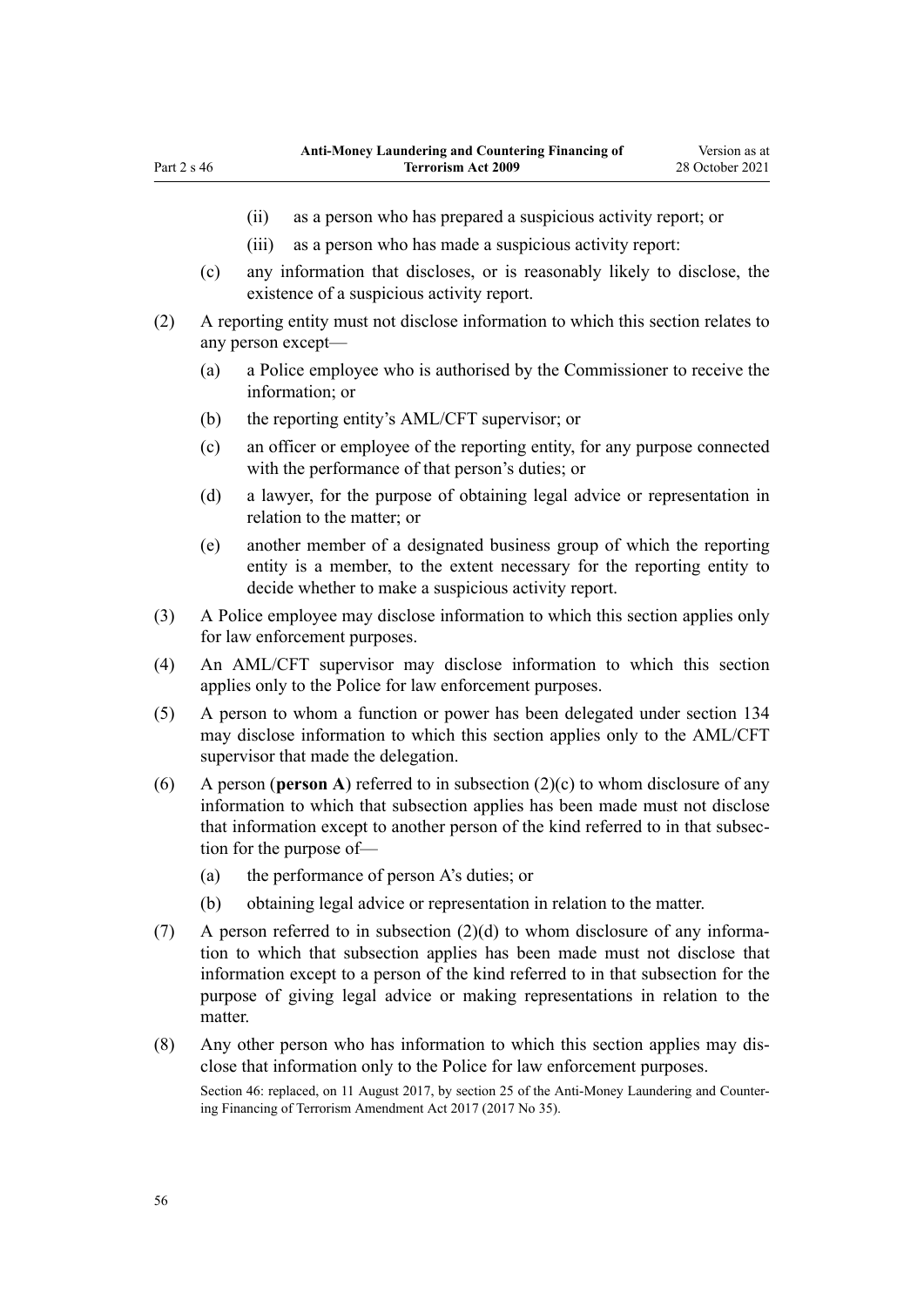## <span id="page-56-0"></span>**47 Disclosure of information in proceedings**

- (1) No person may disclose, in any judicial proceeding (within the meaning of [sec‐](http://legislation.govt.nz/pdflink.aspx?id=DLM328793) [tion 108\(4\)](http://legislation.govt.nz/pdflink.aspx?id=DLM328793) of the Crimes Act 1961), any information contained in a suspicious activity report unless the Judge or, as the case requires, the person presiding at the proceeding is satisfied that the disclosure of the information is necessary in the interests of justice.
- (2) Nothing in this section prohibits the disclosure of any information for the pur‐ poses of the prosecution of any offence against [section 93](#page-78-0) or [94.](#page-78-0)

Section 47: replaced, on 11 August 2017, by [section 25](http://legislation.govt.nz/pdflink.aspx?id=DLM7161289) of the Anti-Money Laundering and Countering Financing of Terrorism Amendment Act 2017 (2017 No 35).

### **48 Disclosure of personal information relating to employees or senior managers**

An AML/CFT supervisor that has, in the performance and exercise of its functions and powers under this Act, obtained personal information about employees or senior managers may disclose that information to another government agency for the following purposes if the AML/CFT supervisor is satisfied that the agency has a proper interest in receiving the information:

- (a) law enforcement purposes:
- (b) the detection, investigation, and prosecution of any offence under the following Acts:
	- (i) the [Companies Act 1993](http://legislation.govt.nz/pdflink.aspx?id=DLM319569):
	- (ii) *[Repealed]*
	- (iii) the Financial Service Providers (Registration and Dispute Reso[lution\) Act 2008](http://legislation.govt.nz/pdflink.aspx?id=DLM1109400):
	- (iv) the [Gambling Act 2003](http://legislation.govt.nz/pdflink.aspx?id=DLM207496):
	- (v) the [Reserve Bank of New Zealand Act 1989:](http://legislation.govt.nz/pdflink.aspx?id=DLM199363)
	- (vi) the [Financial Markets Conduct Act 2013.](http://legislation.govt.nz/pdflink.aspx?id=DLM4090503)

Section 48: replaced, on 11 August 2017, by [section 25](http://legislation.govt.nz/pdflink.aspx?id=DLM7161289) of the Anti-Money Laundering and Countering Financing of Terrorism Amendment Act 2017 (2017 No 35).

Section 48(b)(ii): repealed, on 15 March 2021, by [section 98](http://legislation.govt.nz/pdflink.aspx?id=DLM7386624) of the Financial Services Legislation Amendment Act 2019 (2019 No 8).

### Subpart 2A—Prescribed transaction reports

Subpart 2A: inserted, on 1 July 2017, by [section 9](http://legislation.govt.nz/pdflink.aspx?id=DLM6602222) of the Anti-Money Laundering and Countering Financing of Terrorism Amendment Act 2015 (2015 No 96).

#### **48A Reporting entities to report certain prescribed transactions**

(1) Despite any other enactment or rule of law, but subject to any regulations made under [section 154](#page-108-0), if a person conducts a prescribed transaction through a reporting entity, the reporting entity must (as soon as practicable, but not later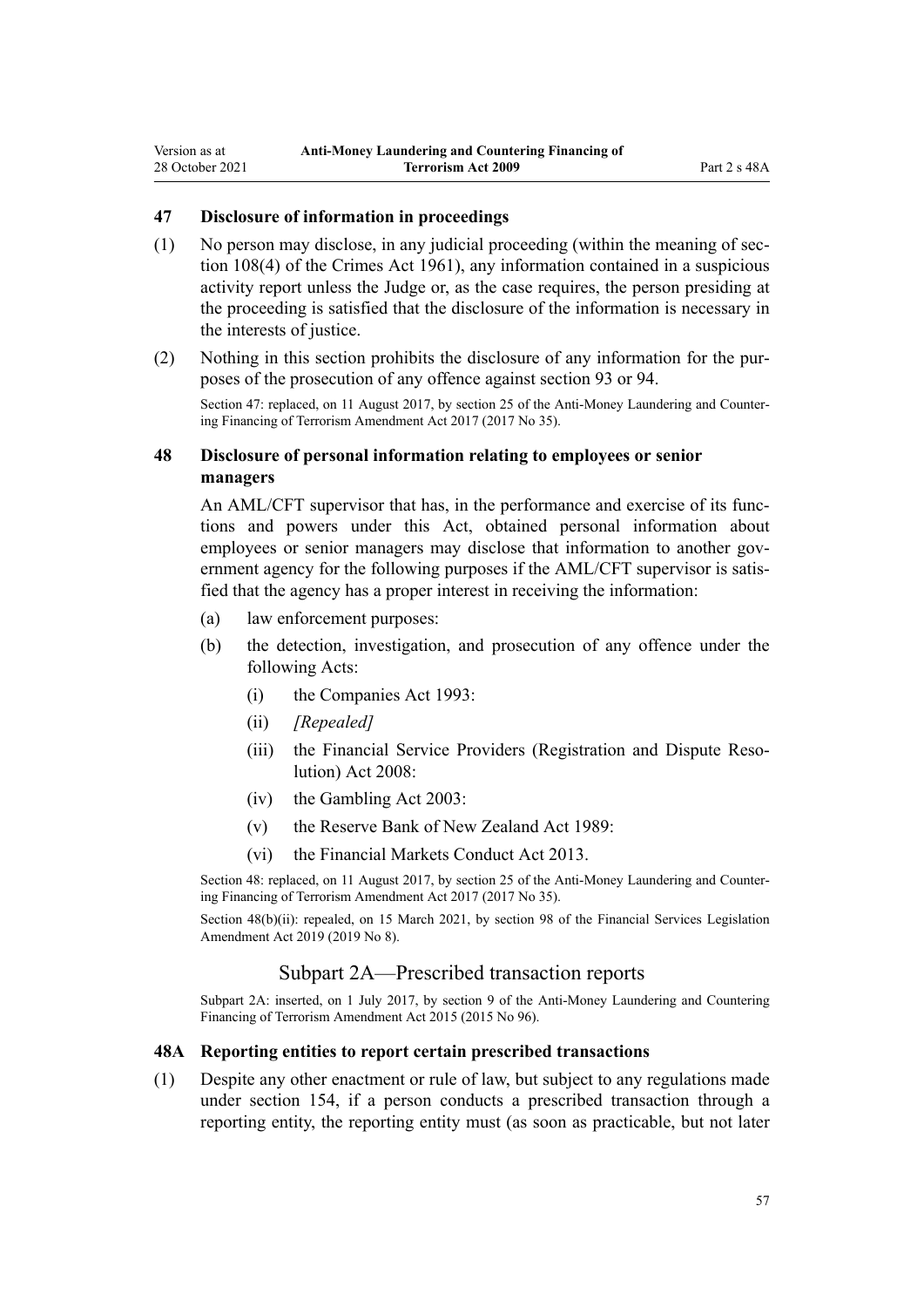than 10 working days after the transaction) report the transaction to the Com‐ missioner in accordance with section 48B.

(2) Nothing in subsection (1) requires any lawyer to disclose any privileged communication (as defined in [section 42](#page-52-0)).

Section 48A: inserted, on 1 July 2017, by [section 9](http://legislation.govt.nz/pdflink.aspx?id=DLM6602222) of the Anti-Money Laundering and Countering Financing of Terrorism Amendment Act 2015 (2015 No 96).

### **48B Prescribed transaction reports**

- (1) Except as provided in subsection (2), a report made under [section 48A\(1\)](#page-56-0) must—
	- (a) be in the form or forms (if any) prescribed by regulations made under [section 153\(c\);](#page-106-0) and
	- (b) contain the following information:
		- (i) a description of the nature of the transaction:
		- (ii) the amount of the transaction and the currency in which it was denominated:
		- (iii) the date on which the transaction was conducted:
		- (iv) the parties to the transaction:
		- $(v)$  if applicable, the name of the facility through which the transaction was conducted, and any other facilities (whether or not provided by the reporting entity) directly involved in the transaction:
		- (vi) any other information prescribed by regulations made under [sec‐](#page-106-0) [tion 153\(c\);](#page-106-0) and
	- (c) be signed by a person authorised by the reporting entity to sign pre‐ scribed transaction reports (unless the report is provided by electronic means other than an electronic copy of the signed report); and
	- (d) be forwarded, in writing, to the Commissioner—
		- (i) by way of secure electronic transmission specified or provided by the Commissioner for this purpose; or
		- (ii) by another means (including, without limitation, by way of trans‐ mission by post, fax, or email) that may be agreed from time to time between the Commissioner and the reporting entity concerned.
- (2) The Commissioner may confer the authority to receive a prescribed transaction report under subsection (1) on—
	- (a) any specified Police employee; or
	- (b) Police employees of any specified rank or class; or
	- (c) any Police employee or Police employees for the time being holding any specified office or specified class of offices.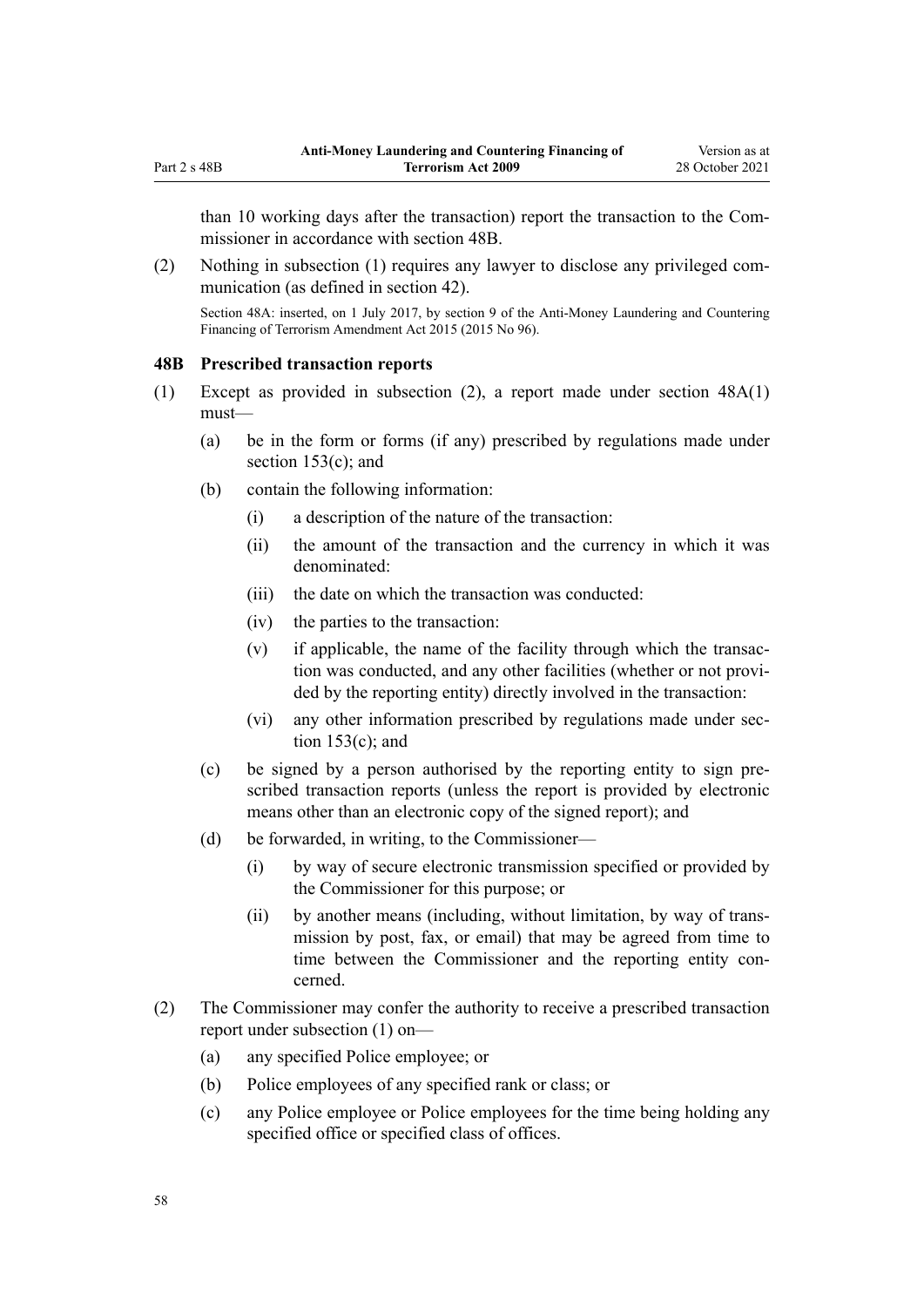<span id="page-58-0"></span>Section 48B: inserted, on 1 July 2017, by [section 9](http://legislation.govt.nz/pdflink.aspx?id=DLM6602222) of the Anti-Money Laundering and Countering Financing of Terrorism Amendment Act 2015 (2015 No 96).

#### **48C Sections 43 to 48 apply to prescribed transactions**

[Sections 43 to 48](#page-52-0) apply, with all necessary modifications, to prescribed transactions.

Section 48C: inserted, on 1 July 2017, by [section 9](http://legislation.govt.nz/pdflink.aspx?id=DLM6602222) of the Anti-Money Laundering and Countering Financing of Terrorism Amendment Act 2015 (2015 No 96).

## Subpart 3—Record keeping

### **49 Obligation to keep transaction records**

- (1) In relation to every transaction that is conducted through a reporting entity, the reporting entity must keep those records that are reasonably necessary to enable that transaction to be readily reconstructed at any time.
- (2) Without limiting subsection (1), records must contain the following information:
	- (a) the nature of the transaction:
	- (b) the amount of the transaction and the currency in which it was denominated:
	- (c) the date on which the transaction was conducted:
	- (d) the parties to the transaction:
	- (e) if applicable, the facility through which the transaction was conducted, and any other facilities (whether or not provided by the reporting entity) directly involved in the transaction:
	- (f) the name of the officer or employee or agent of the reporting entity who handled the transaction, if that officer, employee, or agent—
		- (i) has face-to-face dealings in respect of the transaction with any of the parties to the transaction; and
		- (ii) has formed a suspicion (of the kind referred to in section  $40(1)(b)$ ) about the transaction:
	- (g) any other information prescribed by regulations.
- (3) A reporting entity must retain the records kept by that reporting entity, in accordance with this section, in relation to a transaction for—
	- (a) a period of at least 5 years after the completion of that transaction; or
	- (b) any longer period that the AML/CFT supervisor for the reporting entity, or the Commissioner, specifies.

Compare: 1996 No 9 [s 29](http://legislation.govt.nz/pdflink.aspx?id=DLM374132)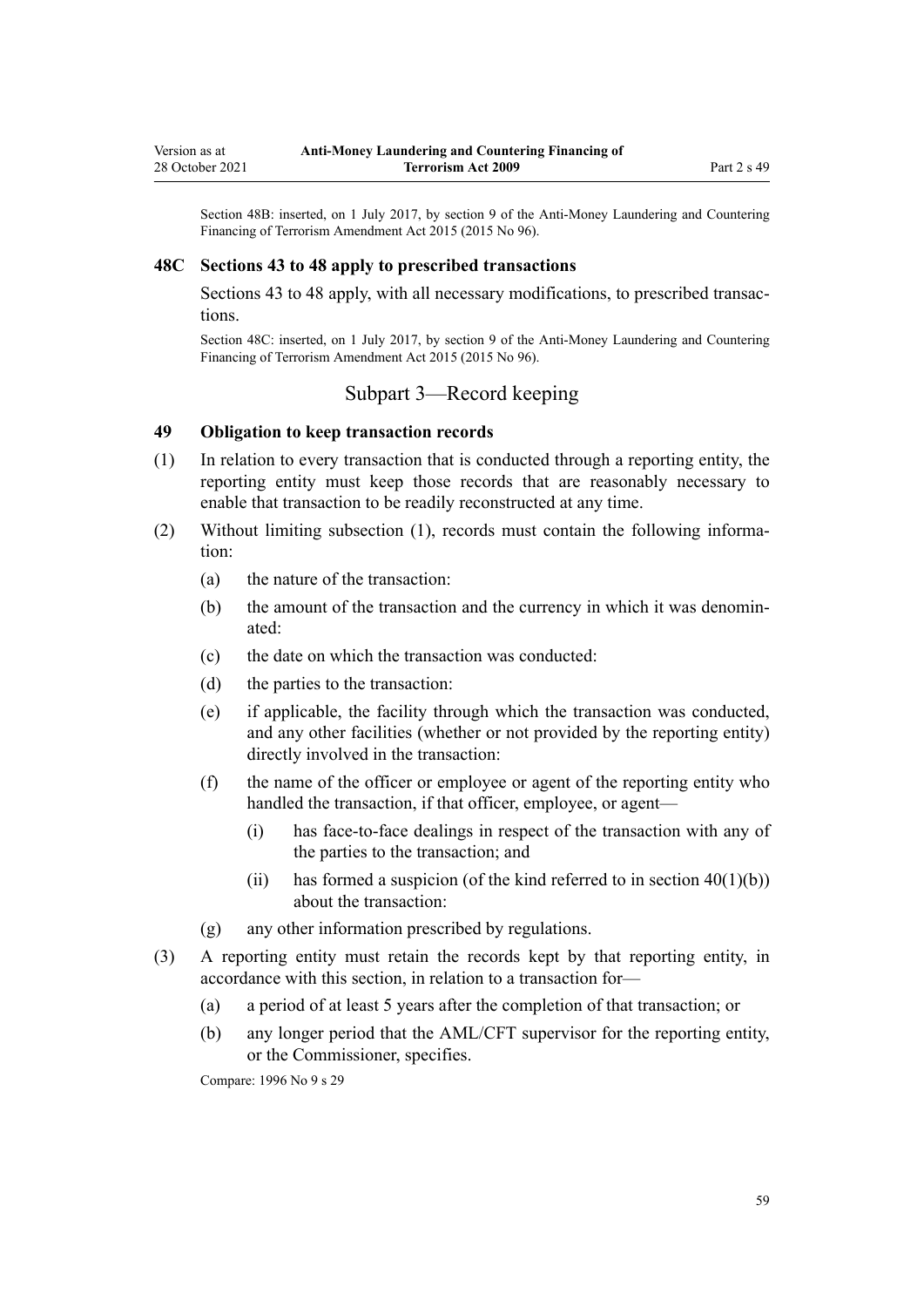### <span id="page-59-0"></span>**49A Obligation to keep reports of suspicious activities**

- (1) If a reporting entity reports a suspicious activity to the Commissioner, the reporting entity must keep a copy of that report.
- (2) The reporting entity must keep a copy of the report for—
	- (a) a period of at least 5 years after the report is made; or
	- (b) any longer period that the AML/CFT supervisor for the reporting entity, or the Commissioner, specifies.

Section 49A: inserted, on 11 August 2017, by [section 26](http://legislation.govt.nz/pdflink.aspx?id=DLM7161306) of the Anti-Money Laundering and Counter‐ ing Financing of Terrorism Amendment Act 2017 (2017 No 35).

#### **50 Obligation to keep identity and verification records**

- (1) In respect of each case in which a reporting entity is required, under [subpart 1](#page-31-0) of this Part, to identify and verify the identity of a person, the reporting entity must keep those records that are reasonably necessary to enable the nature of the evidence used for the purposes of that identification and verification to be readily identified at any time.
- (2) Without limiting subsection (1), those records may comprise—
	- (a) a copy of the evidence so used; or
	- (b) if it is not practicable to retain that evidence, any information as is reasonably necessary to enable that evidence to be obtained.
- (3) A reporting entity must retain the records kept by that reporting entity for,—
	- (a) in the case of records relating to the identity and verification of the identity of a person in relation to establishing a business relationship, a period of at least 5 years after the end of that business relationship; or
	- (b) in the case of records relating to the identity and verification of the identity of a person in relation to conducting an occasional transaction or activity, a period of at least 5 years after the completion of that occasional transaction or activity; or
	- (c) in the case of records relating to the identity and verification of the iden‐ tity of an originator in relation to a wire transfer,—
		- (i) if the wire transfer is conducted by a customer with whom the reporting entity has a business relationship, a period of at least 5 years after the end of that business relationship; or
		- (ii) if the wire transfer is an occasional transaction or activity, a period of at least 5 years after the completion of the wire transfer.

Compare: 1996 No 9 [s 30](http://legislation.govt.nz/pdflink.aspx?id=DLM374134)

Section 50(3)(b): amended, on 11 August 2017, by [section 68](http://legislation.govt.nz/pdflink.aspx?id=DLM7340644) of the Anti-Money Laundering and Countering Financing of Terrorism Amendment Act 2017 (2017 No 35).

Section  $50(3)(c)(ii)$ : amended, on 11 August 2017, by [section 68](http://legislation.govt.nz/pdflink.aspx?id=DLM7340644) of the Anti-Money Laundering and Countering Financing of Terrorism Amendment Act 2017 (2017 No 35).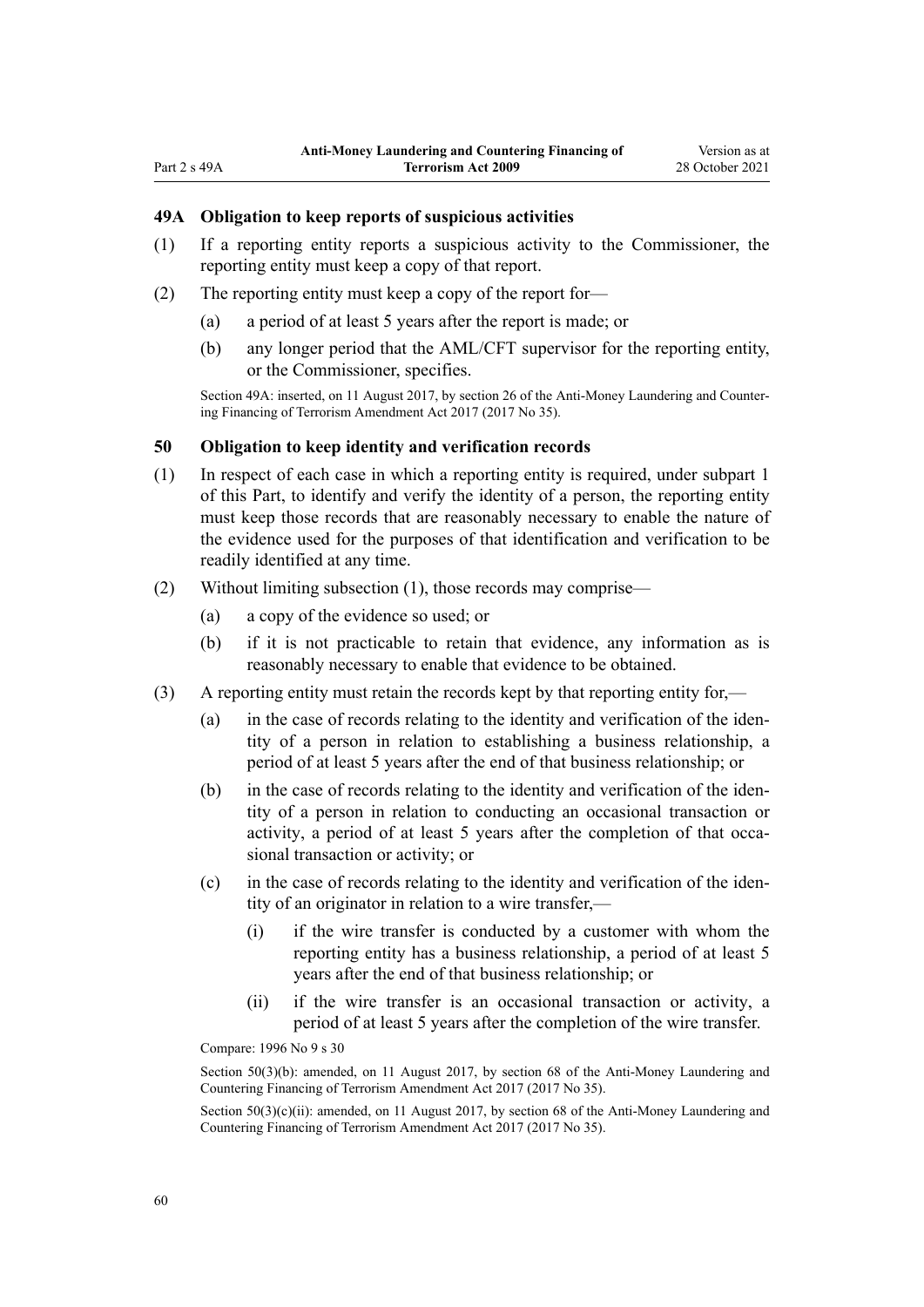### **51 Obligation to keep other records**

- (1) A reporting entity must keep the following records in addition to the records referred to in [sections 49](#page-58-0) and [50](#page-59-0):
	- (a) records that are relevant to the establishment of the business relation‐ ship; and
	- (b) records relating to risk assessments, AML/CFT programmes, and audits; and
	- (c) any other records (for example, account files, business correspondence, and written findings) relating to, and obtained during the course of, a business relationship that are reasonably necessary to establish the nature and purpose of, and activities relating to, the business relation‐ ship; and
	- (d) any other records prescribed by regulations made under [section 153.](#page-106-0)
- (2) The records relating to risk assessment, AML/CFT programmes, and audits must be kept for a period of at least 5 years after the date on which they ceased to be used on a regular basis.
- (3) A reporting entity must make records relating to risk assessments, AML/CFT programmes, and audits available to its AML/CFT supervisor on request. Compare: 1996 No 9 [s 31](http://legislation.govt.nz/pdflink.aspx?id=DLM374136)

Section  $51(1)(c)$ : amended, on 11 August 2017, by [section 27\(1\)](http://legislation.govt.nz/pdflink.aspx?id=DLM7161308) of the Anti-Money Laundering and Countering Financing of Terrorism Amendment Act 2017 (2017 No 35).

Section 51(1)(d): inserted, on 11 August 2017, by [section 27\(2\)](http://legislation.govt.nz/pdflink.aspx?id=DLM7161308) of the Anti-Money Laundering and Countering Financing of Terrorism Amendment Act 2017 (2017 No 35).

Section 51(2): replaced, on 11 August 2017, by [section 27\(3\)](http://legislation.govt.nz/pdflink.aspx?id=DLM7161308) of the Anti-Money Laundering and Countering Financing of Terrorism Amendment Act 2017 (2017 No 35).

### **52 How records to be kept**

Records required by this subpart to be kept by a reporting entity must—

- (a) be kept either in written form in the English language, or so as to enable the records to be readily accessible and readily convertible into written form in the English language; and
- (b) be kept in the manner prescribed by regulations (if any).

Compare: 1996 No 9 [s 32](http://legislation.govt.nz/pdflink.aspx?id=DLM374137)

### **53 When records need not be kept**

- (1) Nothing in this subpart requires the retention of any records kept by a reporting entity that has been liquidated and finally dissolved except as provided in subsection  $(2)$ .
- (2) The High Court may, in relation to a reporting entity that is being or has been liquidated, make an order requiring that any or all of the records referred to in [sections 50](#page-59-0) and 51 be kept for any period it thinks fit.

Compare: 1996 No 9 [s 33](http://legislation.govt.nz/pdflink.aspx?id=DLM374138)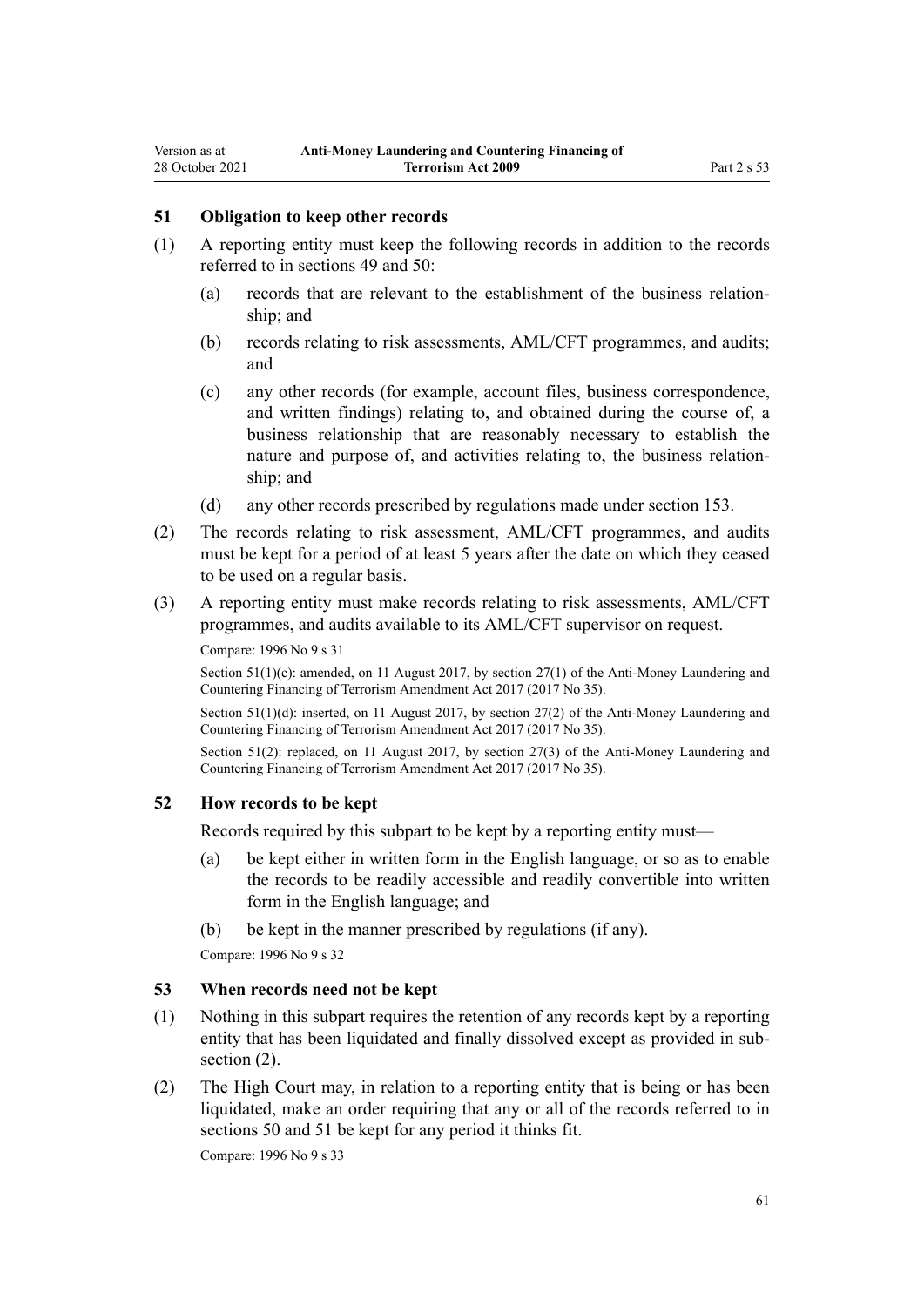### **54 Destruction of records**

- (1) Subject to subsection (2), a reporting entity must take all practicable steps to ensure that every record retained by that reporting entity under this subpart, and every copy of that record, is destroyed as soon as practicable after the expiry of the period for which the reporting entity is required to retain that record.
- (2) Nothing in this section requires the destruction of any record, or any copy of any record, in any case where there is a lawful reason for retaining that record.
- (3) Without limiting subsection (2), there is a lawful reason for retaining a record if the retention of that record is necessary—
	- (a) in order to comply with the requirements of any other enactment; or
	- (b) to enable a reporting entity to carry on its business; or
	- (c) for the purposes of the detection, investigation, or prosecution of any offence.

Compare: 1996 No 9 [s 34](http://legislation.govt.nz/pdflink.aspx?id=DLM374139)

### **55 Other laws not affected**

Nothing in this subpart limits or affects any other enactment that requires any reporting entity to keep or retain a record.

Compare: 1996 No 9 [s 35](http://legislation.govt.nz/pdflink.aspx?id=DLM374140)

### Subpart 4—Compliance with AML/CFT requirements

### **56 Reporting entity must have AML/CFT programme and AML/CFT compliance officer**

- (1) A reporting entity must establish, implement, and maintain a compliance pro‐ gramme (an **AML/CFT programme**) that includes internal procedures, policies, and controls to—
	- (a) detect money laundering and the financing of terrorism; and
	- (b) manage and mitigate the risk of money laundering and financing of ter‐ rorism.
- (2) A reporting entity must designate an employee as an AML/CFT compliance officer to administer and maintain its AML/CFT programme.
- (3) In the case of a reporting entity that does not have employees, the reporting entity must appoint a person to act as its AML/CFT compliance officer.
- (4) The AML/CFT compliance officer must report to a senior manager of the reporting entity.
- (5) Despite subsections (2) to (4), if a reporting entity is a partnership,—
	- (a) the partnership may designate one of the partners as an AML/CFT compliance officer to administer and maintain its AML/CFT programme,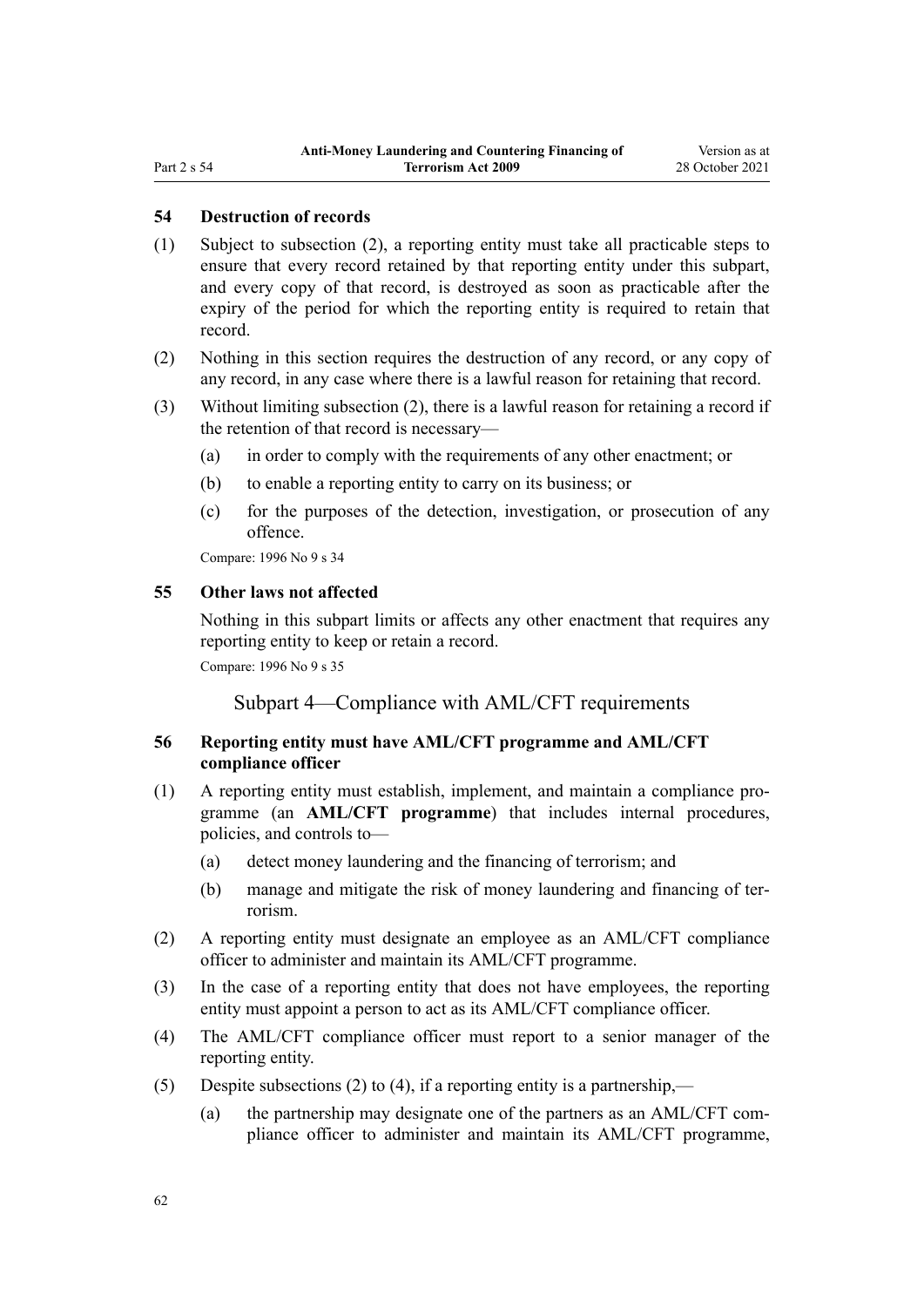irrespective of whether the partnership has or does not have employees; and

(b) the partner so designated must report to another partner designated for the purpose of receiving those reports by the partnership.

Section 56(5): inserted, on 8 September 2018, by [section 6](http://legislation.govt.nz/pdflink.aspx?id=LMS15910) of the Statutes Amendment Act 2018 (2018 No 27).

## **57 Minimum requirements for AML/CFT programmes**

- (1) A reporting entity's AML/CFT programme must be in writing and be based on the risk assessment undertaken in accordance with [section 58](#page-63-0) and include adequate and effective procedures, policies, and controls for—
	- (a) vetting—
		- (i) senior managers:
		- (ii) the AML/CFT compliance officer:
		- (iii) any other employee that is engaged in AML/CFT related duties; and
	- (b) training on AML/CFT matters for the following employees:
		- (i) senior managers:
		- (ii) the AML/CFT compliance officer:
		- (iii) any other employee that is engaged in AML/CFT related duties; and
	- (c) complying with customer due diligence requirements (including ongoing customer due diligence and account monitoring); and
	- (d) reporting suspicious activities; and
	- (da) reporting prescribed transactions; and
	- (e) record keeping; and
	- (f) setting out what the reporting entity needs to do, or continue to do, to manage and mitigate the risks of money laundering and the financing of terrorism; and
	- (g) examining, and keeping written findings relating to,—
		- (i) complex or unusually large transactions; and
		- (ii) unusual patterns of transactions that have no apparent economic or visible lawful purpose; and
		- (iii) any other activity that the reporting entity regards as being par‐ ticularly likely by its nature to be related to money laundering or the financing of terrorism; and
	- (h) monitoring, examining, and keeping written findings relating to business relationships and transactions from or in countries that do not have or have insufficient anti-money laundering or countering financing of ter-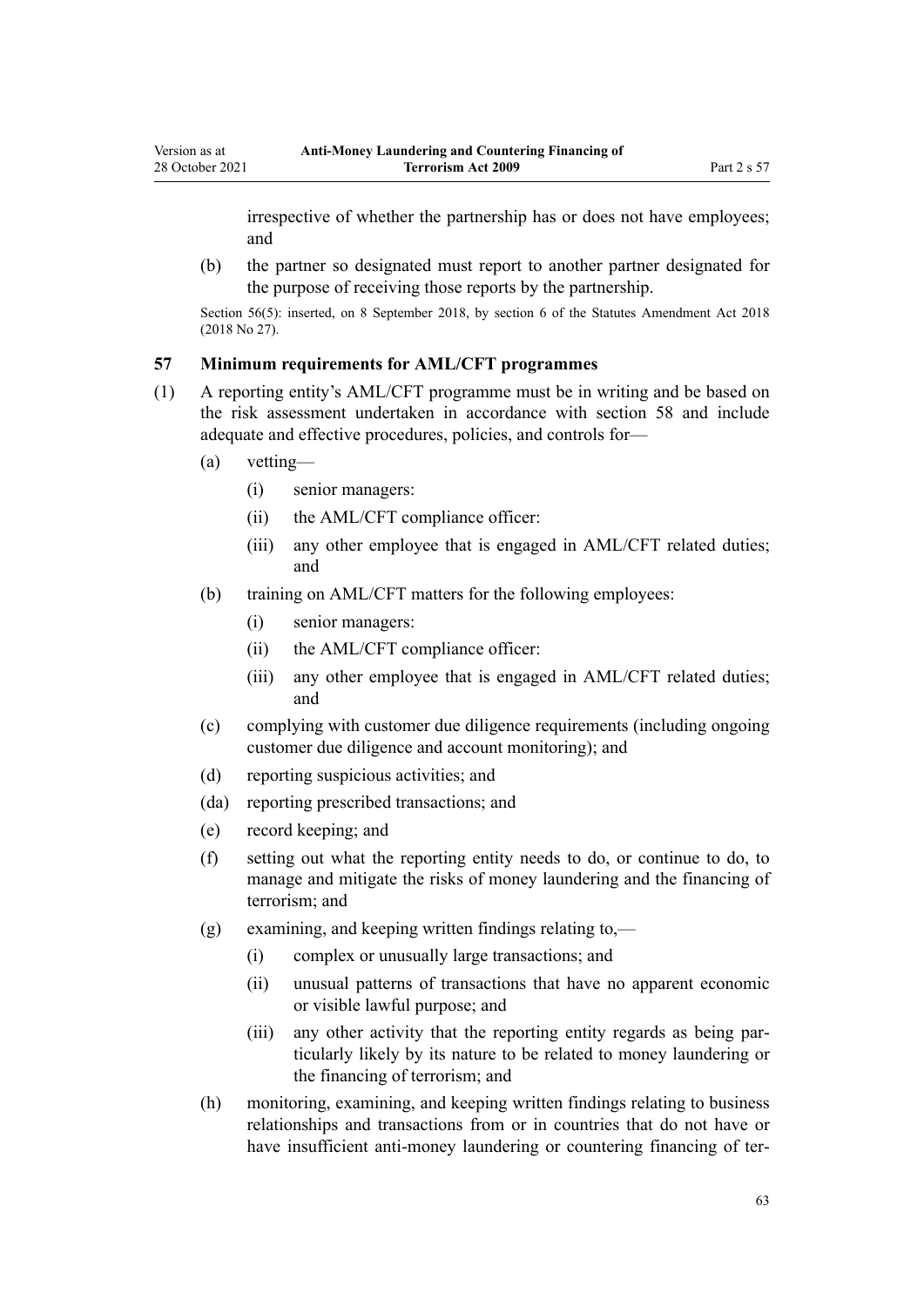<span id="page-63-0"></span>rorism systems in place and have additional measures for dealing with or restricting dealings with such countries; and

- (i) preventing the use, for money laundering or the financing of terrorism, of products (for example, the misuse of technology) and transactions (for example, non-face-to-face business relationships or transactions) that might favour anonymity; and
- (j) determining when enhanced customer due diligence is required and when simplified customer due diligence might be permitted; and
- (k) providing when a person who is not the reporting entity may, and setting out the procedures for the person to, conduct the relevant customer due diligence on behalf of the reporting entity; and
- (l) monitoring and managing compliance with, and the internal communication of and training in, those procedures, policies, and controls.
- (2) In developing an AML/CFT programme, a reporting entity must have regard to any applicable guidance material produced by AML/CFT supervisors or the Commissioner relating to AML/CFT programmes.

Section 57(1): amended, on 11 August 2017, by [section 28\(1\)](http://legislation.govt.nz/pdflink.aspx?id=DLM7161309) of the Anti-Money Laundering and Countering Financing of Terrorism Amendment Act 2017 (2017 No 35).

Section 57(1)(d): amended, on 11 August 2017, by [section 28\(2\)](http://legislation.govt.nz/pdflink.aspx?id=DLM7161309) of the Anti-Money Laundering and Countering Financing of Terrorism Amendment Act 2017 (2017 No 35).

Section  $57(1)(da)$ : inserted, on 1 July 2017, by [section 10](http://legislation.govt.nz/pdflink.aspx?id=DLM6602227) of the Anti-Money Laundering and Countering Financing of Terrorism Amendment Act 2015 (2015 No 96).

Section 57(2): inserted, on 11 August 2017, by [section 28\(3\)](http://legislation.govt.nz/pdflink.aspx?id=DLM7161309) of the Anti-Money Laundering and Countering Financing of Terrorism Amendment Act 2017 (2017 No 35).

### **58 Risk assessment**

- (1) Before conducting customer due diligence or establishing an AML/CFT pro‐ gramme, a reporting entity must first undertake an assessment of the risk of money laundering and the financing of terrorism (a **risk assessment**) that it may reasonably expect to face in the course of its business.
- (2) In assessing the risk, the reporting entity must have regard to the following:
	- (a) the nature, size, and complexity of its business; and
	- (b) the products and services it offers; and
	- (c) the methods by which it delivers products and services to its customers; and
	- (d) the types of customers it deals with; and
	- (e) the countries it deals with; and
	- (f) the institutions it deals with; and
	- (g) any applicable guidance material produced by AML/CFT supervisors or the Commissioner relating to risk assessments; and
	- (h) any other factors that may be provided for in regulations.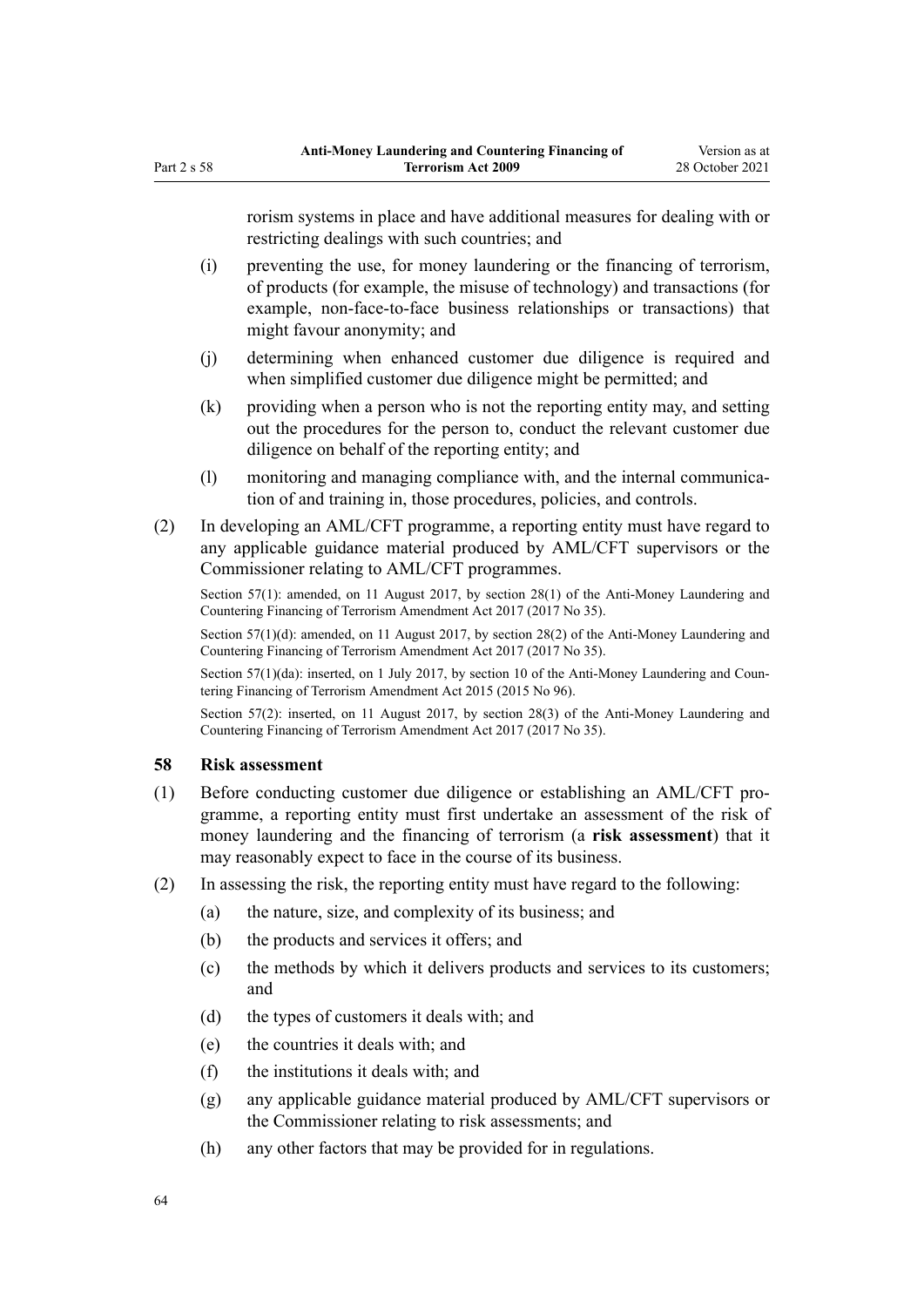- <span id="page-64-0"></span>(3) The risk assessment must be in writing and—
	- (a) identify the risks faced by the reporting entity in the course of its business; and
	- (b) describe how the reporting entity will ensure that the assessment remains current; and
	- (c) enable the reporting entity to determine the level of risk involved in rela‐ tion to relevant obligations under this Act and regulations.

### **59 Review and audit of risk assessment and AML/CFT programmes**

- $(1)$  A reporting entity (other than a high-value dealer) must review its risk assessment and AML/CFT programme to—
	- (a) ensure that the risk assessment and AML/CFT programme are up to date; and
	- (b) identify any deficiencies in the effectiveness of the risk assessment and the AML/CFT programme; and
	- (c) make any changes to the risk assessment or AML/CFT programme iden‐ tified as being necessary under paragraph (b).
- (2) A reporting entity (other than a high-value dealer) must ensure that its risk assessment and AML/CFT programme are audited every 2 years or during a different time period prescribed by regulations, or at any other time at the request of the relevant AML/CFT supervisor.

Section 59: replaced, on 11 August 2017, by [section 29](http://legislation.govt.nz/pdflink.aspx?id=DLM7161310) of the Anti-Money Laundering and Countering Financing of Terrorism Amendment Act 2017 (2017 No 35).

#### **59A Audit of compliance with AML/CFT obligations**

A high-value dealer must ensure that its compliance with its AML/CFT obliga‐ tions under section  $6(4)(d)(ii)$ , and any regulations, is audited when the relevant AML/CFT supervisor requests.

Section 59A: inserted, on 11 August 2017, by [section 29](http://legislation.govt.nz/pdflink.aspx?id=DLM7161310) of the Anti-Money Laundering and Countering Financing of Terrorism Amendment Act 2017 (2017 No 35).

#### **59B Who carries out audit**

- (1) An audit under section 59 or 59A must be carried out by an independent per‐ son, appointed by the reporting entity, who is appropriately qualified to conduct the audit.
- (2) A person appointed to conduct an audit is not required to be
	- (a) a chartered accountant within the meaning of [section 19](http://legislation.govt.nz/pdflink.aspx?id=DLM391422) of the New Zealand Institute of Chartered Accountants Act 1996; or
	- (b) qualified to undertake financial audits.
- (3) A person appointed to conduct an audit must not have been involved in—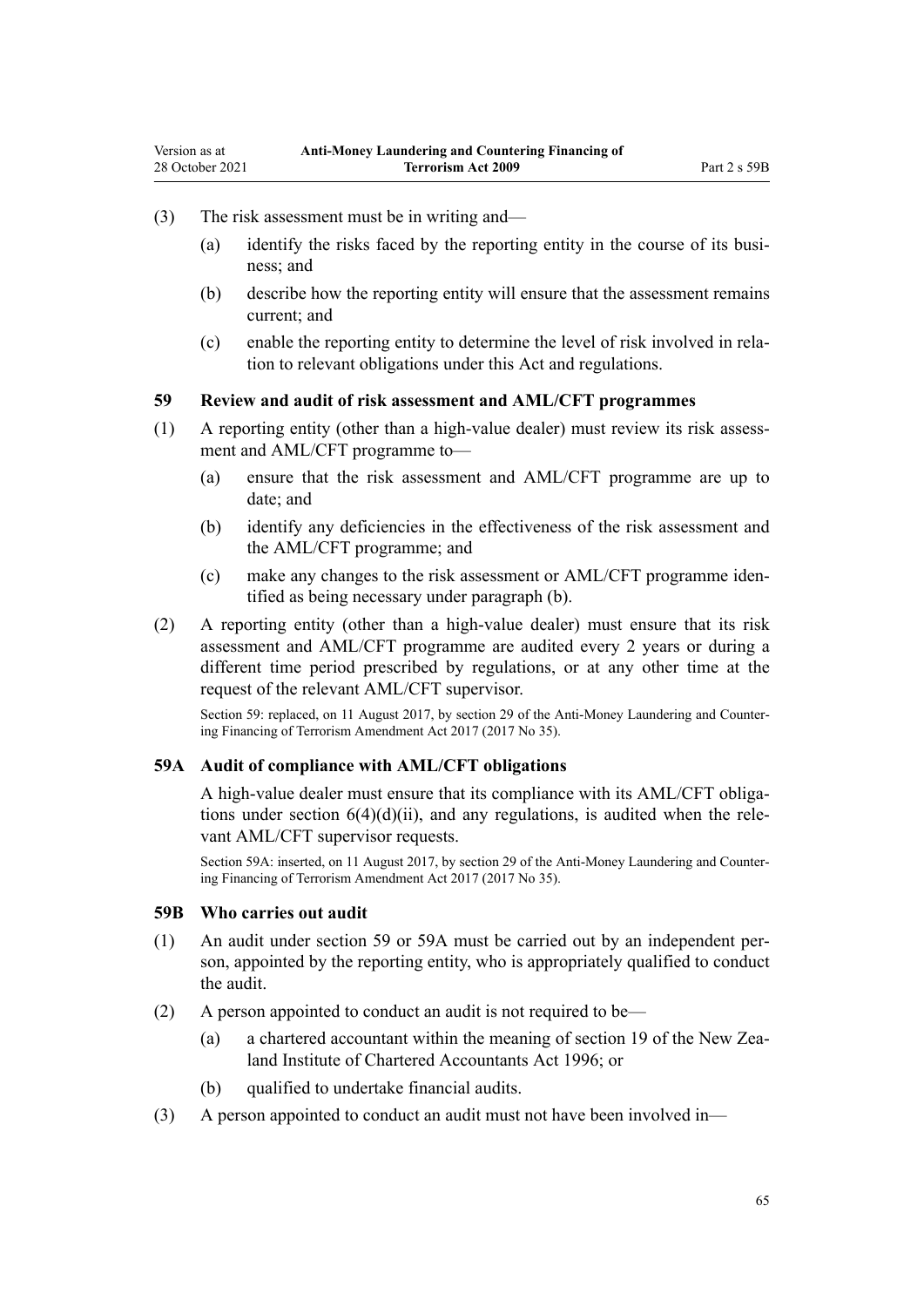- (a) the establishment, implementation, or maintenance of the reporting entity's AML/CFT programme (if any); or
- (b) the undertaking of the reporting entity's risk assessment (if any).
- (4) The audit of a risk assessment under [section 59](#page-64-0) is limited to an audit of whether the reporting entity's risk assessment fulfils the requirements in sec[tion 58\(3\).](#page-63-0)
- (5) A reporting entity must provide a copy of any audit to its AML/CFT supervisor on request.

Section 59B: inserted, on 11 August 2017, by [section 29](http://legislation.govt.nz/pdflink.aspx?id=DLM7161310) of the Anti-Money Laundering and Countering Financing of Terrorism Amendment Act 2017 (2017 No 35).

### **60 Annual AML/CFT report**

Part  $2 \times 60$ 

- (1) The reporting entity must prepare an annual report on its risk assessment and AML/CFT programme.
- (2) An annual report must—
	- (a) be in the prescribed form; and
	- (b) take into account the results and implications of the audit required by [section 59\(2\);](#page-64-0) and
	- (c) contain any information prescribed by regulations.
- (3) The reporting entity must provide the annual report to its AML/CFT supervisor at a time appointed by the AML/CFT supervisor.
- (4) The AML/CFT supervisor must give the reporting entity reasonable notice of the requirement to provide the annual report.

## **61 Reporting entities to ensure that branches and subsidiaries comply with AML/CFT requirements**

- (1) A reporting entity must ensure that its branches and subsidiaries that are in a foreign country apply, to the extent permitted by the law of that country, measures broadly equivalent to those set out in this Act and regulations with regard to the requirements for customer due diligence (including ongoing customer due diligence), risk assessments, AML/CFT programmes, and record keeping.
- (2) If the law of the foreign country does not permit the application of those equivalent measures by the branch or the subsidiary located in that country, the reporting entity must—
	- (a) inform its AML/CFT supervisor accordingly; and
	- (b) take additional measures to effectively handle the risk of a money laundering offence and the financing of terrorism.
- (3) A reporting entity must communicate (where relevant) the policies, procedures, and controls that it establishes, implements, and maintains in accordance with this subpart to its branches and subsidiaries that are outside New Zealand.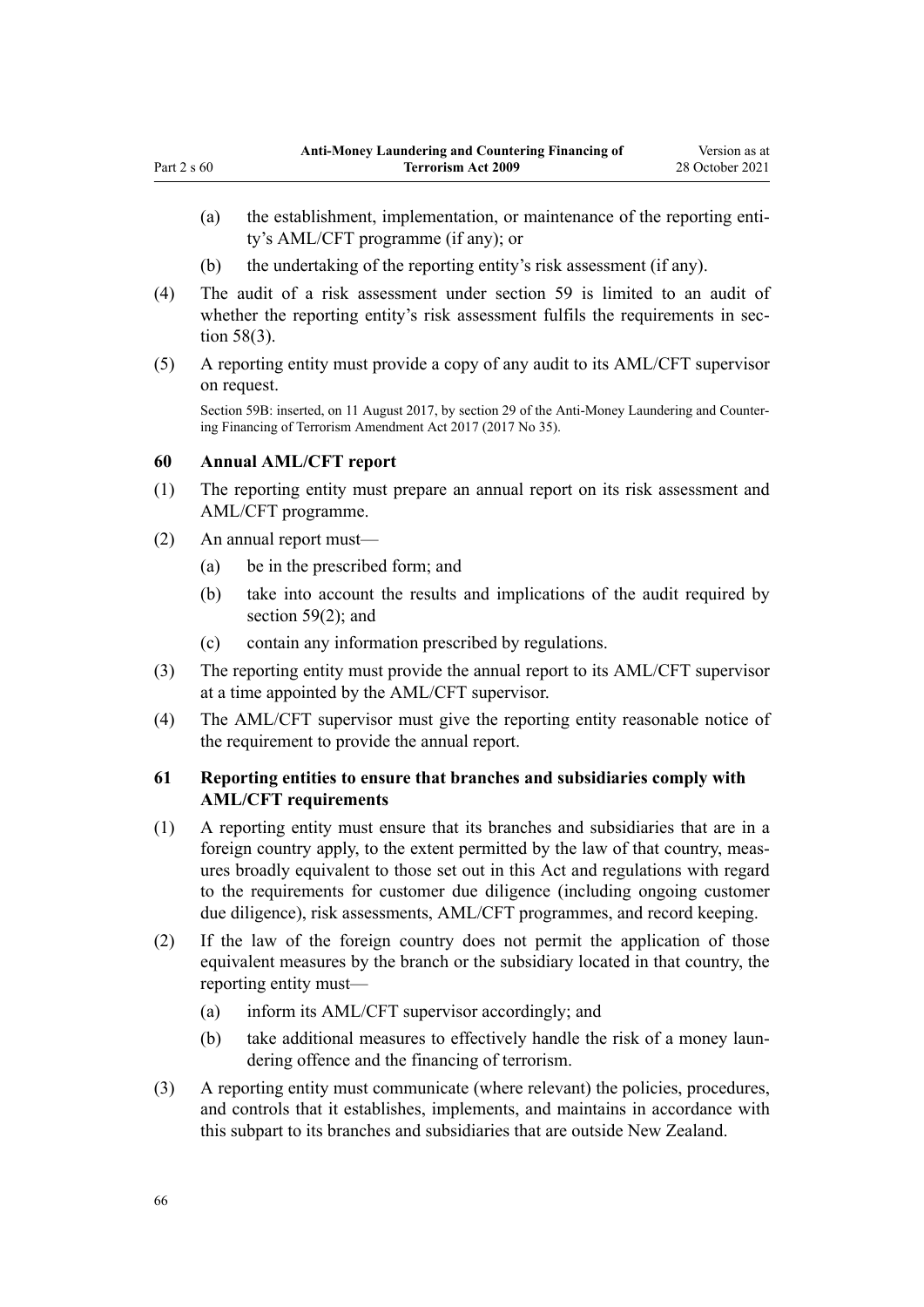## Subpart 5—Codes of practice

### <span id="page-66-0"></span>**62 Interpretation**

In this Part, unless the context otherwise requires,—

code of practice means a code of practice approved by the responsible Minister under section 64, as amended from time to time

**proposed code of practice** means a document prepared under section 63(1).

### **63 AML/CFT supervisors to prepare codes of practice for relevant sectors**

- (1) An AML/CFT supervisor must, if directed to do so by the Minister responsible for that AML/CFT supervisor (the **responsible Minister**), prepare—
	- (a) 1 or more codes of practice for the sector of activity of the reporting entities for which it is the supervisor under [section 130](#page-90-0) or in respect of different reporting entities specified by the responsible Minister:
	- (b) an instrument that amends a code of practice or revokes the whole or any provision of a code of practice prepared under paragraph (a).
- (2) The purpose of a code of practice is to provide a statement of practice that assists reporting entities to comply with their obligations under this Act and regulations.
- (3) A direction under subsection (1) may (without limitation)—
	- (a) relate generally to the obligations imposed on the relevant reporting entities by or under this Act or regulations or specify particular aspects of those obligations that are to be covered by the code of practice:
	- (b) specify the amendments to be made or their intended effect, and specify the extent of the revocation to be made:
	- (c) indicate the date by which the responsible Minister wishes the code of practice to be provided to him or her:
	- (d) include details about the recommendation that the AML/CFT supervisor is required to provide under section  $64(1)(a)$ .
- (4) An AML/CFT supervisor must comply with a direction under subsection (1) as soon as practicable.
- (5) No code of practice has legal effect until approved by the responsible Minister under section 64(6).

### **64 Procedure for approval and publication of codes of practice**

- (1) The responsible Minister must not approve a code of practice prepared by an AML/CFT supervisor unless—
	- (a) the AML/CFT supervisor has made a recommendation that the Minister should approve the code of practice; and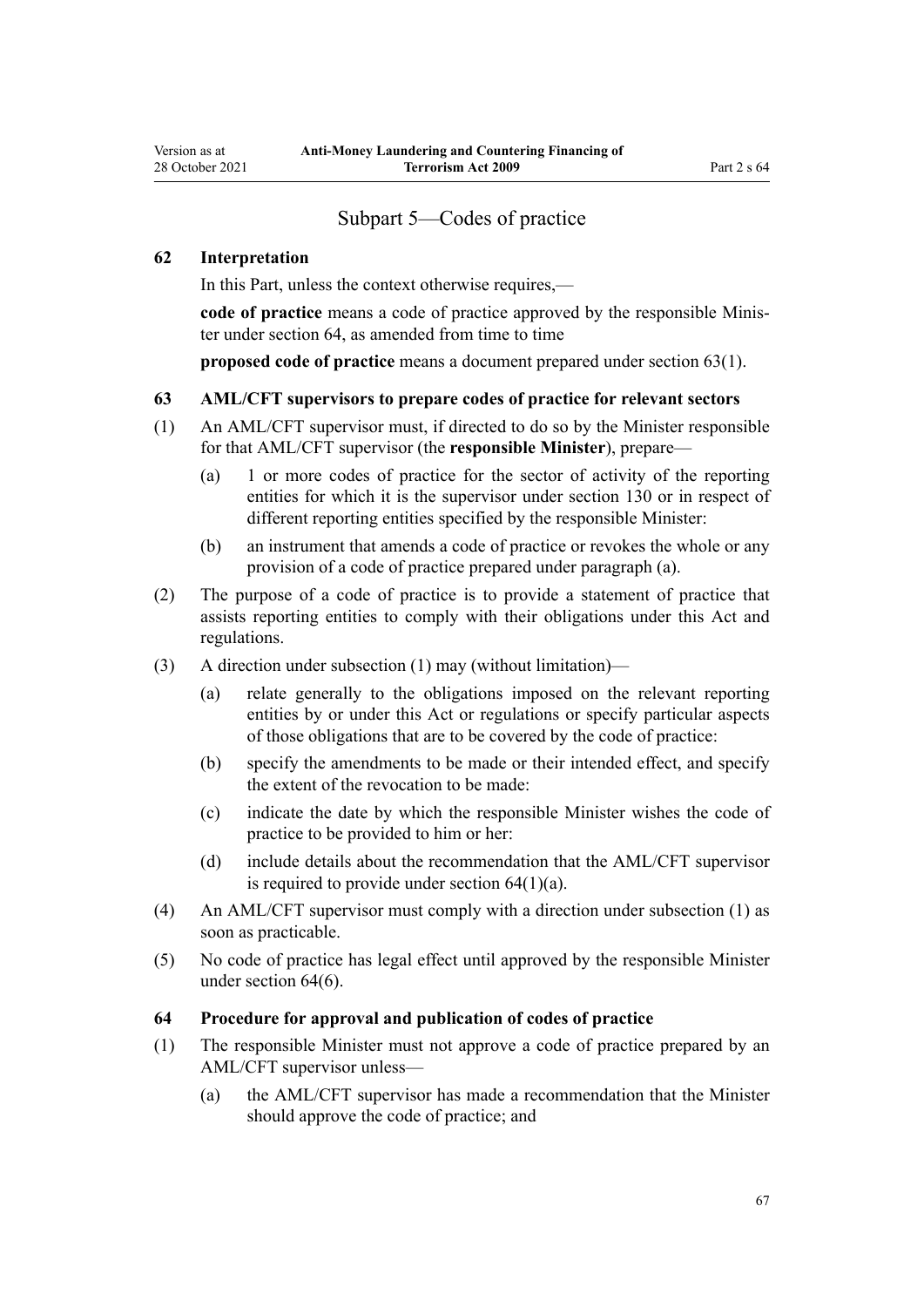- (b) the AML/CFT supervisor has consulted the persons and organisations that the Minister thinks appropriate, having regard to the subject matter of the proposed code of practice.
- (2) In consulting under subsection (1)(b), the AML/CFT supervisor must ensure that—
	- (a) a copy of the proposed code of practice or a summary of its contents, in hard copy or electronic format, is provided to the persons and organisations being consulted; and
	- (b) the persons and organisations being consulted have at least 20 working days to make submissions or representations about the proposed code of practice.
- (3) The responsible Minister may direct the AML/CFT supervisor to reconsider any aspect of the proposed code of practice and to make any amendments that the Minister considers necessary.
- (4) Despite subsection (3),—

Part 2 s 64

- (a) if the AML/CFT supervisor does not amend the proposed code of practice as directed by the Minister or within the time specified by the Minis‐ ter, the Minister may make those amendments:
- (b) the Minister may, after consultation with the AML/CFT supervisor, make any further amendments to the proposed code of practice that he or she considers necessary.
- (5) The responsible Minister must—
	- (a) approve the proposed code of practice as prepared by the AML/CFT supervisor; or
	- (b) approve the proposed code of practice as amended by the AML/CFT supervisor; or
	- (c) approve the proposed code of practice as amended by the Minister after consultation with the AML/CFT supervisor.
- (6) A code of practice is secondary legislation (*see* [Part 3](http://legislation.govt.nz/pdflink.aspx?id=DLM7298343) of the Legislation Act 2019 for publication requirements).
- (7) That Act applies as if—
	- (a) the Minister were the maker of the code of practice; and
	- (b) the code of practice were made by the Minister approving it.

| Legislation Act 2019 requirements for secondary legislation referred to in subsection (6) |                                                                                                                                                              |                                          |  |  |  |  |
|-------------------------------------------------------------------------------------------|--------------------------------------------------------------------------------------------------------------------------------------------------------------|------------------------------------------|--|--|--|--|
| <b>Publication</b>                                                                        | The maker must:<br>• publish it in the Gazette with notice that it has been<br>approved; or                                                                  | LA19 ss 73, 74 $(1)(a)$ ,<br>Sch 1 cl 14 |  |  |  |  |
|                                                                                           | • notify in the Gazette that it has been approved with a<br>statement of where copies of it (in hard copy or electronic<br>format) may be viewed or obtained |                                          |  |  |  |  |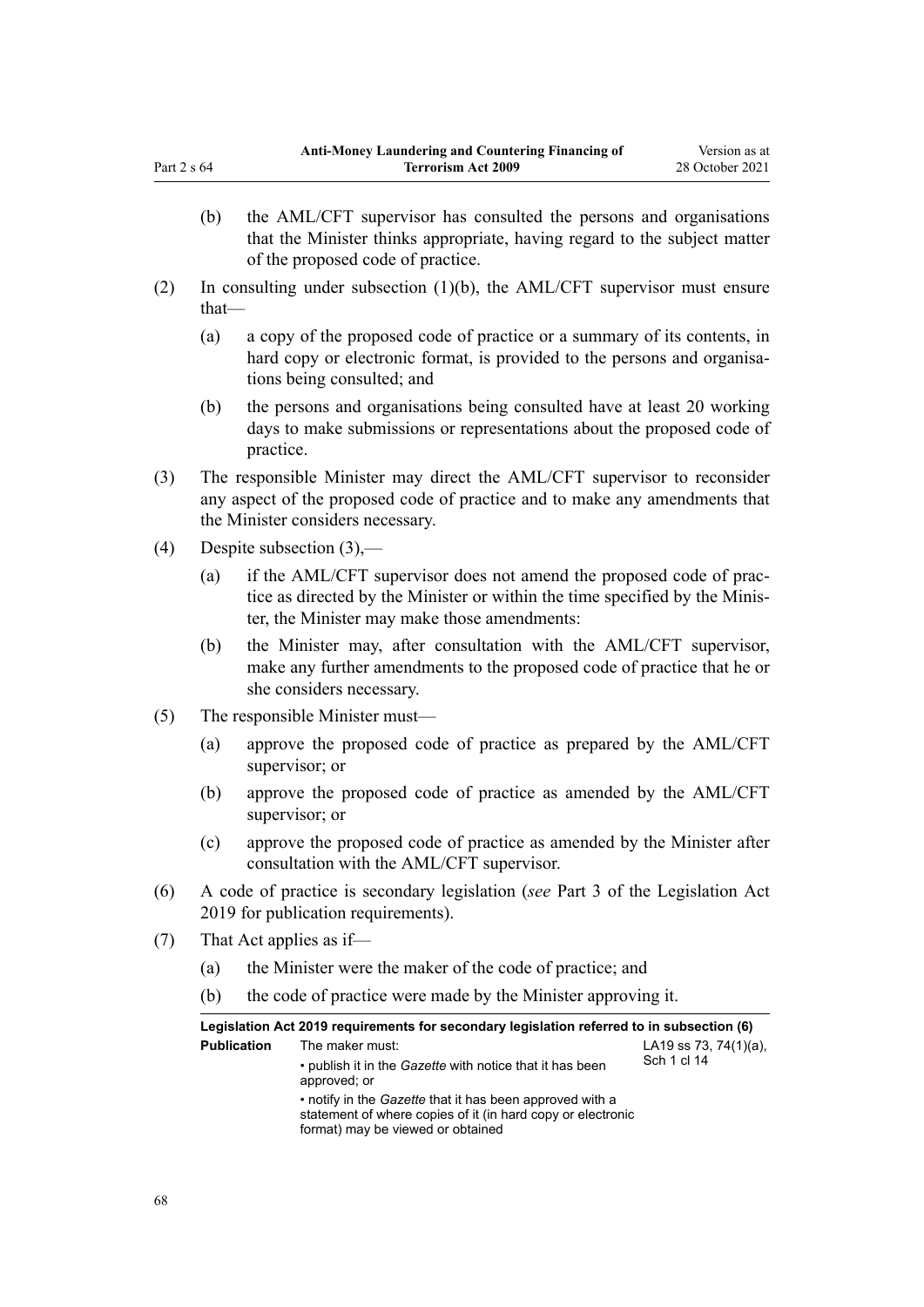| Version as at       | <b>Anti-Money Laundering and Countering Financing of</b> |                       |  |  |
|---------------------|----------------------------------------------------------|-----------------------|--|--|
| 28 October 2021     | <b>Terrorism Act 2009</b>                                | Part 2 s 67           |  |  |
| <b>Dessautation</b> | The Minister must propose it to the United of            | $1.110 - 111$ $0 - 1$ |  |  |

| Presentation                      | The Minister must present it to the House of<br>Representatives          | LA 19 S 114. SCII 1<br>cl $32(1)(a)$ |
|-----------------------------------|--------------------------------------------------------------------------|--------------------------------------|
|                                   | <b>Disallowance</b> It may be disallowed by the House of Representatives | LA19 ss 115, 116                     |
| This note is not part of the Act. |                                                                          |                                      |

Section 64(6): replaced, on 28 October 2021, by [section 3](http://legislation.govt.nz/pdflink.aspx?id=LMS268932) of the Secondary Legislation Act 2021 (2021 No 7).

Section 64(7): inserted, on 28 October 2021, by [section 3](http://legislation.govt.nz/pdflink.aspx?id=LMS268932) of the Secondary Legislation Act 2021 (2021 No 7).

#### **65 Amendment and revocation of codes of practice**

- (1) A code of practice may be amended or revoked in the same manner as that in which it was made.
- (2) [Sections 63](#page-66-0), [64,](#page-66-0) 66, and 67 apply with the necessary modifications to the amendment or revocation of a code of practice.

#### **66 Proof of codes of practice**

Publication under the [Legislation Act 2019](http://legislation.govt.nz/pdflink.aspx?id=DLM7298104) of a code of practice is conclusive evidence that the requirements of sections  $64(1)$  to  $(5)$  and  $65$  have been complied with.

Section 66: replaced, on 28 October 2021, by [section 3](http://legislation.govt.nz/pdflink.aspx?id=LMS268932) of the Secondary Legislation Act 2021 (2021 No 7).

### **67 Legal effect of codes of practice**

- (1) A reporting entity complies with an obligation imposed on it by or under this Act or regulations by—
	- (a) complying with those provisions of a code of practice that state a means of satisfying the obligation; or
	- (b) complying with the obligation by some other equally effective means.
- (2) However, a reporting entity may not rely on subsection (1)(b) as a defence to an act or omission on its part unless it has, by notice in writing given before the act or omission occurred, advised the AML/CFT supervisor that it has opted out of compliance with the code of practice and intends to satisfy its obligations by some other equally effective means.
- (3) If a person is charged with an offence in respect of a failure to comply with any provision of this Act, a court must, in determining whether that person has failed to comply with the provision, have regard to any code of practice in force under [section 64\(6\)](#page-66-0) at the time of the alleged failure relating to matters of the kind to which the provision relates.
- (4) If an application for an injunction against a person has been made under this Act, a court must, in determining whether to grant the injunction, have regard to any code of practice in force under [section 64\(6\).](#page-66-0)
- (5) If an application for a pecuniary penalty against a person has been made under this Act, a court must, in determining whether to impose a pecuniary penalty,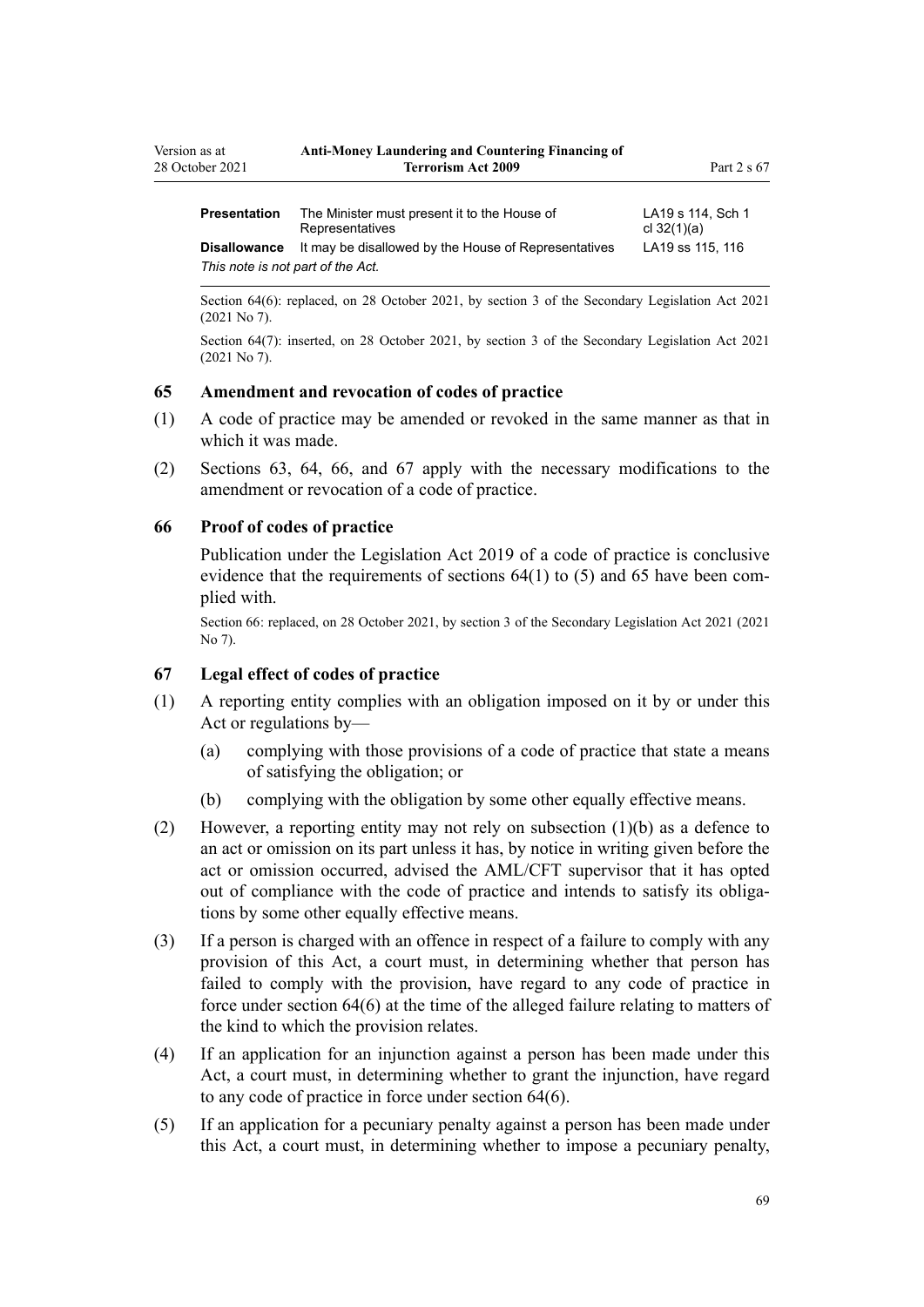have regard to any code of practice in force under [section 64\(6\)](#page-66-0) at the time the person engaged in conduct that constituted the relevant civil liability act.

Subpart 6—Cross-border transportation of cash

## **68 Reports about movement of cash into or out of New Zealand**

- (1) A person must not move cash into or out of New Zealand if—
	- (a) the total amount of the cash is equal to or above than the applicable threshold value; and
	- (b) the person has not given a report in respect of the movement of that cash in accordance with this subpart; and
	- (c) the movement of that cash is not exempted under this Act or regulations (if any).
- (2) For the purposes of this Act, a person moves cash into New Zealand if the per‐ son brings or sends the cash into New Zealand.
- (3) For the purposes of this Act, a person moves cash out of New Zealand if the person takes or sends the cash out of New Zealand.

Compare: Anti-Money Laundering and Counter-Terrorism Financing Act 2006 ss 53(3), 57(2), 58 (Aust)

Section 68(1)(a): amended, on 11 August 2017, by [section 30](http://legislation.govt.nz/pdflink.aspx?id=DLM7161314) of the Anti-Money Laundering and Countering Financing of Terrorism Amendment Act 2017 (2017 No 35).

### **69 Reports about receipt of cash from outside New Zealand**

A person must not receive cash moved to the person from outside New Zealand if—

- (a) the total amount of the cash is equal to or above the applicable threshold value; and
- (b) the person has not given a report in respect of the movement of that cash in accordance with this subpart; and
- (c) the movement of that cash is not exempted under this Act or regulations (if any).

Compare: Anti-Money Laundering and Counter-Terrorism Financing Act 2006 s 55(3) (Aust)

Section 69(a): amended, on 11 August 2017, by [section 31](http://legislation.govt.nz/pdflink.aspx?id=DLM7161315) of the Anti-Money Laundering and Countering Financing of Terrorism Amendment Act 2017 (2017 No 35).

### **70 Reporting requirements**

A report under this subpart must—

- (a) be in writing in the appropriate prescribed form; and
- (b) contain the prescribed information; and
- (c) be completed in accordance with regulations (if any); and
- (d) be provided to a Customs officer or any other prescribed person,—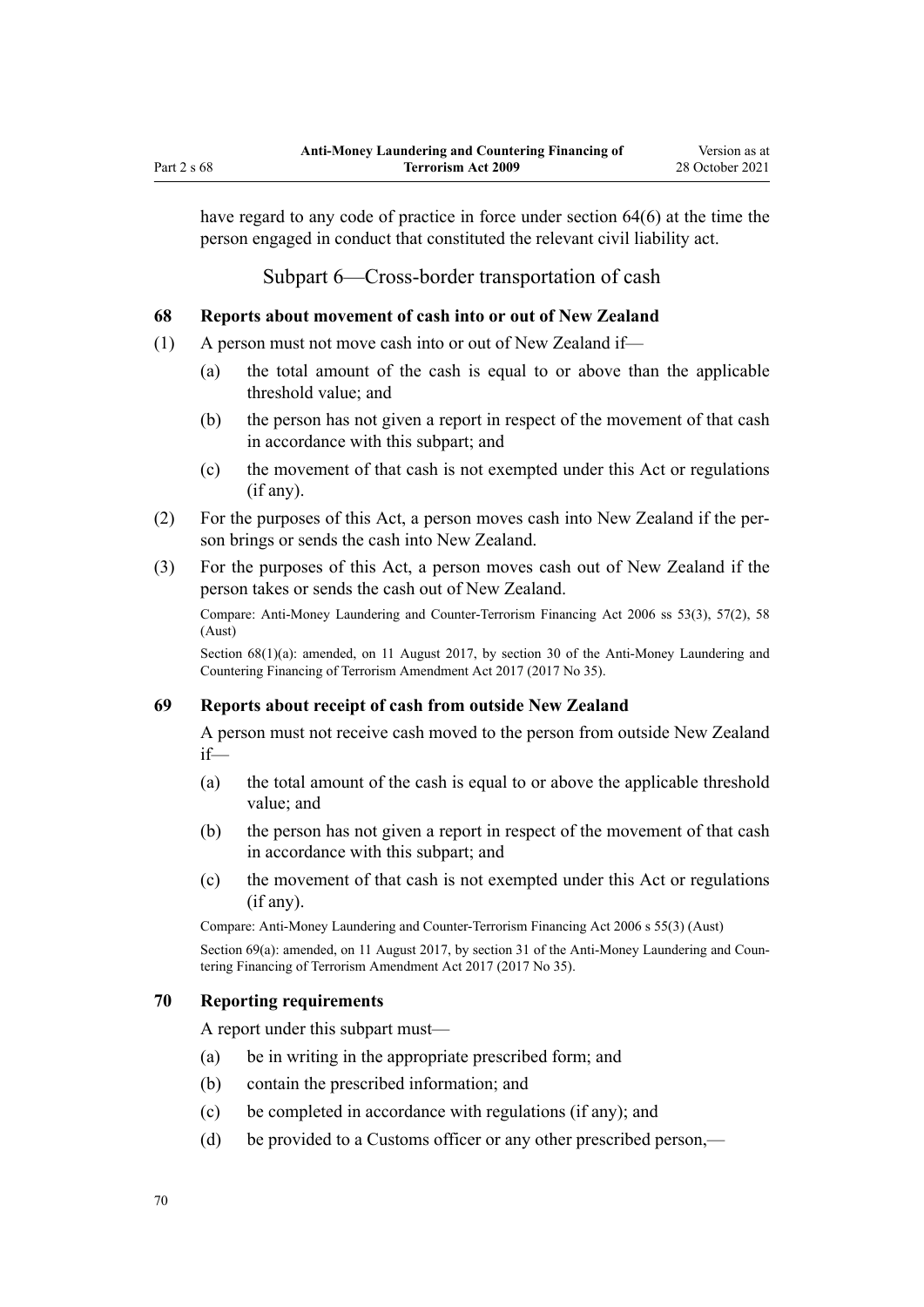- (i) in the case of accompanied cash, at the time prescribed for the purposes of this subparagraph; and
- (ii) in the case of unaccompanied cash, at the time prescribed for the purposes of this subparagraph.

Compare: 1996 No 9 [s 37](http://legislation.govt.nz/pdflink.aspx?id=DLM374143); Anti-Money Laundering and Counter-Terrorism Financing Act 2006 s 55(5) (Aust)

Section 70(a): amended, on 11 August 2017, by section  $32(1)$  of the Anti-Money Laundering and Countering Financing of Terrorism Amendment Act 2017 (2017 No 35).

Section 70(d): replaced, on 11 August 2017, by [section 32\(2\)](http://legislation.govt.nz/pdflink.aspx?id=DLM7161316) of the Anti-Money Laundering and Countering Financing of Terrorism Amendment Act 2017 (2017 No 35).

### **71 Information to be forwarded to Commissioner**

Version as at

- (1) If a report is made to a Customs officer under this subpart, that officer must, as soon as practicable, forward the report to the Commissioner.
- (2) If, in the course of conducting a search under this Act, a Customs officer dis‐ covers any cash in respect of which a report is required to be made under this subpart but has not been made, that officer must, as soon as practicable, report the details of the search, and of the cash, to the Commissioner.
- (3) Every report made under subsection (2) must be in the form that the Commis‐ sioner may determine after consultation with the chief executive of the New Zealand Customs Service.
- (4) The chief executive of the New Zealand Customs Service must—
	- (a) cause a record to be made and kept of—
		- (i) each occasion on which a cash report is made to a Customs offi‐ cer; and
		- (ii) the details of the identity of the person making the cash report; and
		- (iii) the date on which the cash report is made; and
	- (b) ensure that the record is retained for a period of not less than 1 year after the date on which the cash report is made.

Compare: 1996 No 9 [s 42](http://legislation.govt.nz/pdflink.aspx?id=DLM374162)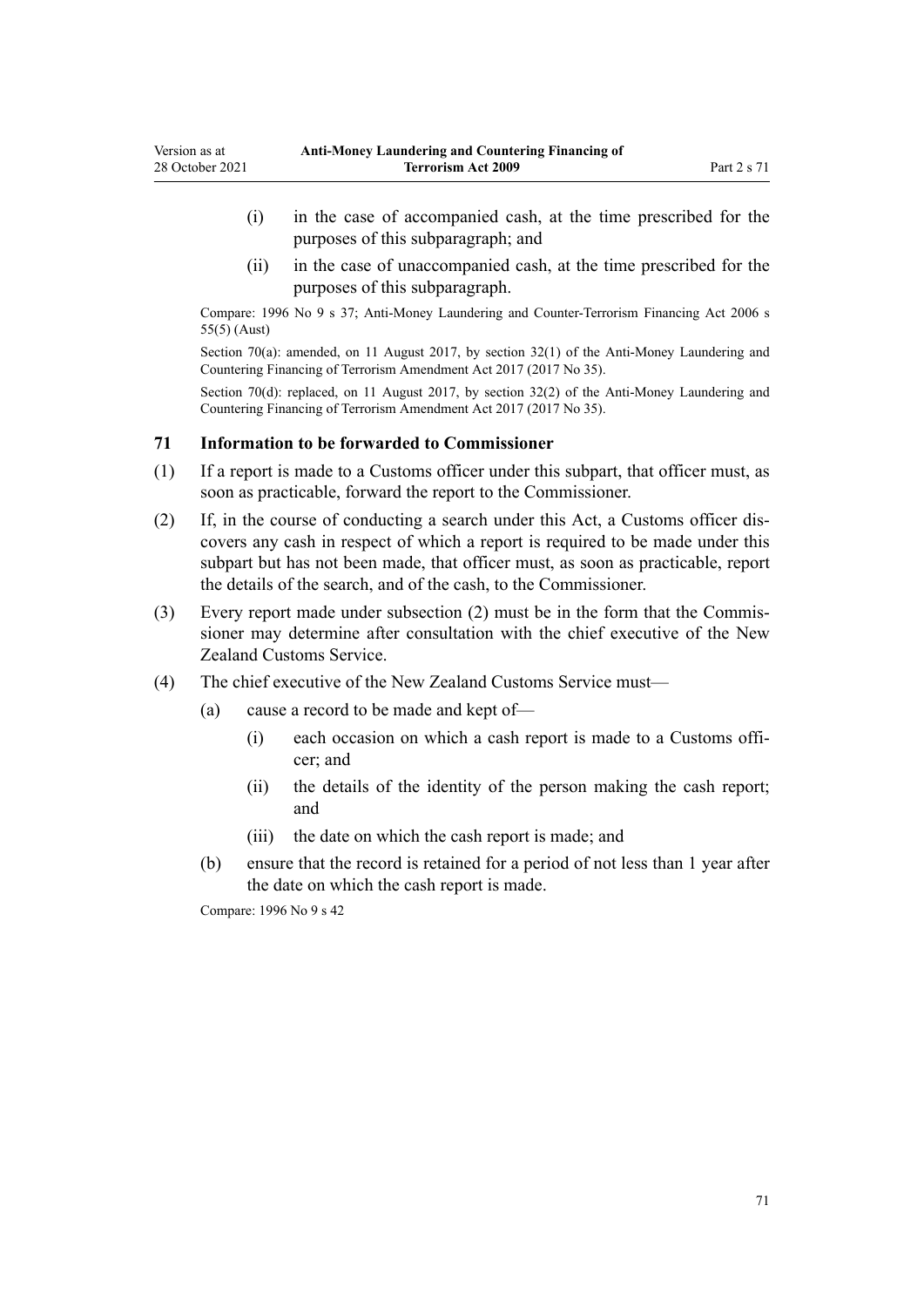# **Part 3**

## **Enforcement**

Subpart 1—General provisions relating to Part

*Proceedings for civil penalties*

### **72 When and how civil penalty proceedings brought**

- (1) An application for a civil penalty under this Part may be made no later than 6 years after the conduct giving rise to the liability to pay the civil penalty occurred.
- (2) In proceedings for a civil penalty under this Part,—
	- (a) the standard of proof is the standard of proof that applies in civil pro‐ ceedings; and
	- (b) the relevant AML/CFT supervisor may, by order of the court, obtain discovery and administer interrogatories.

### *Relationship between civil penalty and criminal proceedings*

### **73 Relationship between concurrent civil penalty proceedings and criminal proceedings**

- (1) Criminal proceedings for an offence under this Part may be commenced against a person in relation to particular conduct whether or not proceedings for a civil penalty under this Part have been commenced against the person in relation to the same or substantially the same conduct.
- (2) Proceedings under this Part for a civil penalty against a person in relation to particular conduct are stayed if criminal proceedings against the person are or have been commenced for an offence under this Part in relation to the same or substantially the same conduct.
- (3) After the criminal proceedings referred to in subsection (2) have been comple‐ ted or withdrawn, a person may apply to have the stay lifted on the civil pen‐ alty proceedings referred to in that subsection.

### **74 One penalty only rule**

- (1) If civil penalty or criminal proceedings under this Part are brought against a person in relation to particular conduct, a court may not impose a penalty (whether civil or criminal) on the person if a court has already imposed a pen‐ alty under this Part in proceedings relating to the same or substantially the same conduct.
- (2) If a person is or may be liable to more than 1 civil penalty under this Part in respect of the same or substantially the same conduct, civil penalty proceedings may be brought against the person for more than 1 civil penalty, but the person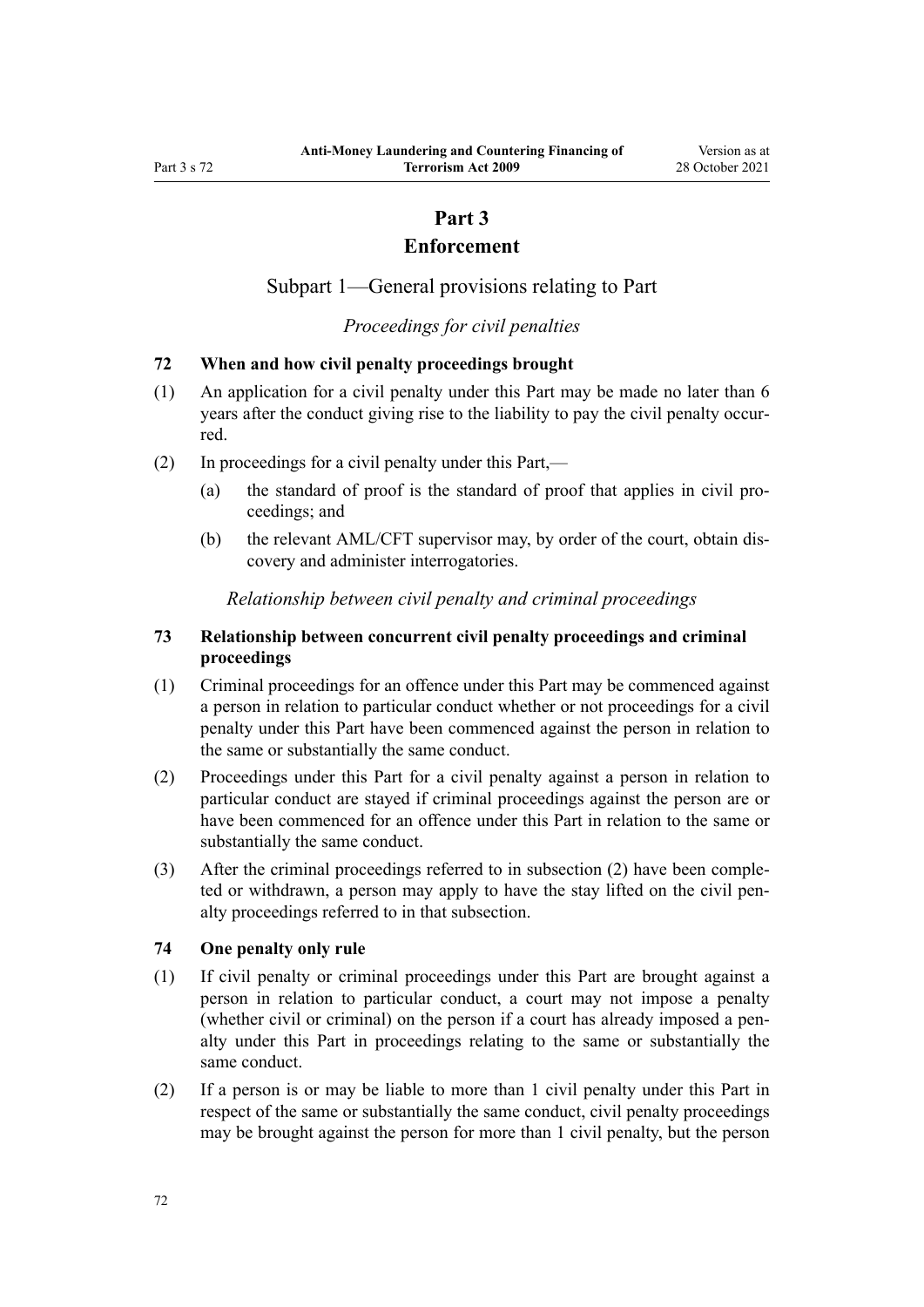<span id="page-72-0"></span>may not be required to pay more than 1 civil penalty in respect of the same or substantially the same conduct.

## **75 Restriction on use of evidence given in civil penalty proceedings**

- (1) Evidence of information given, or evidence of production of documents, by a person is not admissible in criminal proceedings against the person for an offence under this Part or any other enactment if—
	- (a) the person previously gave the evidence or produced the documents in civil penalty proceedings under this Part against him or her, whether or not a civil penalty was imposed; and
	- (b) the proceedings for the civil penalty related to conduct that was the same or substantially the same as the conduct constituting the offence.
- (2) This section does not apply to criminal proceedings in respect of the falsity of the evidence given by the person in the proceedings for the civil penalty.

## *Immunities*

## **76 Protection for AML/CFT supervisors**

No civil or criminal proceedings may be brought against an AML/CFT super‐ visor or a person who is or has been an officer, employee, member of, or member of the board of, an AML/CFT supervisor for anything done or omitted to be done in the course of the performance or exercise of the AML/CFT supervisor's functions or powers under this Act or regulations unless it is shown that the AML/CFT supervisor or the person concerned acted in bad faith.

Section 76: amended, on 11 August 2017, by [section 33](http://legislation.govt.nz/pdflink.aspx?id=DLM7340630) of the Anti-Money Laundering and Countering Financing of Terrorism Amendment Act 2017 (2017 No 35).

## **77 Protection for reporting entities, officers, etc, acting in compliance with this Act**

No reporting entity, or person who is, or has been, an officer, an employee, or a member of the governing body of the reporting entity, or person appointed under [section 56\(3\)](#page-61-0) is criminally or civilly liable for any action taken in order to comply with this Act or regulations if the action—

- (a) was taken in good faith; and
- (b) was reasonable in the circumstances.

## Subpart 2—Civil liability

## **78 Meaning of civil liability act**

In this Part, a **civil liability act** occurs when a reporting entity fails to comply with any of the AML/CFT requirements, including, without limitation, when the reporting entity—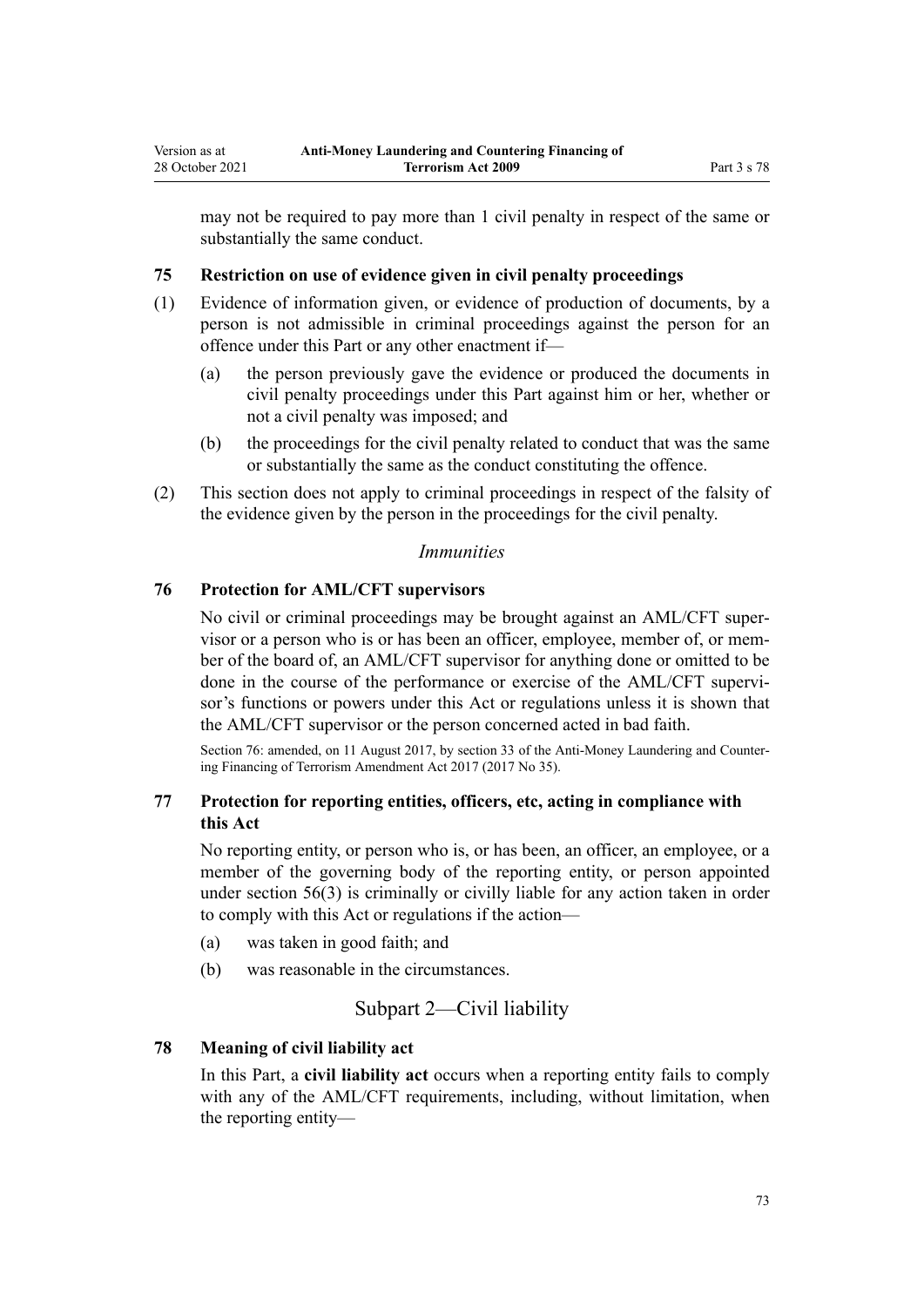- <span id="page-73-0"></span>(a) fails to conduct customer due diligence as required by [subpart 1](#page-31-0) of Part 2:
- (b) fails to adequately monitor accounts and transactions:
- (c) enters into or continues a business relationship with a person who does not produce or provide satisfactory evidence of the person's identity:
- (d) enters into or continues a correspondent banking relationship with a shell bank:
- (da) fails to report transactions in accordance with [subpart 2A](#page-56-0) of Part 2:
- (e) fails to keep records in accordance with the requirements of [subpart 3](#page-58-0) of Part 2:
- (f) fails to establish, implement, or maintain an AML/CFT programme:
- (g) fails to ensure that its branches and subsidiaries comply with the relevant AML/CFT requirements.

Section 78(da): inserted, on 1 July 2017, by [section 11](http://legislation.govt.nz/pdflink.aspx?id=DLM6602228) of the Anti-Money Laundering and Countering Financing of Terrorism Amendment Act 2015 (2015 No 96).

### **79 Possible responses to civil liability act**

If a civil liability act is alleged to have occurred, the relevant AML/CFT super‐ visor may do 1 or more of the following:

- (a) issue a formal warning under section 80:
- (b) accept an enforceable undertaking under section 81 and seek an order in the court for breach of that undertaking under [section 82:](#page-74-0)
- (c) seek an injunction from the High Court under [section 85](#page-75-0) or [87:](#page-75-0)
- (d) apply to the court for a pecuniary penalty under [section 90](#page-76-0).

# *Formal warnings*

## **80 Formal warnings**

- (1) The relevant AML/CFT supervisor may issue 1 or more formal warnings to a person if the AML/CFT supervisor has reasonable grounds to believe that that person has engaged in conduct that constituted a civil liability act.
- (2) A formal warning must be—
	- (a) in the prescribed form; and
	- (b) issued in the manner specified in regulations (if any).

## *Enforceable undertakings*

## **81 Enforceable undertakings**

(1) The relevant AML/CFT supervisor may accept a written undertaking given by a person in connection with compliance with this Act or regulations (if any).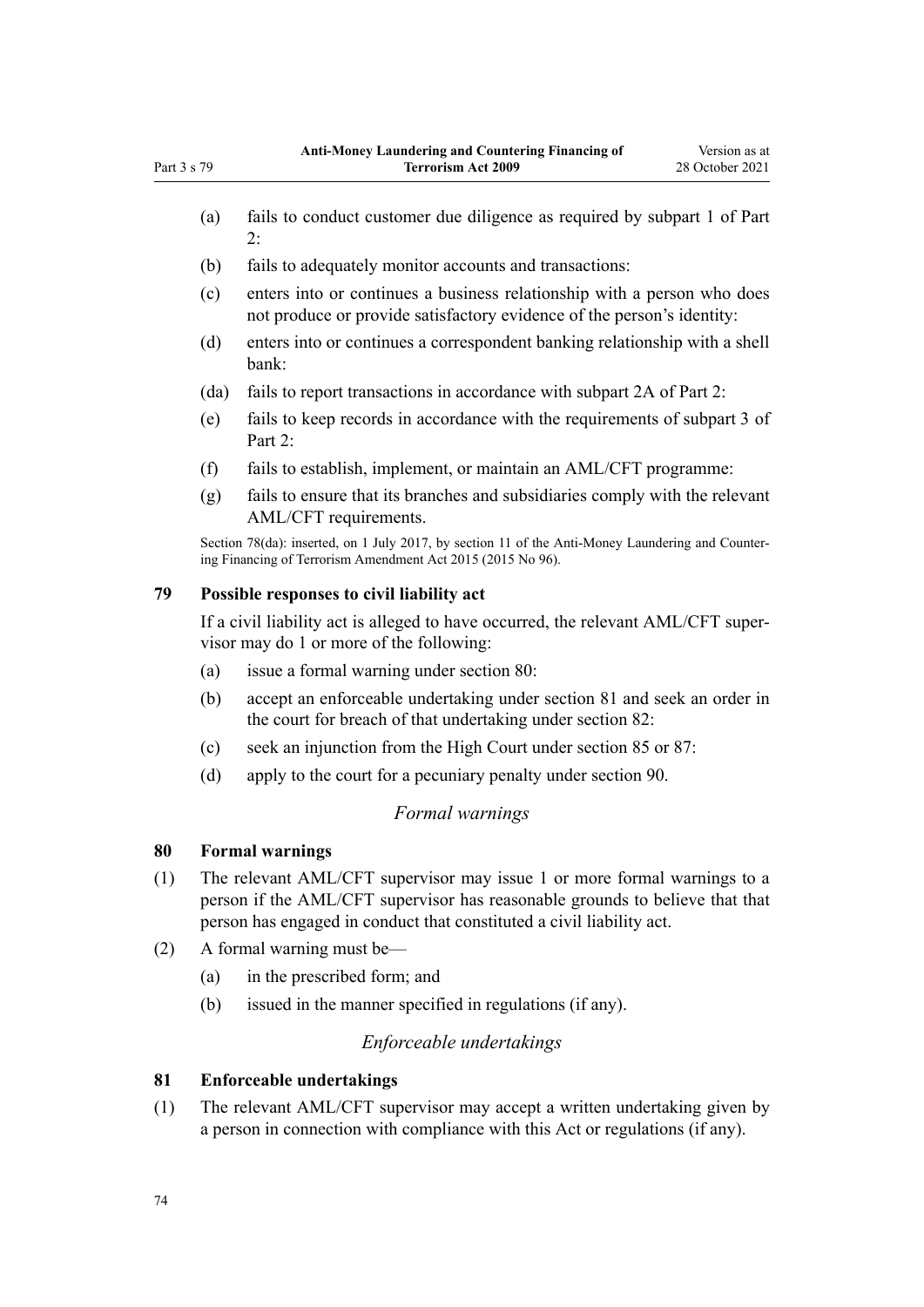<span id="page-74-0"></span>(2) The person may withdraw or vary the undertaking at any time, but only with the consent of the relevant AML/CFT supervisor.

## **82 Enforcement of undertakings**

- (1) If the relevant AML/CFT supervisor considers that a person who gave an undertaking under [section 81](#page-73-0) has breached 1 or more of its terms, the relevant AML/CFT supervisor may apply to the court for an order under subsection (2).
- (2) If the court is satisfied that the person has breached 1 or more of the terms of the undertaking, the court may make any or all of the following orders:
	- (a) an order directing the person to comply with any of the terms of the undertaking:
	- (b) an order directing the person to pay to the AML/CFT supervisor an amount up to the amount of any financial benefit that the person has obtained directly or indirectly and that is reasonably attributable to the breach:
	- (c) any order that the court considers appropriate directing the person to compensate any other person who has suffered loss or damage as a result of the breach.

## **83 Assessment of compensation for breach of undertakings**

For the purposes of section  $82(2)(c)$ , in determining whether another person (**person A**) has suffered loss or damage as a result of the breach, and in assess‐ ing the amount of compensation payable, the court may have regard to the following:

- (a) the extent to which any expenses incurred by person A are attributable to dealing with the breach:
- (b) the effect of the breach on person A's ability to carry on business or other activities:
- (c) any damage to the reputation of person A's business that is attributable to dealing with the breach:
- (d) any loss of business opportunities suffered by person A as a result of dealing with the breach:
- (e) any other matters that the court considers relevant.

## *Injunctions*

## **84 Powers of High Court not affected**

The powers in [sections 85](#page-75-0) to [89](#page-76-0) are in addition to, and do not derogate from, any other powers of the High Court relating to the granting of injunctions.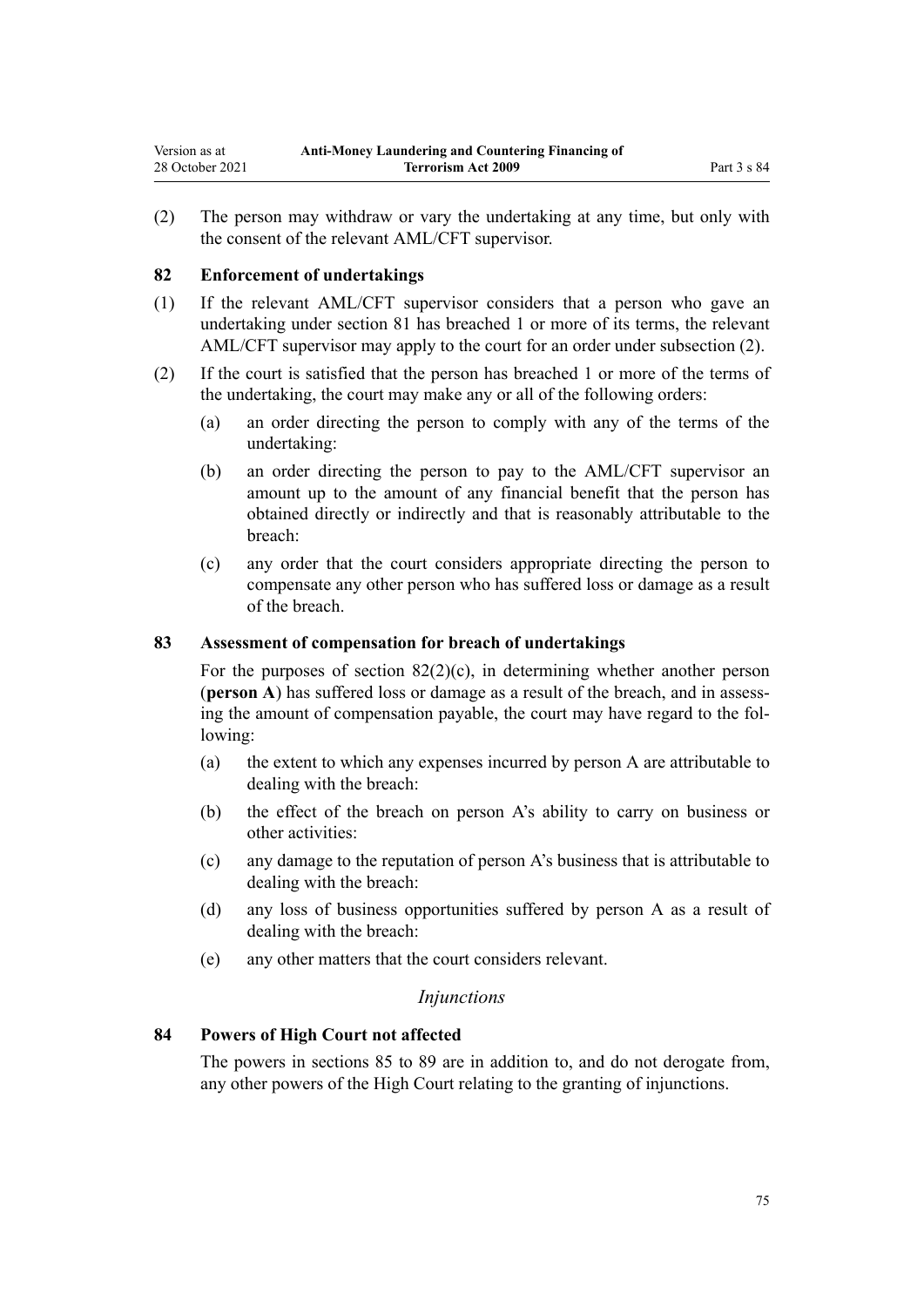## <span id="page-75-0"></span>**85 Performance injunctions**

- (1) The High Court may, on the application of the relevant AML/CFT supervisor, grant an injunction requiring a person to do an act or thing if—
	- (a) that person has refused or failed, or is refusing or failing, or is proposing to refuse or fail, to do that act or thing; and
	- (b) the refusal or failure was, is, or would be a civil liability act.
- (2) The court may rescind or vary an injunction granted under this section.

## **86 When High Court may grant performance injunctions**

- (1) The High Court may grant an injunction requiring a person to do an act or thing if—
	- (a) it is satisfied that the person has refused or failed to do that act or thing; or
	- (b) it appears to the court that, if an injunction is not granted, it is likely that the person will refuse or fail to do that act or thing.
- (2) Subsection (1)(a) applies whether or not it appears to the court that the person intends to refuse or fail again, or to continue to refuse or fail, to do that act or thing.
- (3) Subsection  $(1)(b)$  applies—
	- (a) whether or not the person has previously refused or failed to do that act or thing; or
	- (b) where there is an imminent danger of substantial damage to any other person if that person refuses or fails to do that act or thing.

## **87 Restraining injunctions**

- (1) The High Court may, on the application of the relevant AML/CFT supervisor, grant an injunction restraining a person from engaging in conduct that constitutes or would constitute a contravention of a provision of this Act.
- (2) The court may rescind or vary an injunction granted under this section.

## **88 When High Court may grant restraining injunctions and interim injunctions**

- (1) The High Court may grant an injunction restraining a person from engaging in conduct of a particular kind if—
	- (a) it is satisfied that the person has engaged in conduct of that kind; or
	- (b) it appears to the court that, if an injunction is not granted, it is likely that the person will engage in conduct of that kind.
- (2) The court may grant an interim injunction restraining a person from engaging in conduct of a particular kind if, in its opinion, it is desirable to do so.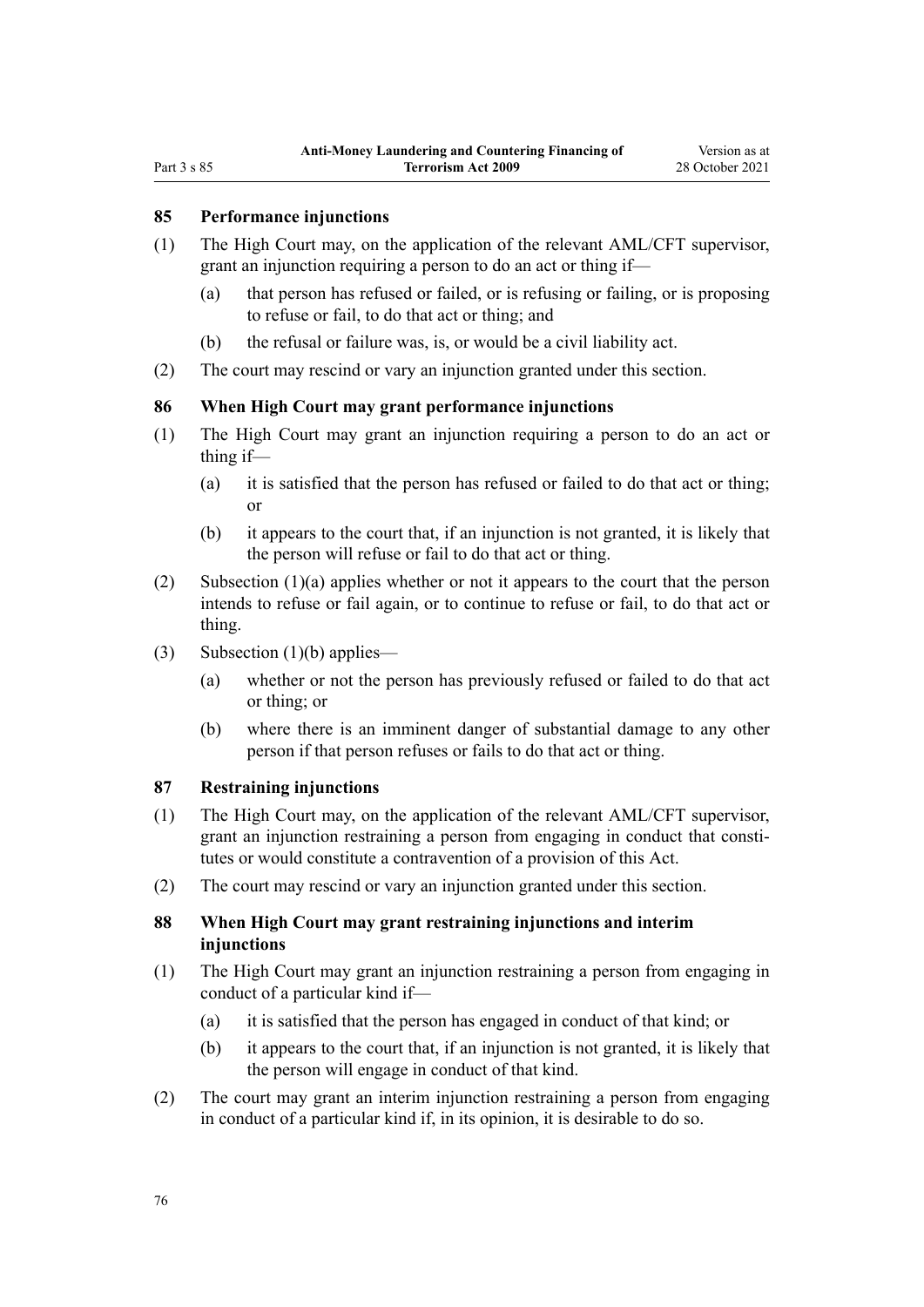- <span id="page-76-0"></span>(3) Subsections (1)(a) and (2) apply whether or not it appears to the court that the person intends to engage again, or to continue to engage, in conduct of that kind.
- (4) Subsections  $(1)(b)$  and  $(2)$  apply—
	- (a) whether or not the person has previously engaged in conduct of that kind; or
	- (b) where there is an imminent danger of substantial damage to any other person if that person engages in conduct of that kind.

## **89 Undertaking as to damages not required by AML/CFT supervisor**

- (1) If the relevant AML/CFT supervisor applies to the High Court for the grant of an interim injunction under this subpart, the court must not, as a condition of granting an interim injunction, require the AML/CFT supervisor to give an undertaking as to damages.
- (2) However, in determining the AML/CFT supervisor's application for the grant of an interim injunction, the court must not take into account that the AML/CFT supervisor is not required to give an undertaking as to damages.

## *Pecuniary penalties*

## **90 Pecuniary penalties for civil liability act**

- (1) On the application of the relevant AML/CFT supervisor, the High Court may order a person to pay a pecuniary penalty to the Crown, or to any other person specified by the court, if the court is satisfied that that person has engaged in conduct that constituted a civil liability act.
- (2) For a civil liability act specified in [section 78\(b\), \(c\), \(d\), or \(g\),](#page-72-0) the maximum amount of a pecuniary penalty under this Act is,—
	- (a) in the case of an individual, \$100,000; and
	- (b) in the case of a body corporate or partnership, \$1 million.
- (3) For a civil liability act specified in [section 78\(a\), \(da\), \(e\), or \(f\)](#page-72-0), the maximum amount of a pecuniary penalty under this Act is,—
	- (a) in the case of an individual, \$200,000; and
	- (b) in the case of a body corporate or partnership, \$2 million.
- (4) In determining an appropriate pecuniary penalty, the court must have regard to all relevant matters, including—
	- (a) the nature and extent of the civil liability act; and
	- (b) the likelihood, nature, and extent of any damage to the integrity or reputation of New Zealand's financial system because of the civil liability act; and
	- (c) the circumstances in which the civil liability act occurred; and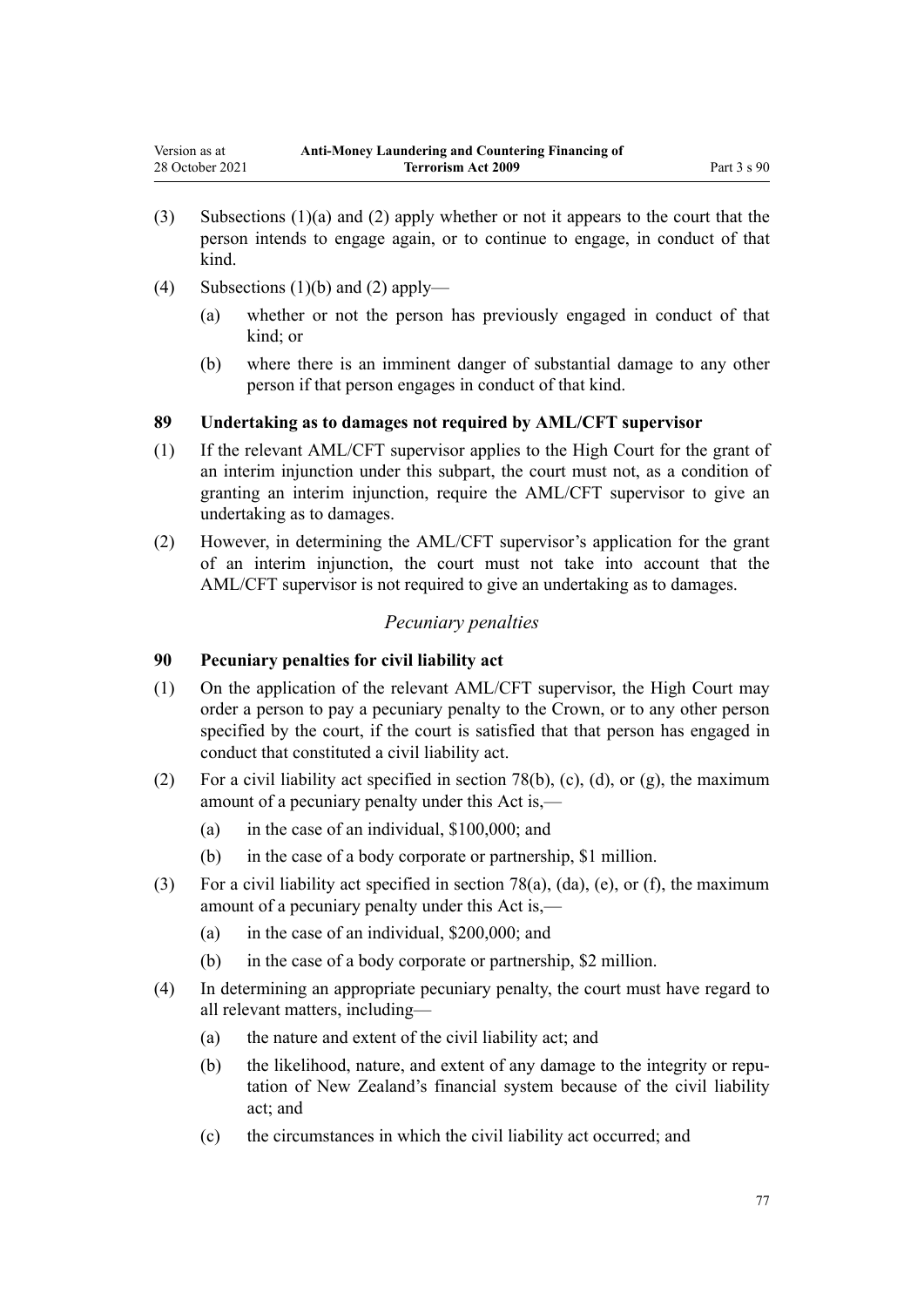<span id="page-77-0"></span>(d) whether the person has previously been found by the court in proceedings under this Act to have engaged in any similar conduct.

Section 90(2)(b): amended, on 8 September 2018, by [section 7\(1\)](http://legislation.govt.nz/pdflink.aspx?id=LMS15913) of the Statutes Amendment Act 2018 (2018 No 27).

Section 90(3): amended, on 1 July 2017, by [section 12](http://legislation.govt.nz/pdflink.aspx?id=DLM6602229) of the Anti-Money Laundering and Countering Financing of Terrorism Amendment Act 2015 (2015 No 96).

Section 90(3)(b): amended, on 8 September 2018, by [section 7\(2\)](http://legislation.govt.nz/pdflink.aspx?id=LMS15913) of the Statutes Amendment Act 2018 (2018 No 27).

## Subpart 3—Offences

## *Offence and penalties relating to civil liability act*

## **91 Offence and penalties for civil liability act**

A reporting entity that engages in conduct constituting a civil liability act com‐ mits an offence if the reporting entity engages in that conduct knowingly or recklessly.

## *Offences relating to suspicious activity reports and prescribed transaction*

## *reports*

Heading: replaced, on 1 July 2017, by [section 13](http://legislation.govt.nz/pdflink.aspx?id=DLM6602230) of the Anti-Money Laundering and Countering Financing of Terrorism Amendment Act 2015 (2015 No 96).

Heading: amended, on 11 August 2017, by [section 34](http://legislation.govt.nz/pdflink.aspx?id=DLM7161317) of the Anti-Money Laundering and Countering Financing of Terrorism Amendment Act 2017 (2017 No 35).

### **92 Failing to report suspicious activity**

- (1) A reporting entity commits an offence if—
	- (a) an activity is conducted or is sought to be conducted through the report‐ ing entity; and
	- (b) the reporting entity has reasonable grounds to suspect that the activity or the proposed activity is or may be—
		- (i) relevant to the investigation or prosecution of any person for a money laundering offence; or
		- (ii) relevant to the enforcement of the [Misuse of Drugs Act 1975;](http://legislation.govt.nz/pdflink.aspx?id=DLM436100) or
		- (iii) relevant to the enforcement of the [Terrorism Suppression Act](http://legislation.govt.nz/pdflink.aspx?id=DLM151490) [2002](http://legislation.govt.nz/pdflink.aspx?id=DLM151490); or
		- (iv) relevant to the enforcement of the [Proceeds of Crime Act 1991](http://legislation.govt.nz/pdflink.aspx?id=DLM250668) or the [Criminal Proceeds \(Recovery\) Act 2009](http://legislation.govt.nz/pdflink.aspx?id=BILL-SCDRAFT-7242); or
		- (v) relevant to the investigation or prosecution of an offence within the meaning of [section 243\(1\)](http://legislation.govt.nz/pdflink.aspx?id=DLM330289) of the Crimes Act 1961; and
	- (c) the reporting entity fails to report the activity or the proposed activity to the Commissioner as soon as practicable, but no later than 3 working days, after forming that suspicion.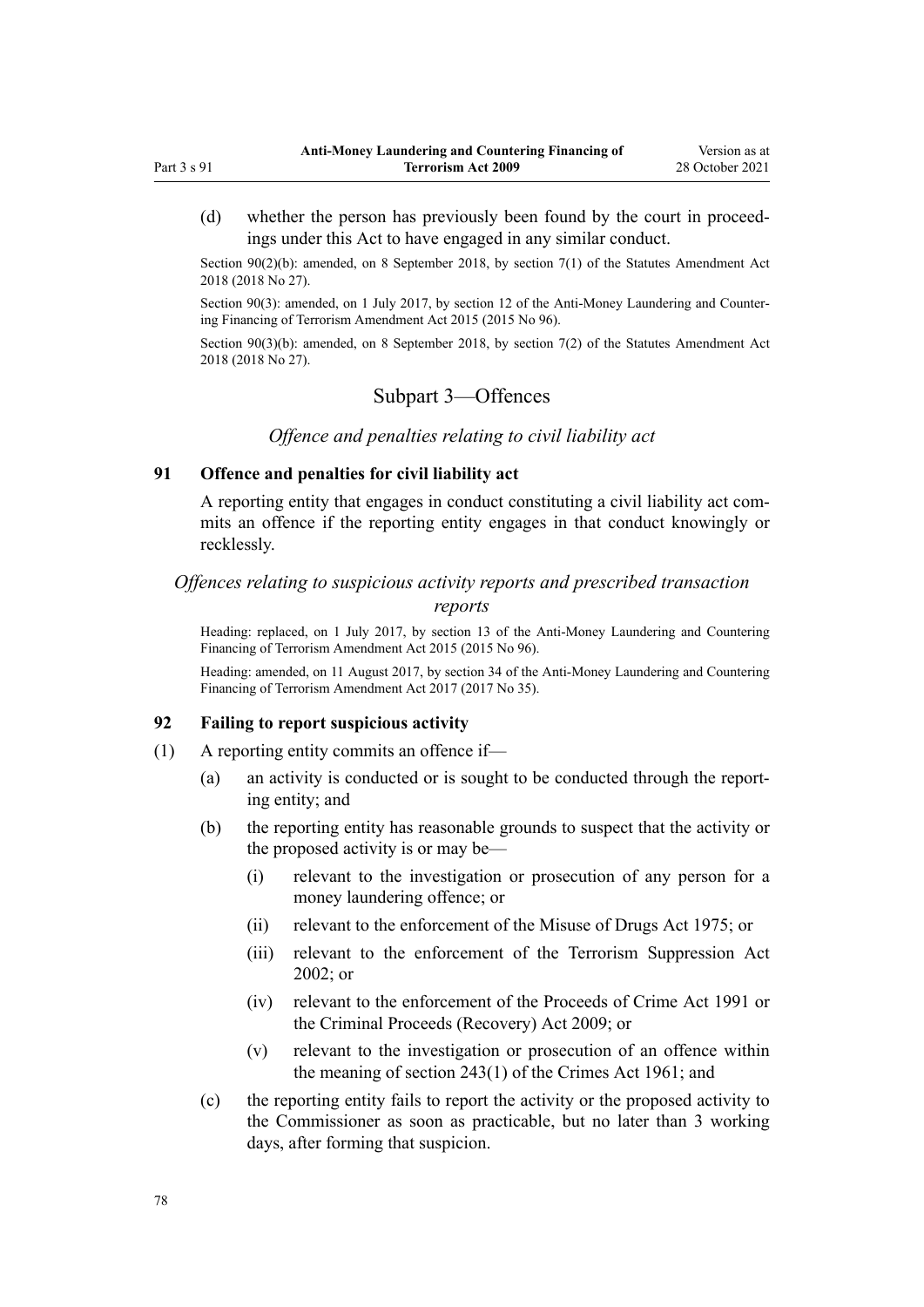(2) It is a defence to a prosecution under this section if a reporting entity believes on reasonable grounds that the documents or information relating to the activity were privileged communications.

Compare: 1996 No 9 [s 22\(1\)](http://legislation.govt.nz/pdflink.aspx?id=DLM374118)

Section 92 heading: amended, on 11 August 2017, by [section 35\(1\)](http://legislation.govt.nz/pdflink.aspx?id=DLM7161318) of the Anti-Money Laundering and Countering Financing of Terrorism Amendment Act 2017 (2017 No 35).

Section 92(1)(a): amended, on 11 August 2017, by [section 35\(2\)](http://legislation.govt.nz/pdflink.aspx?id=DLM7161318) of the Anti-Money Laundering and Countering Financing of Terrorism Amendment Act 2017 (2017 No 35).

Section 92(1)(b): amended, on 11 August 2017, by [section 35\(3\)](http://legislation.govt.nz/pdflink.aspx?id=DLM7161318) of the Anti-Money Laundering and Countering Financing of Terrorism Amendment Act 2017 (2017 No 35).

Section 92(1)(b)(iv): amended, on 12 December 2012, by [section 6](http://legislation.govt.nz/pdflink.aspx?id=DLM4989304) of the Anti-Money Laundering and Countering Financing of Terrorism Amendment Act 2012 (2012 No 98).

Section  $92(1)(b)(v)$ : amended, on 1 July 2017, by [section 14](http://legislation.govt.nz/pdflink.aspx?id=DLM6602232) of the Anti-Money Laundering and Countering Financing of Terrorism Amendment Act 2015 (2015 No 96).

Section  $92(1)(c)$ : amended, on 11 August 2017, by [section 35\(4\)](http://legislation.govt.nz/pdflink.aspx?id=DLM7161318) of the Anti-Money Laundering and Countering Financing of Terrorism Amendment Act 2017 (2017 No 35).

Section 92(2): inserted, on 11 August 2017, by [section 35\(5\)](http://legislation.govt.nz/pdflink.aspx?id=DLM7161318) of the Anti-Money Laundering and Countering Financing of Terrorism Amendment Act 2017 (2017 No 35).

### **93 Providing false or misleading information in connection with suspicious activity reports or prescribed transaction reports**

A person commits an offence who, in making a suspicious activity report or a prescribed transaction report, or in supplying information in connection with a suspicious activity report or a prescribed transaction report,—

- (a) makes any statement that the person knows is false or misleading in a material particular; or
- (b) omits from any statement any matter or thing without which the person knows that the statement is false or misleading in a material particular.

Compare: 1996 No 9 [s 22\(3\)](http://legislation.govt.nz/pdflink.aspx?id=DLM374118)

Section 93 heading: amended, on 11 August 2017, by [section 36\(1\)](http://legislation.govt.nz/pdflink.aspx?id=DLM7161319) of the Anti-Money Laundering and Countering Financing of Terrorism Amendment Act 2017 (2017 No 35).

Section 93 heading: amended, on 1 July 2017, by [section 15\(1\)](http://legislation.govt.nz/pdflink.aspx?id=DLM6602233) of the Anti-Money Laundering and Countering Financing of Terrorism Amendment Act 2015 (2015 No 96).

Section 93: amended, on 11 August 2017, by [section 36\(2\)](http://legislation.govt.nz/pdflink.aspx?id=DLM7161319) of the Anti-Money Laundering and Countering Financing of Terrorism Amendment Act 2017 (2017 No 35).

Section 93: amended, on 1 July 2017, by [section 15\(2\)](http://legislation.govt.nz/pdflink.aspx?id=DLM6602233) of the Anti-Money Laundering and Countering Financing of Terrorism Amendment Act 2015 (2015 No 96).

### **94 Unlawful disclosure of suspicious activity reports or prescribed transaction reports**

- (1) A person commits an offence who contravenes [section 46—](#page-54-0)
	- (a) for the purpose of obtaining, directly or indirectly, an advantage or a pecuniary gain for that person or any other person; or
	- (b) with intent to prejudice any investigation into—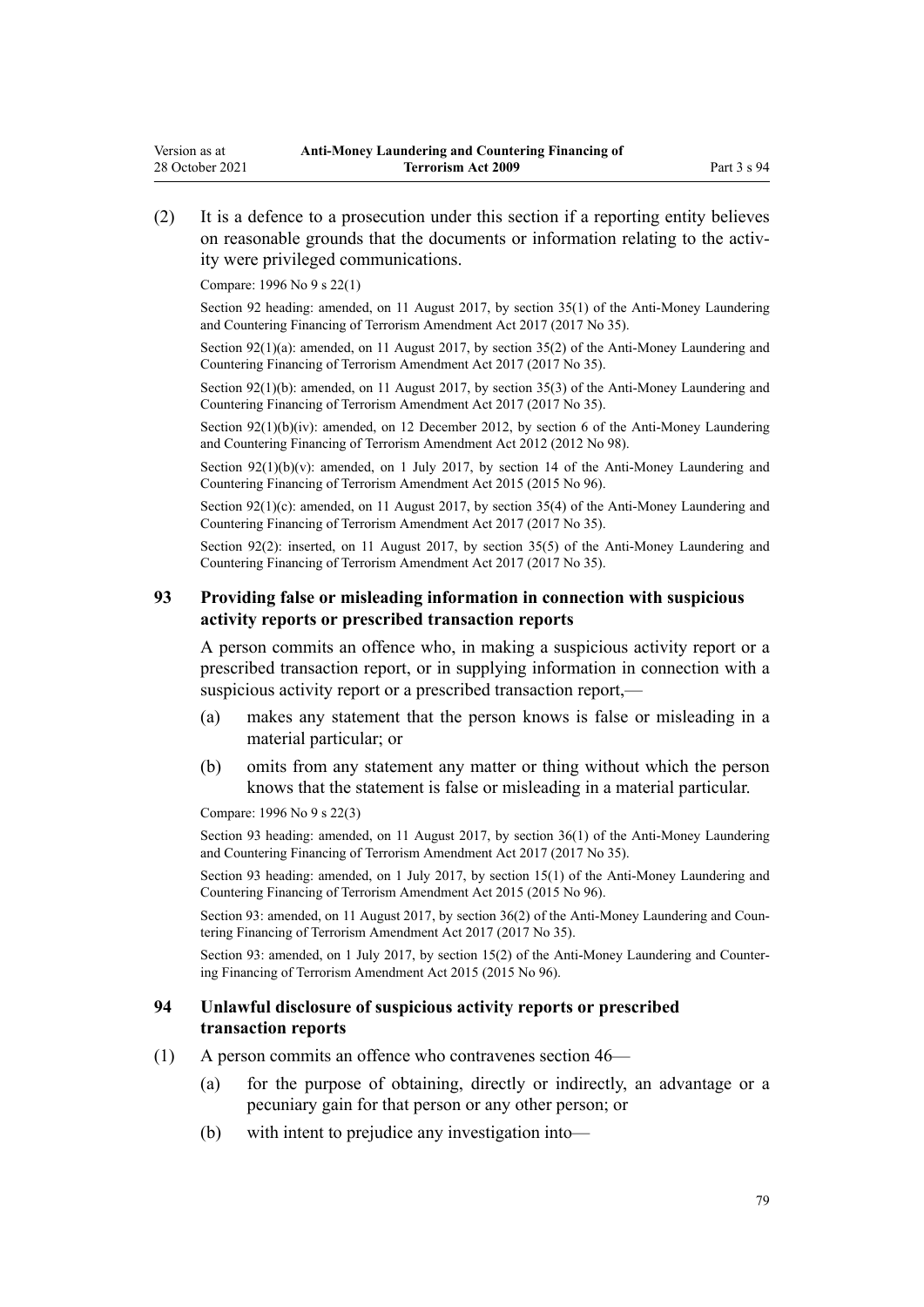- (i) the commission or possible commission of a money laundering offence; or
- (ii) the financing of terrorism or the possible financing of terrorism.
- (2) A person commits an offence who—

Part 3 s 95

- (a) is an officer or employee or a former officer or employee of a reporting entity, a person appointed as an AML/CFT compliance officer under sec[tion 56\(3\),](#page-61-0) or an auditor for a reporting entity; and
- (b) has become aware, or became aware, in the course of that person's duties as such an officer or employee, that any investigation into any activity or proposed activity that is the subject of a suspicious activity report or a prescribed transaction report is being, or may be, conducted by the Police; and
- (c) knows that he or she is not legally authorised to disclose the information; and
- (d) discloses that information to any other person—
	- (i) for the purpose of obtaining, directly or indirectly, an advantage or a pecuniary gain for that person or any other person; or
	- (ii) with intent to prejudice any investigation into—
		- (A) the commission or possible commission of a money laundering offence; or
		- (B) the financing of terrorism or the possible financing of terrorism.

Compare: 1996 No 9 [s 22\(4\), \(5\)](http://legislation.govt.nz/pdflink.aspx?id=DLM374118)

Section 94 heading: amended, on 11 August 2017, by [section 37\(1\)](http://legislation.govt.nz/pdflink.aspx?id=DLM7161320) of the Anti-Money Laundering and Countering Financing of Terrorism Amendment Act 2017 (2017 No 35).

Section 94 heading: amended, on 1 July 2017, by [section 16\(1\)](http://legislation.govt.nz/pdflink.aspx?id=DLM6602234) of the Anti-Money Laundering and Countering Financing of Terrorism Amendment Act 2015 (2015 No 96).

Section 94(2)(b): amended, on 11 August 2017, by [section 37\(2\)](http://legislation.govt.nz/pdflink.aspx?id=DLM7161320) of the Anti-Money Laundering and Countering Financing of Terrorism Amendment Act 2017 (2017 No 35).

Section 94(2)(b): amended, on 1 July 2017, by [section 16\(2\)](http://legislation.govt.nz/pdflink.aspx?id=DLM6602234) of the Anti-Money Laundering and Countering Financing of Terrorism Amendment Act 2015 (2015 No 96).

## **95 Failure to keep or retain adequate records relating to suspicious activities or prescribed transactions**

A reporting entity commits an offence if the reporting entity fails to keep or retain adequate records relating to a suspicious activity or a prescribed transaction.

Section 95 heading: amended, on 11 August 2017, by [section 38\(1\)](http://legislation.govt.nz/pdflink.aspx?id=DLM7161321) of the Anti-Money Laundering and Countering Financing of Terrorism Amendment Act 2017 (2017 No 35).

Section 95 heading: amended, on 1 July 2017, by [section 17\(1\)](http://legislation.govt.nz/pdflink.aspx?id=DLM6602235) of the Anti-Money Laundering and Countering Financing of Terrorism Amendment Act 2015 (2015 No 96).

Section 95: amended, on 11 August 2017, by [section 38\(2\)](http://legislation.govt.nz/pdflink.aspx?id=DLM7161321) of the Anti-Money Laundering and Countering Financing of Terrorism Amendment Act 2017 (2017 No 35).

80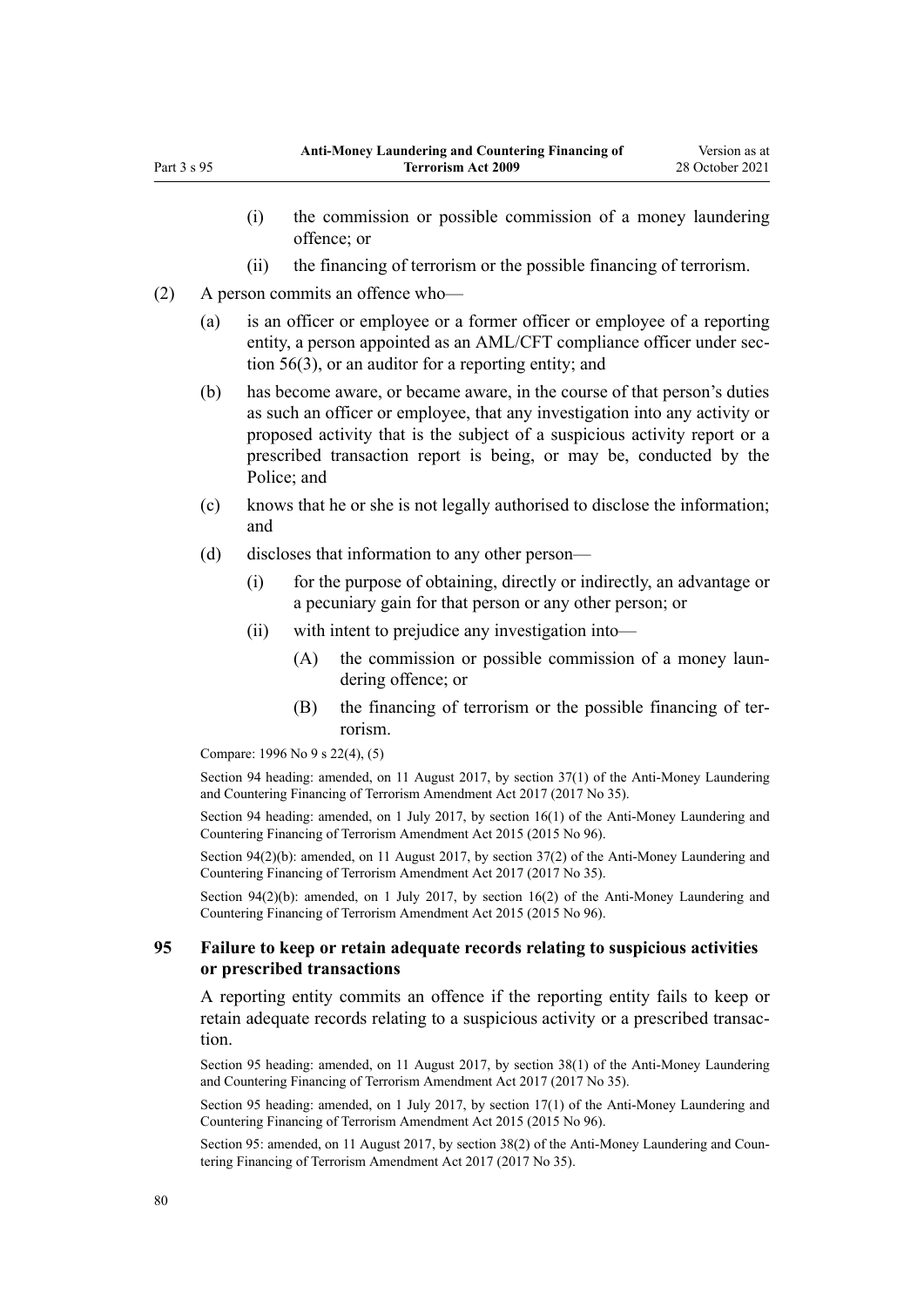Section 95: amended, on 1 July 2017, by [section 17\(2\)](http://legislation.govt.nz/pdflink.aspx?id=DLM6602235) of the Anti-Money Laundering and Countering Financing of Terrorism Amendment Act 2015 (2015 No 96).

## **96 Obstruction of investigation relating to suspicious activity reports or prescribed transaction reports**

- (1) A person commits an offence if the person obstructs any investigation relating to any suspicious activity report or prescribed transaction report without lawful justification or excuse.
- (2) It is a defence to a prosecution under this section if the reporting entity believes on reasonable grounds that the documents or information were privileged com‐ munications.

Section 96 heading: amended, on 11 August 2017, by [section 39\(1\)](http://legislation.govt.nz/pdflink.aspx?id=DLM7161322) of the Anti-Money Laundering and Countering Financing of Terrorism Amendment Act 2017 (2017 No 35).

Section 96 heading: amended, on 1 July 2017, by [section 18\(1\)](http://legislation.govt.nz/pdflink.aspx?id=DLM6602236) of the Anti-Money Laundering and Countering Financing of Terrorism Amendment Act 2015 (2015 No 96).

Section 96(1): amended, on 11 August 2017, by [section 39\(2\)](http://legislation.govt.nz/pdflink.aspx?id=DLM7161322) of the Anti-Money Laundering and Countering Financing of Terrorism Amendment Act 2017 (2017 No 35).

Section 96(1): amended, on 1 July 2017, by [section 18\(2\)](http://legislation.govt.nz/pdflink.aspx?id=DLM6602236) of the Anti-Money Laundering and Countering Financing of Terrorism Amendment Act 2015 (2015 No 96).

Section 96(2): inserted, on 11 August 2017, by [section 39\(3\)](http://legislation.govt.nz/pdflink.aspx?id=DLM7161322) of the Anti-Money Laundering and Countering Financing of Terrorism Amendment Act 2017 (2017 No 35).

## **97 Contravention of section 47(1) or 48A(1)**

A person commits an offence if the person acts in contravention of [section](#page-56-0) [47\(1\)](#page-56-0) or [48A\(1\)](#page-56-0) without lawful justification or excuse.

Compare: 1996 No 9 [s 22\(8\)](http://legislation.govt.nz/pdflink.aspx?id=DLM374118)

Section 97 heading: amended, on 1 July 2017, by [section 19\(1\)](http://legislation.govt.nz/pdflink.aspx?id=DLM6602237) of the Anti-Money Laundering and Countering Financing of Terrorism Amendment Act 2015 (2015 No 96).

Section 97: amended, on 1 July 2017, by [section 19\(2\)](http://legislation.govt.nz/pdflink.aspx?id=DLM6602237) of the Anti-Money Laundering and Countering Financing of Terrorism Amendment Act 2015 (2015 No 96).

### **98 Defence**

- (1) It is a defence to a charge against a person in relation to a contravention of, or a failure to comply with, [Part 2](#page-31-0) if the defendant proves that—
	- (a) the defendant took all reasonable steps to ensure that the defendant complied with that Part; or
	- (b) in the circumstances of the particular case, the defendant could not reasonably have been expected to ensure that the defendant complied with that Part.
- (2) In determining, for the purposes of subsection  $(1)(a)$ , whether or not a defendant took all reasonable steps to comply with [Part 2](#page-31-0), the court must have regard to—
	- (a) the nature of the reporting entity and the activities in which it engages; and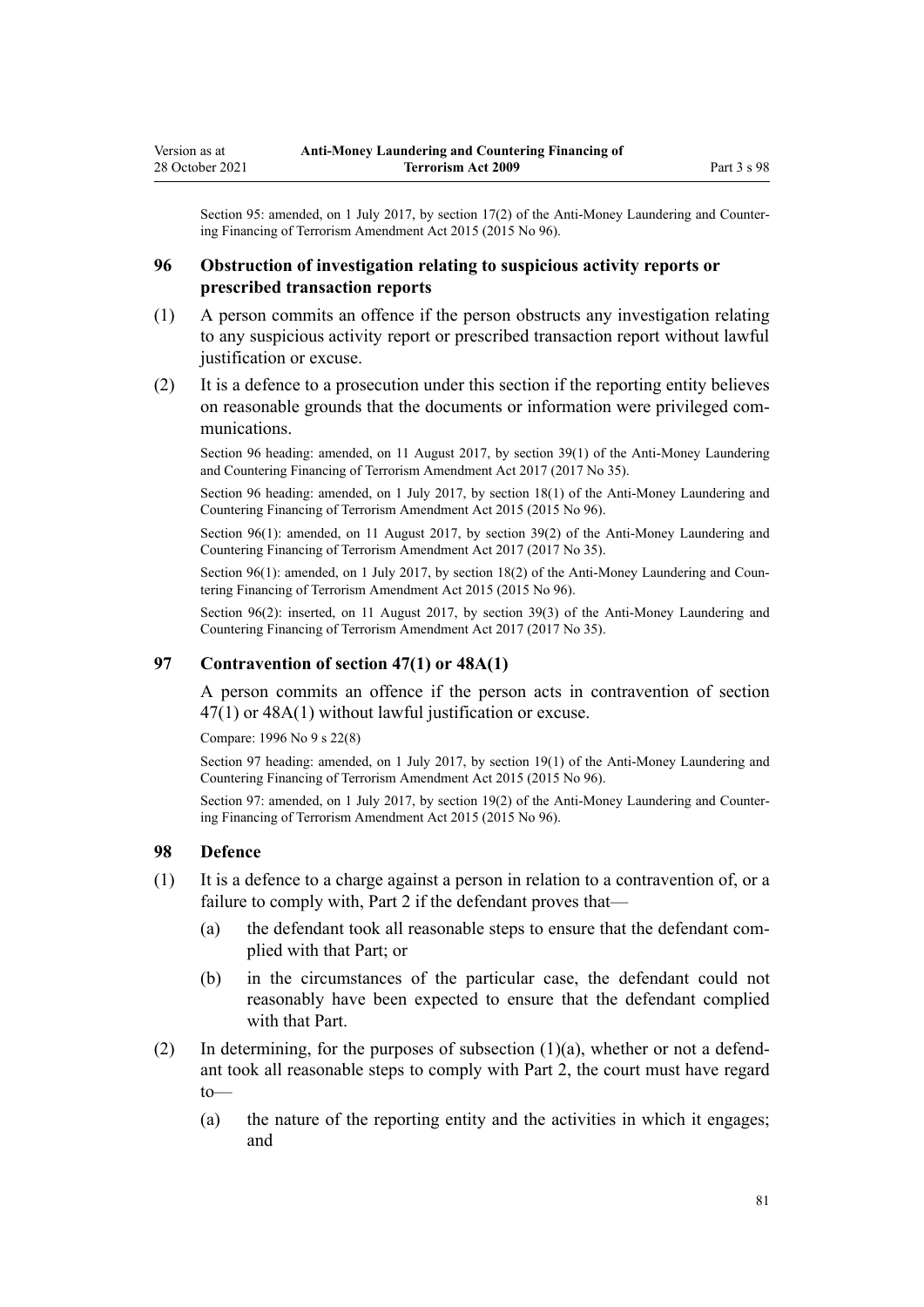- (b) the existence and adequacy of any procedures established by the reporting entity to ensure compliance with that Part.
- (3) Except as provided in subsection (4), subsection (1) does not apply unless, within 21 days after the service of the summons, or within such further time as the court may allow, the defendant has delivered to the prosecutor a written notice—
	- (a) stating that the defendant intends to rely on the defence referred to in subsection (1); and
	- (b) specifying the reasonable steps that the defendant will claim to have taken.
- (4) In any such prosecution, evidence that the defendant took a step not specified in the written notice required by subsection (3) is not, except with the leave of the court, admissible for the purpose of supporting a defence under subsection (1).

Compare: 1996 No 9 [s 23](http://legislation.govt.nz/pdflink.aspx?id=DLM374121)

## **99 Time limit for prosecution of offences relating to civil liability act and suspicious activity reports or prescribed transaction reports**

Despite anything to the contrary in [section 25](http://legislation.govt.nz/pdflink.aspx?id=DLM3360067) of the Criminal Procedure Act 2011, the limitation period in respect of an offence under any of [sections 91 to](#page-77-0) [97](#page-77-0) of this Act ends on the date that is 3 years after the date on which the offence was committed.

Section 99: replaced, on 1 July 2013, by [section 413](http://legislation.govt.nz/pdflink.aspx?id=DLM3360714) of the Criminal Procedure Act 2011 (2011 No 81).

Section 99 heading: amended, on 11 August 2017, by [section 40](http://legislation.govt.nz/pdflink.aspx?id=DLM7161323) of the Anti-Money Laundering and Countering Financing of Terrorism Amendment Act 2017 (2017 No 35).

Section 99 heading: amended, on 1 July 2017, by [section 20](http://legislation.govt.nz/pdflink.aspx?id=DLM6602238) of the Anti-Money Laundering and Countering Financing of Terrorism Amendment Act 2015 (2015 No 96).

## **100 Penalties**

A reporting entity or person who commits an offence under any of [sections 91](#page-77-0) [to 97](#page-77-0) is liable, on conviction, to,—

- (a) in the case of an individual, either or both of the following:
	- (i) a term of imprisonment of not more than 2 years:
	- (ii) a fine of up to \$300,000; and
- (b) in the case of a body corporate or partnership, a fine of up to \$5 million.

Section 100(b): amended, on 8 September 2018, by [section 8](http://legislation.govt.nz/pdflink.aspx?id=LMS15920) of the Statutes Amendment Act 2018 (2018 No 27).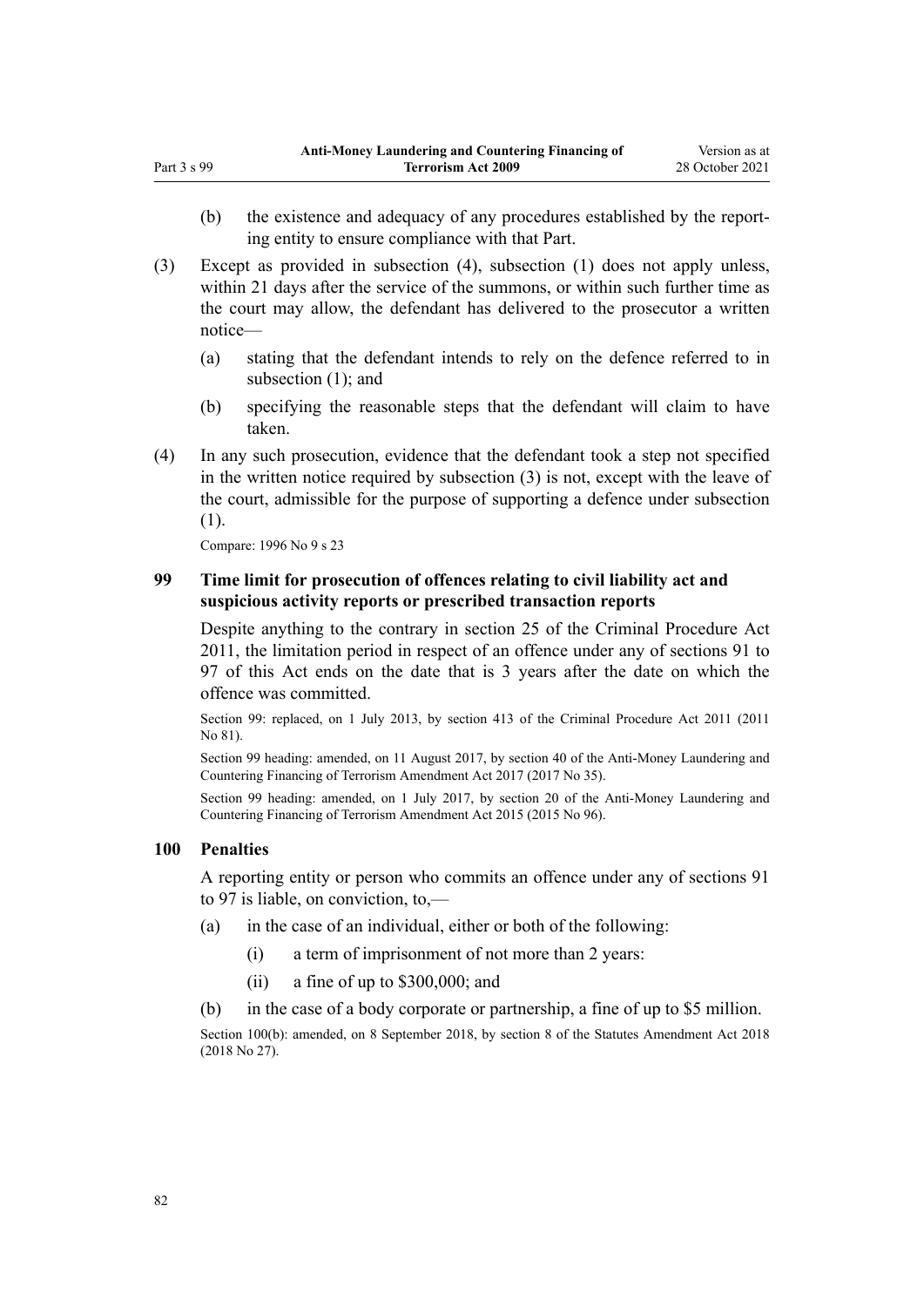*Other offences relating to non-compliance with AML/CFT requirements*

## **101 Structuring transaction to avoid application of AML/CFT requirements**

- (1) A person commits an offence if the person structures a transaction (other than a transaction that involves the cross-border transportation of cash) to avoid the application of any AML/CFT requirements.
- (2) For the purposes of this section, **transaction** includes, but is not limited to, a suspicious transaction or a prescribed transaction.

Section 101(2): inserted, on 1 July 2017, by [section 21](http://legislation.govt.nz/pdflink.aspx?id=DLM6602239) of the Anti-Money Laundering and Countering Financing of Terrorism Amendment Act 2015 (2015 No 96).

## **102 Offence to obstruct AML/CFT supervisor**

A person commits an offence if the person wilfully obstructs any AML/CFT supervisor in the exercise of any power conferred or the performance of any function imposed on that supervisor by this Act or regulations.

Section 102: amended, on 11 August 2017, by [section 41](http://legislation.govt.nz/pdflink.aspx?id=DLM7340631) of the Anti-Money Laundering and Countering Financing of Terrorism Amendment Act 2017 (2017 No 35).

## **103 Offence to provide false or misleading information to AML/CFT supervisor**

A person commits an offence if, without reasonable excuse, the person pro‐ vides information to an AML/CFT supervisor knowing that information to be false or misleading in any material respect.

## **104 Time limit for prosecution of offences relating to non-compliance with AML/CFT requirements**

Despite anything to the contrary in [section 25](http://legislation.govt.nz/pdflink.aspx?id=DLM3360067) of the Criminal Procedure Act 2011, the limitation period in respect of an offence under any of sections 101 to 103 of this Act ends on the date that is 3 years after the date on which the offence was committed.

Section 104: replaced, on 1 July 2013, by [section 413](http://legislation.govt.nz/pdflink.aspx?id=DLM3360714) of the Criminal Procedure Act 2011 (2011 No 81).

#### **105 Penalties**

- (1) A person who commits an offence under section 101 is liable, on conviction,  $to$ —
	- (a) in the case of an individual, either or both of the following:
		- (i) a term of imprisonment of not more than 2 years:
		- (ii) a fine of up to \$300,000; and
	- (b) in the case of a body corporate or partnership, a fine of up to \$5 million.
- (2) A person who commits an offence under either of sections 102 and 103 is liable, on conviction, to,—
	- (a) in the case of an individual, either or both of the following: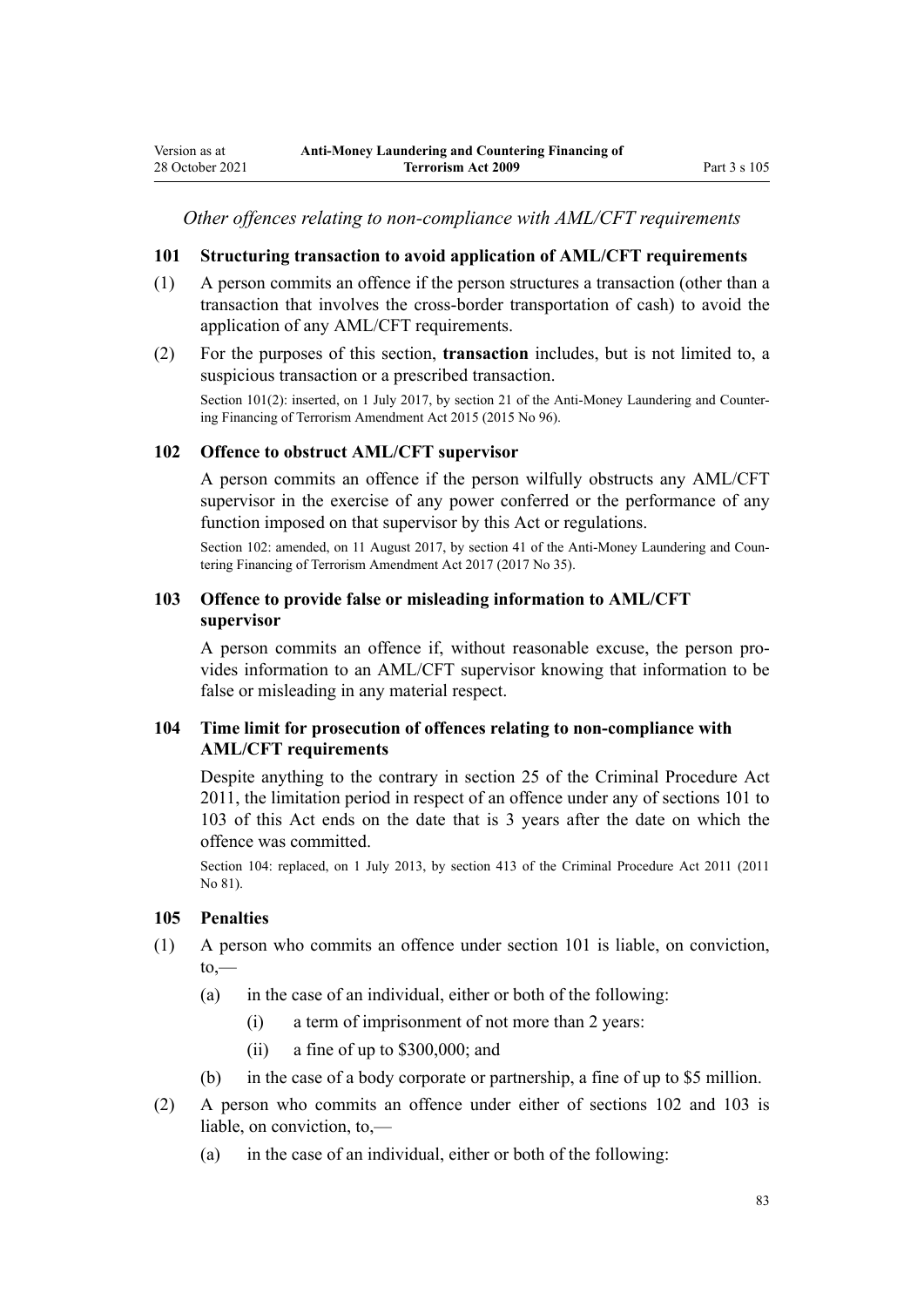- <span id="page-83-0"></span>(i) a term of imprisonment of not more than 3 months:
- (ii) a fine of up to \$10,000; and
- (b) in the case of a body corporate or partnership, a fine of up to \$50,000.

Section 105(1)(b): amended, on 8 September 2018, by [section 9\(1\)](http://legislation.govt.nz/pdflink.aspx?id=LMS15921) of the Statutes Amendment Act 2018 (2018 No 27).

Section 105(2)(b): amended, on 8 September 2018, by [section 9\(2\)](http://legislation.govt.nz/pdflink.aspx?id=LMS15921) of the Statutes Amendment Act 2018 (2018 No 27).

*Offences relating to cross-border transportation of cash*

## **106 Failure to report cash equal to or above applicable threshold value moved into or out of New Zealand**

A person commits an offence if the person fails, without reasonable excuse, to make or cause to be made a cash report, in accordance with [subpart 6](#page-69-0) of Part 2, concerning cash equal to or above the applicable threshold value that the person has moved into or out of New Zealand.

Section 106 heading: amended, on 11 August 2017, by [section 42\(1\)](http://legislation.govt.nz/pdflink.aspx?id=DLM7161324) of the Anti-Money Laundering and Countering Financing of Terrorism Amendment Act 2017 (2017 No 35).

Section 106: amended, on 11 August 2017, by [section 42\(2\)](http://legislation.govt.nz/pdflink.aspx?id=DLM7161324) of the Anti-Money Laundering and Countering Financing of Terrorism Amendment Act 2017 (2017 No 35).

### **107 Failure to report cash equal to or above applicable threshold value received by person in New Zealand from overseas**

A person commits an offence if the person fails, without reasonable excuse, to make or cause to be made a cash report, in accordance with [subpart 6](#page-69-0) of Part 2, concerning cash equal to or above the applicable threshold value that the per‐ son has received in New Zealand from overseas.

Section 107 heading: amended, on 11 August 2017, by [section 43\(1\)](http://legislation.govt.nz/pdflink.aspx?id=DLM7161325) of the Anti-Money Laundering and Countering Financing of Terrorism Amendment Act 2017 (2017 No 35).

Section 107: amended, on 11 August 2017, by [section 43\(2\)](http://legislation.govt.nz/pdflink.aspx?id=DLM7161325) of the Anti-Money Laundering and Countering Financing of Terrorism Amendment Act 2017 (2017 No 35).

### **108 Structuring cross-border transportation to avoid application of AML/CFT requirements**

A person commits an offence if the person structures a cross-border transporta‐ tion of cash to avoid the application of any AML/CFT requirements.

### **109 Defence**

It is a defence to an offence under section 106 or 107 in relation to a failure to make or cause to be made a cash report to a Customs officer under [section](#page-69-0) [70\(d\)](#page-69-0) if the defendant proves that—

(a) the failure was due to some emergency or to any other circumstances outside the reasonable control of the defendant; and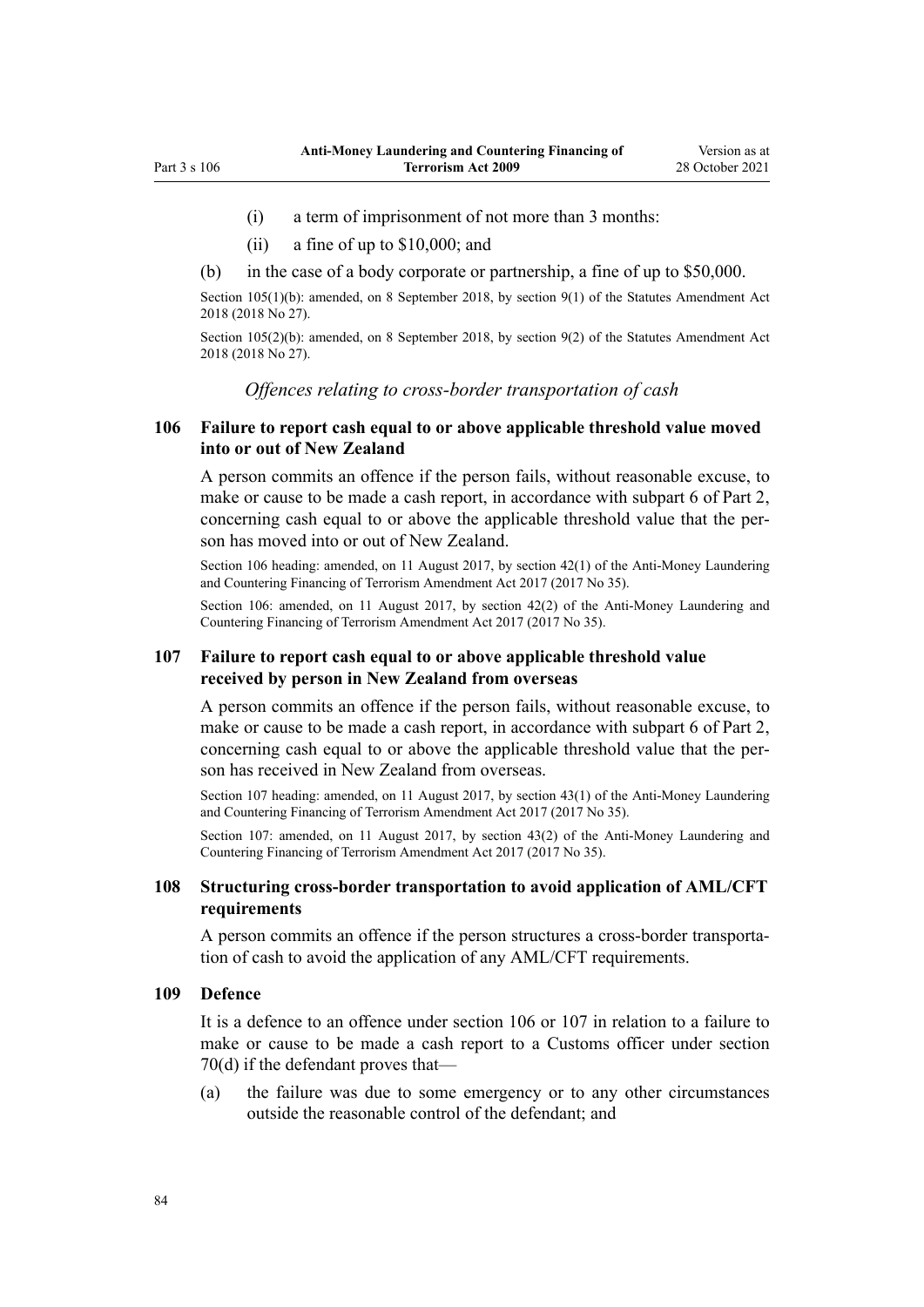<span id="page-84-0"></span>(b) the defendant made or caused to be made a report in respect of that cash as soon as practicable after the obligation to make the report arose. Compare: 1996 No 9 [s 40\(3\)](http://legislation.govt.nz/pdflink.aspx?id=DLM374157)

### **110 Providing false or misleading information in connection with cash report**

A person commits an offence if, without reasonable excuse, the person makes or causes to be made a cash report knowing it is false or misleading in any material respect.

Compare: 1996 No 9 [s 40\(1\)\(b\)](http://legislation.govt.nz/pdflink.aspx?id=DLM374157)

#### **111 Offence to obstruct or not to answer questions from Customs officer**

- (1) A person commits an offence if the person wilfully obstructs any Customs offi‐ cer in the exercise of any power conferred or performance of any duty imposed on that officer by this Act or regulations.
- (2) A person commits an offence if, without reasonable excuse, the person fails to answer questions from a Customs officer.

Compare: 1996 No 9 [s 40\(2\)](http://legislation.govt.nz/pdflink.aspx?id=DLM374157)

Section 111(1): amended, on 11 August 2017, by [section 44](http://legislation.govt.nz/pdflink.aspx?id=DLM7340632) of the Anti-Money Laundering and Countering Financing of Terrorism Amendment Act 2017 (2017 No 35).

#### **112 Penalties**

A person who commits an offence under any of [sections 106,](#page-83-0) [107](#page-83-0), [108](#page-83-0), 110, and 111 is liable, on conviction, to,—

- (a) in the case of an individual, either or both of the following:
	- (i) a term of imprisonment of not more than 3 months:
	- (ii) a fine of up to \$10,000; and
- (b) in the case of a body corporate or partnership, a fine of up to \$50,000.

Section 112: amended, on 1 July 2013, by [section 413](http://legislation.govt.nz/pdflink.aspx?id=DLM3360714) of the Criminal Procedure Act 2011 (2011 No 81).

Section 112(b): amended, on 8 September 2018, by [section 10](http://legislation.govt.nz/pdflink.aspx?id=LMS15922) of the Statutes Amendment Act 2018 (2018 No 27).

## **113 Chief executive of New Zealand Customs Service may deal with cash reporting offences**

- (1) This section applies if, in any case to which [section 106](#page-83-0) or [107](#page-83-0) applies, a per‐ son admits in writing that he or she has committed the offence and requests that the offence be dealt with summarily by the chief executive of the New Zealand Customs Service.
- (2) If this section applies, the chief executive of the New Zealand Customs Service may, at any time before a charging document has been filed in respect of the offence, accept from that person a sum, not exceeding \$500, that the chief executive of the New Zealand Customs Service thinks just in the circumstances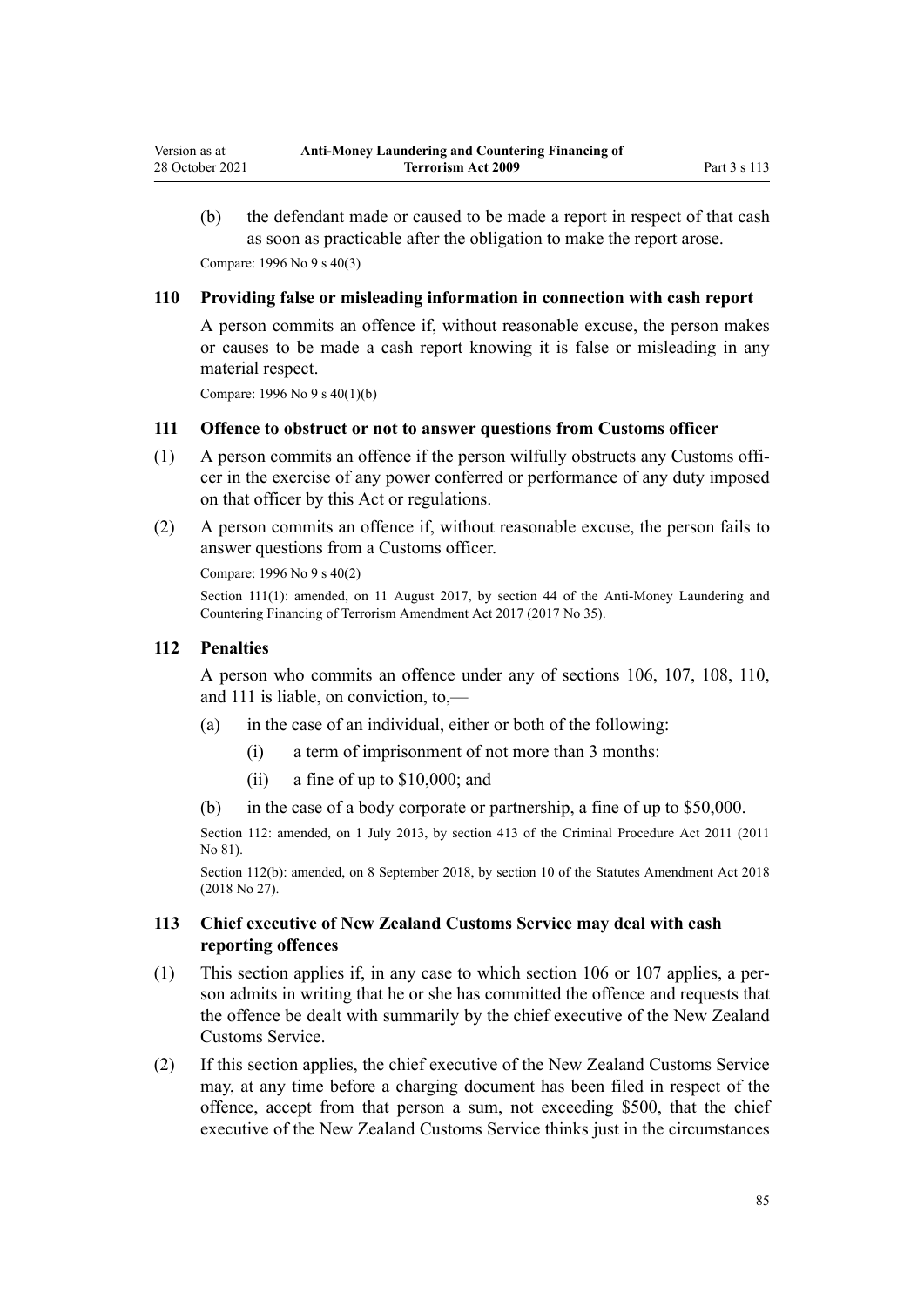<span id="page-85-0"></span>of the case, in full satisfaction of any fine to which the person would otherwise be liable under [section 112.](#page-84-0)

(3) If the chief executive of the New Zealand Customs Service accepts any sum under this section, the offender is not liable to be prosecuted for the offence in respect of which the payment was made.

Compare: 1996 No 9 [s 41](http://legislation.govt.nz/pdflink.aspx?id=DLM374160)

Section 113(2): amended, on 1 July 2013, by [section 413](http://legislation.govt.nz/pdflink.aspx?id=DLM3360714) of the Criminal Procedure Act 2011 (2011 No 81).

## *Relationship with Customs and Excise Act 2018*

Heading: amended, on 1 October 2018, by [section 443\(3\)](http://legislation.govt.nz/pdflink.aspx?id=DLM7039957) of the Customs and Excise Act 2018 (2018 No 4).

## **114 Relationship with Customs and Excise Act 2018**

- (1) Nothing in this Act limits or affects the [Customs and Excise Act 2018.](http://legislation.govt.nz/pdflink.aspx?id=DLM7038920)
- (2) The movement of cash in breach of any requirement of this Act or any regula‐ tions is, for the purposes of the [Customs and Excise Act 2018,](http://legislation.govt.nz/pdflink.aspx?id=DLM7038920) the importation or exportation of a prohibited good.
- (3) It is the duty of every Customs officer to prevent the movement of cash that is in breach of any requirement of this Act or any regulations.
- (4) For the purpose of carrying out the duty in subsection (3), a Customs officer may exercise his or her powers under the following sections of the [Customs](http://legislation.govt.nz/pdflink.aspx?id=DLM7038920) [and Excise Act 2018](http://legislation.govt.nz/pdflink.aspx?id=DLM7038920) in relation to uncustomed or prohibited goods:
	- (a) [section 205](http://legislation.govt.nz/pdflink.aspx?id=DLM7039465) (questioning persons about goods and debt):
	- (b) [section 206](http://legislation.govt.nz/pdflink.aspx?id=DLM7039466) (detention of persons questioned about goods or debt and suspected to be involved in offences):
	- (c) [sections 210](http://legislation.govt.nz/pdflink.aspx?id=DLM7039472), [211,](http://legislation.govt.nz/pdflink.aspx?id=DLM7039474) and [214](http://legislation.govt.nz/pdflink.aspx?id=DLM7039477) (which relate to search and seizure):
	- (d) [sections 225](http://legislation.govt.nz/pdflink.aspx?id=DLM7039495) and [226](http://legislation.govt.nz/pdflink.aspx?id=DLM7039500) (which relate to search warrants and use of aids by Customs officers):
	- (e) [sections 227](http://legislation.govt.nz/pdflink.aspx?id=DLM7039502) and [237](http://legislation.govt.nz/pdflink.aspx?id=DLM7039529) (which relate to examination of goods):
	- (f) [section 228](http://legislation.govt.nz/pdflink.aspx?id=DLM7039503) (which relates to search of data in electronic devices):
	- (g) [section 252](http://legislation.govt.nz/pdflink.aspx?id=DLM7039555) (further powers in relation to documents):
	- (h) [section 257](http://legislation.govt.nz/pdflink.aspx?id=DLM7039565) (copying of documents obtained during inspection):
	- (i) [section 258](http://legislation.govt.nz/pdflink.aspx?id=DLM7039566) (retention of documents and goods obtained during inspec‐ tion):
	- (j) [sections 244 to 249](http://legislation.govt.nz/pdflink.aspx?id=DLM7039537) (which relate to seizure and detention of goods sus‐ pected to be tainted property).

Section 114 heading: amended, on 1 October 2018, by [section 443\(3\)](http://legislation.govt.nz/pdflink.aspx?id=DLM7039957) of the Customs and Excise Act 2018 (2018 No 4).

Section 114(1): amended, on 1 October 2018, by [section 443\(3\)](http://legislation.govt.nz/pdflink.aspx?id=DLM7039957) of the Customs and Excise Act 2018 (2018 No 4).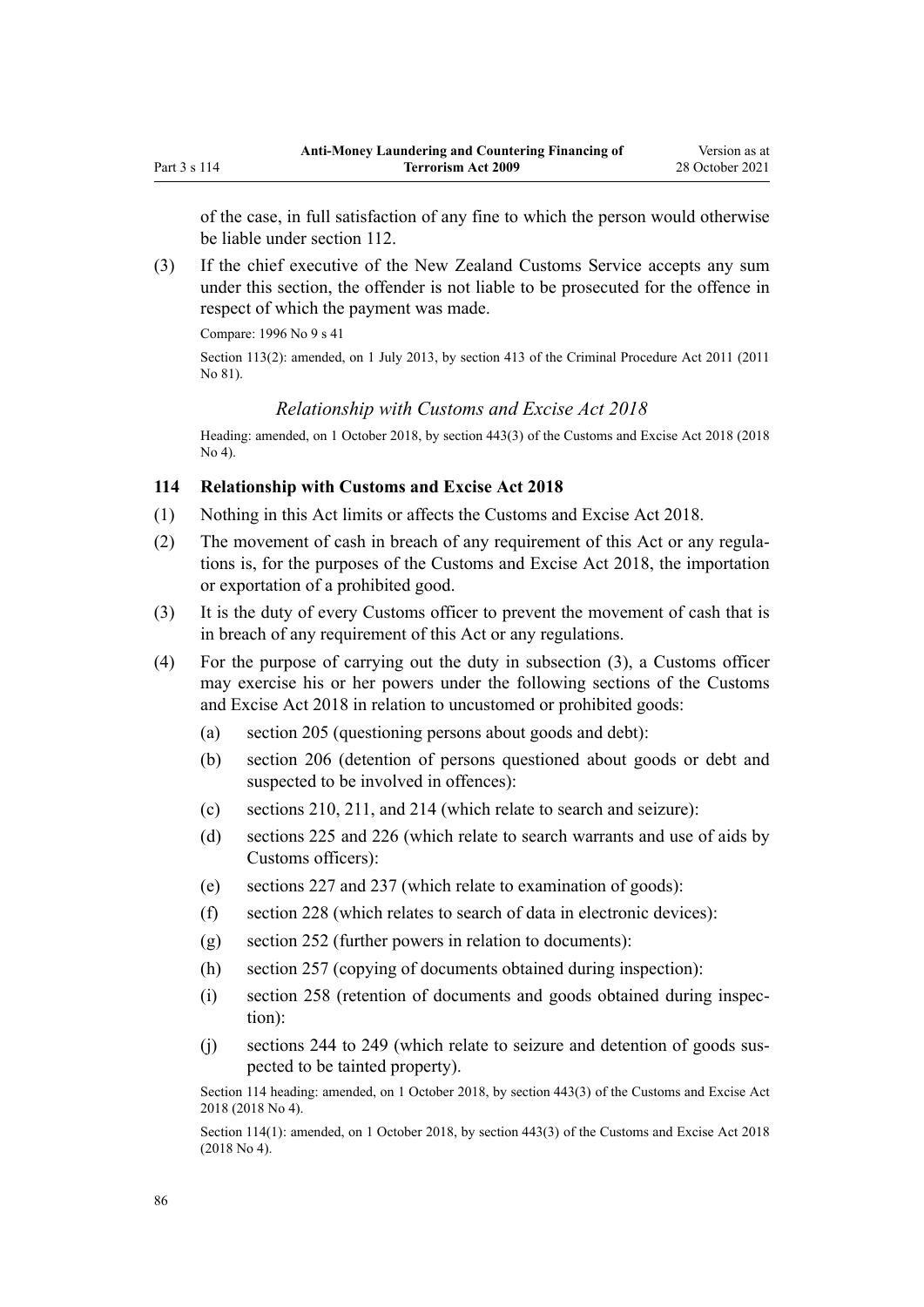Section 114(2): amended, on 1 October 2018, by [section 443\(3\)](http://legislation.govt.nz/pdflink.aspx?id=DLM7039957) of the Customs and Excise Act 2018 (2018 No 4).

Section 114(4): replaced, on 1 October 2018, by [section 443\(3\)](http://legislation.govt.nz/pdflink.aspx?id=DLM7039957) of the Customs and Excise Act 2018 (2018 No 4).

### *Stored value instrument searches by Customs officer*

Heading: replaced, on 1 October 2018, by [section 443\(3\)](http://legislation.govt.nz/pdflink.aspx?id=DLM7039957) of the Customs and Excise Act 2018 (2018 No 4).

### **115 Duty to assist Customs officer to access stored value instruments**

- (1) A Customs officer exercising a search power or an examination power under [section 114\(4\)](#page-85-0) may require a specified person to provide access information and other information or assistance that is reasonable and necessary to allow the Customs officer to access data held in a stored value instrument.
- (2) In this case, [section 130](http://legislation.govt.nz/pdflink.aspx?id=DLM4355803) of the Search and Surveillance Act 2012 (which requires persons with knowledge of a computer system or other data storage devices or an Internet site to assist access) applies in respect of the stored value instrument with necessary modifications.

### (3) In this section, **stored value instrument**—

- (a) means a portable device (for example, a debit card) that contains monet‐ ary value that is not physical currency but that can be reloaded or redeemed for cash; and
- (b) includes an instrument that is prescribed as a bearer-negotiable instrument under [section 153\(b\)](#page-106-0).

Section 115: replaced, on 1 October 2018, by [section 443\(3\)](http://legislation.govt.nz/pdflink.aspx?id=DLM7039957) of the Customs and Excise Act 2018 (2018 No 4).

## Subpart 4—Search and seizure

#### **116 Definitions**

In this subpart, unless the context otherwise requires,—

#### **document**—

- (a) means any record of information; and
- (b) includes—
	- (i) anything on which there is writing or any image; and
	- (ii) anything on which there are marks, figures, symbols, or perforations that have a meaning for persons qualified to interpret them; and
	- (iii) anything from which sounds, images, or writing can be repro‐ duced, with or without the aid of anything else

**dwellinghouse** means a building, or an apartment, a flat, or a unit within a building, that is used as a private residence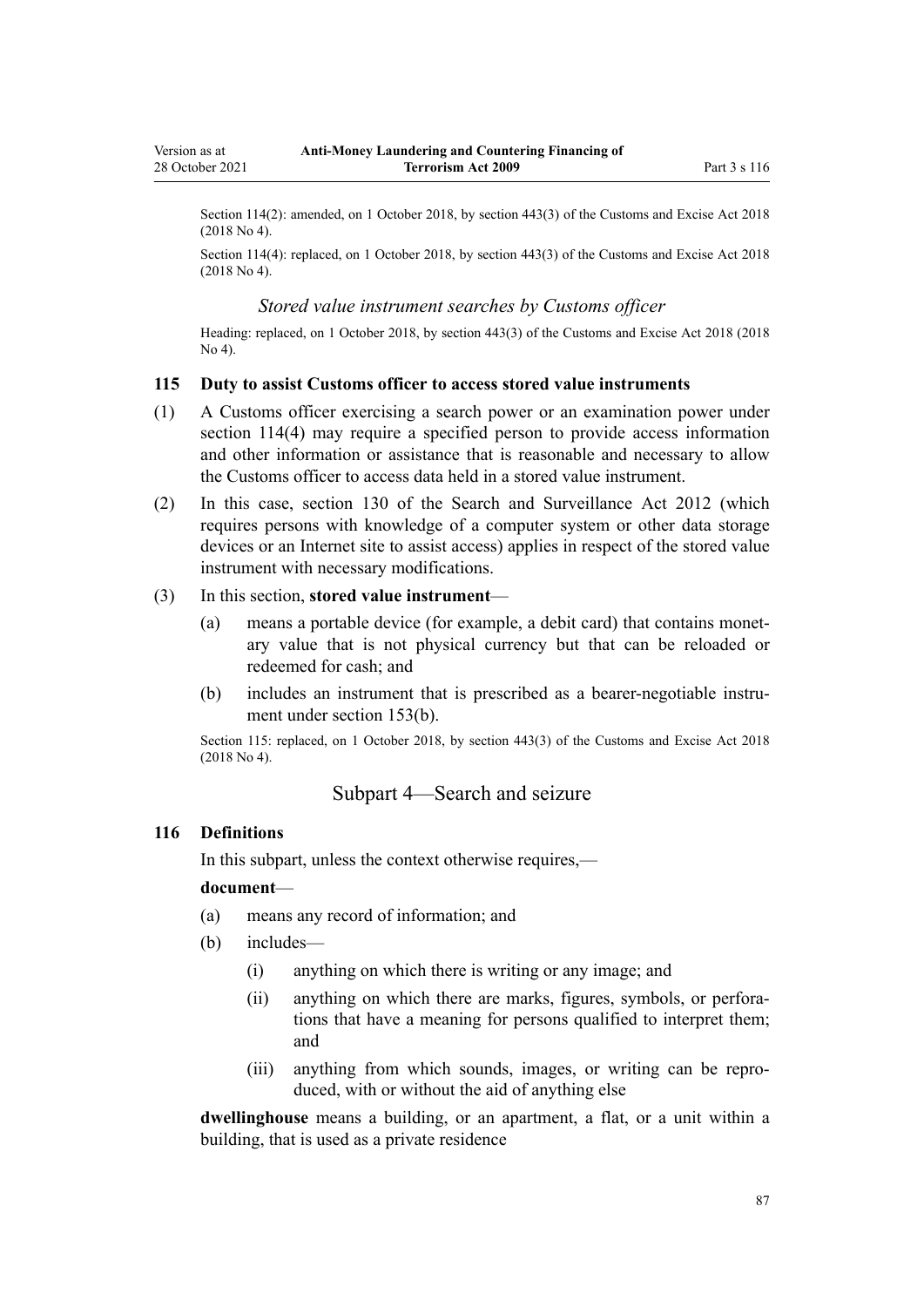<span id="page-87-0"></span>**enforcement officer** means the relevant AML/CFT supervisor or the Commis‐ sioner (as the case may require) and includes a person appointed under [section](#page-99-0) [141](#page-99-0) by an AML/CFT supervisor

**evidential material** means any thing that there are reasonable grounds for believing is or may be evidence, or may provide or contain evidence, of—

- (a) an offence under this Part; or
- (b) an attempt to commit an offence under this Part; or
- (c) a civil liability act

**occupier**, in relation to any place, includes—

- (a) a person who is present at the place and is in apparent control of it; and
- (b) any person acting on behalf of the occupier

**place**—

- (a) means anywhere on, under, or over any land or water; and
- (b) includes all or any part of a building, structure, or conveyance

**seize** includes to secure against interference

**thing** includes—

- (a) any substance, article, document, container, or equipment; and
- (b) anything in electronic or magnetic form.

## *Search warrants*

### **117 Search warrant**

- (1) An enforcement officer may apply for a search warrant in respect of a place.
- (2) The application must be made by an enforcement officer in the manner provided in [subpart 3](http://legislation.govt.nz/pdflink.aspx?id=DLM2136781) of Part 4 of the Search and Surveillance Act 2012.
- (3) An issuing officer (within the meaning of [section 3](http://legislation.govt.nz/pdflink.aspx?id=DLM2136542) of the Search and Surveil‐ lance Act 2012) may issue a search warrant in respect of a place if satisfied that there are reasonable grounds for believing that there is evidential material at that place.
- (4) The provisions of [subparts 1](http://legislation.govt.nz/pdflink.aspx?id=DLM2136771), [3,](http://legislation.govt.nz/pdflink.aspx?id=DLM2136781) [4](http://legislation.govt.nz/pdflink.aspx?id=DLM2136801), and [9](http://legislation.govt.nz/pdflink.aspx?id=DLM2136888) of Part 4 of the Search and Surveil‐ lance Act 2012 apply.
- (5) *[Repealed]*
- (6) *[Repealed]*

Section 117(2): replaced, on 30 June 2013, by [section 201\(3\)](http://legislation.govt.nz/pdflink.aspx?id=DLM4355905) of the Search and Surveillance Act 2012 (2012 No 24).

Section 117(3): amended, on 30 June 2013, by [section 201\(4\)](http://legislation.govt.nz/pdflink.aspx?id=DLM4355905) of the Search and Surveillance Act 2012 (2012 No 24).

Section 117(4): replaced, on 30 June 2013, by [section 201\(5\)](http://legislation.govt.nz/pdflink.aspx?id=DLM4355905) of the Search and Surveillance Act 2012 (2012 No 24).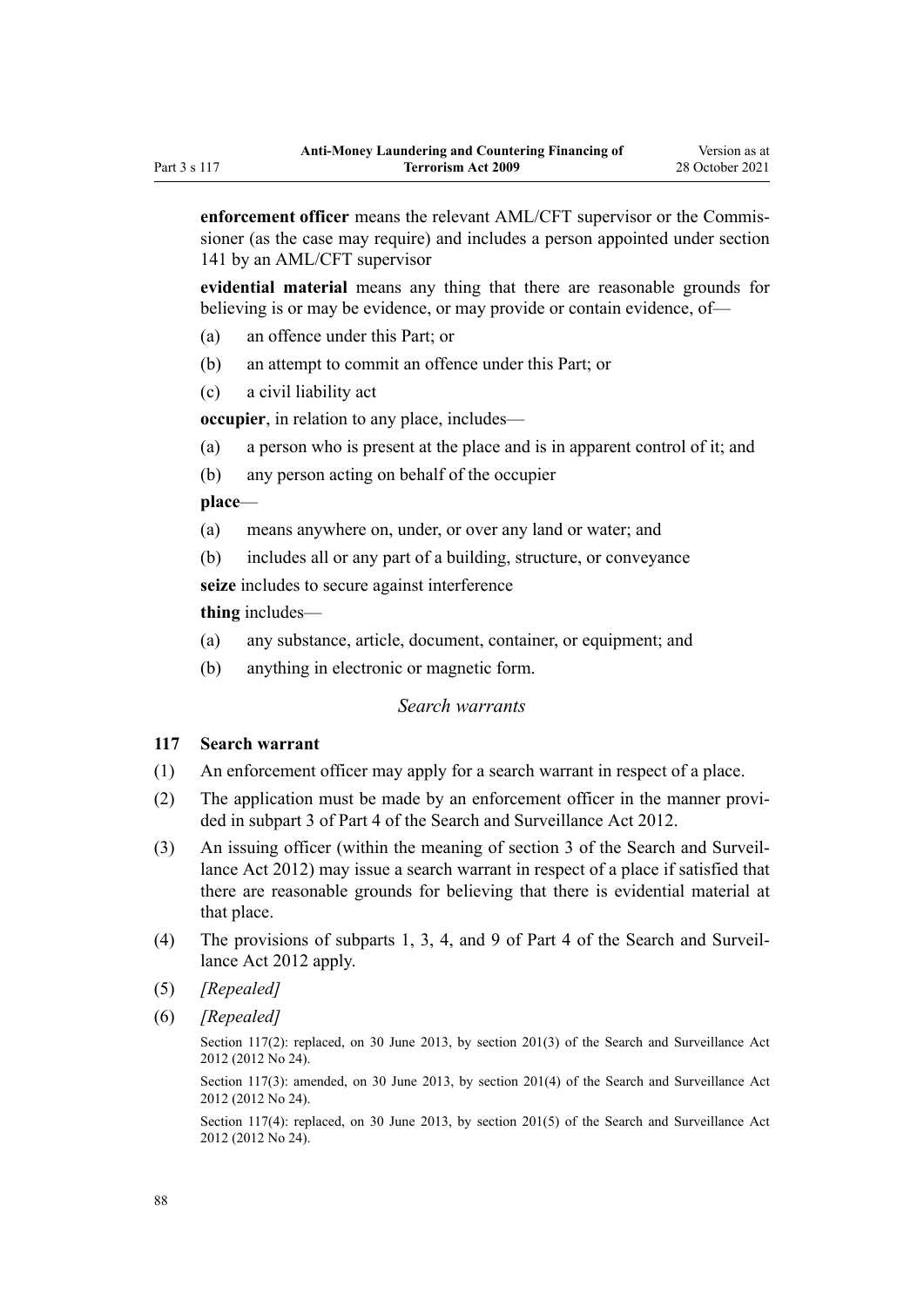Section 117(4): amended, on 11 August 2017, by [section 45](http://legislation.govt.nz/pdflink.aspx?id=DLM7161326) of the Anti-Money Laundering and Countering Financing of Terrorism Amendment Act 2017 (2017 No 35).

Section 117(5): repealed, on 30 June 2013, by [section 201\(5\)](http://legislation.govt.nz/pdflink.aspx?id=DLM4355905) of the Search and Surveillance Act 2012 (2012 No 24).

Section 117(6): repealed, on 30 June 2013, by [section 201\(5\)](http://legislation.govt.nz/pdflink.aspx?id=DLM4355905) of the Search and Surveillance Act 2012 (2012 No 24).

#### **118 Powers under search warrant**

- (1) A search warrant issued under [section 117](#page-87-0) authorises the enforcement officer or constable who is executing it, and any person called on by that officer or constable to assist, to do any of the following:
	- (a) *[Repealed]*
	- (b) *[Repealed]*
	- (c) search for any evidential material at the place:
	- (d) inspect and copy any document; and for that purpose also do any of the following:
		- (i) require any person at the place to produce a particular document:
		- (ii) require any person at the place who has control or knowledge of a document to reproduce, or assist in reproducing, the document in usable form:
		- (iii) operate any equipment at the place:
		- (iv) remove a document temporarily to another place in order to copy it:
	- (e) *[Repealed]*
	- (f) require the occupier of the place to answer any questions put by the enforcement officer or constable.
- (2) An enforcement officer or constable may require the occupier of the place to do the following:
	- (a) hold any thing at the place in an unaltered state for a specified period of up to 5 working days:
	- (b) provide a copy of particular documents within a specified period (which must be a period that is reasonable in the circumstances).
- (3) The provisions of [Part 4](http://legislation.govt.nz/pdflink.aspx?id=DLM2136770) of the Search and Surveillance Act 2012 (except [sub‐](http://legislation.govt.nz/pdflink.aspx?id=DLM2136781) [part 3](http://legislation.govt.nz/pdflink.aspx?id=DLM2136781) and [sections 118,](http://legislation.govt.nz/pdflink.aspx?id=DLM2136813) [119](http://legislation.govt.nz/pdflink.aspx?id=DLM2136815), and [130\)](http://legislation.govt.nz/pdflink.aspx?id=DLM4355803) apply.

Section 118(1)(a): repealed, on 30 June 2013, by [section 201\(6\)](http://legislation.govt.nz/pdflink.aspx?id=DLM4355905) of the Search and Surveillance Act 2012 (2012 No 24).

Section 118(1)(b): repealed, on 30 June 2013, by [section 201\(6\)](http://legislation.govt.nz/pdflink.aspx?id=DLM4355905) of the Search and Surveillance Act 2012 (2012 No 24).

Section 118(1)(c): amended, on 30 June 2013, by [section 201\(7\)](http://legislation.govt.nz/pdflink.aspx?id=DLM4355905) of the Search and Surveillance Act 2012 (2012 No 24).

Section 118(1)(e): repealed, on 30 June 2013, by [section 201\(6\)](http://legislation.govt.nz/pdflink.aspx?id=DLM4355905) of the Search and Surveillance Act 2012 (2012 No 24).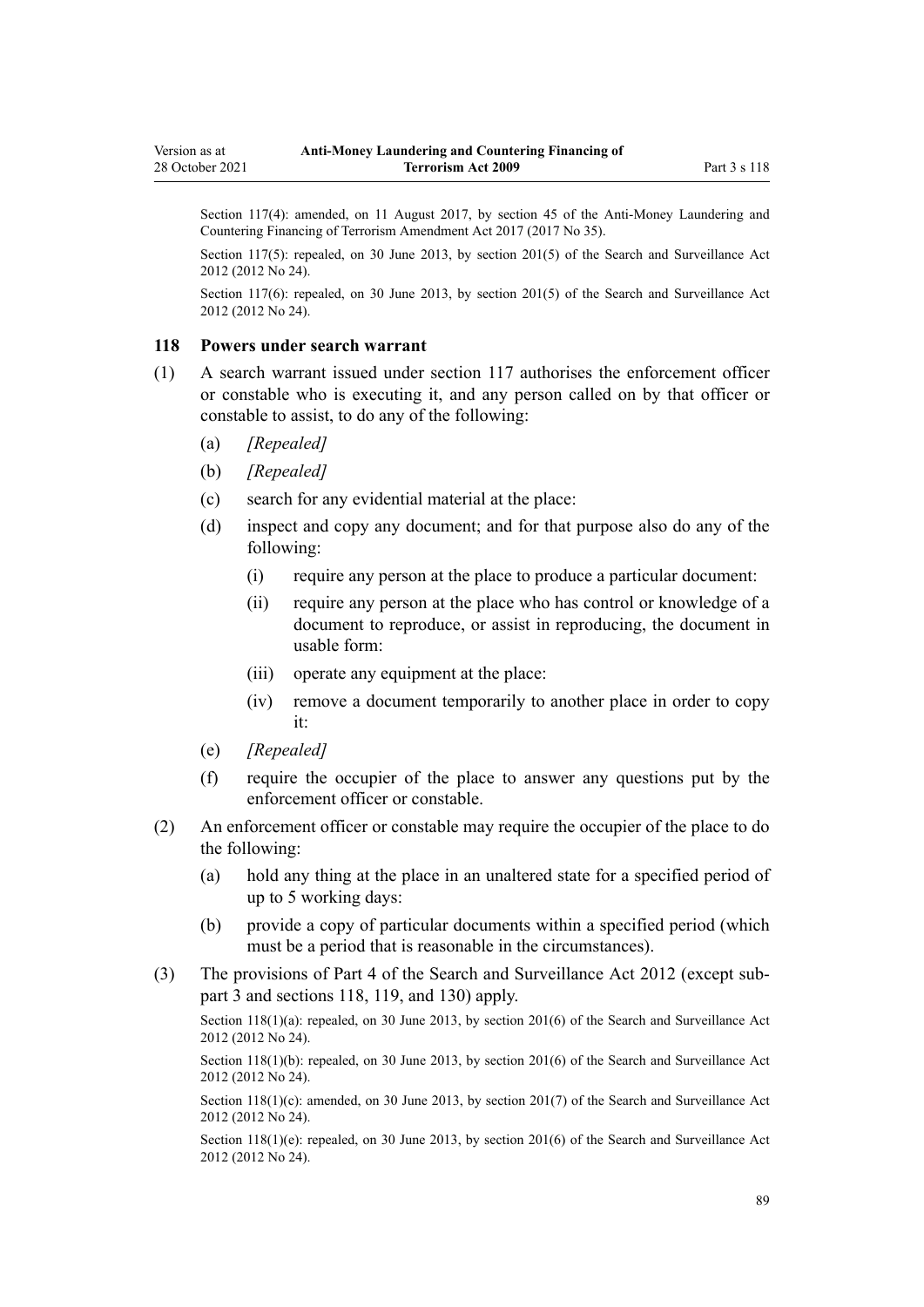Section 118(3): replaced, on 30 June 2013, by [section 201\(8\)](http://legislation.govt.nz/pdflink.aspx?id=DLM4355905) of the Search and Surveillance Act 2012 (2012 No 24).

## *Conduct of entry, search, and seizure*

### **119 Assistance with searches**

#### *[Repealed]*

Section 119: repealed, on 30 June 2013, by [section 201\(9\)](http://legislation.govt.nz/pdflink.aspx?id=DLM4355905) of the Search and Surveillance Act 2012 (2012 No 24).

#### **120 Enforcement officers to show identity card on request**

### *[Repealed]*

Section 120: repealed, on 30 June 2013, by [section 201\(9\)](http://legislation.govt.nz/pdflink.aspx?id=DLM4355905) of the Search and Surveillance Act 2012 (2012 No 24).

### **121 Announcement before entry**

#### *[Repealed]*

Section 121: repealed, on 30 June 2013, by [section 201\(9\)](http://legislation.govt.nz/pdflink.aspx?id=DLM4355905) of the Search and Surveillance Act 2012 (2012 No 24).

### **122 Details of warrant to be given to occupier**

#### *[Repealed]*

Section 122: repealed, on 30 June 2013, by [section 201\(9\)](http://legislation.govt.nz/pdflink.aspx?id=DLM4355905) of the Search and Surveillance Act 2012 (2012 No 24).

## **123 Occupier entitled to be present during search**

- (1) The occupier of a place that is subject to a search under this subpart, and who is present at any time during the search, is entitled to observe the search as it is being carried out.
- (2) The right to observe the search ceases if the person observing impedes the search.
- (3) This section does not prevent 2 or more parts of the place being searched at the same time.

### **124 Use of electronic equipment**

- (1) If an enforcement officer, a constable, or a person assisting a search operates electronic equipment found at a place during a search, the officer, constable, or person must take all reasonable care not to damage the equipment or corrupt information stored on it.
- (2) If, as a result of a failure to take the care required by subsection (1), the owner of the equipment or information, or the occupier of the place that was searched, suffers damage, the owner or occupier may seek damages from the relevant AML/CFT supervisor or the Police (as the case may require) in respect of that damage.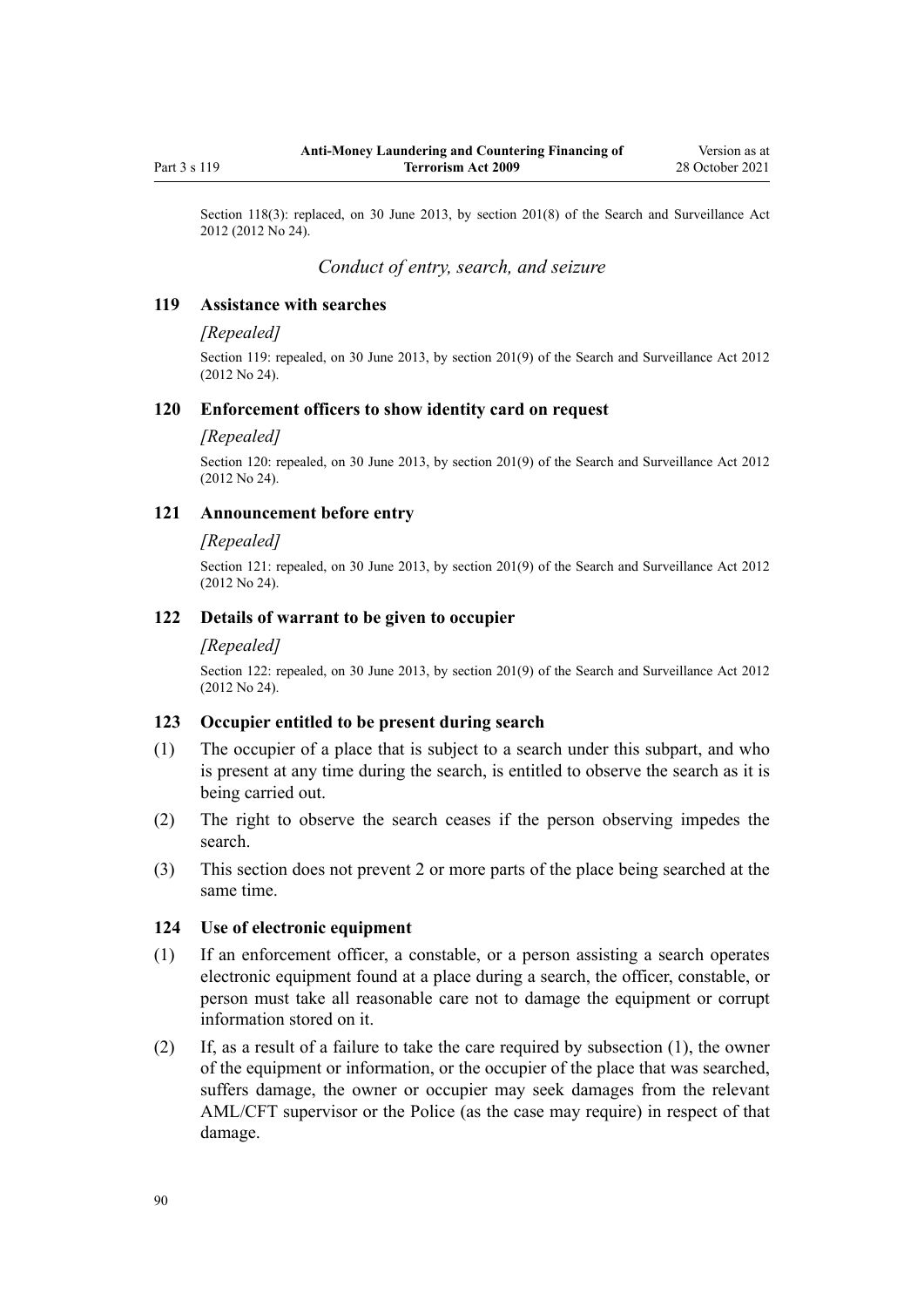## **125 Copies of documents seized to be provided**

#### *[Repealed]*

Section 125: repealed, on 30 June 2013, by [section 201\(9\)](http://legislation.govt.nz/pdflink.aspx?id=DLM4355905) of the Search and Surveillance Act 2012 (2012 No 24).

#### **126 Receipts for things seized**

#### *[Repealed]*

Section 126: repealed, on 30 June 2013, by [section 201\(9\)](http://legislation.govt.nz/pdflink.aspx?id=DLM4355905) of the Search and Surveillance Act 2012 (2012 No 24).

#### **127 Application of sections 198A and 198B of Summary Proceedings Act 1957**

### *[Repealed]*

Section 127: repealed, on 30 June 2013, by [section 201\(9\)](http://legislation.govt.nz/pdflink.aspx?id=DLM4355905) of the Search and Surveillance Act 2012 (2012 No 24).

## *Return and retention of things seized*

## *[Repealed]*

Heading: repealed, on 30 June 2013, pursuant to [section 201\(9\)](http://legislation.govt.nz/pdflink.aspx?id=DLM4355905) of the Search and Surveillance Act 2012 (2012 No 24).

### **128 Return and retention of things seized**

#### *[Repealed]*

Section 128: repealed, on 30 June 2013, by [section 201\(9\)](http://legislation.govt.nz/pdflink.aspx?id=DLM4355905) of the Search and Surveillance Act 2012 (2012 No 24).

## **129 Order to retain things seized**

#### *[Repealed]*

Section 129: repealed, on 30 June 2013, by [section 201\(9\)](http://legislation.govt.nz/pdflink.aspx?id=DLM4355905) of the Search and Surveillance Act 2012 (2012 No 24).

# **Part 4**

# **Institutional arrangements and miscellaneous provisions**

Subpart 1—Institutional arrangements

## *AML/CFT supervisors*

## **130 AML/CFT supervisors**

- (1) The AML/CFT supervisors are as follows:
	- (a) for registered banks, life insurers, and non-bank deposit takers, the Reserve Bank of New Zealand (**Reserve Bank**) is the relevant AML/CFT supervisor: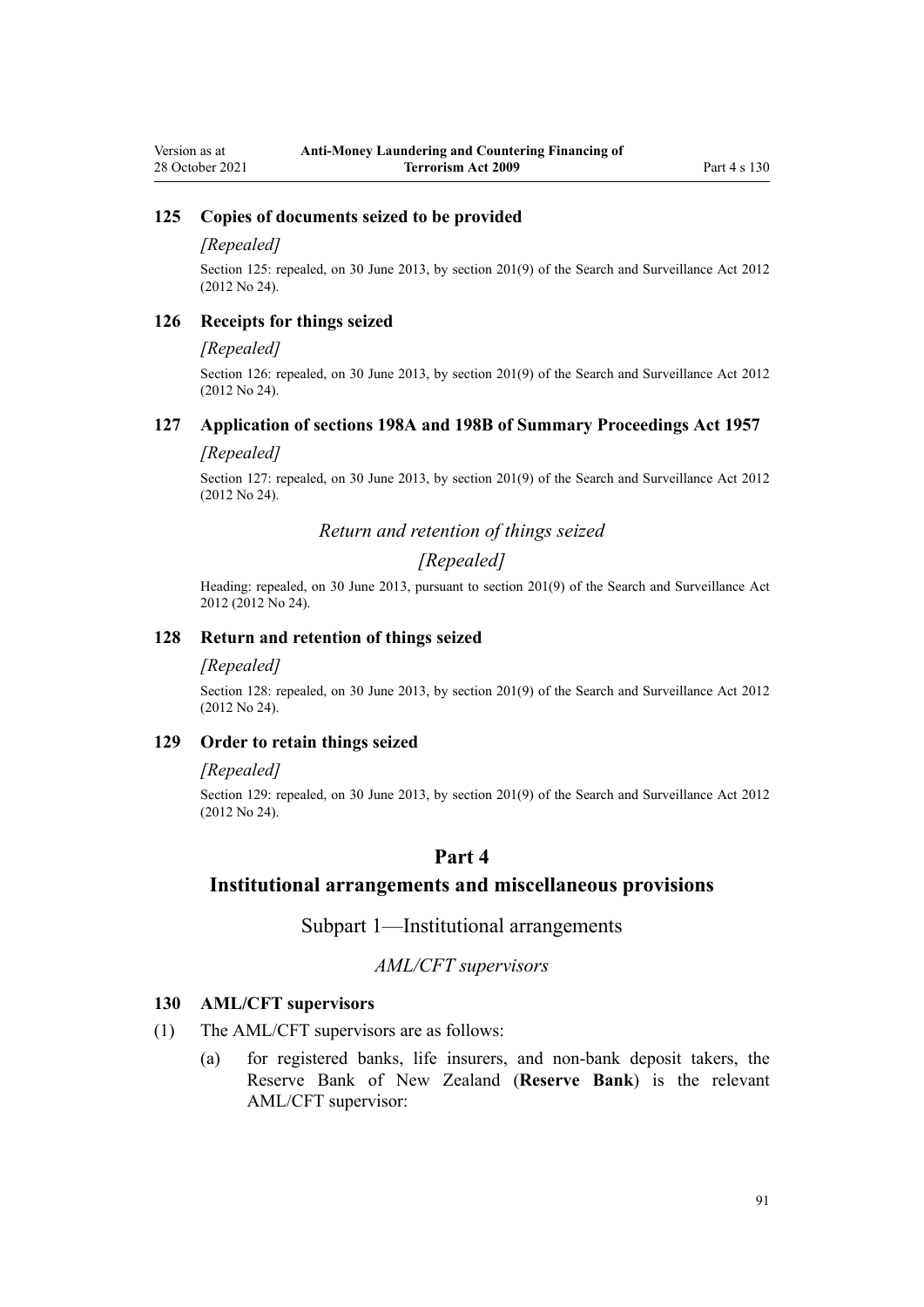|      | (b)                                                                                                                                                                                                          | for persons referred to in subsection (1A) (other than banks, life insurers,<br>and non-bank deposit takers), the Financial Markets Authority is the<br>relevant AML/CFT supervisor:                                                  |  |  |  |
|------|--------------------------------------------------------------------------------------------------------------------------------------------------------------------------------------------------------------|---------------------------------------------------------------------------------------------------------------------------------------------------------------------------------------------------------------------------------------|--|--|--|
|      | (c)                                                                                                                                                                                                          | for designated non-financial businesses or professions and high-value<br>dealers, the Department of Internal Affairs, or another AML/CFT super-<br>visor prescribed for the purpose, is the relevant AML/CFT supervisor:              |  |  |  |
|      | (d)                                                                                                                                                                                                          | for TAB NZ, casinos, non-deposit-taking lenders, money changers, and<br>other reporting entities that are not covered by paragraphs (a) to (c), the<br>Department of Internal Affairs is the relevant AML/CFT supervisor.             |  |  |  |
| (1A) | For the purposes of subsection $(1)(b)$ , the persons are any of the following:                                                                                                                              |                                                                                                                                                                                                                                       |  |  |  |
|      | (a)                                                                                                                                                                                                          | persons registered, or required to be registered, under the Financial Ser-<br>vice Providers (Registration and Dispute Resolution) Act 2008 by virtue<br>of providing any of the services referred to in-                             |  |  |  |
|      |                                                                                                                                                                                                              | section $5(1)(a)$ , $(ab)$ , $(d)$ , $(i)$ to $(id)$ , and $(ma)$ of that Act; or<br>(i)                                                                                                                                              |  |  |  |
|      |                                                                                                                                                                                                              | section $5(1)(k)$ of that Act (but only to the extent that it relates to<br>(ii)<br>the service of trading in financial products on behalf of other per-<br>sons):                                                                    |  |  |  |
|      | (b)                                                                                                                                                                                                          | statutory supervisors within the meaning of section 5 of the Retirement<br>Villages Act 2003.                                                                                                                                         |  |  |  |
| (2)  | If the products or services provided by a particular reporting entity are covered<br>by more than 1 AML/CFT supervisor,—                                                                                     |                                                                                                                                                                                                                                       |  |  |  |
|      | (a)                                                                                                                                                                                                          | the AML/CFT supervisors concerned may agree on the relevant<br>AML/CFT supervisor that will be the reporting entity's AML/CFT<br>supervisor for the purposes of this Act; and                                                         |  |  |  |
|      | (b)                                                                                                                                                                                                          | the relevant AML/CFT supervisor will notify the reporting entity<br>accordingly.                                                                                                                                                      |  |  |  |
| (3)  | If a reporting entity is a member of a designated business group and the prod-<br>ucts and services provided by members of that designated business group are<br>covered by more than 1 AML/CFT supervisor,- |                                                                                                                                                                                                                                       |  |  |  |
|      | (a)                                                                                                                                                                                                          | the AML/CFT supervisors concerned may agree on 1 AML/CFT super-<br>visor that will be the AML/CFT supervisor for all the reporting entities<br>that are members of the designated business group for the purposes of<br>this Act; and |  |  |  |
|      | (b)                                                                                                                                                                                                          | that AML/CFT supervisor will notify the reporting entities accordingly.                                                                                                                                                               |  |  |  |
| (4)  | that entity.                                                                                                                                                                                                 | If the AML/CFT supervisors cannot agree on which AML/CFT supervisor is to<br>be a reporting entity's supervisor under subsection $(2)$ or $(3)$ , then the<br>AML/CFT co-ordination committee must appoint the AML/CFT supervisor for |  |  |  |

(5) A reporting entity may have only 1 AML/CFT supervisor.

Part 4 s 130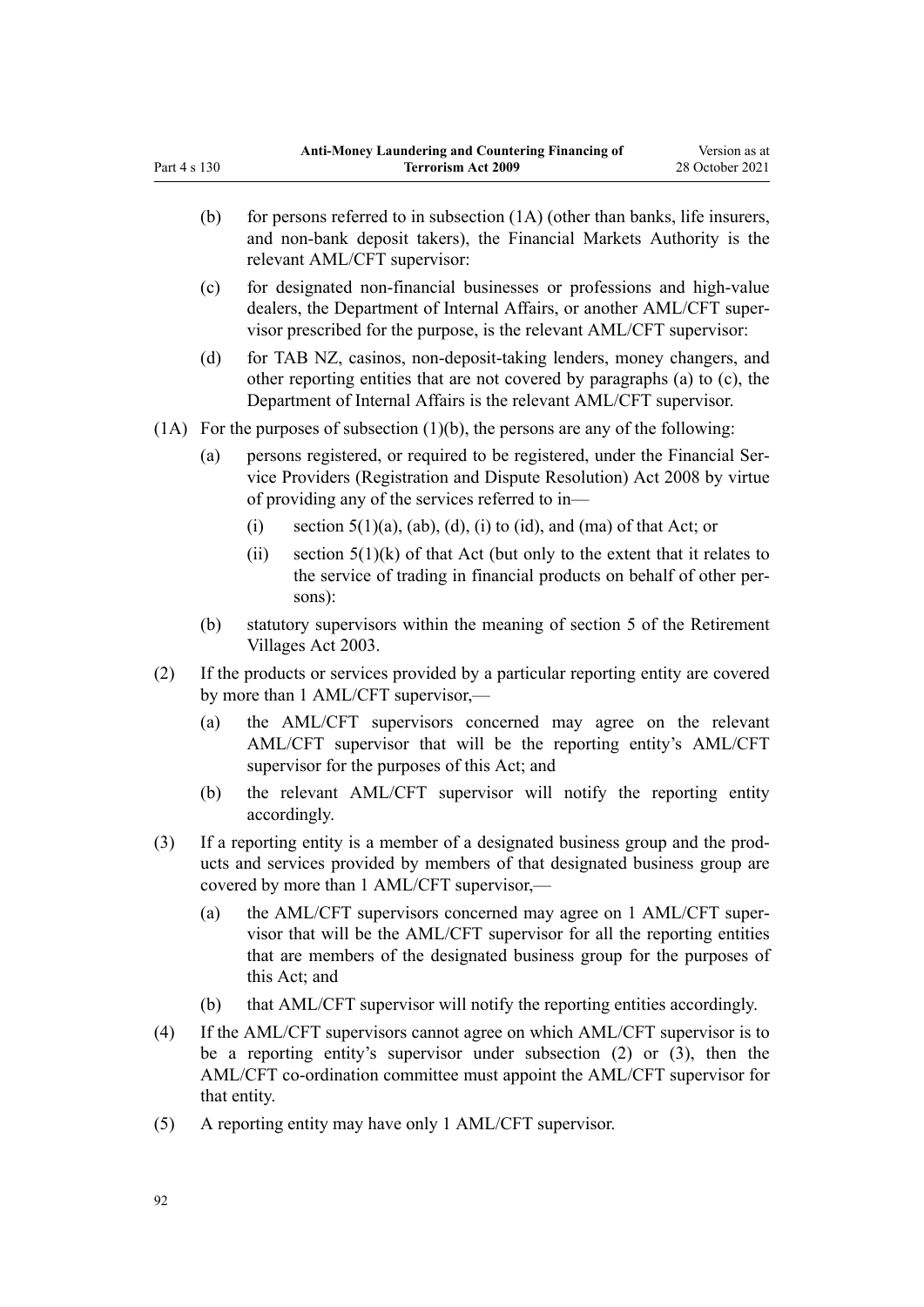<span id="page-92-0"></span>Section 130(1)(a): amended, on 5 December 2013, by [section 9](http://legislation.govt.nz/pdflink.aspx?id=DLM5621513) of the Anti-Money Laundering and Countering Financing of Terrorism Amendment Act 2013 (2013 No 106).

Section 130(1)(b): replaced, on 1 December 2014, by [section 150](http://legislation.govt.nz/pdflink.aspx?id=DLM5561603) of the Financial Markets (Repeals and Amendments) Act 2013 (2013 No 70).

Section 130(1)(c): replaced, on 11 August 2017, by [section 46](http://legislation.govt.nz/pdflink.aspx?id=DLM7161327) of the Anti-Money Laundering and Countering Financing of Terrorism Amendment Act 2017 (2017 No 35).

Section 130(1)(d): inserted, on 11 August 2017, by [section 46](http://legislation.govt.nz/pdflink.aspx?id=DLM7161327) of the Anti-Money Laundering and Countering Financing of Terrorism Amendment Act 2017 (2017 No 35).

Section 130(1)(d): amended, on 1 August 2020, by [section 129](http://legislation.govt.nz/pdflink.aspx?id=LMS292230) of the Racing Industry Act 2020 (2020 No 28).

Section 130(1A): inserted, on 1 December 2014, by [section 150](http://legislation.govt.nz/pdflink.aspx?id=DLM5561603) of the Financial Markets (Repeals and Amendments) Act 2013 (2013 No 70).

Section  $130(1A)(a)(i)$ : replaced, on 15 March 2021, by [section 98](http://legislation.govt.nz/pdflink.aspx?id=DLM7386624) of the Financial Services Legislation Amendment Act 2019 (2019 No 8).

## **131 Functions**

The functions of an AML/CFT supervisor are to—

- (a) monitor and assess the level of risk of money laundering and the financing of terrorism across all of the reporting entities that it supervises:
- (b) monitor the reporting entities that it supervises for compliance with this Act and regulations, and for this purpose to develop and implement a supervisory programme:
- (c) provide guidance to the reporting entities it supervises in order to assist those entities to comply with this Act and regulations:
- (d) investigate the reporting entities it supervises and enforce compliance with this Act and regulations:
- (e) co-operate through the AML/CFT co-ordination committee (or any other mechanism that may be appropriate) with domestic and international counterparts to ensure the consistent, effective, and efficient implemen‐ tation of this Act.

## **132 Powers**

- (1) An AML/CFT supervisor has all the powers necessary to carry out its functions under this Act or regulations.
- (2) Without limiting the power conferred by subsection (1), an AML/CFT super‐ visor may,—
	- (a) on notice, require production of, or access to, all records, documents, or information relevant to its supervision and monitoring of reporting entities for compliance with this Act; and
	- (b) conduct on-site inspections in accordance with [section 133;](#page-93-0) and
	- (c) provide guidance to the reporting entities it supervises by—
		- (i) producing guidelines; and
		- (ii) preparing codes of practice in accordance with [section 63;](#page-66-0) and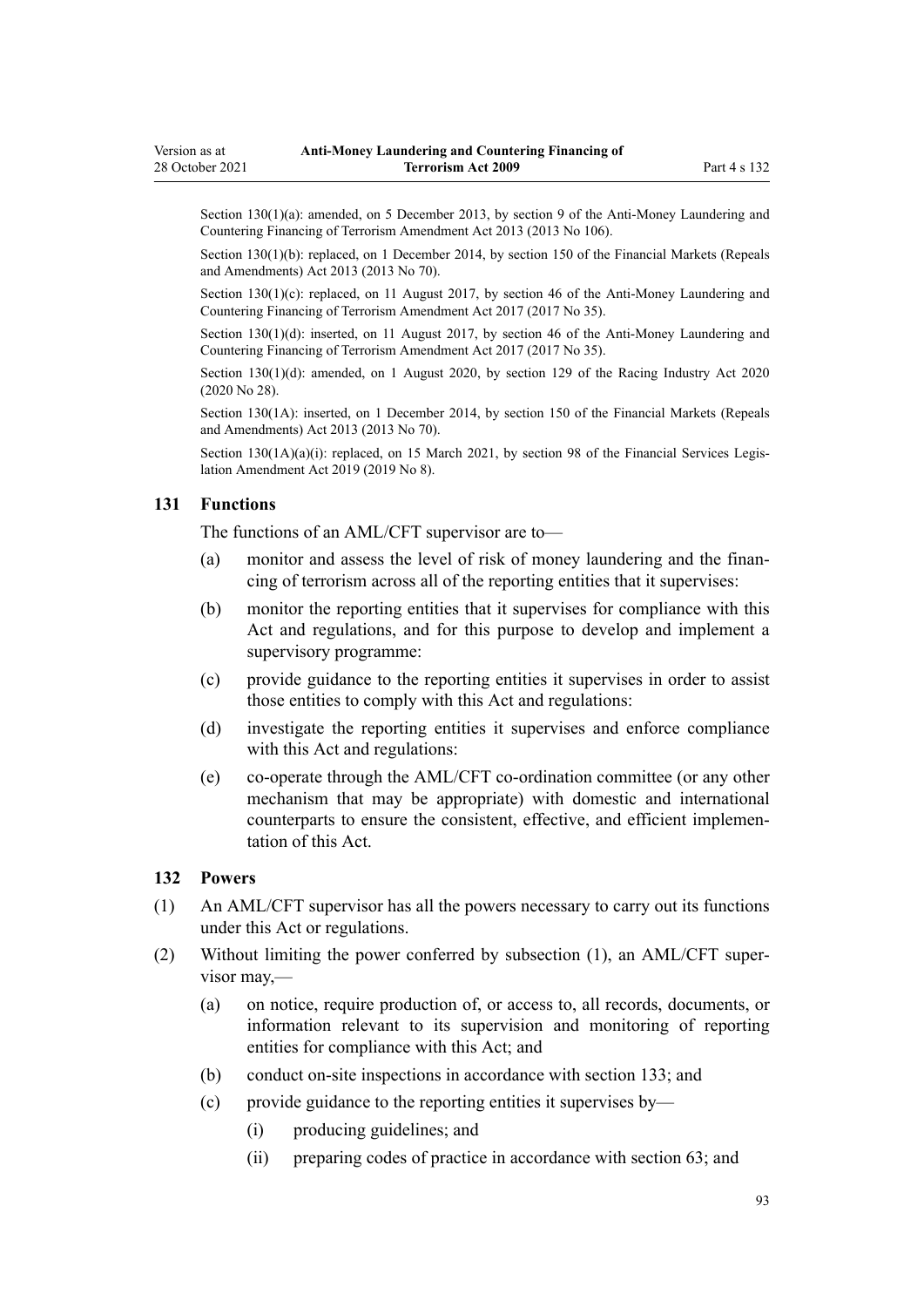- <span id="page-93-0"></span>(iv) undertaking any other activities necessary for assisting reporting entities to understand their obligations under this Act and regula‐ tions, including how best to achieve compliance with those obli‐ gations; and
- (d) co-operate and share information in accordance with [sections 46](#page-54-0), [48,](#page-56-0) and [137 to 140](#page-95-0) by communicating or making arrangements to communicate information obtained by the AML/CFT supervisor in the performance of its functions and the exercise of its powers under this Act; and
- (e) in accordance with this Act and any other enactment, initiate and act on requests from any overseas counterparts; and
- (f) approve the formation of, and addition of members to, designated busi‐ ness groups.
- (3) An AML/CFT supervisor may only use the powers conferred on it under this Act and regulations for the purposes of this Act.
- (4) Nothing in this section requires any person to disclose any privileged communication.

Section 132(1): amended, on 11 August 2017, by [section 47\(1\)](http://legislation.govt.nz/pdflink.aspx?id=DLM7340633) of the Anti-Money Laundering and Countering Financing of Terrorism Amendment Act 2017 (2017 No 35).

Section 132(4): inserted, on 11 August 2017, by [section 47\(2\)](http://legislation.govt.nz/pdflink.aspx?id=DLM7340633) of the Anti-Money Laundering and Countering Financing of Terrorism Amendment Act 2017 (2017 No 35).

## **133 Matters relating to conduct of on-site inspections**

- (1) An AML/CFT supervisor may, at any reasonable time, enter and remain at any place (other than a dwellinghouse or a marae) for the purpose of conducting an on-site inspection of a reporting entity.
- (2) During an inspection, an AML/CFT supervisor may require any employee, officer, or agent of the reporting entity to answer questions relating to its records and documents and to provide any other information that the AML/CFT supervisor may reasonably require for the purpose of the inspection.
- (3) A person is not required to answer a question asked by an AML/CFT super‐ visor under this section if the answer would or could incriminate the person.
- (4) Before an AML/CFT supervisor requires a person to answer a question, the person must be informed of the right specified in subsection (3).
- (5) Nothing in this section requires any person to disclose any privileged communication (as defined in [section 42\)](#page-52-0).

Section 133(5): amended, on 11 August 2017, by [section 48](http://legislation.govt.nz/pdflink.aspx?id=DLM7340634) of the Anti-Money Laundering and Countering Financing of Terrorism Amendment Act 2017 (2017 No 35).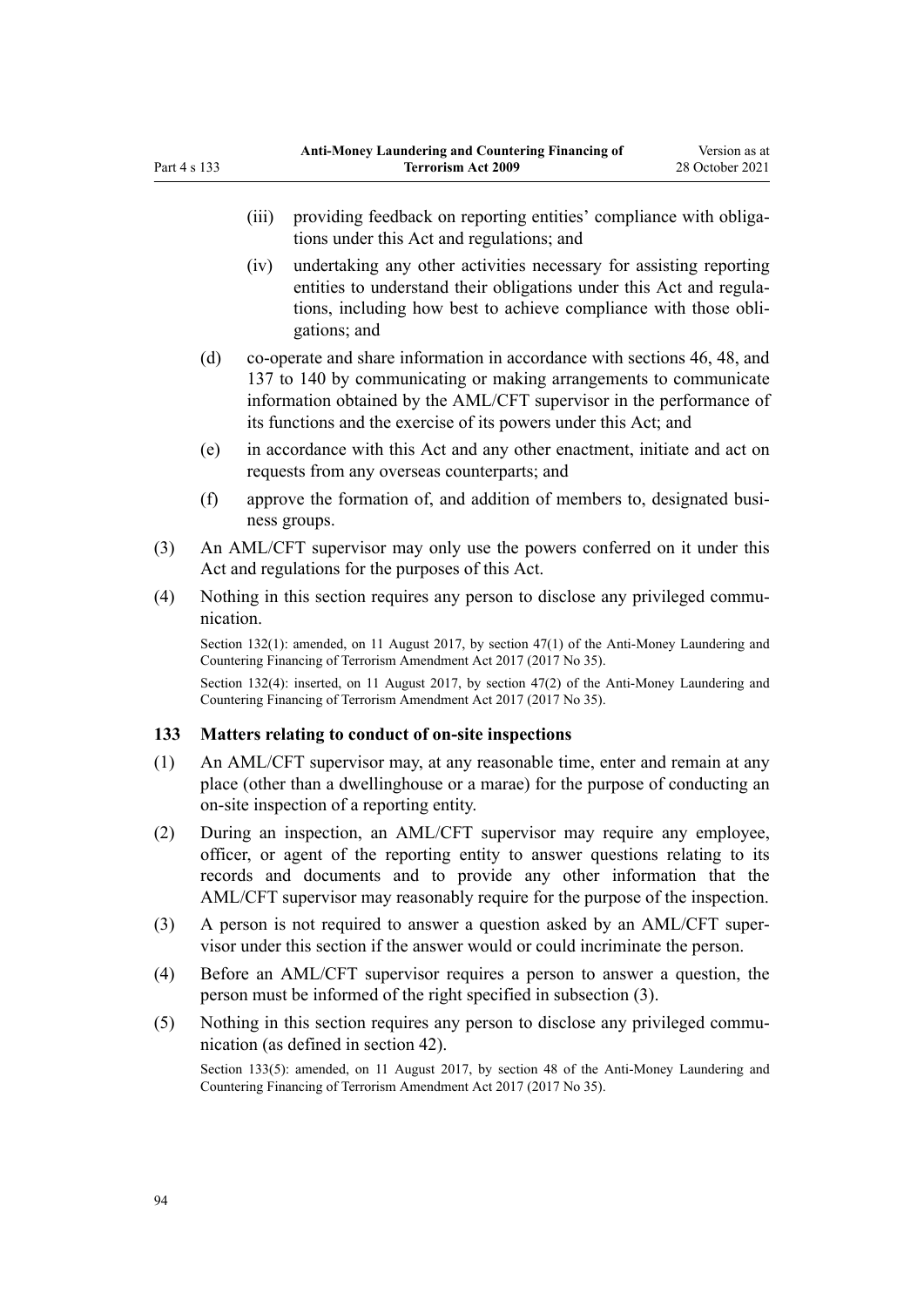## <span id="page-94-0"></span>**134 Delegation of supervisory function and powers**

- (1) An AML/CFT supervisor may delegate the following function and powers to a person who, by reason of his or her training or experience, is suitably qualified to perform that function and exercise those powers:
	- (a) its function under [section 131\(d\)](#page-92-0) of investigating the reporting entities it supervises:
	- (b) its powers under section  $132(2)(a)$  and (b), for the purpose only of performing the function of investigation under [section 131\(d\)](#page-92-0).
- (2) A delegation under subsection (1)—
	- (a) must be made by the chief executive of the AML/CFT supervisor in writing; and
	- (b) may be made subject to any restrictions and conditions that the AML/CFT supervisor thinks fit; and
	- (c) may be revoked at any time by written notice to the delegate.
- (3) A person to whom a function or power of the AML/CFT supervisor is dele‐ gated under this section—
	- (a) may, unless the delegation provides otherwise, perform the function or exercise the power in the same manner, and with the same effect, as if the delegate were the AML/CFT supervisor; and
	- (b) must disclose to the AML/CFT supervisor and manage appropriately any conflict of interest that might arise in relation to the performance of the function or exercise of the power; and
	- (c) must not disclose any information obtained under subsection (1) other than to the AML/CFT supervisor.

Section 134(1)(b): amended, on 5 December 2013, by [section 10](http://legislation.govt.nz/pdflink.aspx?id=DLM5621514) of the Anti-Money Laundering and Countering Financing of Terrorism Amendment Act 2013 (2013 No 106).

### **135 Authority to act as delegate**

- $(1)$  The chief executive of the AML/CFT supervisor must issue a written authorisation to every person to whom a delegation is made under section 134 stating—
	- (a) the name of the authorised person; and
	- (b) the function that he or she is authorised to perform; and
	- (c) the powers that he or she may exercise.
- (2) The delegate, when acting in the capacity of a delegate of the AML/CFT super‐ visor,—
	- (a) must carry on him or her—
		- (i) the written authorisation provided under subsection (1); and
		- (ii) evidence of his or her identity; and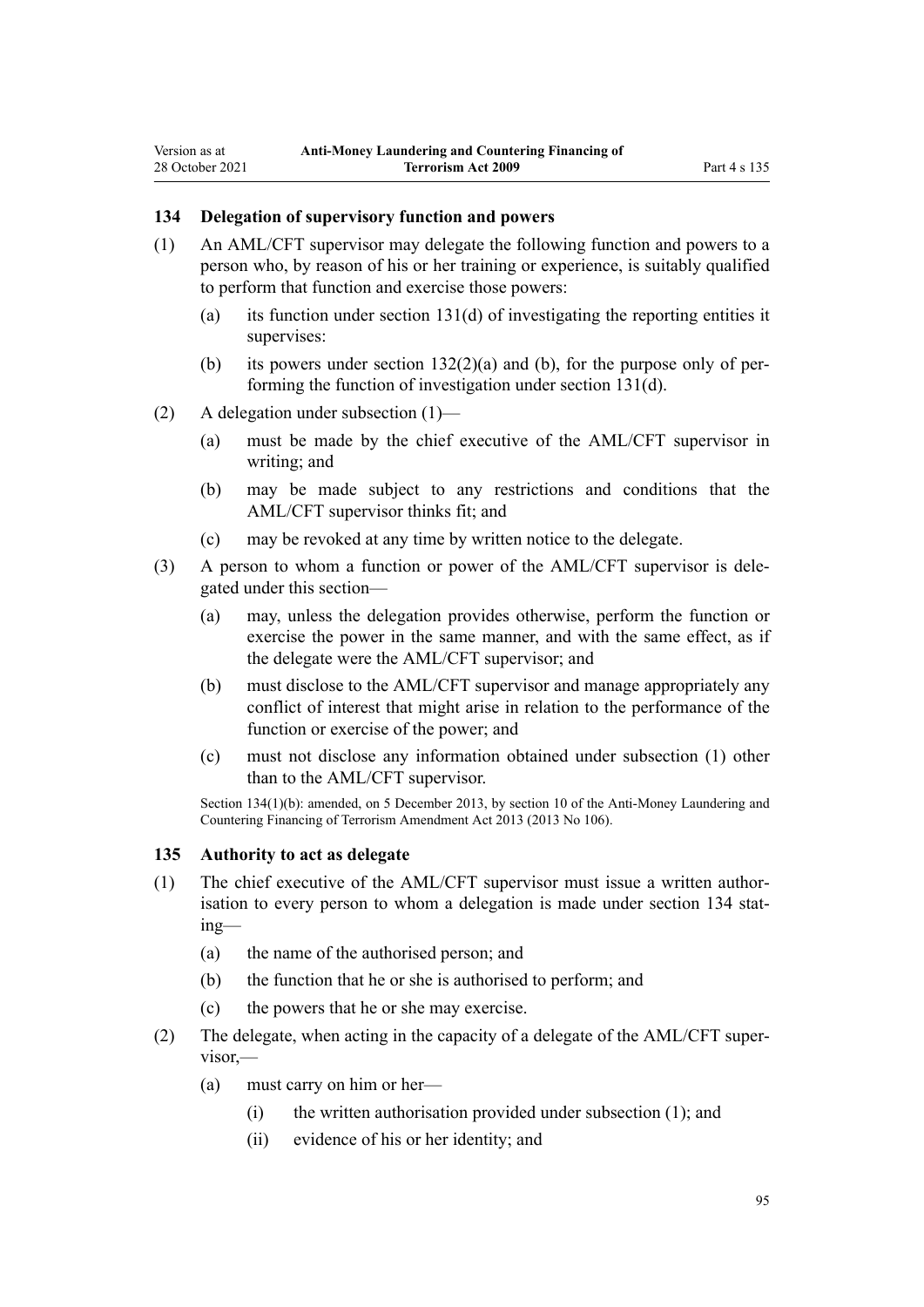- <span id="page-95-0"></span>(b) must produce the written authorisation and evidence referred to in paragraph (a), if requested to do so by a reporting entity that is subject to the delegated function or powers being performed or exercised by the dele‐ gate.
- (3) The delegate must return the written authorisation to the AML/CFT supervisor as soon as his or her delegation is revoked.

## **136 Effect of delegation**

- (1) No delegation under [section 134—](#page-94-0)
	- (a) affects or prevents the performance of any function or the exercise of any power by the AML/CFT supervisor; or
	- (b) affects the responsibility of the AML/CFT supervisor for the perform‐ ance of its functions and the exercise of its powers.
- (2) Every person to whom a function or power is delegated under [section 134](#page-94-0) has the same immunities in relation to the performance of that function or the exercise of that power as the AML/CFT supervisor that made the delegation.

## *Use and disclosure of information*

## **137 Power to use information obtained as AML/CFT supervisor in other capacity and vice versa**

- (1) This section applies to information other than personal information.
- (2) The Reserve Bank may use any information obtained or held by it in the exercise of its powers or the performance of its functions and duties under the [Reserve Bank of New Zealand Act 1989,](http://legislation.govt.nz/pdflink.aspx?id=DLM199363) the Insurance (Prudential Supervi[sion\) Act 2010](http://legislation.govt.nz/pdflink.aspx?id=DLM2478100), the [Financial Market Infrastructures Act 2021,](http://legislation.govt.nz/pdflink.aspx?id=LMS102904) and the [Non](http://legislation.govt.nz/pdflink.aspx?id=DLM3918902)[bank Deposit Takers Act 2013](http://legislation.govt.nz/pdflink.aspx?id=DLM3918902) for the purpose of exercising its powers or per‐ forming its functions and duties under this Act as an AML/CFT supervisor.
- (3) The Reserve Bank may use any information obtained or held by it in the exercise of its powers or the performance of its functions and duties under this Act as an AML/CFT supervisor for the purpose of exercising its powers or per‐ forming its functions and duties under the [Reserve Bank of New Zealand Act](http://legislation.govt.nz/pdflink.aspx?id=DLM199363) [1989](http://legislation.govt.nz/pdflink.aspx?id=DLM199363), the [Insurance \(Prudential Supervision\) Act 2010,](http://legislation.govt.nz/pdflink.aspx?id=DLM2478100) the [Financial Market](http://legislation.govt.nz/pdflink.aspx?id=LMS102904) [Infrastructures Act 2021,](http://legislation.govt.nz/pdflink.aspx?id=LMS102904) and the [Non-bank Deposit Takers Act 2013](http://legislation.govt.nz/pdflink.aspx?id=DLM3918902).
- (4) The Financial Markets Authority may use any information obtained or held by it in the exercise of its powers or the performance of its functions and duties under the [Financial Markets Authority Act 2011,](http://legislation.govt.nz/pdflink.aspx?id=DLM3231004) the Financial Market Infra[structures Act 2021,](http://legislation.govt.nz/pdflink.aspx?id=LMS102904) and the [Financial Markets Conduct Act 2013](http://legislation.govt.nz/pdflink.aspx?id=DLM4090503) for the pur‐ pose of exercising its powers or performing its functions and duties under this Act as an AML/CFT supervisor.
- (5) The Financial Markets Authority may use any information obtained or held by it in the exercise of its powers or the performance of its functions and duties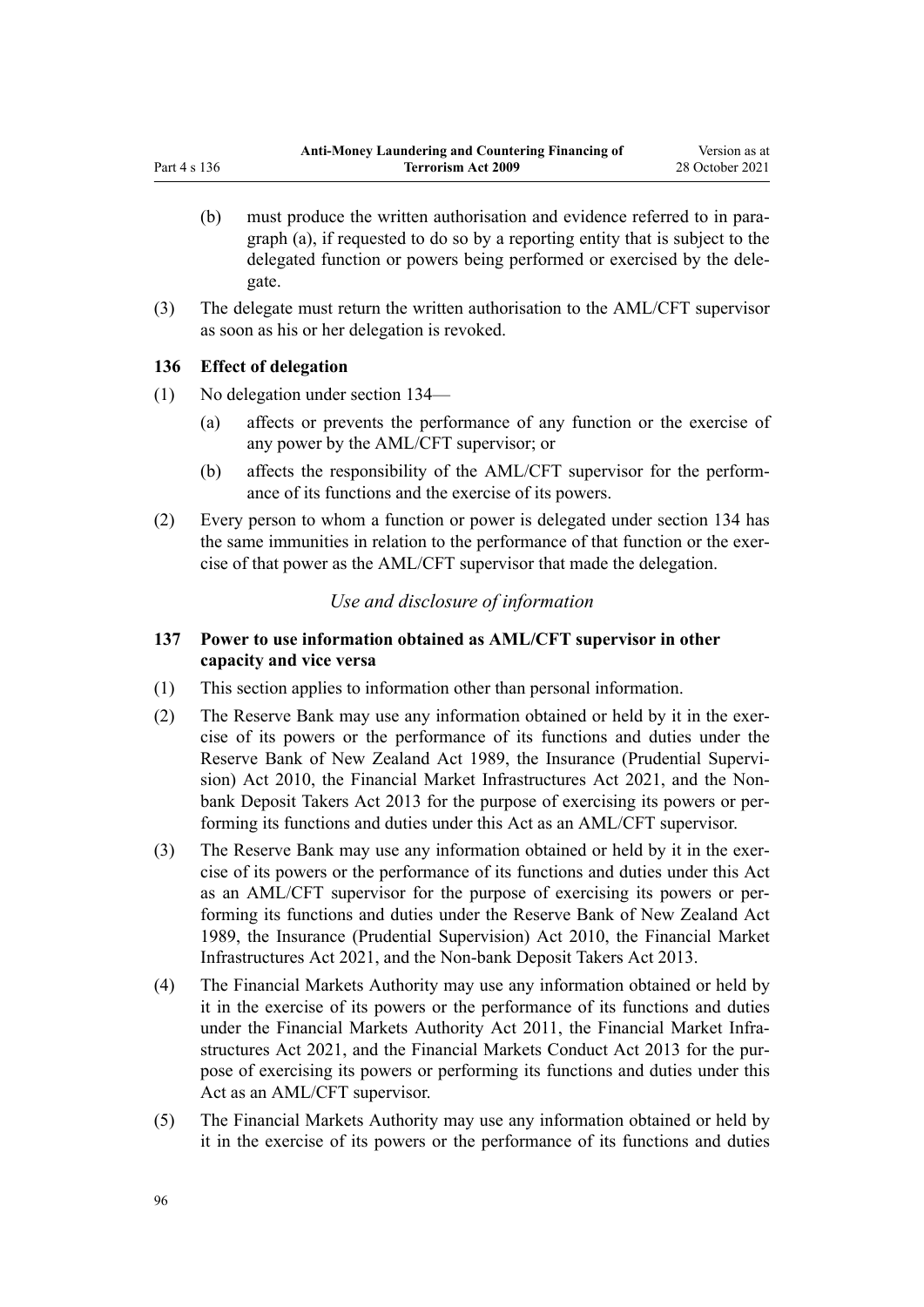under this Act as an AML/CFT supervisor for the purpose of exercising its powers or performing its functions and duties under the [Financial Markets](http://legislation.govt.nz/pdflink.aspx?id=DLM3231004) [Authority Act 2011](http://legislation.govt.nz/pdflink.aspx?id=DLM3231004), the [Financial Market Infrastructures Act 2021,](http://legislation.govt.nz/pdflink.aspx?id=LMS102904) and the [Financial Markets Conduct Act 2013.](http://legislation.govt.nz/pdflink.aspx?id=DLM4090503)

- (6) The Department of Internal Affairs may use any information obtained or held by it in the exercise of its powers or the performance of its functions and duties under the [Gambling Act 2003,](http://legislation.govt.nz/pdflink.aspx?id=DLM207496) the [Racing Industry Act 2020](http://legislation.govt.nz/pdflink.aspx?id=LMS291909), and the [Charities](http://legislation.govt.nz/pdflink.aspx?id=DLM344367) [Act 2005](http://legislation.govt.nz/pdflink.aspx?id=DLM344367) for the purpose of exercising its powers or performing its functions and duties under this Act as an AML/CFT supervisor.
- (7) The Department of Internal Affairs may use any information obtained or held by it in the exercise of its powers or the performance of its functions and duties under this Act as an AML/CFT supervisor for the purpose of exercising its powers or performing its functions and duties under the [Gambling Act 2003](http://legislation.govt.nz/pdflink.aspx?id=DLM207496), the [Racing Industry Act 2020](http://legislation.govt.nz/pdflink.aspx?id=LMS291909), and the [Charities Act 2005](http://legislation.govt.nz/pdflink.aspx?id=DLM344367).

Section 137(2): amended, on 11 May 2021, by [section 162](http://legislation.govt.nz/pdflink.aspx?id=LMS464809) of the Financial Market Infrastructures Act 2021 (2021 No 13).

Section 137(2): amended, on 11 August 2017, by [section 49\(1\)](http://legislation.govt.nz/pdflink.aspx?id=DLM7161328) of the Anti-Money Laundering and Countering Financing of Terrorism Amendment Act 2017 (2017 No 35).

Section 137(3): amended, on 11 May 2021, by [section 162](http://legislation.govt.nz/pdflink.aspx?id=LMS464809) of the Financial Market Infrastructures Act 2021 (2021 No 13).

Section 137(3): amended, on 11 August 2017, by [section 49\(2\)](http://legislation.govt.nz/pdflink.aspx?id=DLM7161328) of the Anti-Money Laundering and Countering Financing of Terrorism Amendment Act 2017 (2017 No 35).

Section 137(4): substituted, on 1 May 2011, by [section 82](http://legislation.govt.nz/pdflink.aspx?id=DLM3231793) of the Financial Markets Authority Act 2011 (2011 No 5).

Section 137(4): amended, on 11 May 2021, by [section 162](http://legislation.govt.nz/pdflink.aspx?id=LMS464809) of the Financial Market Infrastructures Act 2021 (2021 No 13).

Section 137(4): amended, on 15 March 2021, by [section 98](http://legislation.govt.nz/pdflink.aspx?id=DLM7386624) of the Financial Services Legislation Amendment Act 2019 (2019 No 8).

Section 137(4): amended, on 1 December 2014, by [section 150](http://legislation.govt.nz/pdflink.aspx?id=DLM5561603) of the Financial Markets (Repeals and Amendments) Act 2013 (2013 No 70).

Section 137(5): substituted, on 1 May 2011, by [section 82](http://legislation.govt.nz/pdflink.aspx?id=DLM3231793) of the Financial Markets Authority Act 2011 (2011 No 5).

Section 137(5): amended, on 11 May 2021, by [section 162](http://legislation.govt.nz/pdflink.aspx?id=LMS464809) of the Financial Market Infrastructures Act 2021 (2021 No 13).

Section 137(5): amended, on 15 March 2021, by [section 98](http://legislation.govt.nz/pdflink.aspx?id=DLM7386624) of the Financial Services Legislation Amendment Act 2019 (2019 No 8).

Section 137(5): amended, on 1 December 2014, by [section 150](http://legislation.govt.nz/pdflink.aspx?id=DLM5561603) of the Financial Markets (Repeals and Amendments) Act 2013 (2013 No 70).

Section 137(6): amended, on 1 August 2020, by [section 129](http://legislation.govt.nz/pdflink.aspx?id=LMS292230) of the Racing Industry Act 2020 (2020 No 28).

Section 137(6): amended, on 11 August 2017, by [section 49\(3\)](http://legislation.govt.nz/pdflink.aspx?id=DLM7161328) of the Anti-Money Laundering and Countering Financing of Terrorism Amendment Act 2017 (2017 No 35).

Section 137(7): amended, on 1 August 2020, by [section 129](http://legislation.govt.nz/pdflink.aspx?id=LMS292230) of the Racing Industry Act 2020 (2020 No 28).

Section 137(7): amended, on 11 August 2017, by [section 49\(4\)](http://legislation.govt.nz/pdflink.aspx?id=DLM7161328) of the Anti-Money Laundering and Countering Financing of Terrorism Amendment Act 2017 (2017 No 35).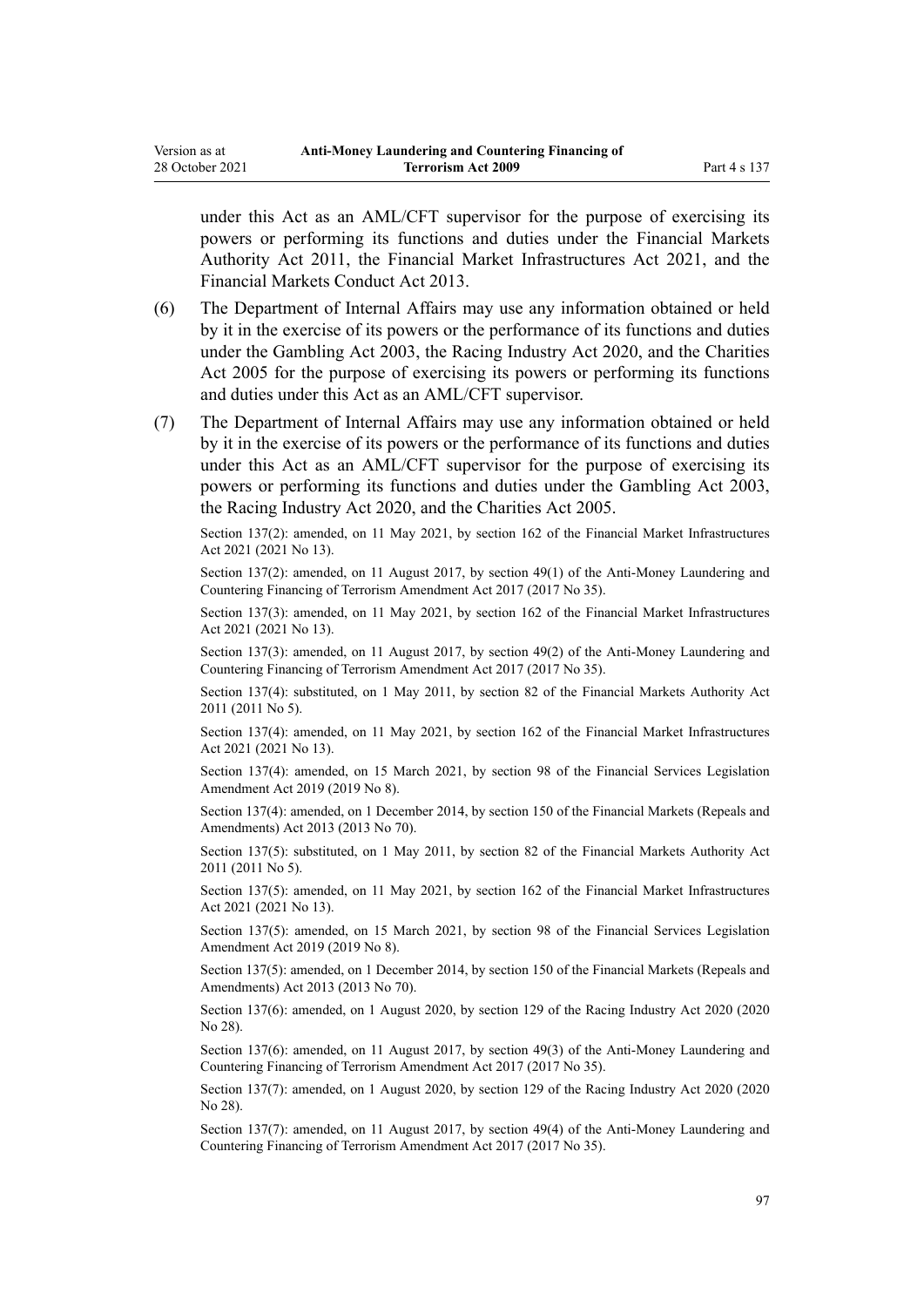### **138 Restriction on power to use information under section 137**

An AML/CFT supervisor may only use information obtained under [section 137](#page-95-0) if the person providing the information was advised of the purpose or purposes for which the information was obtained at the time he or she provided that information.

### **139 Power to disclose information**

- (1) The Commissioner, the New Zealand Customs Service, or an AML/CFT super‐ visor may disclose any information (that is not personal information) supplied or obtained by it in the exercise of its powers or the performance of its func‐ tions and duties under this Act to any government agency or any regulator for law enforcement purposes if it is satisfied that the agency or regulator has a proper interest in receiving such information.
- (2) If not authorised under any other provision of this Act, disclosure of any infor‐ mation between a government agency, a regulator, the Commissioner, the New Zealand Customs Service, an AML/CFT supervisor, or reporting entities, or to or from any of those parties, may be made for law enforcement purposes in accordance with regulations made under section 139A.
- (3) Nothing in this section limits the [Privacy Act 2020](http://legislation.govt.nz/pdflink.aspx?id=LMS23193) (which permits certain dis‐ closures in addition to those authorised under this section).

Section 139 heading: amended, on 11 August 2017, by [section 50\(1\)](http://legislation.govt.nz/pdflink.aspx?id=DLM7161329) of the Anti-Money Laundering and Countering Financing of Terrorism Amendment Act 2017 (2017 No 35).

Section 139(1): amended, on 11 August 2017, by [section 50\(2\)\(a\)](http://legislation.govt.nz/pdflink.aspx?id=DLM7161329) of the Anti-Money Laundering and Countering Financing of Terrorism Amendment Act 2017 (2017 No 35).

Section 139(1): amended, on 11 August 2017, by [section 50\(2\)\(b\)](http://legislation.govt.nz/pdflink.aspx?id=DLM7161329) of the Anti-Money Laundering and Countering Financing of Terrorism Amendment Act 2017 (2017 No 35).

Section 139(2): inserted, on 11 August 2017, by [section 50\(3\)](http://legislation.govt.nz/pdflink.aspx?id=DLM7161329) of the Anti-Money Laundering and Countering Financing of Terrorism Amendment Act 2017 (2017 No 35).

Section 139(3): inserted, on 11 August 2017, by [section 50\(3\)](http://legislation.govt.nz/pdflink.aspx?id=DLM7161329) of the Anti-Money Laundering and Countering Financing of Terrorism Amendment Act 2017 (2017 No 35).

Section 139(3): amended, on 1 December 2020, by [section 217](http://legislation.govt.nz/pdflink.aspx?id=LMS23706) of the Privacy Act 2020 (2020) No 31).

## **139A Regulations relating to information sharing**

- (1) The Governor-General may, by Order in Council made on the recommendation of the Minister, make regulations for the purpose of section 139(2)—
	- (a) specifying the type of information that may or may not be disclosed:
	- (b) prescribing the conditions under which the information may be disclosed and the conditions applying to the use of that information (for example, conditions relating to storage, copying, access, and the return of information).
- (2) Before recommending the making of regulations under this section, the Minis‐ ter must consult—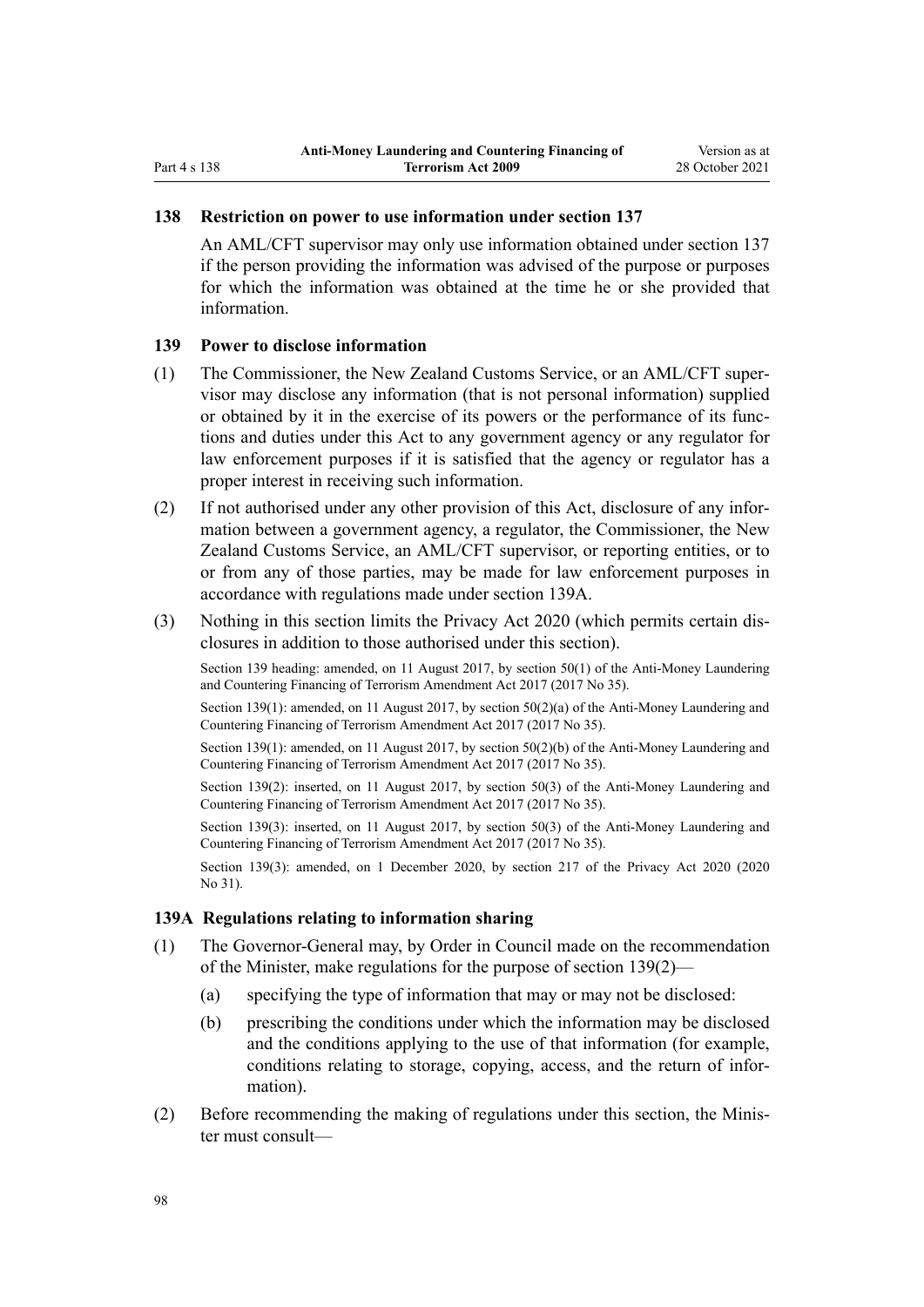- (a) the agencies and regulators that may be affected by the proposed regulations; and
- (b) the Privacy Commissioner; and
- (c) any other person or body that the Minister considers may be affected by the proposed regulations.
- (3) Regulations under this section are secondary legislation (*see* [Part 3](http://legislation.govt.nz/pdflink.aspx?id=DLM7298343) of the Legislation Act 2019 for publication requirements).

| Legislation Act 2019 requirements for secondary legislation made under this section |                                                                                                  |                                    |  |  |
|-------------------------------------------------------------------------------------|--------------------------------------------------------------------------------------------------|------------------------------------|--|--|
| <b>Publication</b>                                                                  | PCO must publish it on the legislation website and notify LA19 s $69(1)(c)$<br>it in the Gazette |                                    |  |  |
| <b>Presentation</b>                                                                 | The Minister must present it to the House of<br>Representatives                                  | LA19 s 114, Sch 1<br>cl $32(1)(a)$ |  |  |
| <b>Disallowance</b>                                                                 | It may be disallowed by the House of Representatives                                             | LA19 ss 115, 116                   |  |  |
| This note is not part of the Act.                                                   |                                                                                                  |                                    |  |  |

Section 139A: inserted, on 11 August 2017, by [section 51](http://legislation.govt.nz/pdflink.aspx?id=DLM7340635) of the Anti-Money Laundering and Countering Financing of Terrorism Amendment Act 2017 (2017 No 35).

Section 139A(3): inserted, on 28 October 2021, by [section 3](http://legislation.govt.nz/pdflink.aspx?id=LMS268932) of the Secondary Legislation Act 2021 (2021 No 7).

## **140 Power to use and disclose information supplied or obtained under other enactments for AML/CFT purposes**

- (1) A government agency or an AML/CFT supervisor may disclose to any other AML/CFT supervisor or government agency any information supplied or obtained under an enactment listed in subsection (2) if the disclosing entity has reasonable grounds to believe that the disclosure of that information is necessary or desirable for the purpose of ensuring compliance with this Act and regulations.
- (2) The enactments referred to in subsection (1) are—
	- (a) the [Charities Act 2005](http://legislation.govt.nz/pdflink.aspx?id=DLM344367):
	- (b) the [Companies Act 1993](http://legislation.govt.nz/pdflink.aspx?id=DLM319569):
	- (c) the [Customs and Excise Act 2018:](http://legislation.govt.nz/pdflink.aspx?id=DLM7038920)
	- (d) the [Customs and Excise Act 1996:](http://legislation.govt.nz/pdflink.aspx?id=DLM377336)
	- (e) *[Repealed]*
	- (f) the [Financial Markets Authority Act 2011](http://legislation.govt.nz/pdflink.aspx?id=DLM3231004):
	- (g) the [Financial Markets Conduct Act 2013:](http://legislation.govt.nz/pdflink.aspx?id=DLM4090503)
	- (h) [Parts 1 to 7](http://legislation.govt.nz/pdflink.aspx?id=DLM6920828) of the Intelligence and Security Act 2017:
	- (ha) the [Financial Service Providers \(Registration and Dispute Resolution\)](http://legislation.govt.nz/pdflink.aspx?id=DLM1109400) [Act 2008:](http://legislation.govt.nz/pdflink.aspx?id=DLM1109400)
	- (i) the [Financial Transactions Reporting Act 1996](http://legislation.govt.nz/pdflink.aspx?id=DLM373803):
	- (j) the [Gambling Act 2003](http://legislation.govt.nz/pdflink.aspx?id=DLM207496):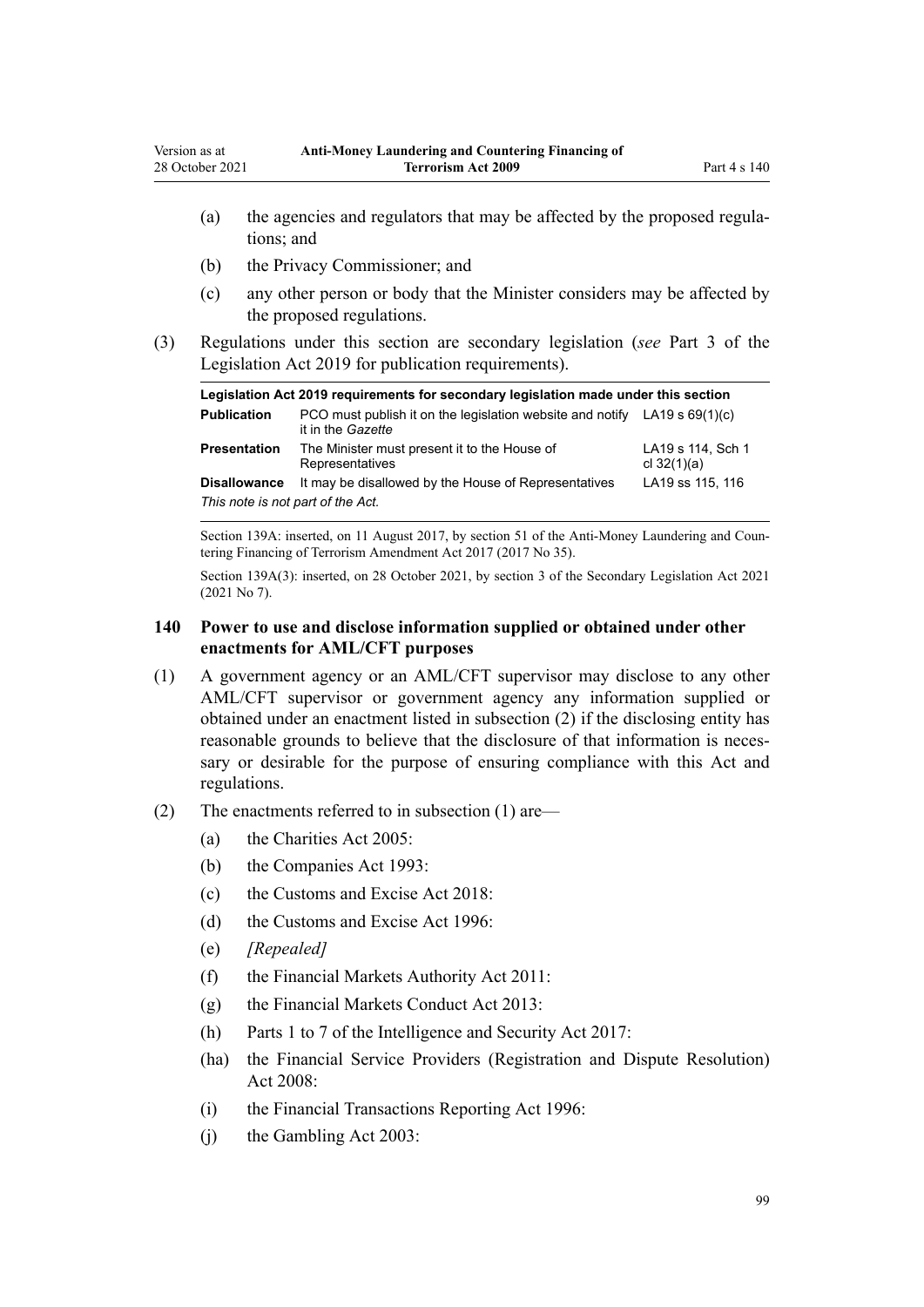- <span id="page-99-0"></span>(k) the [Goods and Services Tax Act 1985:](http://legislation.govt.nz/pdflink.aspx?id=DLM81034)
- (l) the [Income Tax Act 2007:](http://legislation.govt.nz/pdflink.aspx?id=DLM1512300)
- (m) the [Insurance \(Prudential Supervision\) Act 2010:](http://legislation.govt.nz/pdflink.aspx?id=DLM2478100)
- (n) the [Lawyers and Conveyancers Act 2006:](http://legislation.govt.nz/pdflink.aspx?id=DLM364938)
- (o) the [New Zealand Institute of Chartered Accountants Act 1996:](http://legislation.govt.nz/pdflink.aspx?id=DLM391363)
- (p) the [Non-bank Deposit Takers Act 2013](http://legislation.govt.nz/pdflink.aspx?id=DLM3918902):
- (pa) the [Overseas Investment Act 2005:](http://legislation.govt.nz/pdflink.aspx?id=DLM356880)
- (q) the [Proceeds of Crime Act 1991](http://legislation.govt.nz/pdflink.aspx?id=DLM250668):
- (r) the [Racing Industry Act 2020](http://legislation.govt.nz/pdflink.aspx?id=LMS291909):
- (s) the [Real Estate Agents Act 2008:](http://legislation.govt.nz/pdflink.aspx?id=DLM1151900)
- (t) the [Reserve Bank of New Zealand Act 1989:](http://legislation.govt.nz/pdflink.aspx?id=DLM199363)
- (u) the [Secondhand Dealers and Pawnbrokers Act 2004](http://legislation.govt.nz/pdflink.aspx?id=DLM305111):
- (v) the [Tax Administration Act 1994](http://legislation.govt.nz/pdflink.aspx?id=DLM348342):
- (w) the [Terrorism Suppression Act 2002:](http://legislation.govt.nz/pdflink.aspx?id=DLM151490)
- (x) any other Act prescribed by regulations.

Section 140(1): amended, on 11 August 2017, by [section 52\(1\)](http://legislation.govt.nz/pdflink.aspx?id=DLM7161332) of the Anti-Money Laundering and Countering Financing of Terrorism Amendment Act 2017 (2017 No 35).

Section 140(2): replaced, on 11 August 2017, by [section 52\(2\)](http://legislation.govt.nz/pdflink.aspx?id=DLM7161332) of the Anti-Money Laundering and Countering Financing of Terrorism Amendment Act 2017 (2017 No 35).

Section  $140(2)(c)$ : replaced, on 1 October 2018, by [section 443\(3\)](http://legislation.govt.nz/pdflink.aspx?id=DLM7039957) of the Customs and Excise Act 2018 (2018 No 4).

Section 140(2)(e): repealed, on 15 March 2021, by [section 98](http://legislation.govt.nz/pdflink.aspx?id=DLM7386624) of the Financial Services Legislation Amendment Act 2019 (2019 No 8).

Section 140(2)(h): replaced, on 28 September 2017, by [section 335](http://legislation.govt.nz/pdflink.aspx?id=DLM6921475) of the Intelligence and Security Act 2017 (2017 No 10).

Section 140(2)(ha): inserted, on 24 October 2019, by [section 5](http://legislation.govt.nz/pdflink.aspx?id=LMS58873) of the Statutes Amendment Act 2019 (2019 No 56).

Section 140(2)(pa): inserted, on 16 June 2020, by [section 58](http://legislation.govt.nz/pdflink.aspx?id=LMS342576) of the Overseas Investment (Urgent Measures) Amendment Act 2020 (2020 No 21).

Section  $140(2)(r)$ : amended, on 1 August 2020, by [section 129](http://legislation.govt.nz/pdflink.aspx?id=LMS292230) of the Racing Industry Act 2020 (2020 No 28).

## **141 Enforcement officers**

- (1) For the purposes of this Act, an AML/CFT supervisor may appoint any employee as an enforcement officer, on a permanent or temporary basis, to exercise the powers conferred on the AML/CFT supervisor by this Act.
- (2) An AML/CFT supervisor must issue its enforcement officers with an identity card.
- (3) An enforcement officer must—
	- (a) carry his or her identity card at all times when acting as an enforcement officer under this Act or regulations; and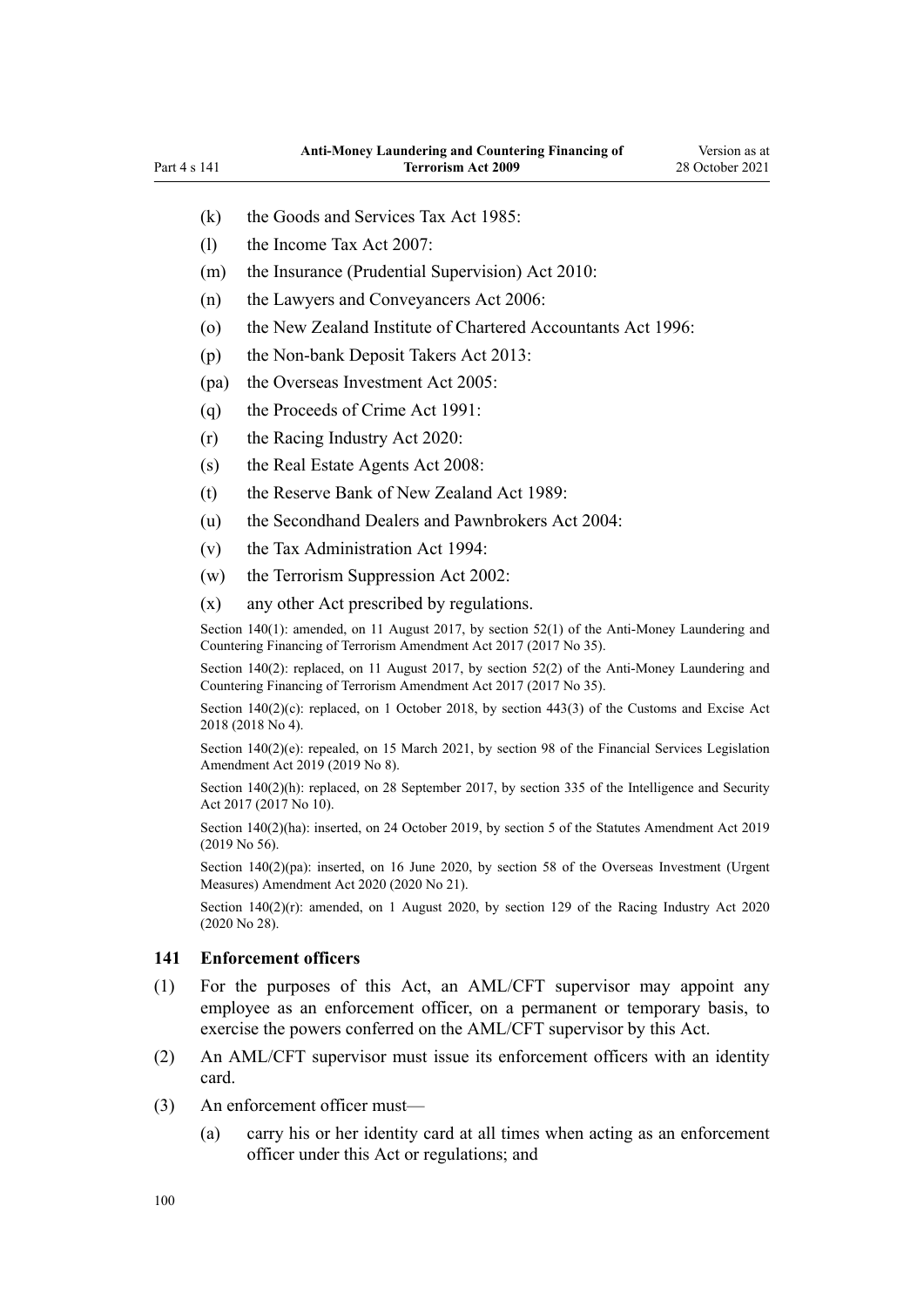(b) return his or her identity card to the relevant AML/CFT supervisor immediately upon ceasing to be an enforcement officer.

*Financial intelligence functions of Commissioner*

### **142 Financial intelligence functions of Commissioner**

The financial intelligence functions of the Commissioner are to—

- (a) receive suspicious activity reports:
- (b) produce guidance material, including—
	- (i) typologies of money laundering and financing of terrorism trans‐ actions:
	- (ii) information for reporting entities on their obligations to report suspicious activities and prescribed transactions, and how to meet those obligations:
- (c) provide feedback to reporting entities on the quality and timeliness of their suspicious activity reporting:
- (d) enforce requirements to provide suspicious activity reports:
- (e) analyse suspicious activity reports to assess whether any should be referred to investigative branches of the New Zealand Police and to other law enforcement agencies for criminal investigation:
- (f) access, directly or indirectly, on a timely basis the financial, administra‐ tive, and law enforcement information that the Commissioner requires to properly undertake his or her financial intelligence functions, including the analysis of suspicious activity reports and prescribed transaction reports:
- (g) refer to investigative branches of the New Zealand Police and to other law enforcement agencies any suspicious activity reports and prescribed transaction reports that, in the view of the Commissioner, indicate grounds for criminal investigation:
- (h) refer suspicious activity reports and prescribed transaction reports and feedback provided to reporting entities on any suspicious activity reports and prescribed transaction reports to AML/CFT supervisors:
- (i) receive, analyse, and (if appropriate) refer to law enforcement agencies any cash reports:
- (j) receive, analyse, and (if appropriate) refer to law enforcement agencies any suspicious property reports:
- (ja) receive, analyse, and (if appropriate) refer to investigative branches of the New Zealand Police and to other law enforcement agencies, any pre‐ scribed transaction reports: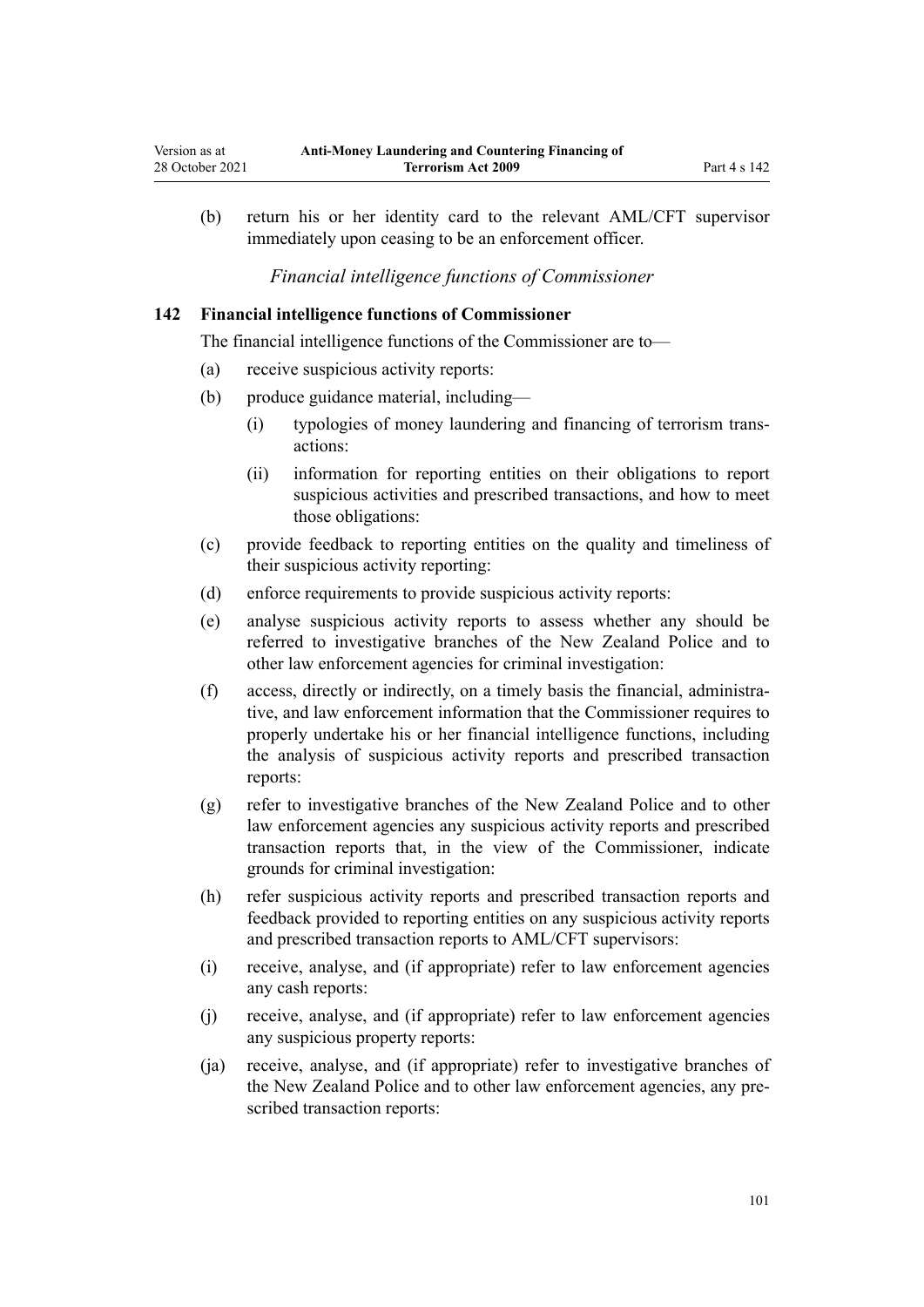- (k) produce risk assessments relating to money laundering offences and the financing of terrorism to be used by the Ministry, the Ministry of Justice, AML/CFT supervisors, and the New Zealand Customs Service:
- (ka) receive and analyse financial intelligence relating to law enforcement purposes from international authorities authorised to perform functions broadly equivalent to the Commissioner's financial intelligence func‐ tions:
- (l) co-operate with the Ministry, the Ministry of Justice, AML/CFT super‐ visors, the New Zealand Customs Service, regulators, and any other rele‐ vant agencies to help ensure the effective implementation of the requirements under this Act and regulations.

Section 142(a): amended, on 11 August 2017, by [section 53\(1\)](http://legislation.govt.nz/pdflink.aspx?id=DLM7161335) of the Anti-Money Laundering and Countering Financing of Terrorism Amendment Act 2017 (2017 No 35).

Section 142(b)(ii): replaced, on 11 August 2017, by [section 53\(2\)](http://legislation.govt.nz/pdflink.aspx?id=DLM7161335) of the Anti-Money Laundering and Countering Financing of Terrorism Amendment Act 2017 (2017 No 35).

Section 142(c): amended, on 11 August 2017, by [section 53\(3\)](http://legislation.govt.nz/pdflink.aspx?id=DLM7161335) of the Anti-Money Laundering and Countering Financing of Terrorism Amendment Act 2017 (2017 No 35).

Section 142(d): amended, on 11 August 2017, by [section 53\(4\)](http://legislation.govt.nz/pdflink.aspx?id=DLM7161335) of the Anti-Money Laundering and Countering Financing of Terrorism Amendment Act 2017 (2017 No 35).

Section 142(e): amended, on 11 August 2017, by [section 53\(5\)](http://legislation.govt.nz/pdflink.aspx?id=DLM7161335) of the Anti-Money Laundering and Countering Financing of Terrorism Amendment Act 2017 (2017 No 35).

Section 142(f): amended, on 11 August 2017, by [section 53\(6\)](http://legislation.govt.nz/pdflink.aspx?id=DLM7161335) of the Anti-Money Laundering and Countering Financing of Terrorism Amendment Act 2017 (2017 No 35).

Section 142(f): amended, on 1 July 2017, by [section 22\(2\)](http://legislation.govt.nz/pdflink.aspx?id=DLM6602241) of the Anti-Money Laundering and Countering Financing of Terrorism Amendment Act 2015 (2015 No 96).

Section 142(g): amended, on 11 August 2017, by [section 53\(7\)](http://legislation.govt.nz/pdflink.aspx?id=DLM7161335) of the Anti-Money Laundering and Countering Financing of Terrorism Amendment Act 2017 (2017 No 35).

Section  $142(g)$ : amended, on 1 July 2017, by [section 22\(3\)](http://legislation.govt.nz/pdflink.aspx?id=DLM6602241) of the Anti-Money Laundering and Countering Financing of Terrorism Amendment Act 2015 (2015 No 96).

Section 142(h): amended, on 11 August 2017, by [section 53\(8\)](http://legislation.govt.nz/pdflink.aspx?id=DLM7161335) of the Anti-Money Laundering and Countering Financing of Terrorism Amendment Act 2017 (2017 No 35).

Section 142(h): amended, on 1 July 2017, by [section 22\(4\)](http://legislation.govt.nz/pdflink.aspx?id=DLM6602241) of the Anti-Money Laundering and Countering Financing of Terrorism Amendment Act 2015 (2015 No 96).

Section 142(ja): inserted, on 1 July 2017, by [section 22\(1\)](http://legislation.govt.nz/pdflink.aspx?id=DLM6602241) of the Anti-Money Laundering and Countering Financing of Terrorism Amendment Act 2015 (2015 No 96).

Section 142(ka): inserted, on 11 August 2017, by [section 53\(9\)](http://legislation.govt.nz/pdflink.aspx?id=DLM7161335) of the Anti-Money Laundering and Countering Financing of Terrorism Amendment Act 2017 (2017 No 35).

Section 142(l): amended, on 11 August 2017, by [section 53\(10\)](http://legislation.govt.nz/pdflink.aspx?id=DLM7161335) of the Anti-Money Laundering and Countering Financing of Terrorism Amendment Act 2017 (2017 No 35).

#### **143 Powers relating to financial intelligence functions of Commissioner**

- (1) The Commissioner may—
	- (a) order production of or access to all records, documents, or information from any reporting entity that is relevant to analysing information received by the Commissioner under this Act, with or without a court order; and

<span id="page-101-0"></span>Part 4 s 143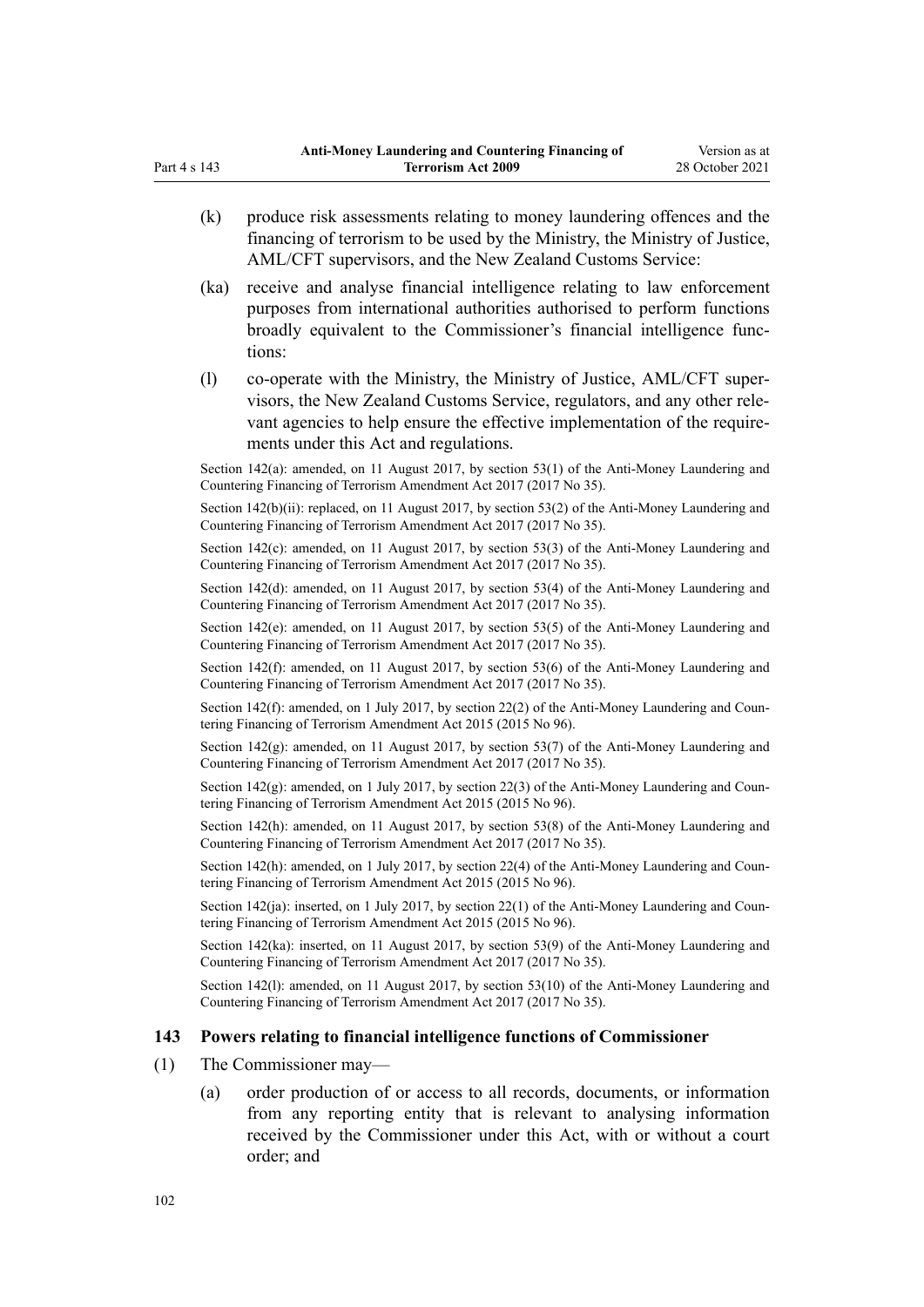- <span id="page-102-0"></span>(b) share suspicious activity reports, prescribed transaction reports, cash reports, suspicious property reports, and other financial information and intelligence with regulators and domestic and international authorities for the purposes of this Act and regulations.
- (2) Nothing in this section requires any person to disclose any privileged communication.

Section 143(1)(a): amended, on 11 August 2017, by [section 54\(1\)](http://legislation.govt.nz/pdflink.aspx?id=DLM7161336) of the Anti-Money Laundering and Countering Financing of Terrorism Amendment Act 2017 (2017 No 35).

Section 143(1)(b): amended, on 11 August 2017, by [section 54\(2\)](http://legislation.govt.nz/pdflink.aspx?id=DLM7161336) of the Anti-Money Laundering and Countering Financing of Terrorism Amendment Act 2017 (2017 No 35).

Section 143(1)(b): amended, on 11 August 2017, by [section 54\(3\)](http://legislation.govt.nz/pdflink.aspx?id=DLM7161336) of the Anti-Money Laundering and Countering Financing of Terrorism Amendment Act 2017 (2017 No 35).

Section 143(1)(b): amended, on 1 July 2017, by [section 23\(2\)](http://legislation.govt.nz/pdflink.aspx?id=DLM6602242) of the Anti-Money Laundering and Countering Financing of Terrorism Amendment Act 2015 (2015 No 96).

Section 143(2): inserted, on 11 August 2017, by [section 54\(4\)](http://legislation.govt.nz/pdflink.aspx?id=DLM7161336) of the Anti-Money Laundering and Countering Financing of Terrorism Amendment Act 2017 (2017 No 35).

## **144 Delegation of powers of Commissioner**

- (1) The Commissioner may from time to time in writing, either generally or par‐ ticularly, delegate to a constable of a level of position not less than inspector or an equally senior or more senior Police employee the Commissioner's powers under section  $143(1)(a)$ .
- (2) Where any constable exercises any power conferred under subsection (1), that constable must, within 5 days after the day on which the constable exercises the power, give the Commissioner a written report on the exercise of that power and the circumstances in which it was exercised.
- (3) A constable who purports to perform a power under a delegation—
	- (a) is, in the absence of proof to the contrary, presumed to do so in accord‐ ance with the terms of that delegation; and
	- (b) must produce evidence of his or her authority to do so, if reasonably requested to do so.
- (4) Every delegation under this section is revocable at will and does not prevent the exercise of any power by the Commissioner.

Section 144(1): amended, on 11 August 2017, by [section 55](http://legislation.govt.nz/pdflink.aspx?id=DLM7161338) of the Anti-Money Laundering and Countering Financing of Terrorism Amendment Act 2017 (2017 No 35).

#### **145 Guidelines relating to reporting of suspicious activities**

- (1) Subject to [section 146,](#page-103-0) the Commissioner must issue, in respect of each kind of reporting entity to which this Act applies, guidelines—
	- (a) setting out any features of a transaction or other activity that may give rise to a suspicion that the transaction or other activity is or may be—
		- (i) relevant to the investigation or prosecution of any person for a money laundering offence; or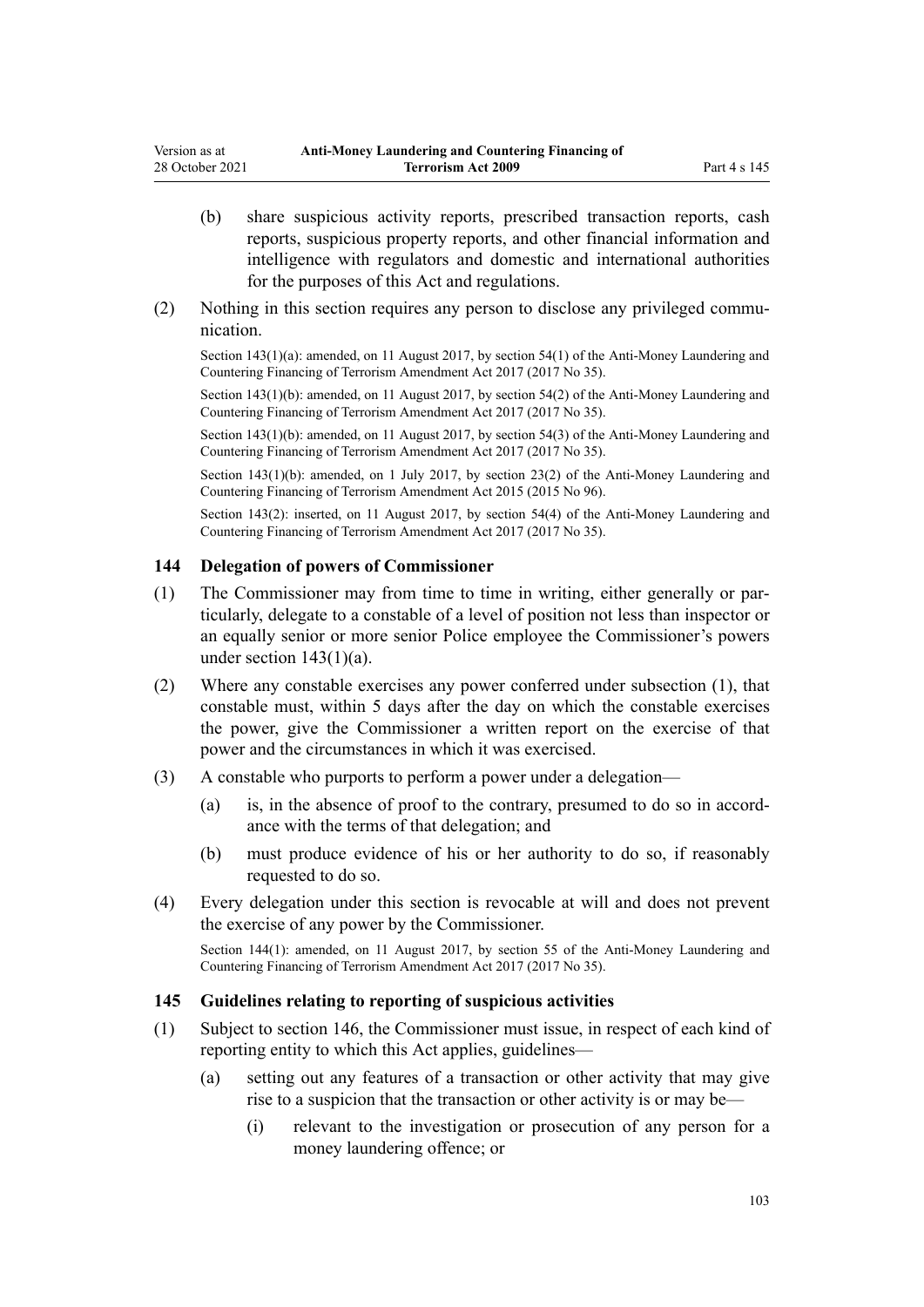- <span id="page-103-0"></span>(ii) relevant to the enforcement of the [Misuse of Drugs Act 1975;](http://legislation.govt.nz/pdflink.aspx?id=DLM436100) or
- (iii) relevant to the enforcement of the [Terrorism Suppression Act](http://legislation.govt.nz/pdflink.aspx?id=DLM151490) [2002](http://legislation.govt.nz/pdflink.aspx?id=DLM151490); or
- (iv) relevant to the enforcement of the [Proceeds of Crime Act 1991](http://legislation.govt.nz/pdflink.aspx?id=DLM250668) or the [Criminal Proceeds \(Recovery\) Act 2009](http://legislation.govt.nz/pdflink.aspx?id=BILL-SCDRAFT-7242); or
- (v) relevant to the investigation or prosecution of an offence within the meaning of [section 243\(1\)](http://legislation.govt.nz/pdflink.aspx?id=DLM330289) of the Crimes Act 1961; and
- (b) setting out any circumstances in which a suspicious activity report relat‐ ing to such an activity may be made orally in accordance with [section](#page-51-0) [41\(2\)](#page-51-0), and the procedures for making such an oral report.
- (2) Suspicious transaction or other activity guidelines must be issued in such man‐ ner as the Commissioner from time to time determines.
- (3) The Commissioner may issue an amendment or revocation of any suspicious transaction or other activity guidelines.
- (4) Without limiting subsection (1), suspicious transaction or other activity guide‐ lines issued under this section may relate to 1 or more kinds of reporting entities, and such guidelines may make different provision for different kinds of reporting entities and different kinds of transactions or other activities.

Compare: 1996 No 9 [s 24](http://legislation.govt.nz/pdflink.aspx?id=DLM374123)

Section 145 heading: amended, on 11 August 2017, by [section 56\(1\)](http://legislation.govt.nz/pdflink.aspx?id=DLM7161339) of the Anti-Money Laundering and Countering Financing of Terrorism Amendment Act 2017 (2017 No 35).

Section 145(1)(a): amended, on 11 August 2017, by [section 56\(2\)\(a\)](http://legislation.govt.nz/pdflink.aspx?id=DLM7161339) of the Anti-Money Laundering and Countering Financing of Terrorism Amendment Act 2017 (2017 No 35).

Section 145(1)(a): amended, on 11 August 2017, by [section 56\(2\)\(b\)](http://legislation.govt.nz/pdflink.aspx?id=DLM7161339) of the Anti-Money Laundering and Countering Financing of Terrorism Amendment Act 2017 (2017 No 35).

Section  $145(1)(a)(v)$ : amended, on 1 July 2017, by [section 24](http://legislation.govt.nz/pdflink.aspx?id=DLM6602243) of the Anti-Money Laundering and Countering Financing of Terrorism Amendment Act 2015 (2015 No 96).

Section 145(1)(b): amended, on 11 August 2017, by [section 56\(3\)](http://legislation.govt.nz/pdflink.aspx?id=DLM7161339) of the Anti-Money Laundering and Countering Financing of Terrorism Amendment Act 2017 (2017 No 35).

Section 145(2): amended, on 11 August 2017, by [section 56\(4\)](http://legislation.govt.nz/pdflink.aspx?id=DLM7161339) of the Anti-Money Laundering and Countering Financing of Terrorism Amendment Act 2017 (2017 No 35).

Section 145(3): amended, on 11 August 2017, by [section 56\(5\)](http://legislation.govt.nz/pdflink.aspx?id=DLM7161339) of the Anti-Money Laundering and Countering Financing of Terrorism Amendment Act 2017 (2017 No 35).

Section 145(4): amended, on 11 August 2017, by [section 56\(6\)\(a\)](http://legislation.govt.nz/pdflink.aspx?id=DLM7161339) of the Anti-Money Laundering and Countering Financing of Terrorism Amendment Act 2017 (2017 No 35).

Section 145(4): amended, on 11 August 2017, by [section 56\(6\)\(b\)](http://legislation.govt.nz/pdflink.aspx?id=DLM7161339) of the Anti-Money Laundering and Countering Financing of Terrorism Amendment Act 2017 (2017 No 35).

### **146 Consultation on proposed guidelines**

(1) The Commissioner must, before issuing any suspicious transaction or other activity guidelines,—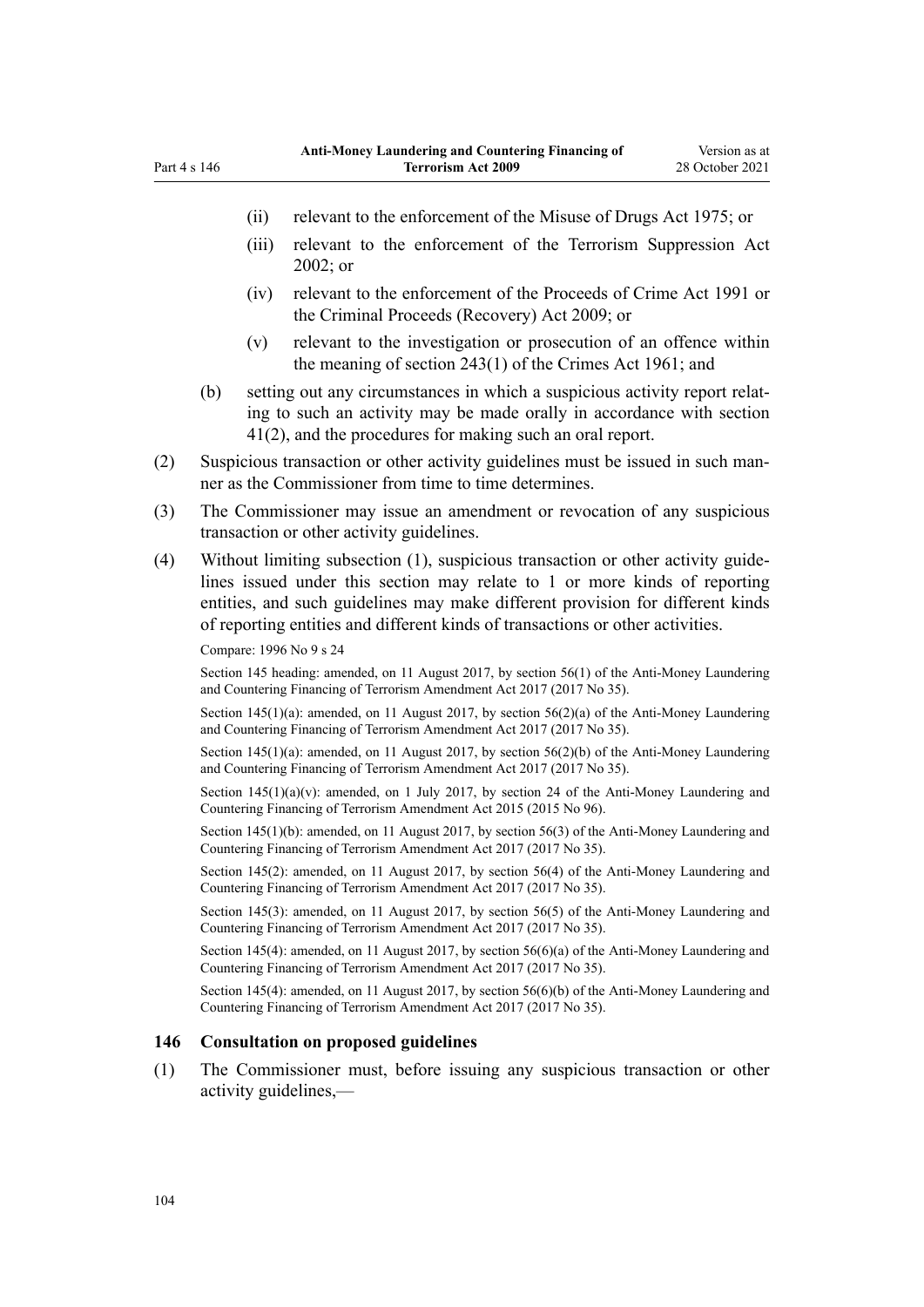- (a) consult with, and invite representations from, the Privacy Commissioner under the [Privacy Act 2020](http://legislation.govt.nz/pdflink.aspx?id=LMS23193), and must have regard to any such representations; and
- (b) give public notice of the Commissioner's intention to issue the guidelines, which notice must contain a statement—
	- (i) indicating the Commissioner's intention to issue the guidelines; and
	- (ii) inviting reporting entities that are likely to be affected by the pro‐ posed guidelines, and industry organisations that are representa‐ tive of those reporting entities, to express to the Commissioner, within any reasonable period that is specified in the notice, their interest in being consulted in the course of the development of the guidelines; and
- (c) consult with, and invite representations from, those reporting entities and industry organisations who express such an interest, and must have regard to any such representations.
- (2) Nothing in subsection (1) prevents the Commissioner from adopting any addi‐ tional means of publicising the proposal to issue any suspicious transaction or other activity guidelines or of consulting with interested parties in relation to such a proposal.
- (3) This section applies to any amendment or revocation of any suspicious transac‐ tion or other activity guidelines.

Compare: 1996 No 9 [s 25](http://legislation.govt.nz/pdflink.aspx?id=DLM374124)

Section 146(1): amended, on 11 August 2017, by [section 57\(1\)](http://legislation.govt.nz/pdflink.aspx?id=DLM7161340) of the Anti-Money Laundering and Countering Financing of Terrorism Amendment Act 2017 (2017 No 35).

Section 146(1)(a): amended, on 1 December 2020, by [section 217](http://legislation.govt.nz/pdflink.aspx?id=LMS23706) of the Privacy Act 2020 (2020) No 31).

Section 146(2): amended, on 11 August 2017, by [section 57\(2\)](http://legislation.govt.nz/pdflink.aspx?id=DLM7161340) of the Anti-Money Laundering and Countering Financing of Terrorism Amendment Act 2017 (2017 No 35).

Section 146(3): amended, on 11 August 2017, by [section 57\(3\)](http://legislation.govt.nz/pdflink.aspx?id=DLM7161340) of the Anti-Money Laundering and Countering Financing of Terrorism Amendment Act 2017 (2017 No 35).

## **147 Availability of guidelines**

On a request by any reporting entity in respect of which any suspicious transac‐ tion or other activity guidelines are for the time being in force, or by any indus‐ try organisation that represents the reporting entity, the Commissioner must, without charge,—

(a) make those guidelines, and all amendments to those guidelines, available for inspection by that reporting entity or, as the case requires, that industry organisation at Police National Headquarters; and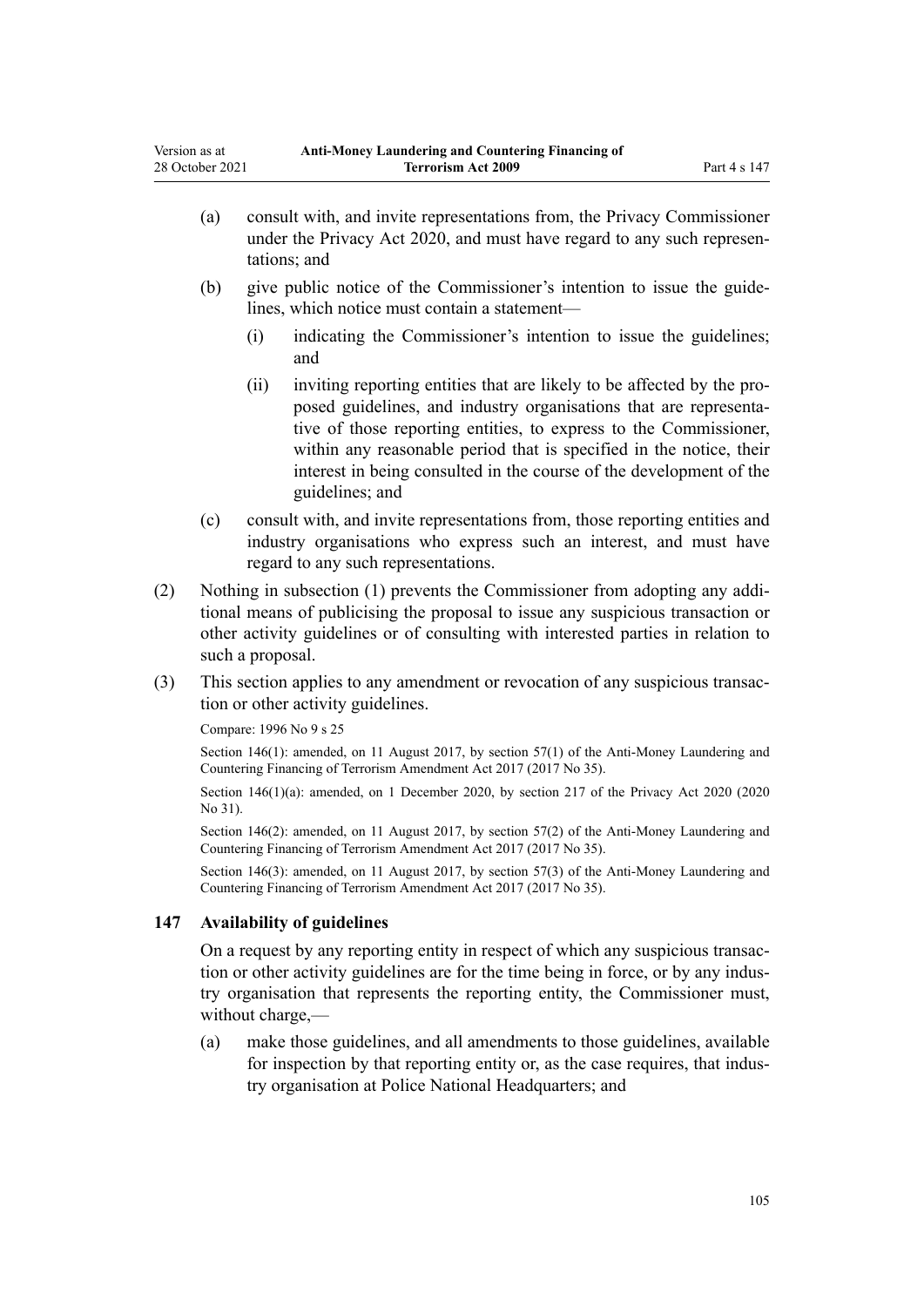(b) provide copies of those guidelines, and all amendments to those guidelines, to that reporting entity or, as the case requires, that industry organisation.

Compare: 1996 No 9 [s 26](http://legislation.govt.nz/pdflink.aspx?id=DLM374125)

Section 147: amended, on 11 August 2017, by [section 58](http://legislation.govt.nz/pdflink.aspx?id=DLM7161341) of the Anti-Money Laundering and Countering Financing of Terrorism Amendment Act 2017 (2017 No 35).

### **148 Review of guidelines**

- (1) The Commissioner must review from time to time any suspicious transaction or other activity guidelines for the time being in force.
- (2) [Sections 145](#page-102-0) and [146](#page-103-0) apply, with all necessary modifications, in relation to any such review as if the review were a proposal to issue suspicious transaction or other activity guidelines.

Compare: 1996 No 9 [s 27](http://legislation.govt.nz/pdflink.aspx?id=DLM374126)

Section 148(1): amended, on 11 August 2017, by [section 59\(1\)](http://legislation.govt.nz/pdflink.aspx?id=DLM7161342) of the Anti-Money Laundering and Countering Financing of Terrorism Amendment Act 2017 (2017 No 35).

Section 148(2): amended, on 11 August 2017, by [section 59\(2\)](http://legislation.govt.nz/pdflink.aspx?id=DLM7161342) of the Anti-Money Laundering and Countering Financing of Terrorism Amendment Act 2017 (2017 No 35).

## *Co-ordination*

### **149 Role of Ministry**

The Ministry, in consultation with other agencies with AML/CFT roles and functions, is responsible for advising on the overall effectiveness and efficiency of the AML/CFT regulatory system, including—

- (a) advising the Minister on outcomes and objectives for AML/CFT regula‐ tion and how best to achieve these (including links to other Government initiatives relevant to the purposes of this Act); and
- (b) monitoring, evaluating, and advising the Minister on the performance of the AML/CFT regulatory system in achieving the Government's out‐ comes and objectives for it; and
- (c) advising the Minister on any changes necessary to the AML/CFT regula‐ tory system to improve its effectiveness; and
- (d) administering the relevant AML/CFT legislation.

### **150 AML/CFT co-ordination committee**

- (1) The chief executive must establish an AML/CFT co-ordination committee con‐ sisting of—
	- (a) a representative from the Ministry; and
	- (b) a representative from the New Zealand Customs Service; and
	- (c) every AML/CFT supervisor; and
	- (d) a representative of the Commissioner; and

Part 4 s 148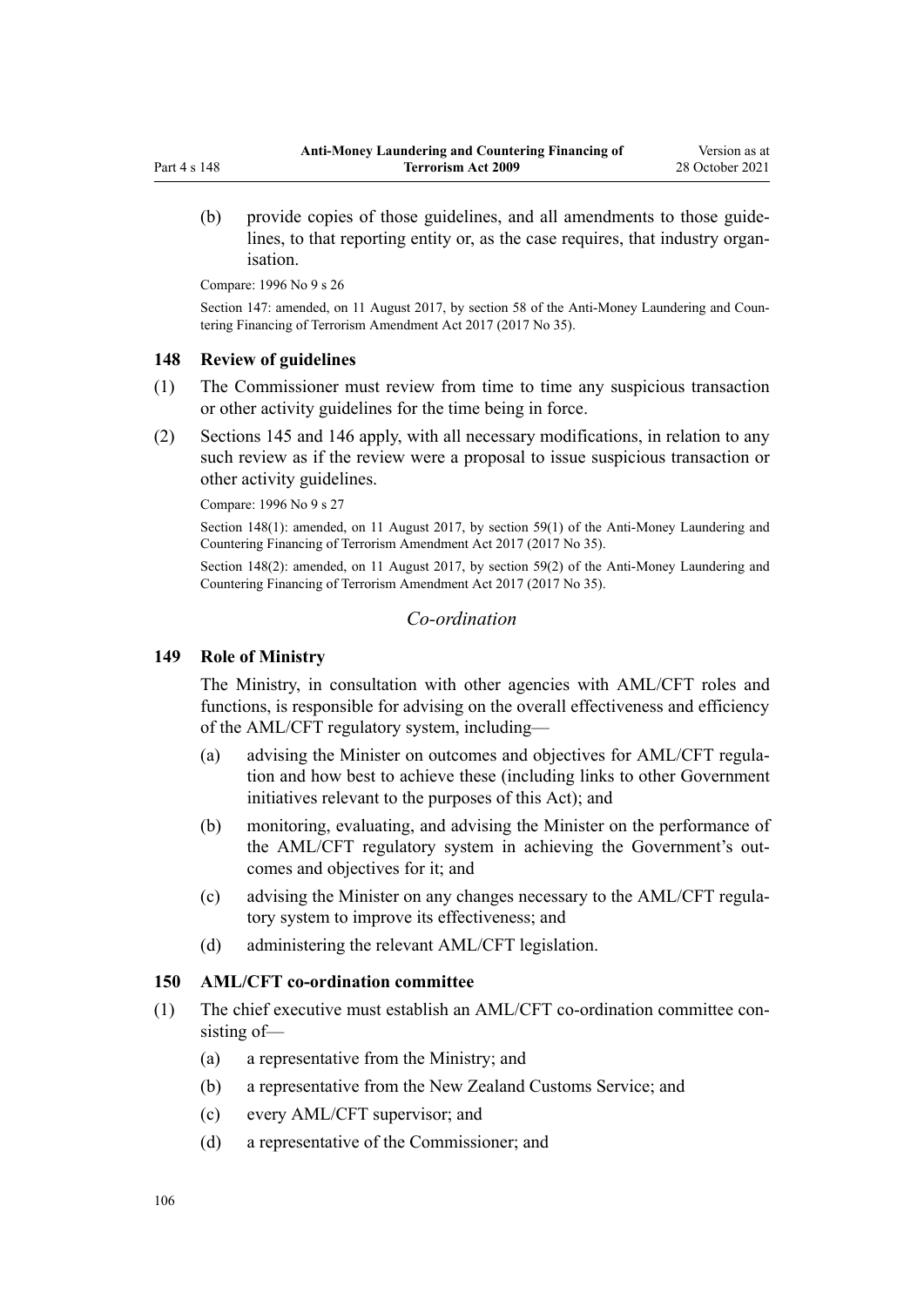- <span id="page-106-0"></span>(e) such other persons as are invited from time to time by the chief executive in accordance with subsection (2).
- (2) Any person invited under subsection (1)(e) must be employed in a government agency.
- (3) The chair of the AML/CFT co-ordination committee is the chief executive.

## **151 Role of AML/CFT co-ordination committee**

The role of the AML/CFT co-ordination committee is to ensure that the necessary connections between the AML/CFT supervisors, the Commissioner, and other agencies are made in order to ensure the consistent, effective, and efficient operation of the AML/CFT regulatory system.

## **152 Functions**

The functions of the AML/CFT co-ordination committee are to—

- (a) facilitate necessary information flows between the AML/CFT super‐ visors, the Commissioner, and other agencies involved in the operation of the AML/CFT regulatory system:
- (b) facilitate the production and dissemination of information on the risks of money-laundering offences and the financing of terrorism in order to give advice and make decisions on AML/CFT requirements and the riskbased implementation of those requirements:
- (c) facilitate co-operation amongst AML/CFT supervisors and consultation with other agencies in the development of AML/CFT policies and legislation:
- (d) facilitate consistent and co-ordinated approaches to the development and dissemination of AML/CFT guidance materials and training initiatives by AML/CFT supervisors and the Commissioner:
- (e) facilitate good practice and consistent approaches to AML/CFT supervi‐ sion between the AML/CFT supervisors and the Commissioner:
- (f) provide a forum for examining any operational or policy issues that have implications for the effectiveness or efficiency of the AML/CFT regulatory system.

# Subpart 2—Miscellaneous provisions

## *Regulations*

## **153 Regulations**

(1) The Governor-General may, by Order in Council, make regulations for all or any of the following purposes: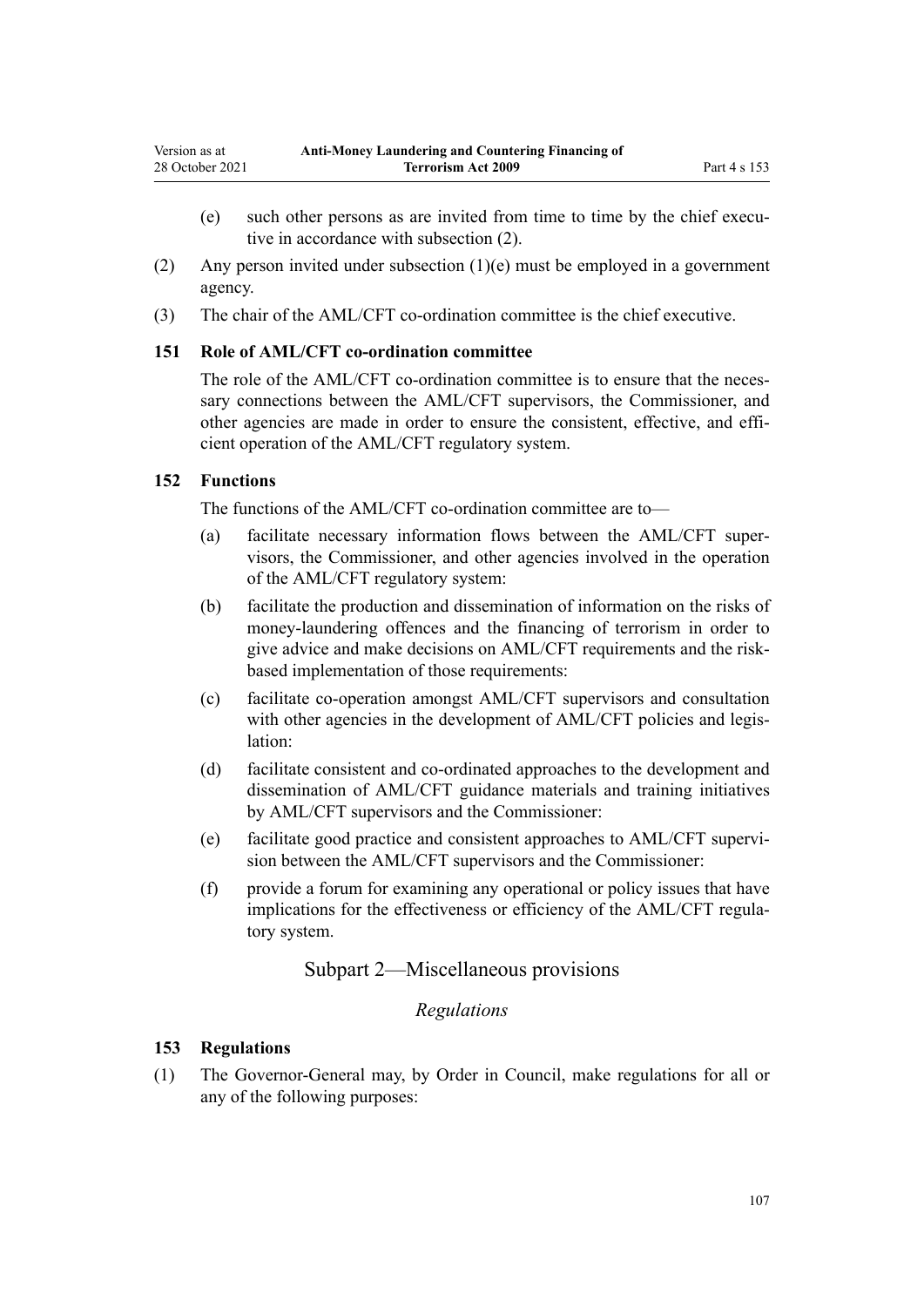| $\left( a\right)$ | prescribing requirements (generic and sector-specific) for standard, sim-<br>plified, enhanced, and ongoing customer due diligence and any other<br>AML/CFT requirements, including, but not limited to, the following:                                  |                                                                                                                                                                                                                    |  |  |
|-------------------|----------------------------------------------------------------------------------------------------------------------------------------------------------------------------------------------------------------------------------------------------------|--------------------------------------------------------------------------------------------------------------------------------------------------------------------------------------------------------------------|--|--|
|                   | (i)                                                                                                                                                                                                                                                      | information to be provided or obtained for the purposes of identi-<br>fication and verification:                                                                                                                   |  |  |
|                   | (ii)                                                                                                                                                                                                                                                     | the circumstances in which a particular type of customer due dili-<br>gence must be conducted:                                                                                                                     |  |  |
|                   | (iii)                                                                                                                                                                                                                                                    | specifying entities or classes of entities, or products, services, or<br>transactions for which a reporting entity may conduct simplified<br>customer due diligence:                                               |  |  |
|                   | (iv)                                                                                                                                                                                                                                                     | the conditions in which third parties may be relied on to conduct<br>customer due diligence:                                                                                                                       |  |  |
|                   | (v)                                                                                                                                                                                                                                                      | the conditions on which a member of a designated business group<br>may adopt an AML/CFT programme of another member of the<br>group and share and use the policies, controls, and procedures of<br>that programme: |  |  |
|                   | (vi)                                                                                                                                                                                                                                                     | the circumstances in which corporations are deemed to be affili-<br>ated:                                                                                                                                          |  |  |
|                   | (vii)                                                                                                                                                                                                                                                    | the factors that a reporting entity must have regard to when<br>assessing risk:                                                                                                                                    |  |  |
| (b)               | prescribing instruments to be bearer-negotiable instruments for the pur-<br>poses of this Act:                                                                                                                                                           |                                                                                                                                                                                                                    |  |  |
| (c)               | prescribing the forms of, and the information to be included in, applica-<br>tions, warrants, reports, and other documents required under this Act:                                                                                                      |                                                                                                                                                                                                                    |  |  |
| (d)               | prescribing amounts or thresholds that are required to be prescribed for<br>the purposes of this Act or regulations (and 1 or more amounts or thresh-<br>olds may be prescribed for the purposes of different provisions of this<br>Act or regulations): |                                                                                                                                                                                                                    |  |  |
| (e)               | prescribing the information to be included in records and the manner in<br>which records are to be kept by reporting entities, or any specified class<br>or classes of reporting entities:                                                               |                                                                                                                                                                                                                    |  |  |
| (f)               | prescribing other identifying information that allows a transaction to be<br>traced back to the originator for the purposes of section $27(1)$ :                                                                                                         |                                                                                                                                                                                                                    |  |  |
| (g)               | prescribing the manner in which any notice, report, or other document<br>required by this Act is to be given or served:                                                                                                                                  |                                                                                                                                                                                                                    |  |  |
| (h)               | prescribing for the form of a formal warning and the manner in which it<br>must be issued:                                                                                                                                                               |                                                                                                                                                                                                                    |  |  |
| (i)               |                                                                                                                                                                                                                                                          | specifying Acts for which disclosure of personal information may be<br>made by an AML/CFT supervisor for the purposes of the detection,                                                                            |  |  |

investigation, and prosecution of offences under the specified Act:

Part 4 s 153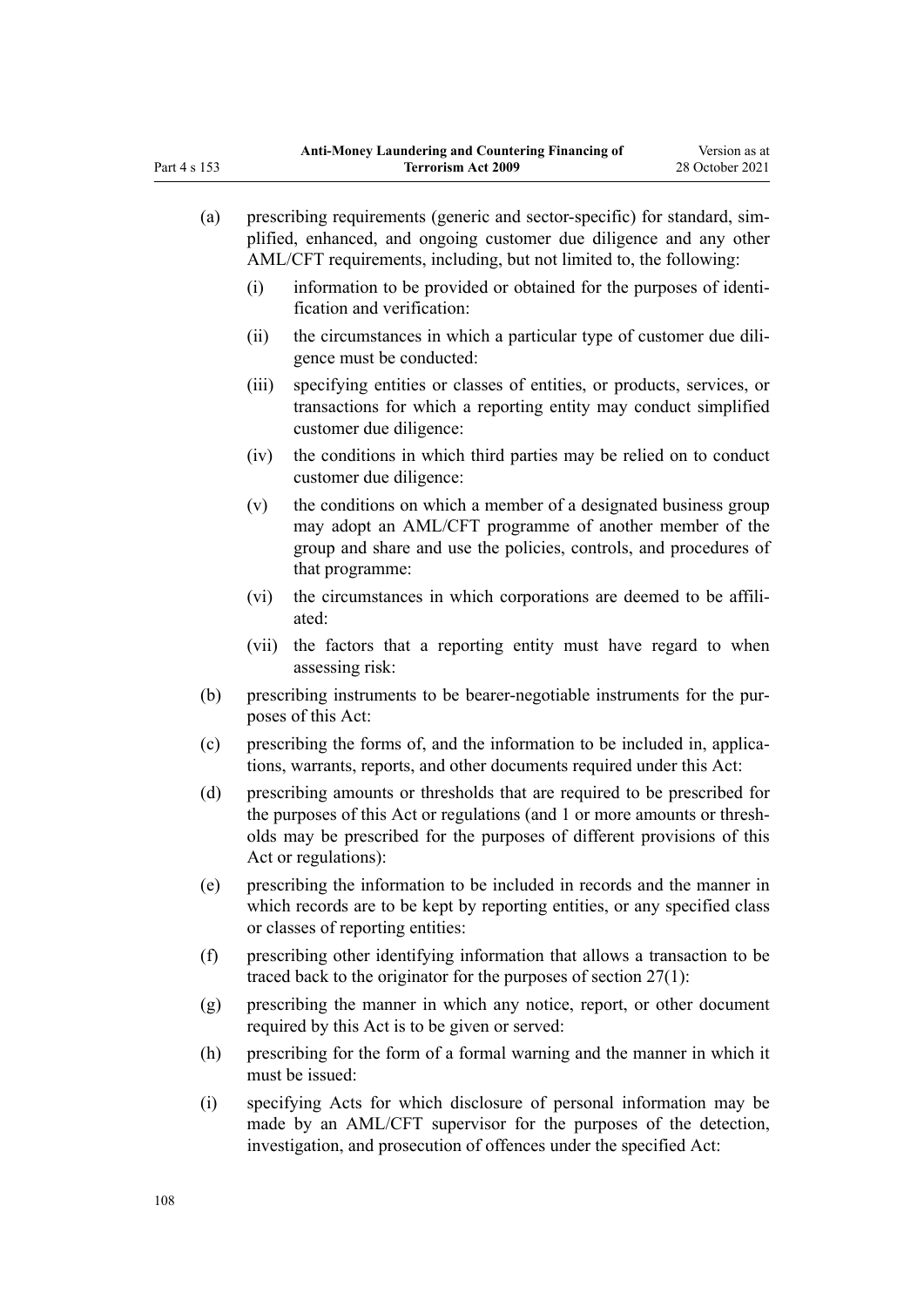- <span id="page-108-0"></span>(i) providing for any other matters contemplated by this Act or necessary for its administration or necessary for giving it full effect.
- (2) Regulations under this section are secondary legislation (*see* [Part 3](http://legislation.govt.nz/pdflink.aspx?id=DLM7298343) of the Legislation Act 2019 for publication requirements).

Compare: 1996 No 9 [s 56](http://legislation.govt.nz/pdflink.aspx?id=DLM374191)

| Legislation Act 2019 requirements for secondary legislation made under this section |                                                                                                  |                                    |
|-------------------------------------------------------------------------------------|--------------------------------------------------------------------------------------------------|------------------------------------|
| <b>Publication</b>                                                                  | PCO must publish it on the legislation website and notify LA19 s $69(1)(c)$<br>it in the Gazette |                                    |
| <b>Presentation</b>                                                                 | The Minister must present it to the House of<br>Representatives                                  | LA19 s 114, Sch 1<br>cl $32(1)(a)$ |
| <b>Disallowance</b>                                                                 | It may be disallowed by the House of Representatives                                             | LA19 ss 115, 116                   |
| This note is not part of the Act.                                                   |                                                                                                  |                                    |

Section 153(1)(d): replaced, on 11 August 2017, by [section 60](http://legislation.govt.nz/pdflink.aspx?id=DLM7161343) of the Anti-Money Laundering and Countering Financing of Terrorism Amendment Act 2017 (2017 No 35).

Section 153(2): inserted, on 28 October 2021, by [section 3](http://legislation.govt.nz/pdflink.aspx?id=LMS268932) of the Secondary Legislation Act 2021 (2021 No 7).

#### **154 Regulations relating to application of Act**

- (1) The Governor-General may, by Order in Council on the recommendation of the Minister, make regulations for the following purposes:
	- (a) exempting or providing for the exemption of any transaction, product, or service or class of transactions, products, or services from all or any of the provisions of this Act:
	- (ab) exempting or providing for the exemption of any financial activity or class of financial activities described in the definition of financial institution in [section 5](#page-10-0) from all or any of the provisions of this Act:
	- (ac) declaring an entity or a class of entities to be an approved entity or approved class of entities for the purposes of [section 33\(3A\):](#page-46-0)
	- (b) excluding certain relationships or banking services from the application of [section 29](#page-42-0) (which relates to correspondent banking relationships):
	- (c) exempting a reporting entity from its obligation to obtain some or all of the information set out in section  $27(1)$  in relation to a specified transfer or transaction:
	- (ca) exempting a reporting entity or a class of reporting entity from the obli‐ gation to report under [section 48A](#page-56-0) in relation to international wire trans‐ fers:
	- (d) exempting certain movements of cash from the application of [subpart 6](#page-69-0) of Part 2:
	- (e) prescribing threshold values for the purposes of [sections 68](#page-69-0) and [69](#page-69-0) and the person or class of persons, transaction or class of transactions, financial activity or class of financial activities to which that threshold value applies: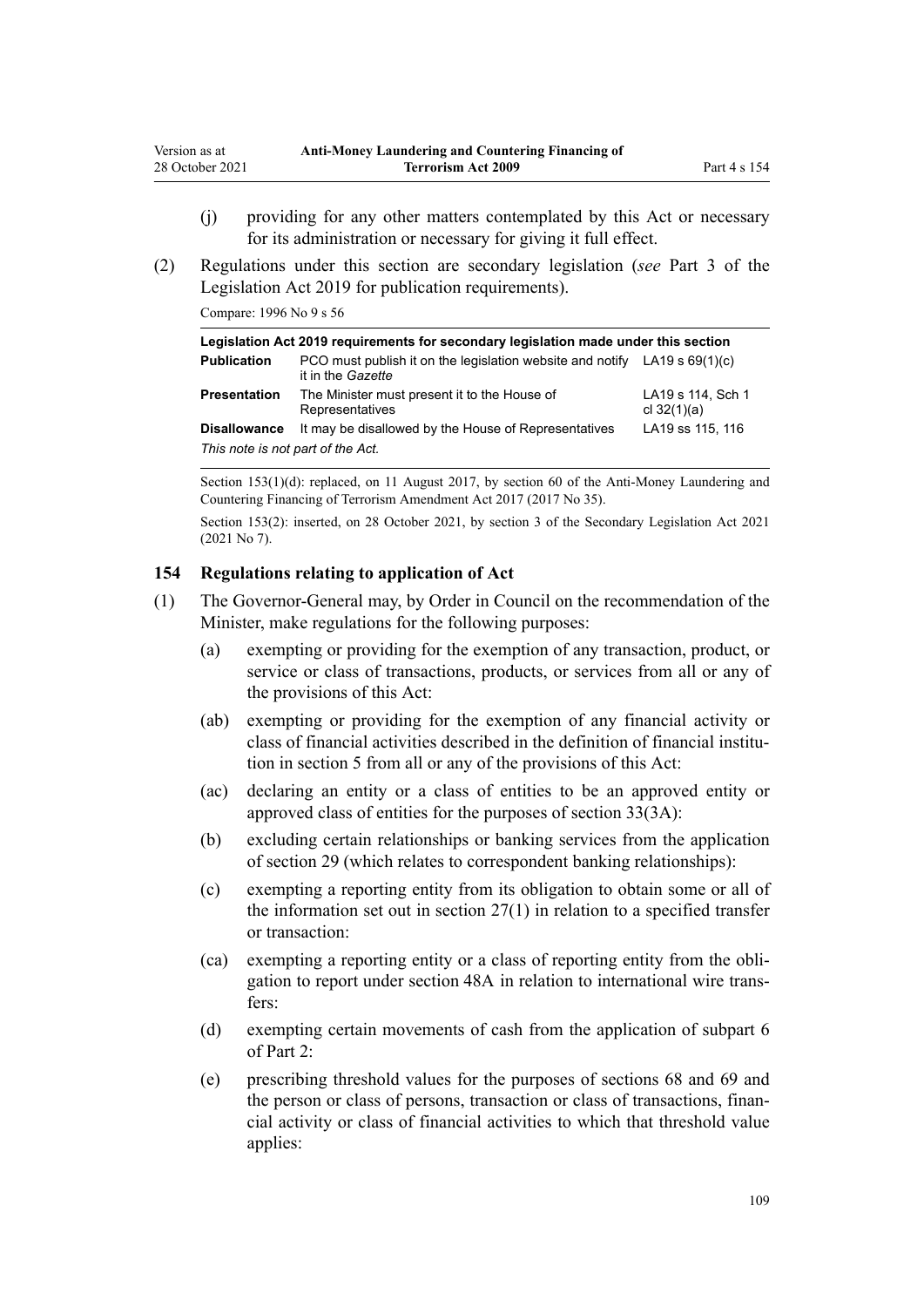- (f) declaring an account or arrangement to be, or not to be, a facility and the circumstances and conditions in which an account or arrangement is to be, or not to be, a facility for the purposes of this Act:
- (g) declaring a person or class of persons to be, or not to be, a reporting entity and the circumstances and conditions in which a person or class of persons is to be, or not to be, a reporting entity for the purposes of this Act:
- (ga) declaring an activity or a class of activities to be, or not to be, an occasional activity and the circumstances and conditions in which an activity or a class of activities is to be, or not to be, an occasional activity for the purposes of the Act:
- (h) declaring a transaction or class of transactions to be, or not to be, an occasional transaction and the circumstances and conditions in which a transaction or class of transactions is to be, or not to be, an occasional transaction for the purposes of this Act:
- (ha) declaring an activity or a class of activities to be, or not to be, an occasional activity for the purposes of this Act:
- (i) declaring a transfer or transaction or a class of transfers or transactions not to be a wire transfer and the circumstances and conditions in which a transfer or transaction or class of transfers or transactions is not a wire transfer for the purposes of this Act:
- (j) declaring a person or class of persons to be, or not to be, a customer and the circumstances and conditions in which a person or class of persons is to be, or not to be, a customer for the purposes of this Act:
- (k) declaring an entity or class of entities (whether domestic or overseas) to be eligible for inclusion in a designated business group:
- (l) declaring a person or class of persons to be, or not to be, a financial institution for the purposes of this Act.
- (2) The Minister must, before making any recommendation, have regard to—
	- (a) the purposes of this Act; and
	- (b) the risk of money laundering and the financing of terrorism; and
	- (c) the impact on the prevention, detection, investigation, and prosecution of offences; and
	- (d) the level of regulatory burden on a reporting entity; and
	- (e) whether the making of the regulation would create an unfair advantage for a reporting entity or would disadvantage other reporting entities; and
	- (f) the overall impact that making the regulation would have on the integrity of, and compliance with, the AML/CFT regulatory regime.
- (3) The Minister must also, before making any recommendation,—

Part 4 s 154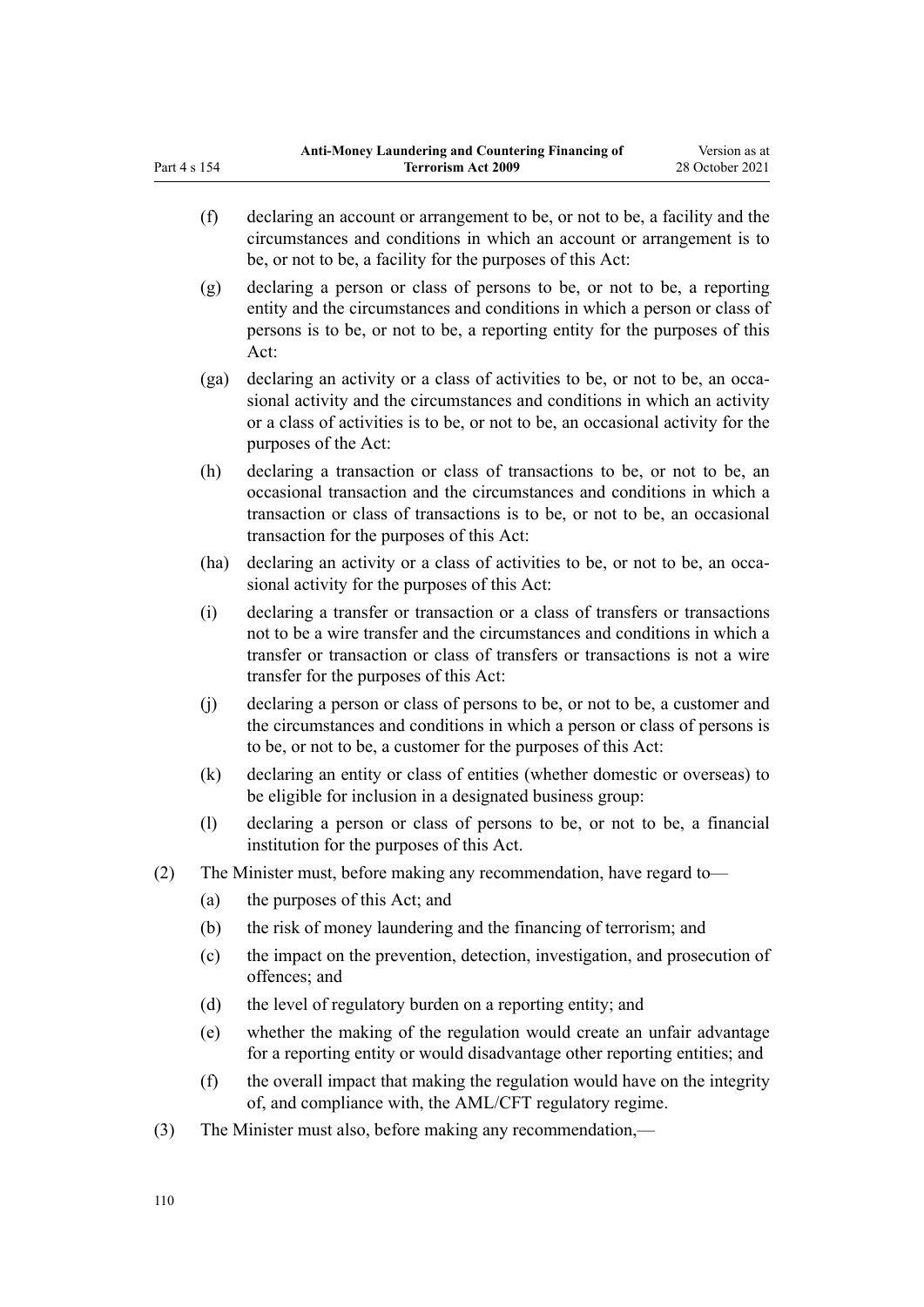- (a) do everything reasonably possible on the Minister's part to advise all persons who in the Minister's opinion will be affected by any regulations made in accordance with the recommendation, or representatives of those persons, of the proposed terms of the recommendation and of the reasons for it; and
- (b) give such persons or their representatives a reasonable opportunity to consider the recommendation and to make submissions on it to the Minister, and the Minister must consider those submissions; and
- (c) *[Repealed]*
- (d) make copies of the recommendation available for inspection by any per‐ son who so requests before any regulations are made in accordance with the recommendation.
- (4) Failure to comply with subsection (3) does not affect the validity of any regula‐ tions made under this section.
- (5) Regulations under this section are secondary legislation (*see* [Part 3](http://legislation.govt.nz/pdflink.aspx?id=DLM7298343) of the Legislation Act 2019 for publication requirements).
- (5) *[Repealed]*

| Legislation Act 2019 requirements for secondary legislation made under this section |                                                                                                         |                                    |  |
|-------------------------------------------------------------------------------------|---------------------------------------------------------------------------------------------------------|------------------------------------|--|
| <b>Publication</b>                                                                  | PCO must publish it on the legislation website and notify LA19 s $69(1)(c)$<br>it in the <i>Gazette</i> |                                    |  |
| <b>Presentation</b>                                                                 | The Minister must present it to the House of<br>Representatives                                         | LA19 s 114, Sch 1<br>cl $32(1)(a)$ |  |
| <b>Disallowance</b>                                                                 | It may be disallowed by the House of Representatives                                                    | LA19 ss 115, 116                   |  |
| This note is not part of the Act.                                                   |                                                                                                         |                                    |  |

Section 154(1)(ab): inserted, on 11 August 2017, by [section 61\(1\)](http://legislation.govt.nz/pdflink.aspx?id=DLM7161344) of the Anti-Money Laundering and Countering Financing of Terrorism Amendment Act 2017 (2017 No 35).

Section 154(1)(ac): inserted, on 11 August 2017, by [section 61\(1\)](http://legislation.govt.nz/pdflink.aspx?id=DLM7161344) of the Anti-Money Laundering and Countering Financing of Terrorism Amendment Act 2017 (2017 No 35).

Section 154(1)(ca): inserted, on 1 July 2017, by [section 25](http://legislation.govt.nz/pdflink.aspx?id=DLM6602244) of the Anti-Money Laundering and Countering Financing of Terrorism Amendment Act 2015 (2015 No 96).

Section 154(1)(ga): inserted, on 11 August 2017, by [section 68](http://legislation.govt.nz/pdflink.aspx?id=DLM7340644) of the Anti-Money Laundering and Countering Financing of Terrorism Amendment Act 2017 (2017 No 35).

Section 154(1)(ha): inserted, on 11 August 2017, by [section 61\(2\)](http://legislation.govt.nz/pdflink.aspx?id=DLM7161344) of the Anti-Money Laundering and Countering Financing of Terrorism Amendment Act 2017 (2017 No 35).

Section 154(1)(k): amended, on 12 December 2012, by [section 8](http://legislation.govt.nz/pdflink.aspx?id=DLM4989306) of the Anti-Money Laundering and Countering Financing of Terrorism Amendment Act 2012 (2012 No 98).

Section 154(2)(a): amended, on 11 August 2017, by [section 61\(3\)](http://legislation.govt.nz/pdflink.aspx?id=DLM7161344) of the Anti-Money Laundering and Countering Financing of Terrorism Amendment Act 2017 (2017 No 35).

Section 154(3)(c): repealed, on 11 August 2017, by [section 61\(4\)](http://legislation.govt.nz/pdflink.aspx?id=DLM7161344) of the Anti-Money Laundering and Countering Financing of Terrorism Amendment Act 2017 (2017 No 35).

Section 154(5): inserted, on 28 October 2021, by [section 3](http://legislation.govt.nz/pdflink.aspx?id=LMS268932) of the Secondary Legislation Act 2021 (2021 No 7).

Section 154(5): repealed, on 11 August 2017, by [section 61\(4\)](http://legislation.govt.nz/pdflink.aspx?id=DLM7161344) of the Anti-Money Laundering and Countering Financing of Terrorism Amendment Act 2017 (2017 No 35).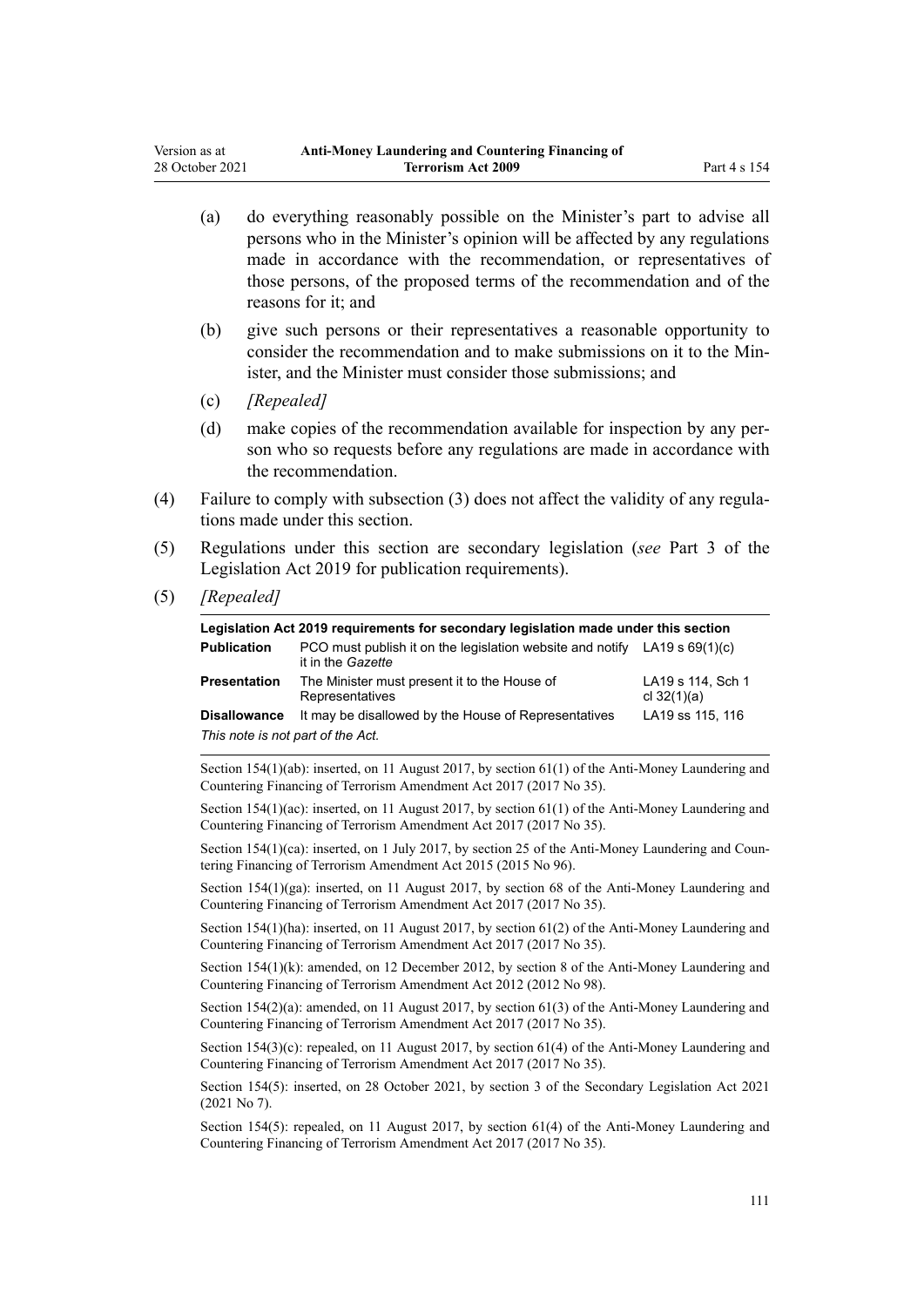# **155 Regulations relating to countermeasures**

- (1) The Governor-General may, by Order in Council made on the recommendation of the Minister, make regulations for, or in relation to, prohibiting or regulating the entering into of transactions or business relationships between a reporting entity and any other person.
- (2) Regulations made for the purposes of subsection (1)—
	- (a) may be of general application; or
	- (b) may be limited by reference to any or all of the following:
		- (i) a specified transaction:
		- (ii) a specified party:
		- (iii) a specified overseas country.
- (3) The Governor-General may, by Order in Council, declare a country outside New Zealand to be a prescribed overseas country for the purposes of this section.
- (4) Any regulations made under subsection (1) expire on the day that is 5 years after the date on which regulations come into force.
- (5) The following are secondary legislation (*see* [Part 3](http://legislation.govt.nz/pdflink.aspx?id=DLM7298343) of the Legislation Act 2019 for publication requirements):
	- (a) regulations under subsection (1):
	- (b) an order under subsection (3).

Compare: Anti-Money Laundering and Counter-Terrorism Financing Act 2006 s 102 (Aust)

| Legislation Act 2019 requirements for secondary legislation made under this section |                                                                                                  |                                    |  |
|-------------------------------------------------------------------------------------|--------------------------------------------------------------------------------------------------|------------------------------------|--|
| <b>Publication</b>                                                                  | PCO must publish it on the legislation website and notify $LA19 s 69(1)(c)$<br>it in the Gazette |                                    |  |
| <b>Presentation</b>                                                                 | The Minister must present it to the House of<br>Representatives                                  | LA19 s 114, Sch 1<br>cl $32(1)(a)$ |  |
| <b>Disallowance</b>                                                                 | It may be disallowed by the House of Representatives                                             | LA19 ss 115, 116                   |  |
| This note is not part of the Act.                                                   |                                                                                                  |                                    |  |

Section 155(5): inserted, on 28 October 2021, by [section 3](http://legislation.govt.nz/pdflink.aspx?id=LMS268932) of the Secondary Legislation Act 2021 (2021 No 7).

## **156 Consultation not required for consolidation of certain regulations and minor amendments**

The Minister is not required to comply with [section 154\(3\)](#page-108-0) in respect of the making of any regulations to the extent that regulations—

- (a) revoke any regulations made under section 154 and, at the same time, consolidate the revoked regulations, so that they have the same effect as those revoked regulations; or
- (b) make minor amendments to regulations.

Compare: 1996 No 9 [s 56A](http://legislation.govt.nz/pdflink.aspx?id=DLM374192)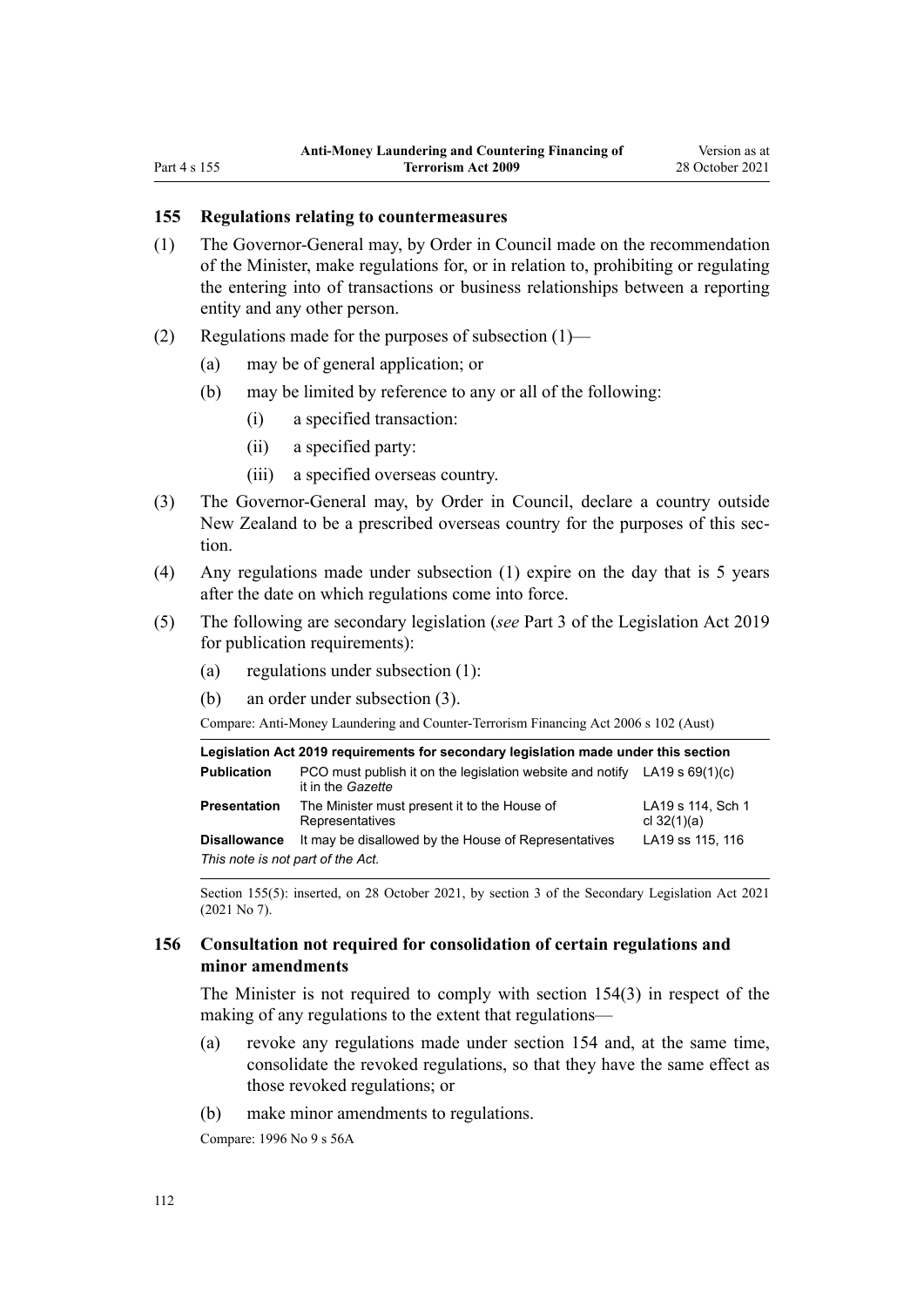### *Review provision*

<span id="page-112-0"></span>Heading: inserted, on 11 August 2017, by [section 62](http://legislation.govt.nz/pdflink.aspx?id=DLM7161345) of the Anti-Money Laundering and Countering Financing of Terrorism Amendment Act 2017 (2017 No 35).

### **156A Review of operation of Act**

- (1) The Minister of Justice must, not later than 1 July 2021, refer to the Ministry of Justice for consideration the following matters:
	- (a) the operation of the provisions of this Act since the commencement of this section; and
	- (b) whether any amendments to this Act are necessary or desirable.
- (2) The Ministry must report on those matters to the Minister of Justice within 1 year of the date on which the reference occurs.
- (3) The Minister of Justice must present a copy of the report provided under this section to the House of Representatives as soon as practicable after receiving it.

Section 156A: inserted, on 11 August 2017, by [section 62](http://legislation.govt.nz/pdflink.aspx?id=DLM7161345) of the Anti-Money Laundering and Countering Financing of Terrorism Amendment Act 2017 (2017 No 35).

### *Ministerial exemptions*

#### **157 Minister may grant exemptions**

- (1) The Minister may exempt either or both of the following from the requirements of all or any of the provisions of this Act:
	- (a) a reporting entity or class of reporting entities:
	- (b) a transaction or class of transactions.
- (1A) The Minister may grant an exemption—
	- (a) to an individual reporting entity on application by that entity in a manner and form approved by the chief executive (if any):
	- (b) to a class of reporting entities on the Minister's own motion or on appli‐ cation by 1 or more reporting entities made in a manner or form approved by the chief executive (if any).
- (2) The Minister may grant the exemption—
	- (a) unconditionally; or
	- (b) subject to any conditions the Minister thinks fit.
- (3) Before deciding to grant an exemption and whether to attach any conditions to the exemption, the Minister must have regard to the following:
	- (a) *[Repealed]*
	- (b) the intent and purpose of this Act and any regulations:
	- (c) the risk of money laundering and the financing of terrorism associated with the reporting entity, including, where appropriate, the products and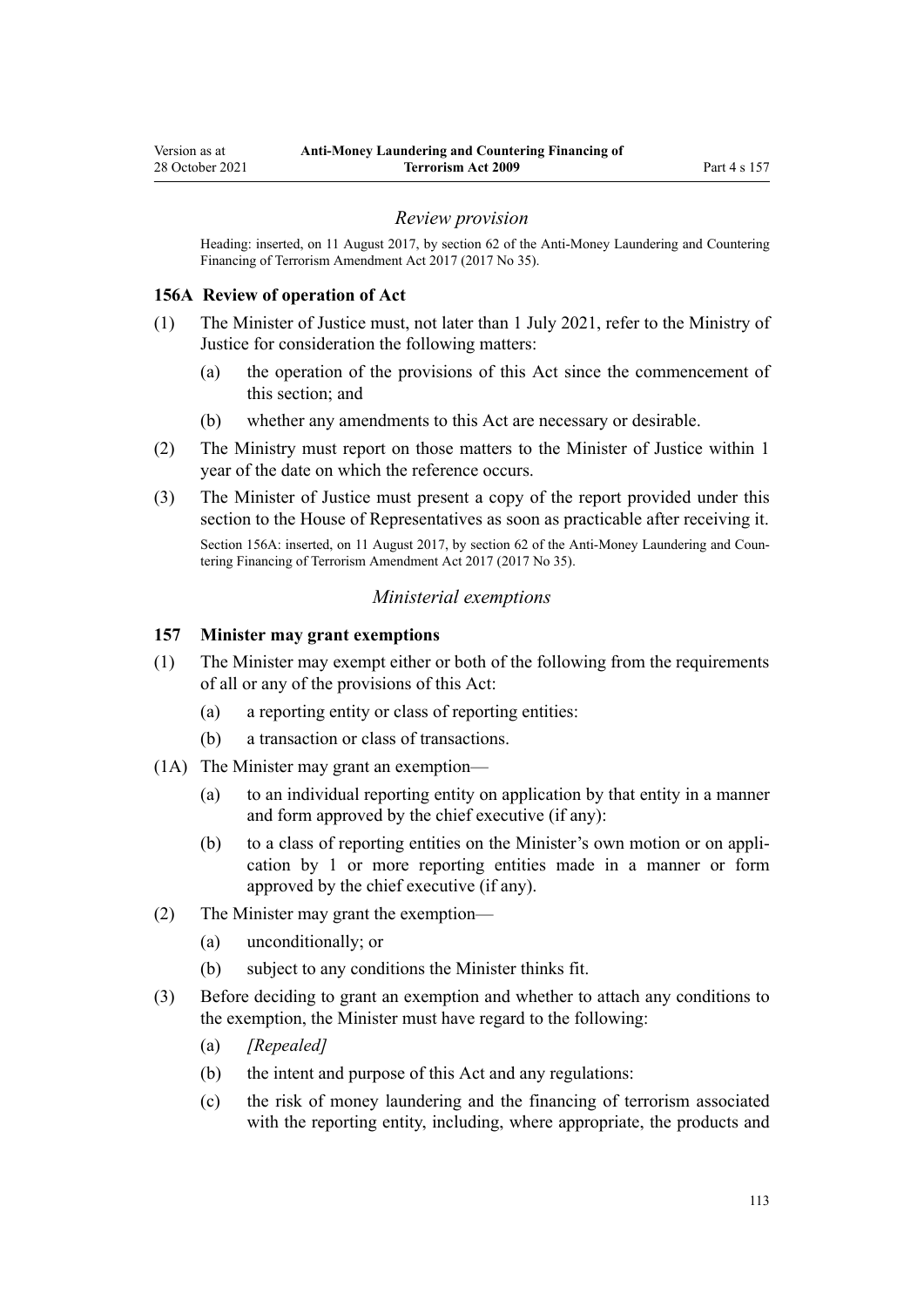services offered by the reporting entity and the circumstances in which the products and services are provided:

- (d) the impacts on prevention, detection, investigation, and prosecution of offences:
- (e) the level of regulatory burden to which the reporting entity would be subjected in the absence of an exemption:
- (f) whether the exemption would create an unfair advantage for the report‐ ing entity or disadvantage third party reporting entities:
- (g) the overall impact that the exemption would have on the integrity of, and compliance with, the AML/CFT regulatory regime.
- (4) An exemption under this section is secondary legislation (*see* [Part 3](http://legislation.govt.nz/pdflink.aspx?id=DLM7298343) of the Legislation Act 2019 for publication requirements).
- (5) *[Repealed]*

Part 4 s 157

- (6) *[Repealed]*
- (7) *[Repealed]*

| Legislation Act 2019 requirements for secondary legislation referred to in<br>subsection (1A)(a) |                                                                                                  |                                    |
|--------------------------------------------------------------------------------------------------|--------------------------------------------------------------------------------------------------|------------------------------------|
| <b>Publication</b>                                                                               | PCO must publish it on the legislation website and notify LA19 s $69(1)(c)$<br>it in the Gazette |                                    |
| <b>Presentation</b>                                                                              | The Minister must present it to the House of<br>Representatives                                  | LA19 s 114, Sch 1<br>cl $32(1)(a)$ |
| <b>Disallowance</b><br>This note is not part of the Act.                                         | It may be disallowed by the House of Representatives                                             | LA19 ss 115, 116                   |

| Legislation Act 2019 requirements for secondary legislation referred to in<br>subsection (1A)(b) |                                                                                         |                                          |  |
|--------------------------------------------------------------------------------------------------|-----------------------------------------------------------------------------------------|------------------------------------------|--|
| <b>Publication</b>                                                                               | The maker must:                                                                         | LA19 ss 73, 74 $(1)(a)$ ,<br>Sch 1 cl 14 |  |
|                                                                                                  | • notify it in the <i>Gazette</i>                                                       |                                          |  |
|                                                                                                  | • publish it on a website maintained by, or on behalf of,<br>the chief executive        |                                          |  |
|                                                                                                  | • make it available in printed form for purchase on request<br>by members of the public |                                          |  |
| <b>Presentation</b>                                                                              | The Minister must present it to the House of<br>Representatives                         | LA19 s 114, Sch 1<br>cl $32(1)(a)$       |  |
| <b>Disallowance</b>                                                                              | It may be disallowed by the House of Representatives                                    | LA19 ss 115, 116                         |  |
| This note is not part of the Act.                                                                |                                                                                         |                                          |  |

Section 157(1): amended, on 11 August 2017, by [section 63\(1\)](http://legislation.govt.nz/pdflink.aspx?id=DLM7340637) of the Anti-Money Laundering and Countering Financing of Terrorism Amendment Act 2017 (2017 No 35).

Section 157(1)(a): amended, on 11 August 2017, by [section 63\(2\)](http://legislation.govt.nz/pdflink.aspx?id=DLM7340637) of the Anti-Money Laundering and Countering Financing of Terrorism Amendment Act 2017 (2017 No 35).

Section 157(1A): inserted, on 11 August 2017, by [section 63\(3\)](http://legislation.govt.nz/pdflink.aspx?id=DLM7340637) of the Anti-Money Laundering and Countering Financing of Terrorism Amendment Act 2017 (2017 No 35).

Section 157(3)(a): repealed, on 11 August 2017, by [section 63\(4\)](http://legislation.govt.nz/pdflink.aspx?id=DLM7340637) of the Anti-Money Laundering and Countering Financing of Terrorism Amendment Act 2017 (2017 No 35).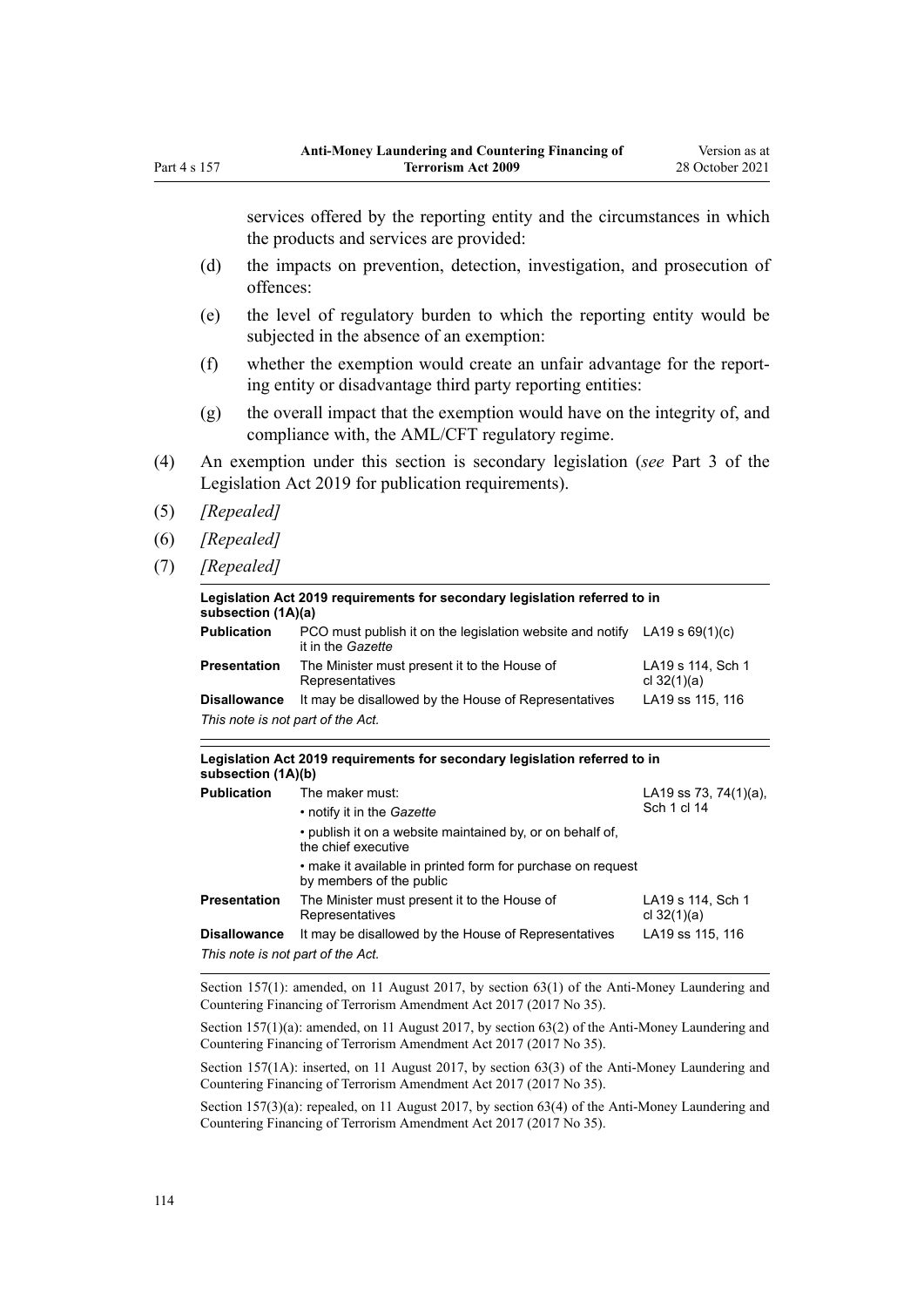Section 157(4): replaced, on 28 October 2021, by [section 3](http://legislation.govt.nz/pdflink.aspx?id=LMS268932) of the Secondary Legislation Act 2021 (2021 No 7).

Section 157(5): repealed, on 28 October 2021, by [section 3](http://legislation.govt.nz/pdflink.aspx?id=LMS268932) of the Secondary Legislation Act 2021 (2021 No 7).

Section 157(6): repealed, on 28 October 2021, by [section 3](http://legislation.govt.nz/pdflink.aspx?id=LMS268932) of the Secondary Legislation Act 2021 (2012 No 119).

Section 157(7): repealed, on 28 October 2021, by [regulation 83](http://legislation.govt.nz/pdflink.aspx?id=LMS504300) of the Legislation Act (Amendments to Legislation) Regulations 2021 (LI 2021/247).

### **158 Minister must consult before granting exemption**

Before granting an exemption under [section 157](#page-112-0), the Minister must consult with—

- (a) the Ministers responsible for the AML/CFT supervisors; and
- (b) any other persons the Minister considers appropriate having regard to those matters listed in section 157(3).

#### **159 Requirements relating to exemptions**

- (1) The exemption must include an explanation of the reason for granting the exemption.
- (2) The exemption—
	- (a) must be granted for a period specified by the Minister but that period must not be more than 5 years; and
	- (b) may, at any time, be varied or revoked by the Minister.
- (3) *[Repealed]*

Section 159(3): repealed, on 5 August 2013, by [section 77\(3\)](http://legislation.govt.nz/pdflink.aspx?id=DLM2998633) of the Legislation Act 2012 (2012 No 119).

#### *Resolution of disputes about privilege*

Heading: inserted, on 11 August 2017, by [section 64](http://legislation.govt.nz/pdflink.aspx?id=DLM7340638) of the Anti-Money Laundering and Countering Financing of Terrorism Amendment Act 2017 (2017 No 35).

#### **159A Procedure for testing assertions that document privileged**

- (1) If any person refuses to disclose any information or document on the grounds that it is a privileged communication and that [section 132\(4\),](#page-92-0) [133\(5\),](#page-93-0) or [143\(3\)](#page-101-0) applies, the Commissioner, an AML/CFT supervisor, or that person may apply to a District Court Judge for an order determining whether or not the claim of privilege is valid.
- (2) For the purposes of determining that application, the District Court Judge may require the information or document to be produced to the District Court Judge.

Section 159A: inserted, on 11 August 2017, by [section 64](http://legislation.govt.nz/pdflink.aspx?id=DLM7340638) of the Anti-Money Laundering and Countering Financing of Terrorism Amendment Act 2017 (2017 No 35).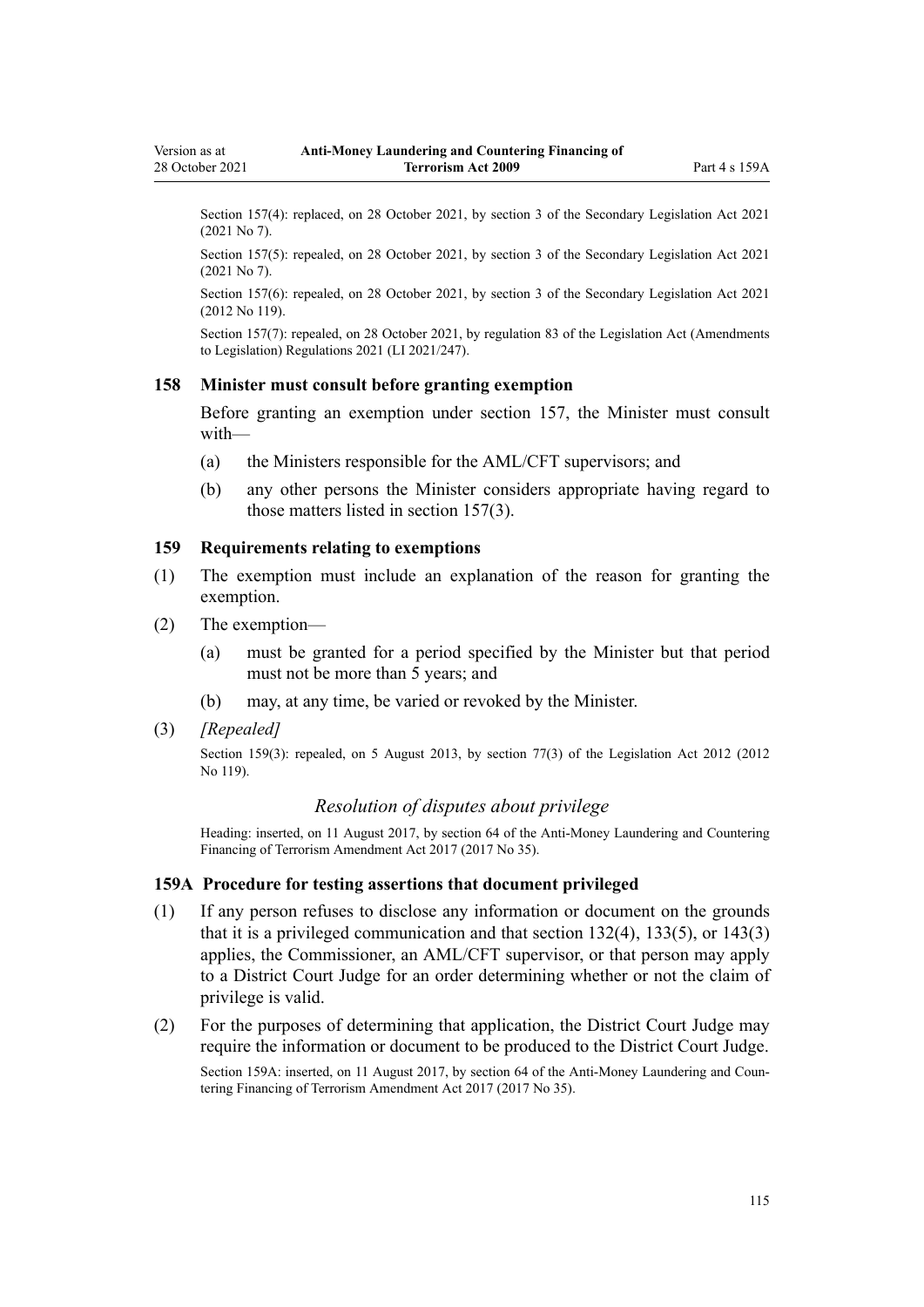#### *Transitional and savings provisions*

*[Repealed]*

<span id="page-115-0"></span>Heading: repealed, on 11 August 2017, by [section 65](http://legislation.govt.nz/pdflink.aspx?id=DLM7340641) of the Anti-Money Laundering and Countering Financing of Terrorism Amendment Act 2017 (2017 No 35).

#### **160 Transitional and savings provisions**

#### *[Repealed]*

Section 160: repealed, on 11 August 2017, by [section 65](http://legislation.govt.nz/pdflink.aspx?id=DLM7340641) of the Anti-Money Laundering and Counter‐ ing Financing of Terrorism Amendment Act 2017 (2017 No 35).

#### *Consequential amendments, repeals, and revocation*

### **161 Amendments to other enactments**

- (1) The enactment specified in [Part 1](#page-119-0) of Schedule 2 is amended in the manner indi‐ cated in that part of that schedule (being consequential amendments relating to the bringing into force of provisions relating to cross-border transportation of cash).
- (2) The enactments specified in [Part 2](#page-119-0) of Schedule 2 are amended in the manner indicated in that schedule (being consequential amendments to other enactments).
- (3) The regulations specified in [Part 3](#page-121-0) of Schedule 2 are revoked.

# **162 Amendment to Financial Transactions Reporting Act 1996 consequential on bringing into force of Part 2**

#### *[Repealed]*

Section 162: repealed, on 11 August 2017, by [section 66](http://legislation.govt.nz/pdflink.aspx?id=DLM7161354) of the Anti-Money Laundering and Countering Financing of Terrorism Amendment Act 2017 (2017 No 35).

# **163 Amendment to Financial Transactions Reporting Act 1996 relating to cross-border transportation of cash**

#### *[Repealed]*

Section 163: repealed, on 11 August 2017, by [section 66](http://legislation.govt.nz/pdflink.aspx?id=DLM7161354) of the Anti-Money Laundering and Countering Financing of Terrorism Amendment Act 2017 (2017 No 35).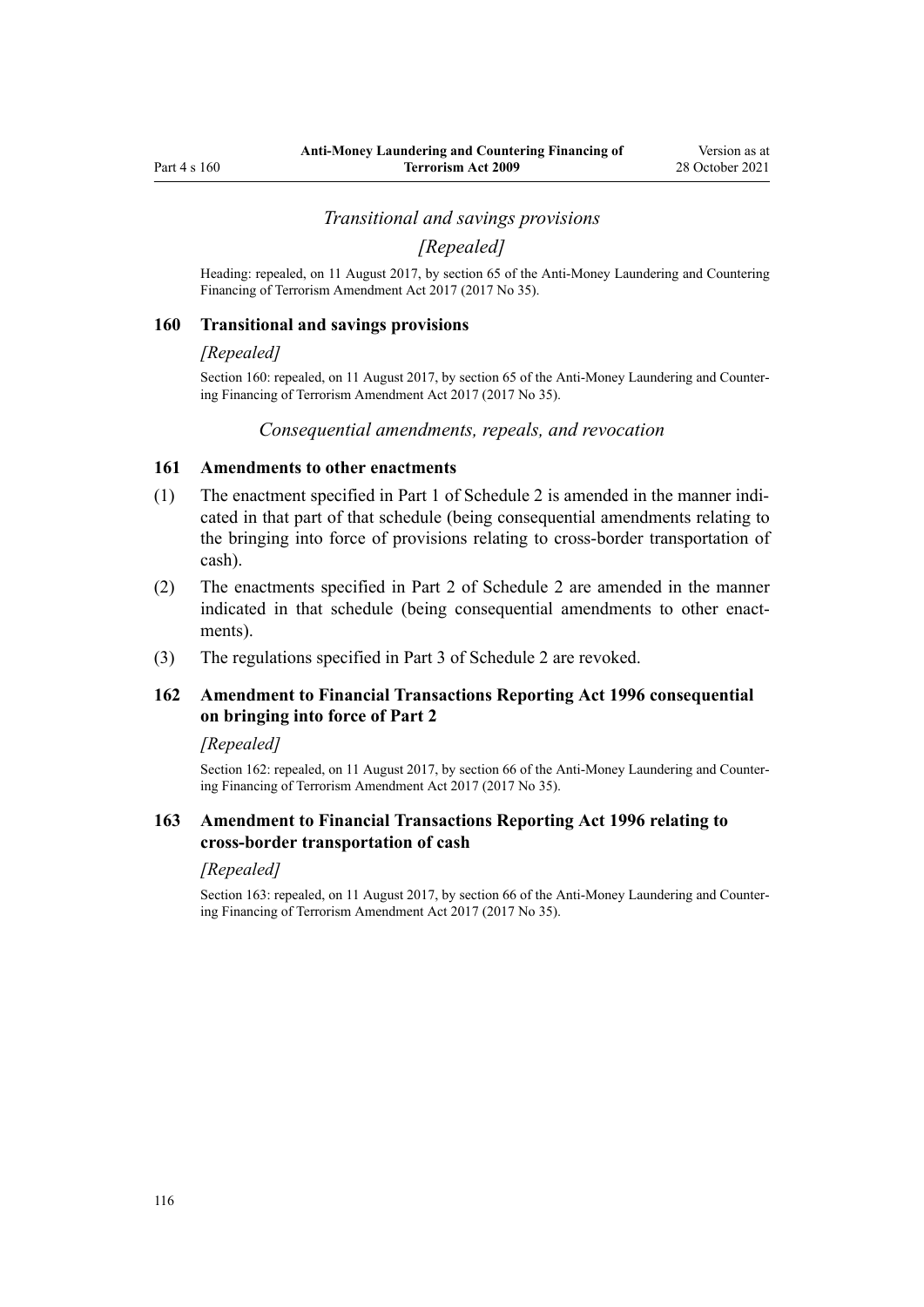# **Schedule 1**

# **Transitional savings, and related provisions**

[s 7A](#page-30-0)

Schedule 1 heading: amended, on 11 August 2017, by [section 67\(1\)](http://legislation.govt.nz/pdflink.aspx?id=DLM7340642) of the Anti-Money Laundering and Countering Financing of Terrorism Amendment Act 2017 (2017 No 35).

Schedule 1 heading: amended, on 11 August 2017, by [section 67\(2\)](http://legislation.govt.nz/pdflink.aspx?id=DLM7340642) of the Anti-Money Laundering and Countering Financing of Terrorism Amendment Act 2017 (2017 No 35).

# **Part 1**

# **Transitional, savings, and related provisions relating to Financial Transactions Reporting Act 1996**

Schedule 1 Part 1 heading: inserted, on 11 August 2017, by [section 67\(3\)](http://legislation.govt.nz/pdflink.aspx?id=DLM7340642) of the Anti-Money Laun– dering and Countering Financing of Terrorism Amendment Act 2017 (2017 No 35).

## **1 Offences and breaches of Financial Transactions Reporting Act 1996**

- (1) This clause applies to an offence under, or a breach of, the [Financial Transac‐](http://legislation.govt.nz/pdflink.aspx?id=DLM373803) [tions Reporting Act 1996](http://legislation.govt.nz/pdflink.aspx?id=DLM373803) that was committed before the commencement of this Act.
- (2) If this clause applies, then for the purpose of doing the things specified in sub‐ clause (3), the [Financial Transactions Reporting Act 1996](http://legislation.govt.nz/pdflink.aspx?id=DLM373803) continues to have effect as if this Act had not been enacted.
- (3) The things referred to in subclause (2) are as follows:
	- (a) investigating the offence or breach:
	- (b) commencing, continuing, or completing proceedings for the offence or breach:
	- (c) imposing a penalty for the offence or breach (which, for the avoidance of doubt, must be the same as the penalty that applied to the offence or the breach before this Act was enacted).

## **2 Barred proceedings**

Nothing in this Act enables any proceedings to be brought that were barred before the commencement of this Act.

#### **3 Pending proceedings**

Any proceedings that have been commenced under the [Financial Transactions](http://legislation.govt.nz/pdflink.aspx?id=DLM373803) [Reporting Act 1996](http://legislation.govt.nz/pdflink.aspx?id=DLM373803) before the commencement of this Act may be continued and completed after that commencement as if this Act had not been enacted, and the Financial Transactions Reporting Act 1996 applies accordingly.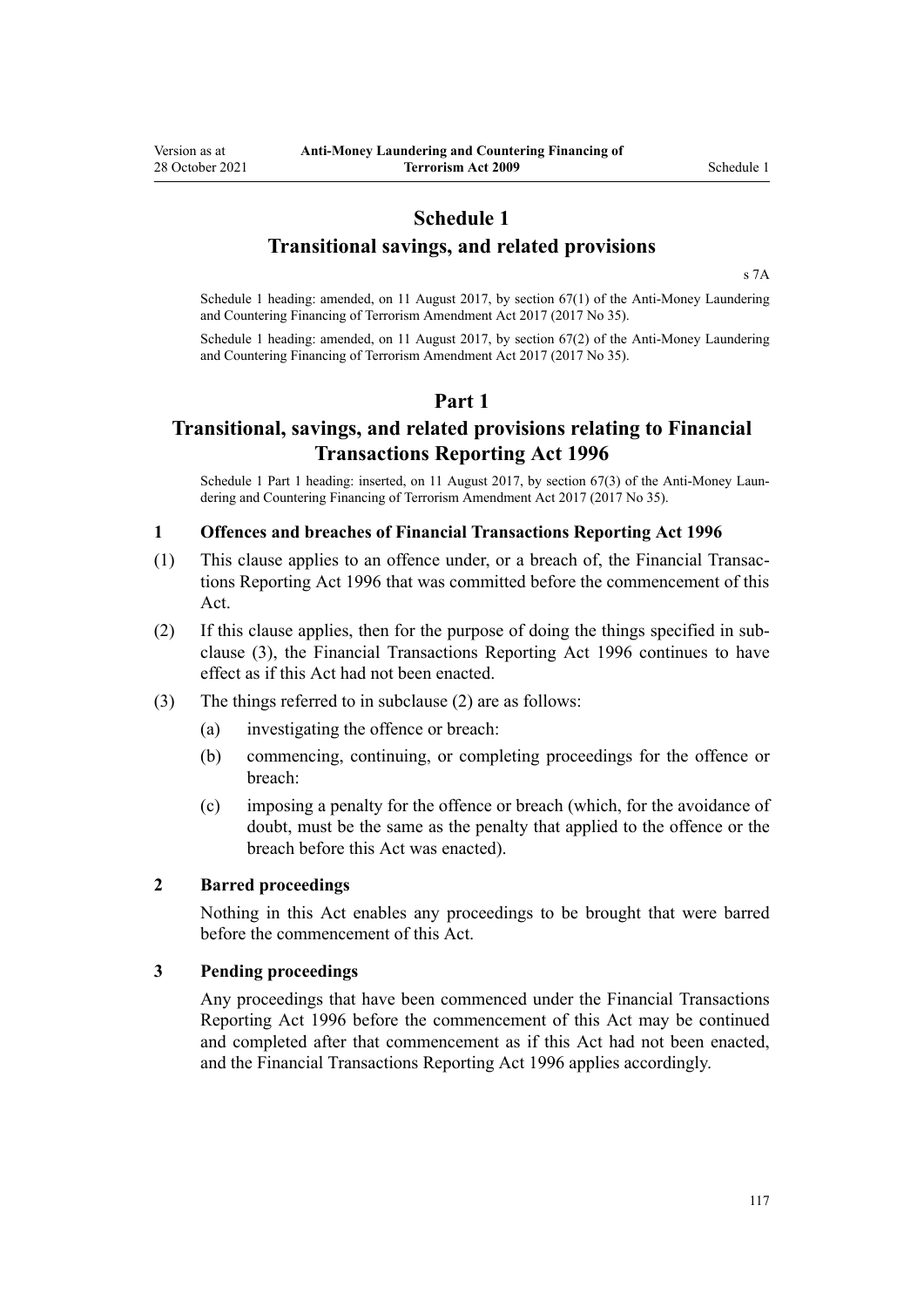# **Part 2**

# **Transitional provisions relating to Anti-Money Laundering and Countering Financing of Terrorism Amendment Act 2017**

Schedule 1 Part 2: inserted, on 11 August 2017, by [section 67\(4\)](http://legislation.govt.nz/pdflink.aspx?id=DLM7340642) of the Anti-Money Laundering and Countering Financing of Terrorism Amendment Act 2017 (2017 No 35).

# **4 Application for exemption**

Any application for an exemption under [section 157](#page-112-0) that has been lodged but not determined by the Minister, immediately before the commencement of this clause, must be determined by the Minister under section 157 (as amended by [section 63](http://legislation.govt.nz/pdflink.aspx?id=DLM7340637) of the Anti-Money Laundering and Countering Financing of Terrorism Amendment Act 2017 (the 2017 Act)).

*Suspicious transaction reports continue until 1 July 2018 or earlier date appointed by Order in Council*

### **5 Reporting entity must continue to report suspicious transactions**

- (1) Despite [section 25](http://legislation.govt.nz/pdflink.aspx?id=DLM7161289) of the 2017 Act, in the period between the commencement of this clause and 1 July 2018 or an earlier date appointed by the Governor-General by Order in Council,—
	- (a) a reporting entity must comply with [sections 40,](#page-50-0) [41,](#page-51-0) and [43 to 48](#page-52-0) (as they read before the commencement of [section 25](http://legislation.govt.nz/pdflink.aspx?id=DLM7161289) of the 2017 Act) (which relate to suspicious transaction reports); and
	- (b) a reporting entity and any other person may rely on [section 42](#page-52-0) of the principal Act (as inserted by [section 25](http://legislation.govt.nz/pdflink.aspx?id=DLM7161289) of the 2017 Act); and
	- (c) a reporting entity must not comply with [sections 39A,](#page-50-0) [41,](#page-51-0) and [43 to 48](#page-52-0) (as inserted by [section 25](http://legislation.govt.nz/pdflink.aspx?id=DLM7161289) of the 2017 Act); and
	- (d) for the purposes of giving effect to paragraphs (a) and (c), [section 42](#page-52-0) (as inserted by [section 25](http://legislation.govt.nz/pdflink.aspx?id=DLM7161289) of the 2017 Act) and [sections 139,](#page-97-0) [140](#page-98-0), [142,](#page-100-0) [143](#page-101-0), [144](#page-102-0), [145,](#page-102-0) [146,](#page-103-0) [147,](#page-104-0) [148,](#page-105-0) [153,](#page-106-0) and [154](#page-108-0) (as amended or inserted by [sec‐](http://legislation.govt.nz/pdflink.aspx?id=DLM7161329) [tions 50 to 61](http://legislation.govt.nz/pdflink.aspx?id=DLM7161329) of the 2017 Act) apply with any necessary modifications; and
	- (e) subject to paragraphs (b) and (d), for the purposes of, and to the extent necessary for, giving effect to paragraphs (a) and (c), this Act (as it read before the enactment of the 2017 Act) continues in force.
- (2) An order under this clause is secondary legislation (*see* [Part 3](http://legislation.govt.nz/pdflink.aspx?id=DLM7298343) of the Legis‐ lation Act 2019 for publication requirements).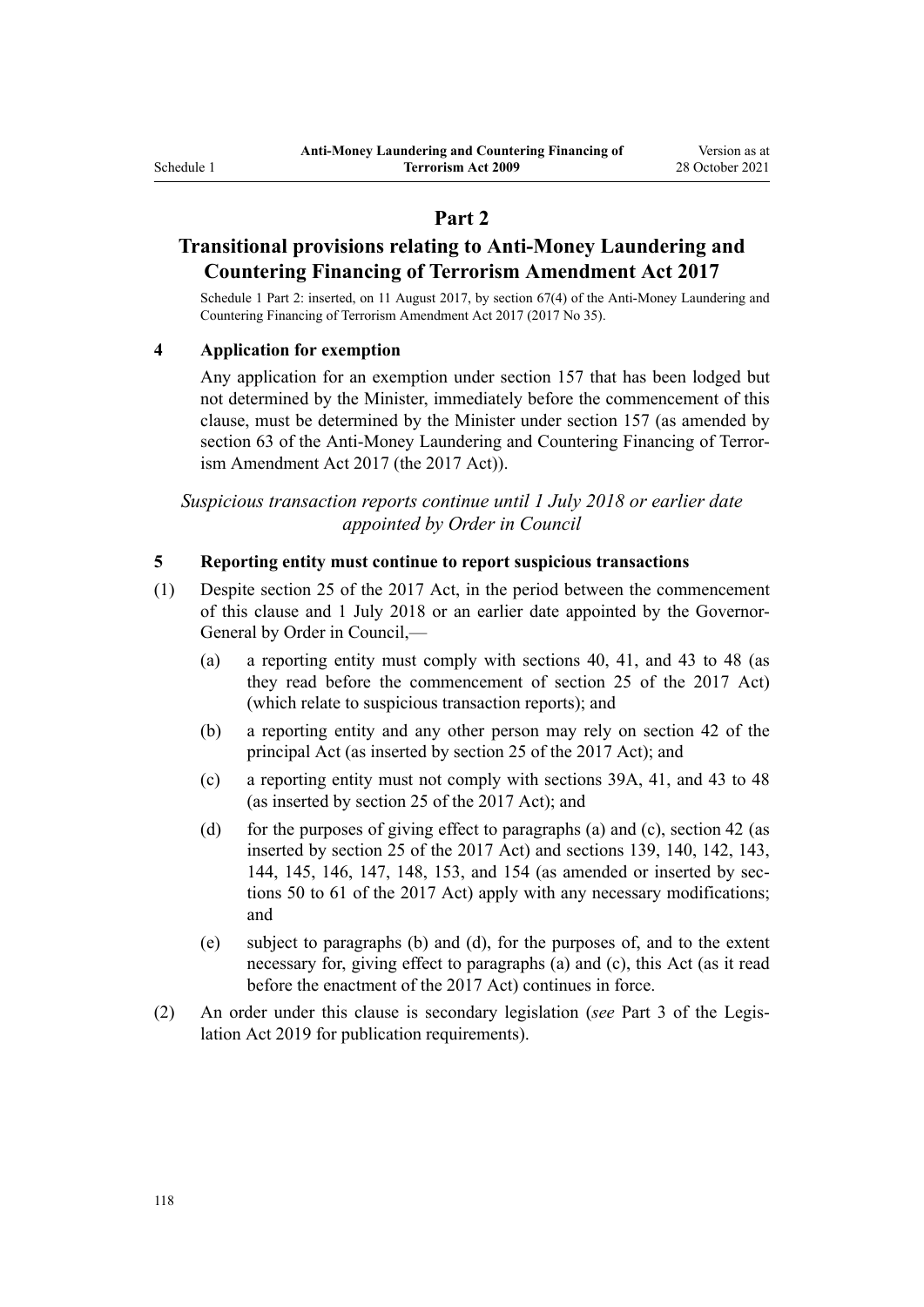| Legislation Act 2019 requirements for secondary legislation made under this clause |                                                                                                  |                                    |  |
|------------------------------------------------------------------------------------|--------------------------------------------------------------------------------------------------|------------------------------------|--|
| <b>Publication</b>                                                                 | PCO must publish it on the legislation website and notify LA19 s $69(1)(c)$<br>it in the Gazette |                                    |  |
| <b>Presentation</b>                                                                | The Minister must present it to the House of<br>Representatives                                  | LA19 s 114, Sch 1<br>cl $32(1)(a)$ |  |
| <b>Disallowance</b>                                                                | It may be disallowed by the House of Representatives                                             | LA19 ss 115, 116                   |  |
| This note is not part of the Act.                                                  |                                                                                                  |                                    |  |

Schedule 1 clause 5(2): inserted, on 28 October 2021, by [section 3](http://legislation.govt.nz/pdflink.aspx?id=LMS268932) of the Secondary Legislation Act 2021 (2021 No 7).

## **6 Treatment of existing suspicious transaction reports**

If, on the commencement of [section 25](http://legislation.govt.nz/pdflink.aspx?id=DLM7161289), the Commissioner of Police holds 1 or more suspicious transaction reports given to the Commissioner before the commencement of [section 50](http://legislation.govt.nz/pdflink.aspx?id=DLM7161329), the provisions of this Act (as amended by the 2017 Act) apply to those reports as if they were suspicious activity reports.

# **7 Exemption powers apply immediately to new reporting entities**

Any reporting entity or class of reporting entity to which, under [section 6\(3\)](#page-28-0), this Act does not yet apply but will apply at a future date may, on or after the commencement of this clause, apply for an exemption under [section 157,](#page-112-0) and the powers and duties conferred by sections 157 to 159 in relation to applications for exemptions apply immediately.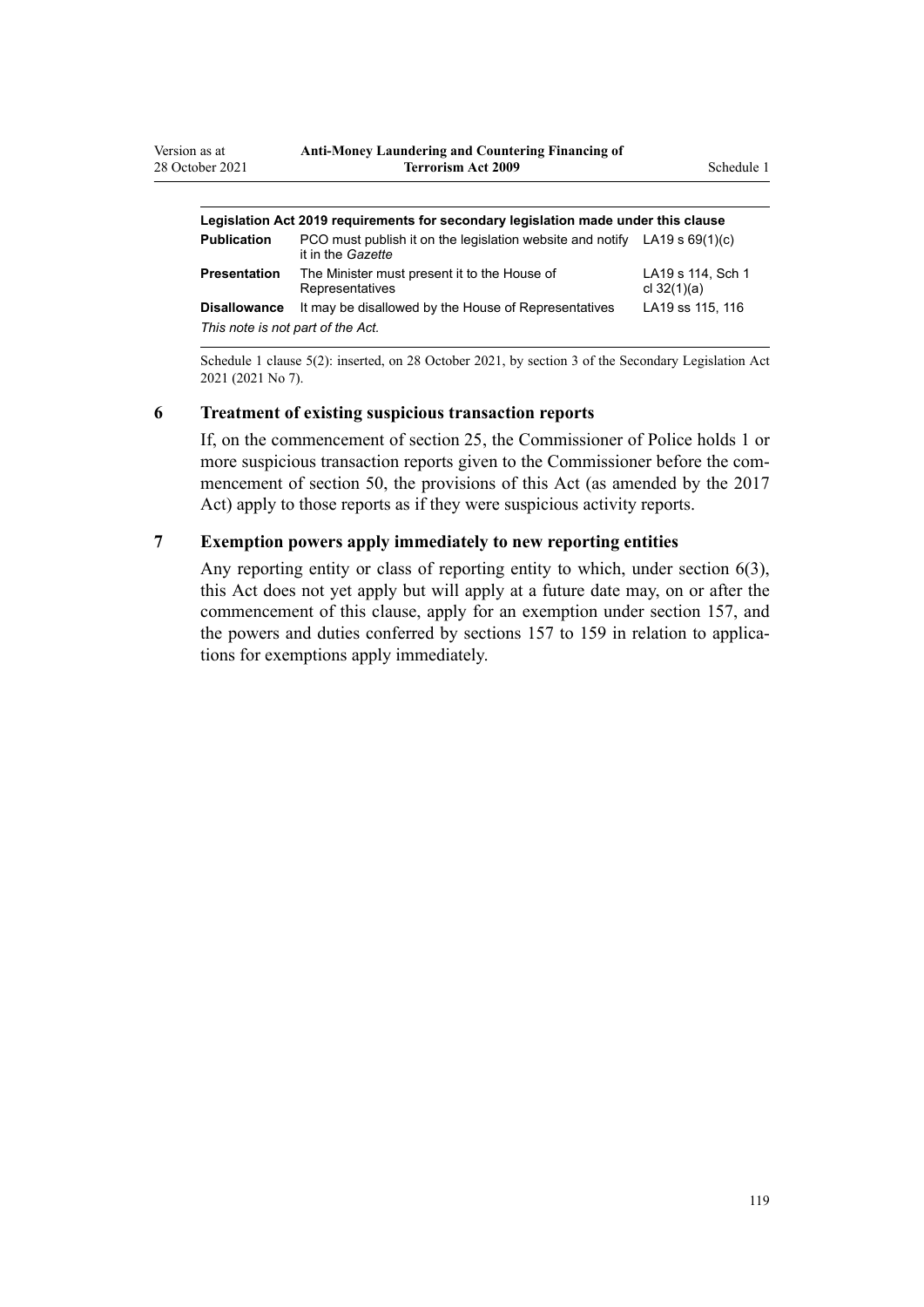# **Schedule 2**

# **Consequential amendments**

[s 161](#page-115-0)

# **Part 1**

# <span id="page-119-0"></span>**Amendments to Financial Transactions Reporting Act 1996 relating to cross-border transportation of cash**

## **Section 2(1)**

Definitions of **cash report** and **Customs officer**: repeal. Definition of **cash**: omit "except in Part 5 of this Act,".

# **Part 2**

# **Amendments to other enactments**

#### **Crimes Act 1961 (1961 No 43)**

[Section 244:](http://legislation.govt.nz/pdflink.aspx?id=DLM330403) insert after paragraph (b):

(ba) the enforcement or intended enforcement of the Anti-Money Laundering and Countering Financing of Terrorism Act 2009; or

#### **Criminal Proceeds (Recovery) Act 2009 (2009 No 8)**

Definition of **financial institution** in [section 5\(1\)](http://legislation.govt.nz/pdflink.aspx?id=DLM1451012): repeal and substitute:

**financial institution** means either a person within the meaning of financial institution as defined in section 3 of the Financial Transactions Reporting Act 1996 or as defined in section 5 of the Anti-Money Laundering and Countering Financing of Terrorism Act 2009

#### **Customs and Excise Act 1996 (1996 No 27)**

[Section 166A\(b\)\(ii\):](http://legislation.govt.nz/pdflink.aspx?id=DLM379246) repeal and substitute:

(ii) subpart 6 of Part 2 and sections 114 and 115 of the Anti-Money Laundering and Countering Financing of Terrorism Act 2009; and

[Section 166C\(4\):](http://legislation.govt.nz/pdflink.aspx?id=DLM379250) insert after paragraph (b):

(ba) Anti-Money Laundering and Countering Financing of Terrorism Act 2009:

# **Financial Transactions Reporting Act 1996 (1996 No 9)**

[Long Title:](http://legislation.govt.nz/pdflink.aspx?id=DLM373806) insert "**the Terrorism Suppression Act 2002 and**" after "**enforcement of**".

Paragraph (b) of the Long Title: repeal.

[Section 15\(1\)\(b\):](http://legislation.govt.nz/pdflink.aspx?id=DLM373899) insert after subparagraph (i):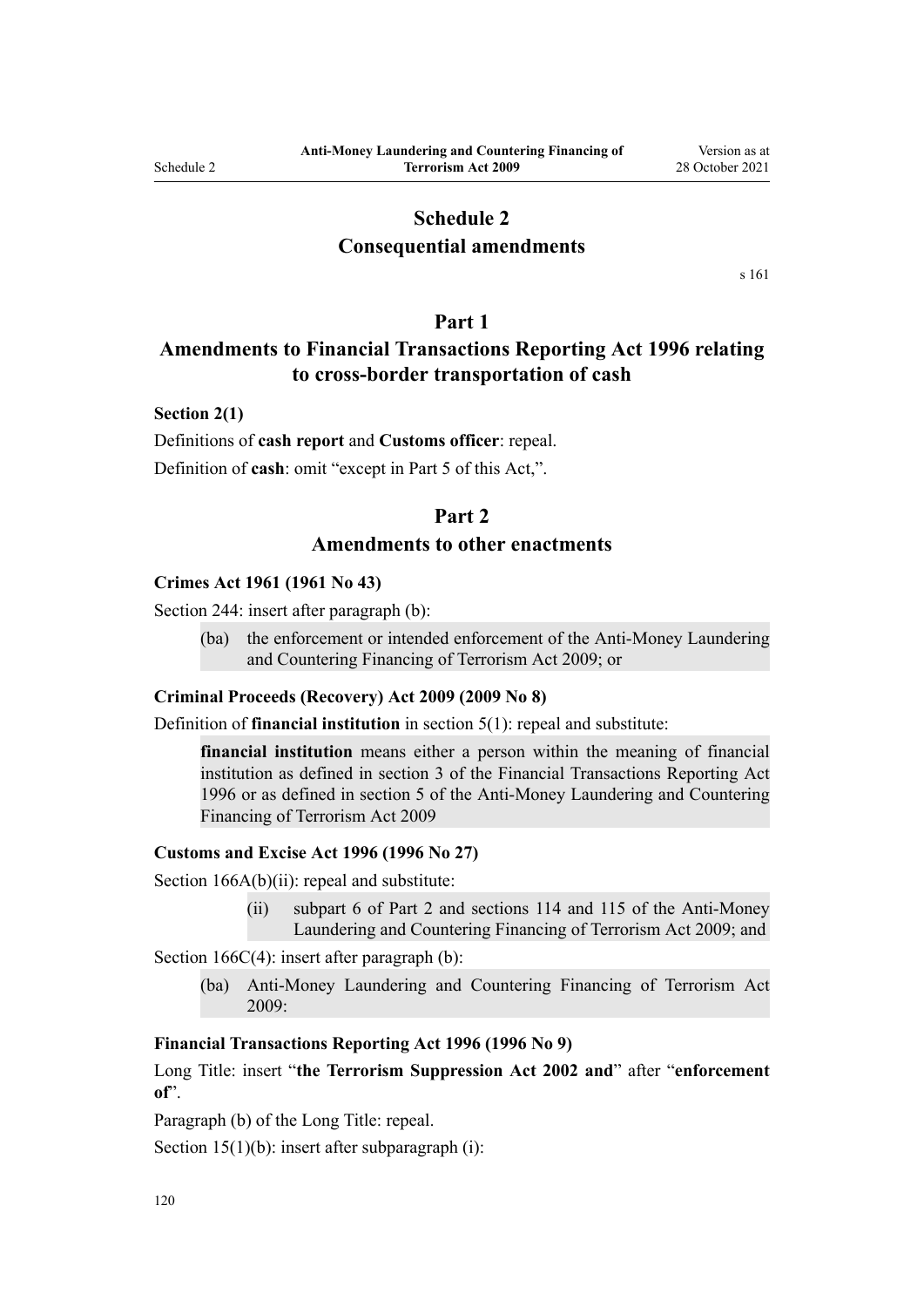## **Financial Transactions Reporting Act 1996 (1996 No 9)***—continued*

(ia) that the transaction or proposed transaction is or may be relevant to the enforcement of the Terrorism Suppression Act 2002; or

[Section 16](http://legislation.govt.nz/pdflink.aspx?id=DLM374103): insert after paragraph (a):

Version as at 28 October 2021

> (ab) that the transaction or proposed transaction is or may be relevant to the enforcement of the Terrorism Suppression Act 2002; or

[Section 21\(2\)](http://legislation.govt.nz/pdflink.aspx?id=DLM374114): insert after paragraph (a):

(ab) the enforcement of the Terrorism Suppression Act 2002:

[Section 22\(1\)\(b\):](http://legislation.govt.nz/pdflink.aspx?id=DLM374118) insert after subparagraph (i):

(ia) that the transaction or proposed transaction is or may be relevant to the enforcement of the Terrorism Suppression Act 2002; or

[Section 24\(1\)\(a\)](http://legislation.govt.nz/pdflink.aspx?id=DLM374123): insert after subparagraph (i):

(ia) that the transaction or proposed transaction is or may be relevant to the enforcement of the Terrorism Suppression Act 2002; or

Section 28: insert after paragraph (d):

(da) the enforcement of the Terrorism Suppression Act 2002:

[Section 56\(1\)\(b\):](http://legislation.govt.nz/pdflink.aspx?id=DLM374191) omit "Parts 2 and 5 of this Act" and substitute "Part 2".

#### **Misuse of Drugs Act 1975 (1975 No 116)**

[Section 12B\(6\)](http://legislation.govt.nz/pdflink.aspx?id=DLM436285): insert after paragraph (b):

(ba) the enforcement or intended enforcement of the Anti-Money Laundering and Countering Financing of Terrorism Act 2009; or

#### **Mutual Assistance in Criminal Matters Act 1992 (1992 No 86)**

Definition of **financial institution** in [section 2\(1\)](http://legislation.govt.nz/pdflink.aspx?id=DLM273063): repeal and substitute:

**financial institution** means either a person within the meaning of financial institution as defined in section 3 of the Financial Transactions Reporting Act 1996 or as defined in section 5 of the Anti-Money Laundering and Countering Financing of Terrorism Act 2009

# **Reserve Bank of New Zealand Act 1989 (1989 No 157)**

[Section 41\(1\)](http://legislation.govt.nz/pdflink.aspx?id=DLM200032): add "and the Anti-Money Laundering and Countering Financing of Terrorism Act 2009".

[Section 41\(2\):](http://legislation.govt.nz/pdflink.aspx?id=DLM200032) insert ", or the Anti-Money Laundering and Countering Financing of Terrorism Act 2009," after "by this Act".

[Section 51\(5\):](http://legislation.govt.nz/pdflink.aspx?id=DLM200048) insert "or under the Anti-Money Laundering and Countering Financing of Terrorism Act 2009," after "by this Act".

[Section 51](http://legislation.govt.nz/pdflink.aspx?id=DLM200048): add: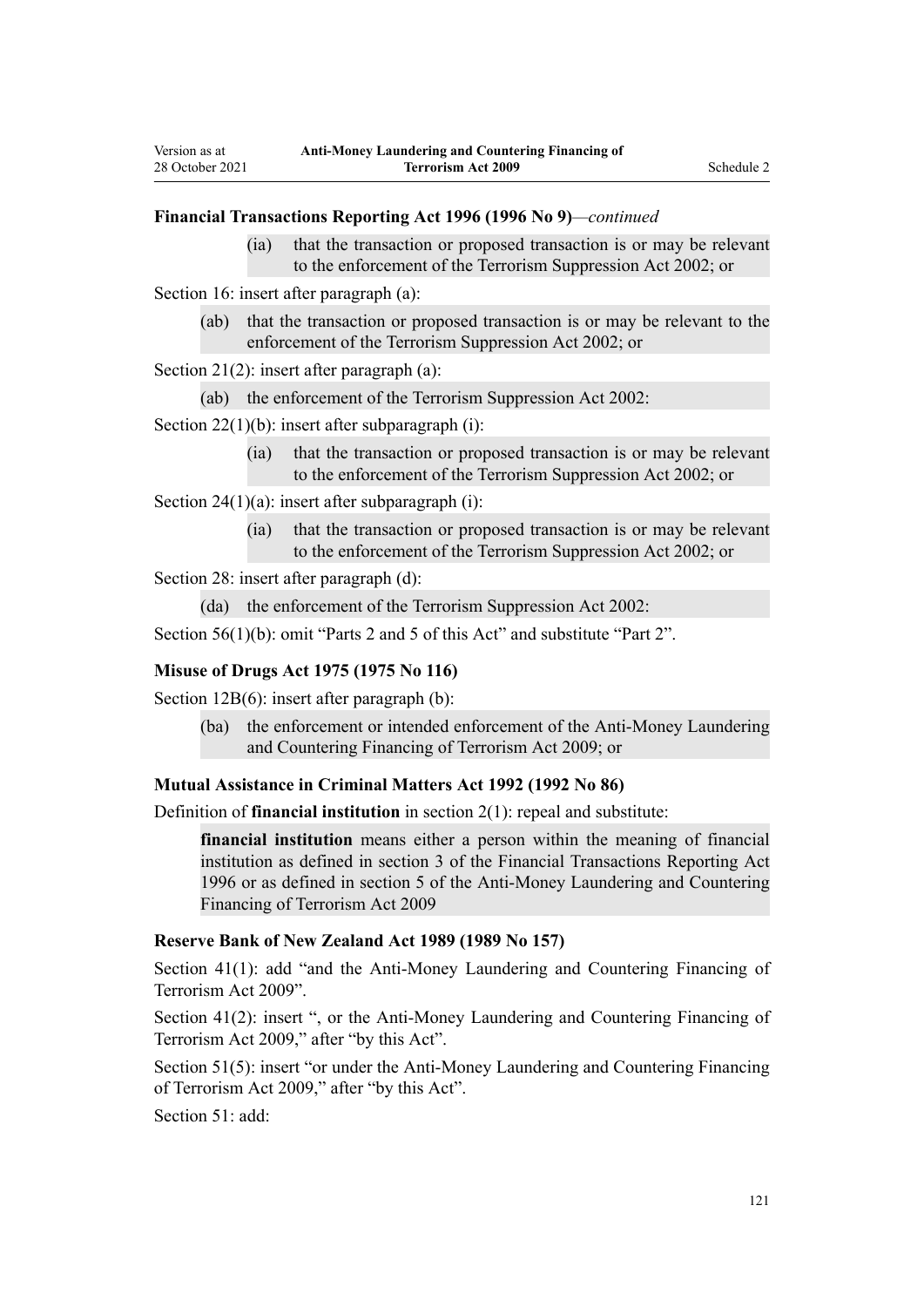# <span id="page-121-0"></span>**Reserve Bank of New Zealand Act 1989 (1989 No 157)***—continued*

(9) To avoid doubt, the Governor's functions and powers include his or her func‐ tions and powers under the Anti-Money Laundering and Countering Financing of Terrorism Act 2009.

# **Terrorism Suppression Act 2002 (2002 No 34)**

[Section 44\(1\)\(b\):](http://legislation.govt.nz/pdflink.aspx?id=DLM152784) insert "or by a reporting entity" after "by a financial institution".

[Section 44\(1\)\(b\):](http://legislation.govt.nz/pdflink.aspx?id=DLM152784) insert "or the reporting entity" after "the financial institution".

Section  $44(1)(d)(ii)$ : insert "or reporting entity, as the case may be," after "that Commissioner and the financial institution".

[Section 44\(2\)](http://legislation.govt.nz/pdflink.aspx?id=DLM152784): insert "or the reporting entity" after "the financial institution".

[Section 44\(4\):](http://legislation.govt.nz/pdflink.aspx?id=DLM152784) insert "or reporting entity" after "financial institution" in each place where it appears.

[Section 44\(5\)](http://legislation.govt.nz/pdflink.aspx?id=DLM152784): repeal and substitute:

- (5) In this section, section 47, and Schedule 5,—
	- (a) in the case of a financial institution to which the Financial Transactions Reporting Act 1996 applies, **facility**, **financial institution**, **suspicious transaction report**, and **transaction** have the meanings given to them in section 2(1) of that Act; and
	- (b) in the case of a reporting entity to which the Anti-Money Laundering and Countering Financing of Terrorism Act 2009 applies, **facility**, **reporting entity**, **suspicious transaction report**, and **transaction** have the meanings given to them in section 5 of that Act.

Section  $47(1)(b)(i)$ : insert "or reporting entity" after "financial institution".

Section  $47A(1)(a)$ : insert after subparagraph (i):

(ia) subpart 6 of Part 2 and sections 114 and 115 of the Anti-Money Laundering and Countering Financing of Terrorism Act 2009; or

[Section 47C\(5\)](http://legislation.govt.nz/pdflink.aspx?id=DLM153305): insert after paragraph (a):

(ab) Anti-Money Laundering and Countering Financing of Terrorism Act 2009:

[Schedule 5:](http://legislation.govt.nz/pdflink.aspx?id=DLM154177) insert "or reporting entity" after "financial institution" in each place where it appears.

# **Part 3**

# **Regulations revoked**

# **Financial Transactions Reporting (Interpretation) Regulations 1997 (SR 1997/48)**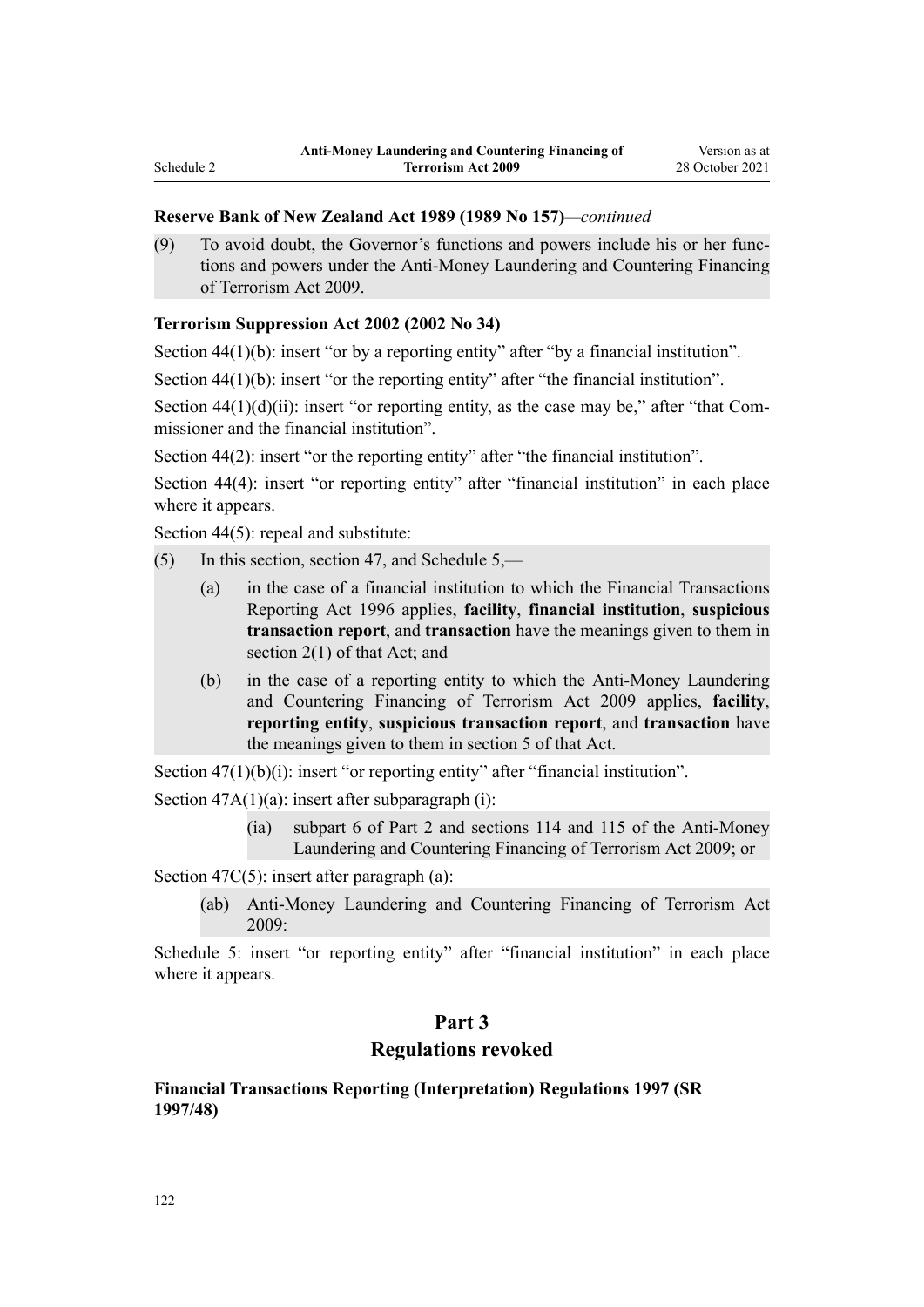#### **Notes**

#### *1 General*

This is a consolidation of the Anti-Money Laundering and Countering Finan‐ cing of Terrorism Act 2009 that incorporates the amendments made to the legislation so that it shows the law as at its stated date.

### *2 Legal status*

A consolidation is taken to correctly state, as at its stated date, the law enacted or made by the legislation consolidated and by the amendments. This presump‐ tion applies unless the contrary is shown.

[Section 78](http://legislation.govt.nz/pdflink.aspx?id=DLM7298365) of the Legislation Act 2019 provides that this consolidation, published as an electronic version, is an official version. A printed version of legis‐ lation that is produced directly from this official electronic version is also an official version.

#### *3 Editorial and format changes*

The Parliamentary Counsel Office makes editorial and format changes to consolidations using the powers under [subpart 2](http://legislation.govt.nz/pdflink.aspx?id=DLM7298371) of Part 3 of the Legislation Act 2019. See also [PCO editorial conventions for consolidations](http://www.pco.govt.nz/editorial-conventions/).

### *4 Amendments incorporated in this consolidation*

Legislation Act (Amendments to Legislation) Regulations 2021 (LI 2021/247): [regulation 83](http://legislation.govt.nz/pdflink.aspx?id=LMS504300) Financial Market Infrastructures Act 2021 (2021 No 13): [section 162](http://legislation.govt.nz/pdflink.aspx?id=LMS464809) Secondary Legislation Act 2021 (2021 No 7): [section 3](http://legislation.govt.nz/pdflink.aspx?id=LMS268932) Public Service Act 2020 (2020 No 40): [section 135](http://legislation.govt.nz/pdflink.aspx?id=LMS176959) Privacy Act 2020 (2020 No 31): [section 217](http://legislation.govt.nz/pdflink.aspx?id=LMS23706) Racing Industry Act 2020 (2020 No 28): [section 129](http://legislation.govt.nz/pdflink.aspx?id=LMS292230) Overseas Investment (Urgent Measures) Amendment Act 2020 (2020 No 21): [section 58](http://legislation.govt.nz/pdflink.aspx?id=LMS342576) Statutes Amendment Act 2019 (2019 No 56): [Part 1](http://legislation.govt.nz/pdflink.aspx?id=LMS58874) Trusts Act 2019 (2019 No 38): [section 161](http://legislation.govt.nz/pdflink.aspx?id=DLM7383110) Financial Services Legislation Amendment Act 2019 (2019 No 8): [section 98](http://legislation.govt.nz/pdflink.aspx?id=DLM7386624) Statutes Amendment Act 2018 (2018 No 27): [Part 2](http://legislation.govt.nz/pdflink.aspx?id=LMS11629) Customs and Excise Act 2018 (2018 No 4): [section 443\(3\)](http://legislation.govt.nz/pdflink.aspx?id=DLM7039957) [Anti-Money Laundering and Countering Financing of Terrorism Amendment Act 2017](http://legislation.govt.nz/pdflink.aspx?id=DLM7161200) (2017 No 35) Intelligence and Security Act 2017 (2017 No 10): [section 335](http://legislation.govt.nz/pdflink.aspx?id=DLM6921475) [Anti-Money Laundering and Countering Financing of Terrorism Amendment Act 2015](http://legislation.govt.nz/pdflink.aspx?id=DLM6602202) (2015 No 96) [Anti-Money Laundering and Countering Financing of Terrorism Amendment Act 2013](http://legislation.govt.nz/pdflink.aspx?id=DLM5621500) (2013 No 106) Financial Markets (Repeals and Amendments) Act 2013 (2013 No 70): [section 150](http://legislation.govt.nz/pdflink.aspx?id=DLM5561603) Legislation Act 2012 (2012 No 119): [section 77\(3\)](http://legislation.govt.nz/pdflink.aspx?id=DLM2998633) [Anti-Money Laundering and Countering Financing of Terrorism Amendment Act 2012](http://legislation.govt.nz/pdflink.aspx?id=DLM4109800) (2012 No 98)